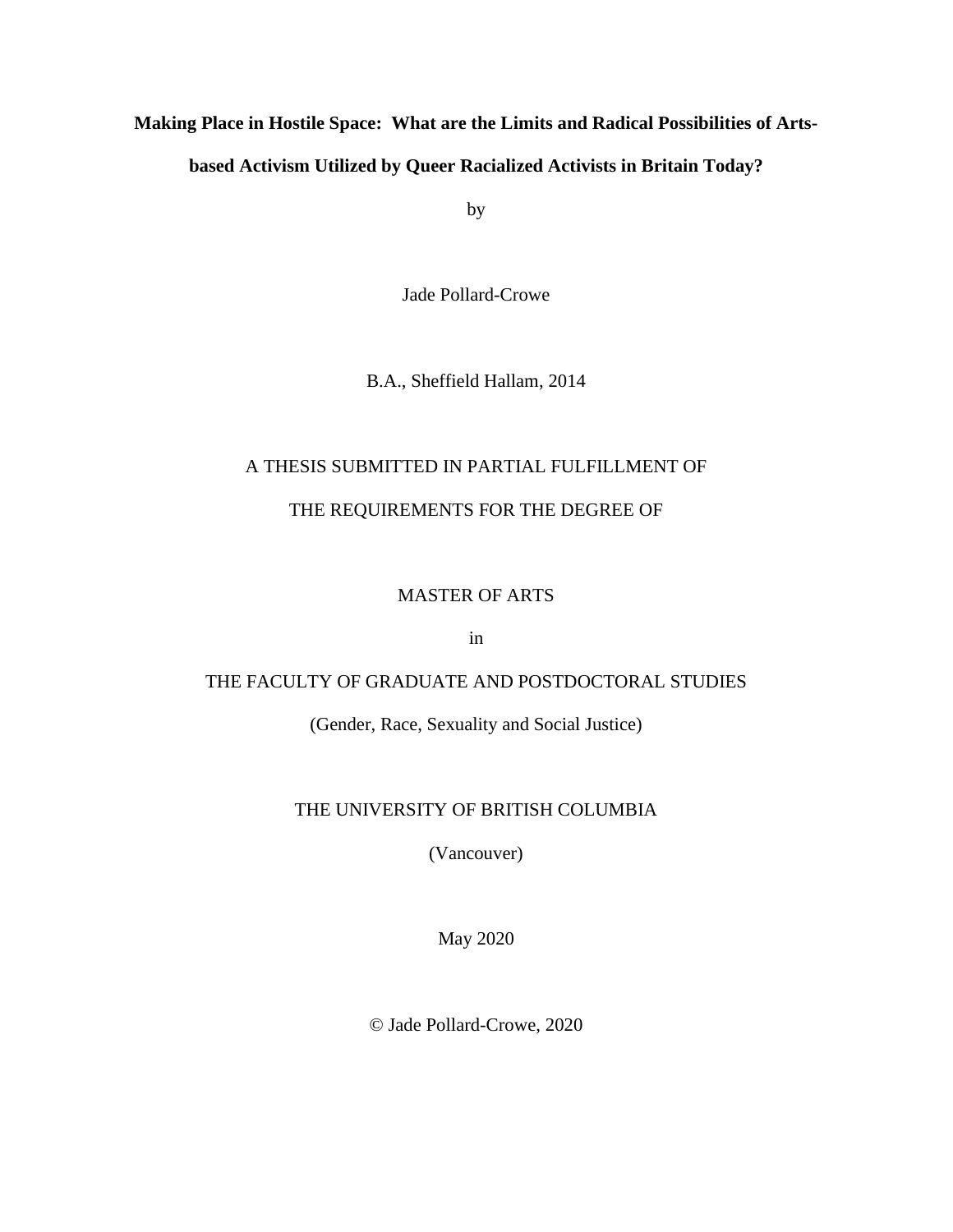The following individuals certify that they have read, and recommend to the Faculty of Graduate and Postdoctoral Studies for acceptance, a thesis entitled:

Making Place in Hostile Space: What are the Limits and Radical Possibilities of Arts-Based Activism Utilized by Queer Racialized Activists in Britain Today?

|    | submitted by Jade Pollard-Crowe            | in partial fulfillment of the requirements for |
|----|--------------------------------------------|------------------------------------------------|
|    |                                            |                                                |
|    | the degree of Master of Arts               |                                                |
|    |                                            |                                                |
| in | Gender, Race, Sexuality and Social Justice |                                                |

## **Examining Committee:**

Dr. Erin Silver, Assistant Professor, Department of Art History, Visual Art & Theory, UBC **Supervisor** 

Dr. Janice Stewart, Senior Instructor, Social Justice Institute, UBC Supervisory Committee Member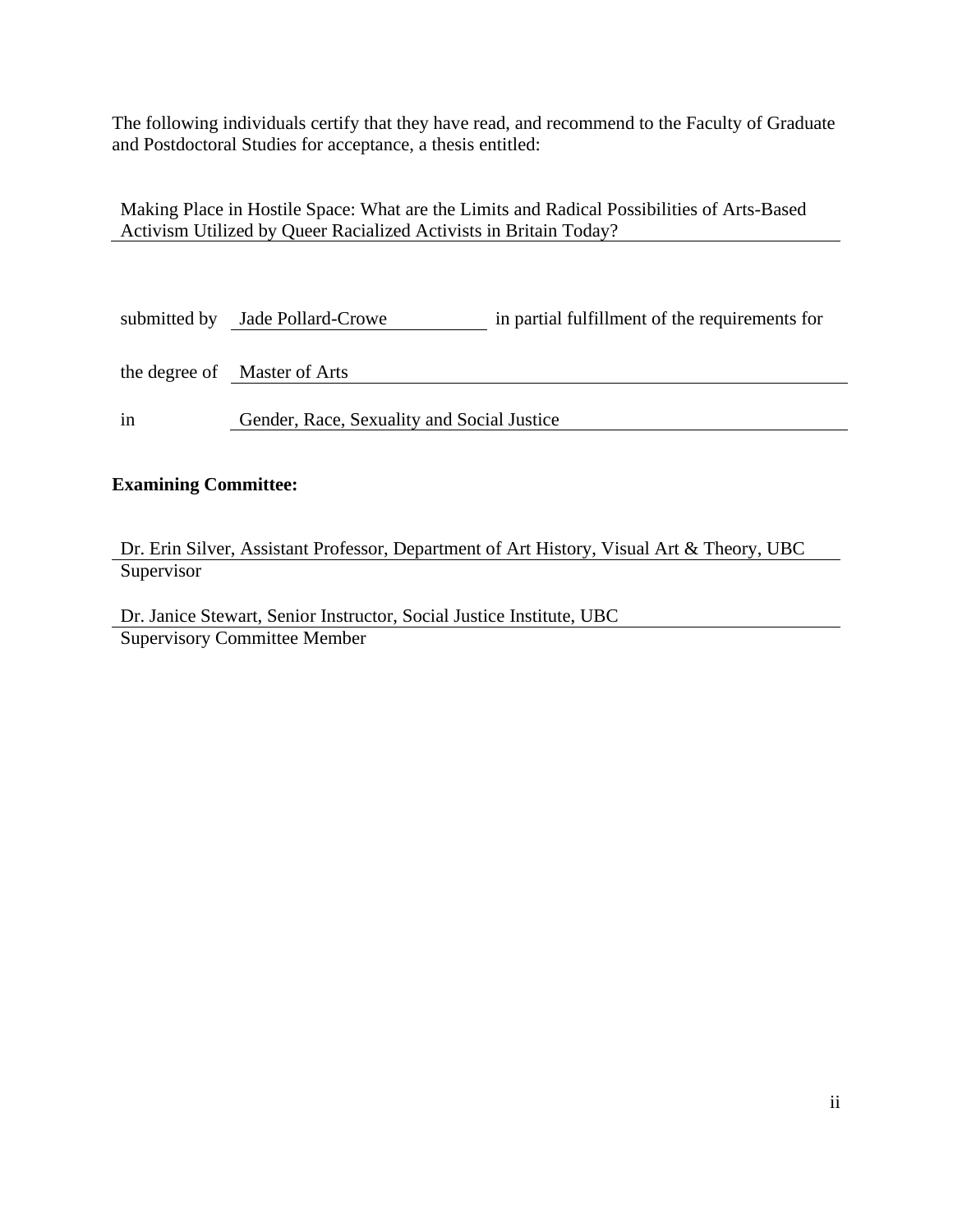## **Abstract**

This thesis looks at the various formulations of art-based activism being utilized by queer racialized artists and activists working in Britain today. Much of the scholarship mapping queer arts-based activism has failed thus far to position race as a key point of analysis; this thesis looks to contribute to thinking otherwise. Analyzing a historic genealogy of race-based arts activism in Britain such as the 1979 formation of the BLK Arts Group and the works of Rashead Araeen, I look at the path that was paved for the queer racialized, politicized works we have seen take rise over the past decade. Further I make global links to the historic politicized arts-activism enacted by Black women in the Americas. Confronted by the erasure from both geographic and archival space, I argue that queer people of colour in Britain are "making place" in hostile space while ensuring our rightful place in the archive being made from the history of this moment. Key questions that have guided this research include: what are the possibilities such arts-based activism is enabling? What are the limitations of the activism and how are these being mediated by the activists I look at? What spaces are they operating in and how are they utilizing art as a medium to enact social change? What various forms is the activism I analyze taking on? I find that collectivist formations are the preferred way of working similarly, building and fostering community a key factor underpinning both the process and outcomes of the arts-based activism I look at. I employ the literature of scholars working across a diverse range of fields such as art history, performance studies, critical race theory, queer and gender studies, and sociology to aid my thinking. The inherently interdisciplinary nature of arts-based activism is reflected by the inability to remain in one field when analyzing the various manifestations of the activism which, this thesis argues, is a core strength of employing the use of art in activism.

iii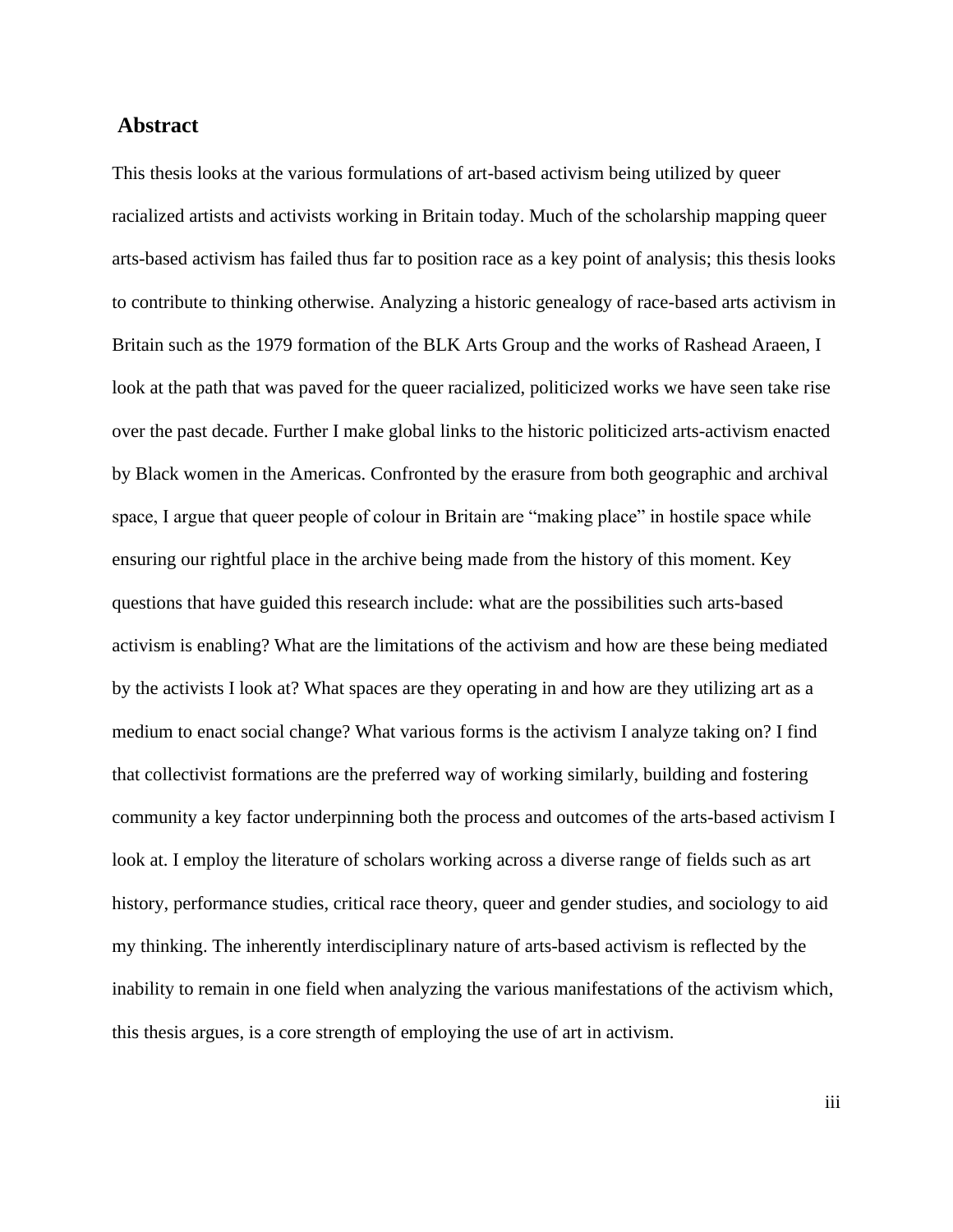# **Lay Summary**

This thesis looks at the various formulations of art-based activism being utilized by queer racialized artists and activists working in Britain today. Much of the scholarship mapping queer arts-based activism has failed thus far to position race as a key point of analysis; this thesis looks to contribute to thinking otherwise. Analyzing a historic genealogy of race-based arts activism in Britain such as the 1979 formation of the BLK Arts Group and the works of performance artist Rashead Araeen, I look at the path that was paved for the queer racialized, politicized works we have seen take rise in the UK over the past decade. Moving on to analyze contemporary examples, I look at the multitude of ways queer people of colour are using arts-based activism, looking at what spaces they are operating in and why art continues to be a popular tool used by such demographics.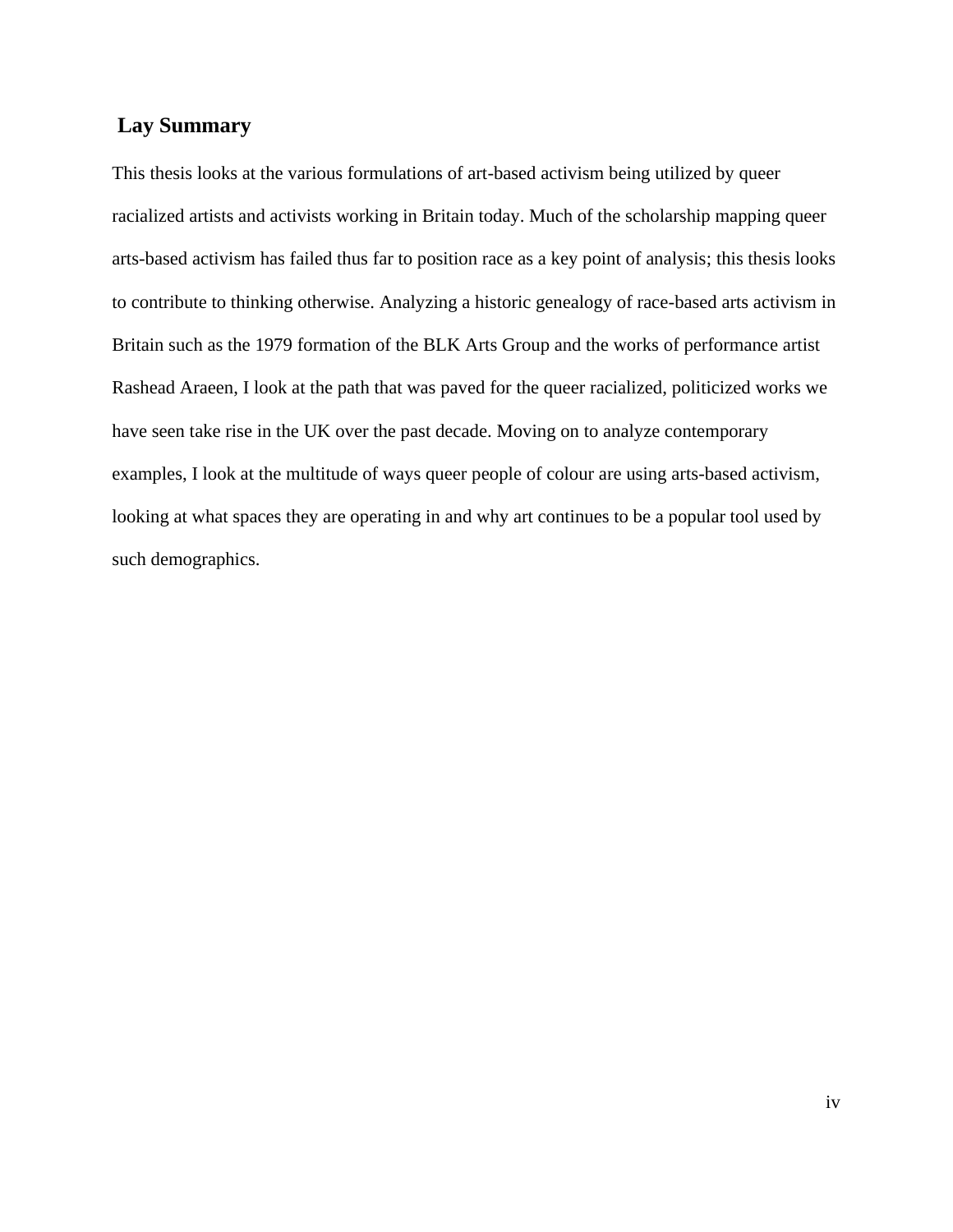# **Preface**

This thesis is the original and independent work of the author Jade Pollard-Crowe.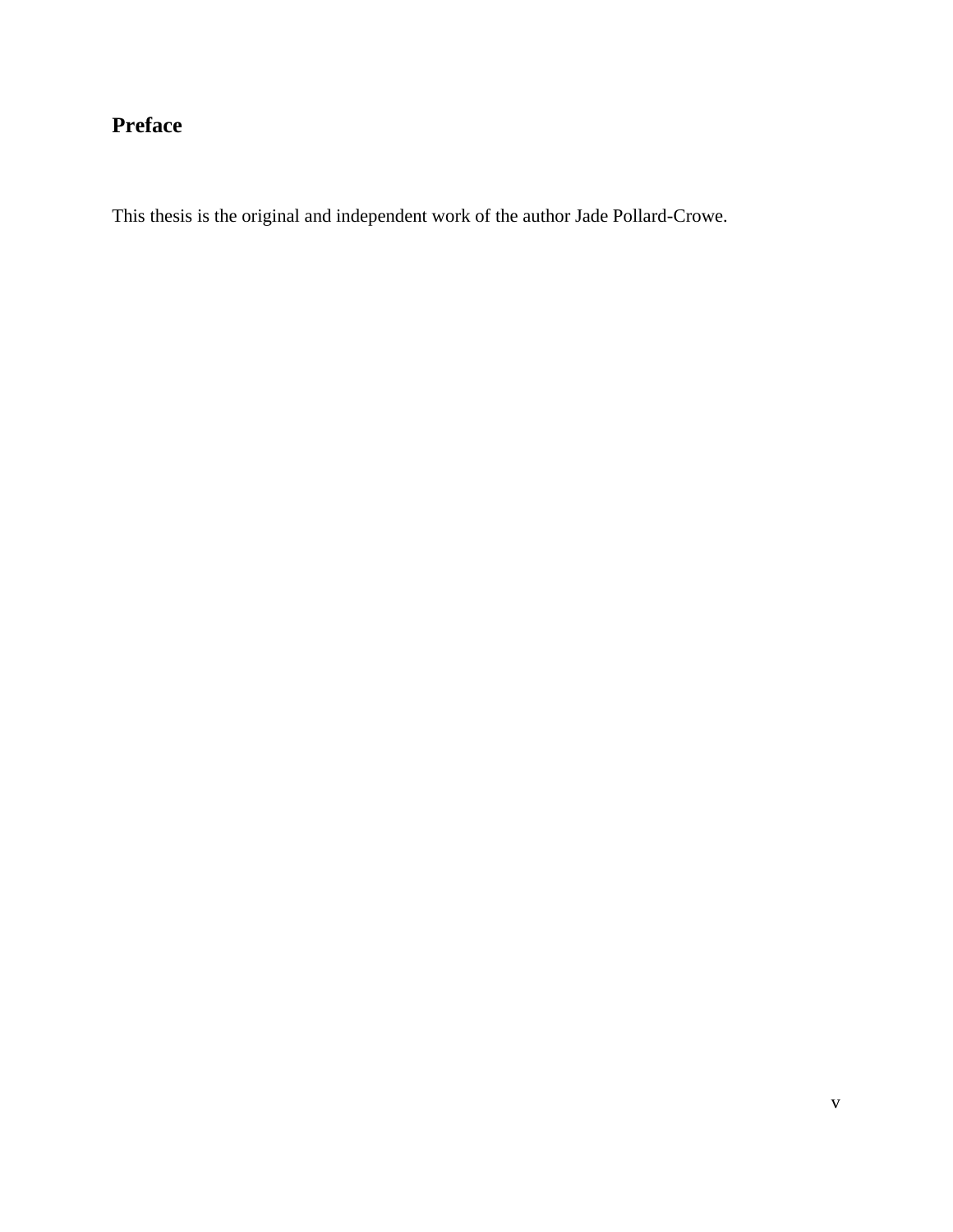# **Table of Contents**

| 1.2                                                                                                  |  |  |
|------------------------------------------------------------------------------------------------------|--|--|
| Understanding Britain as a terrain for queer racialized arts-based activism  3<br>1.2.1              |  |  |
| 1.2.2                                                                                                |  |  |
| 1.2.2.1                                                                                              |  |  |
| 1.2.2.1.1                                                                                            |  |  |
| Standpoint theory as a framework for analyzing queer performance  26<br>1.2.2.1.2                    |  |  |
| 1.3                                                                                                  |  |  |
| 1.3.1                                                                                                |  |  |
|                                                                                                      |  |  |
| 2.1                                                                                                  |  |  |
| Rainbow Noir: A critical intervention in the city of Manchester  47<br>2.1.1                         |  |  |
|                                                                                                      |  |  |
| Refusing a universalizing of histories of cultural expression: The Cocoa Butter Club 68<br>3.1<br>vi |  |  |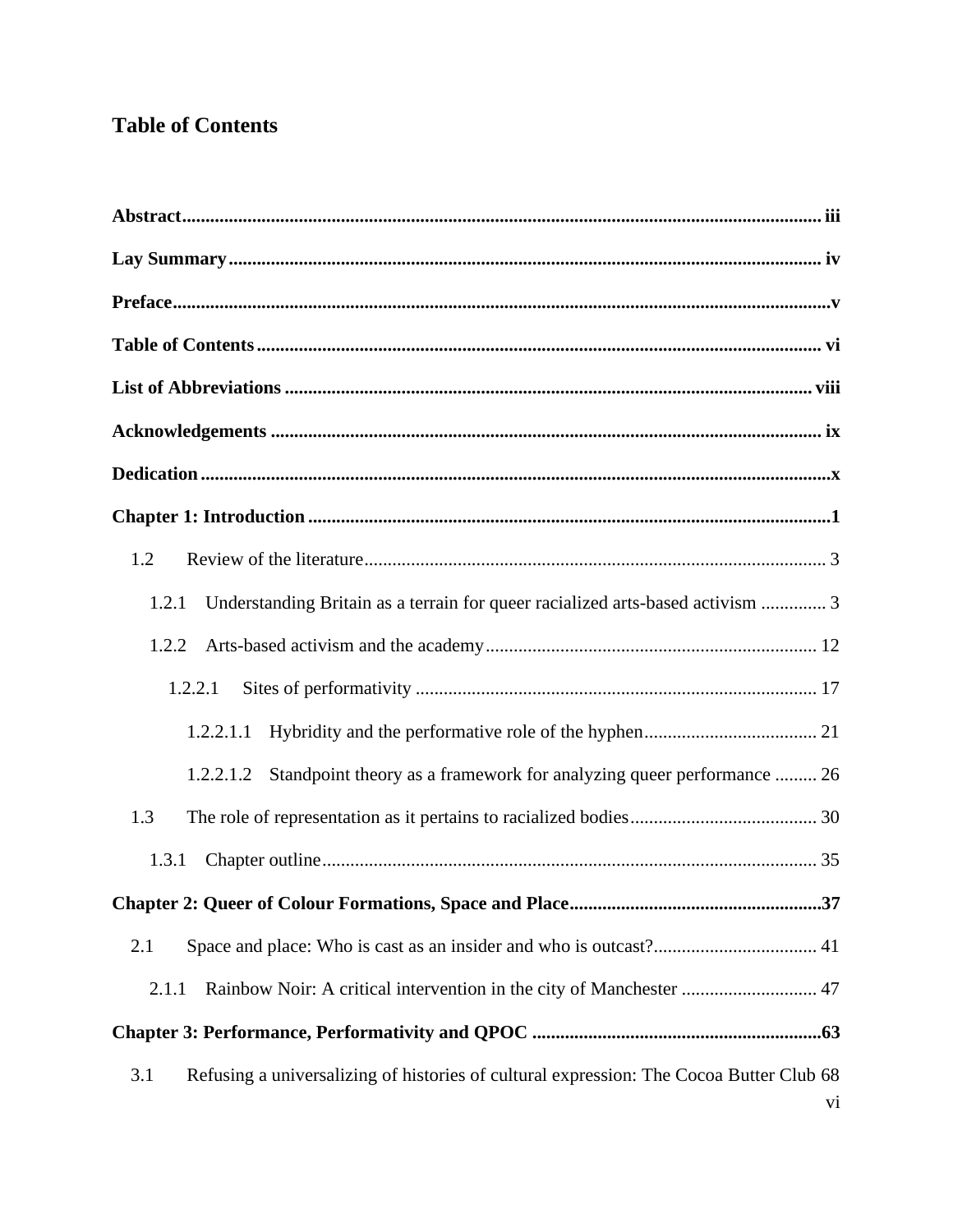| 4.1 |  |  |  |
|-----|--|--|--|
|     |  |  |  |
|     |  |  |  |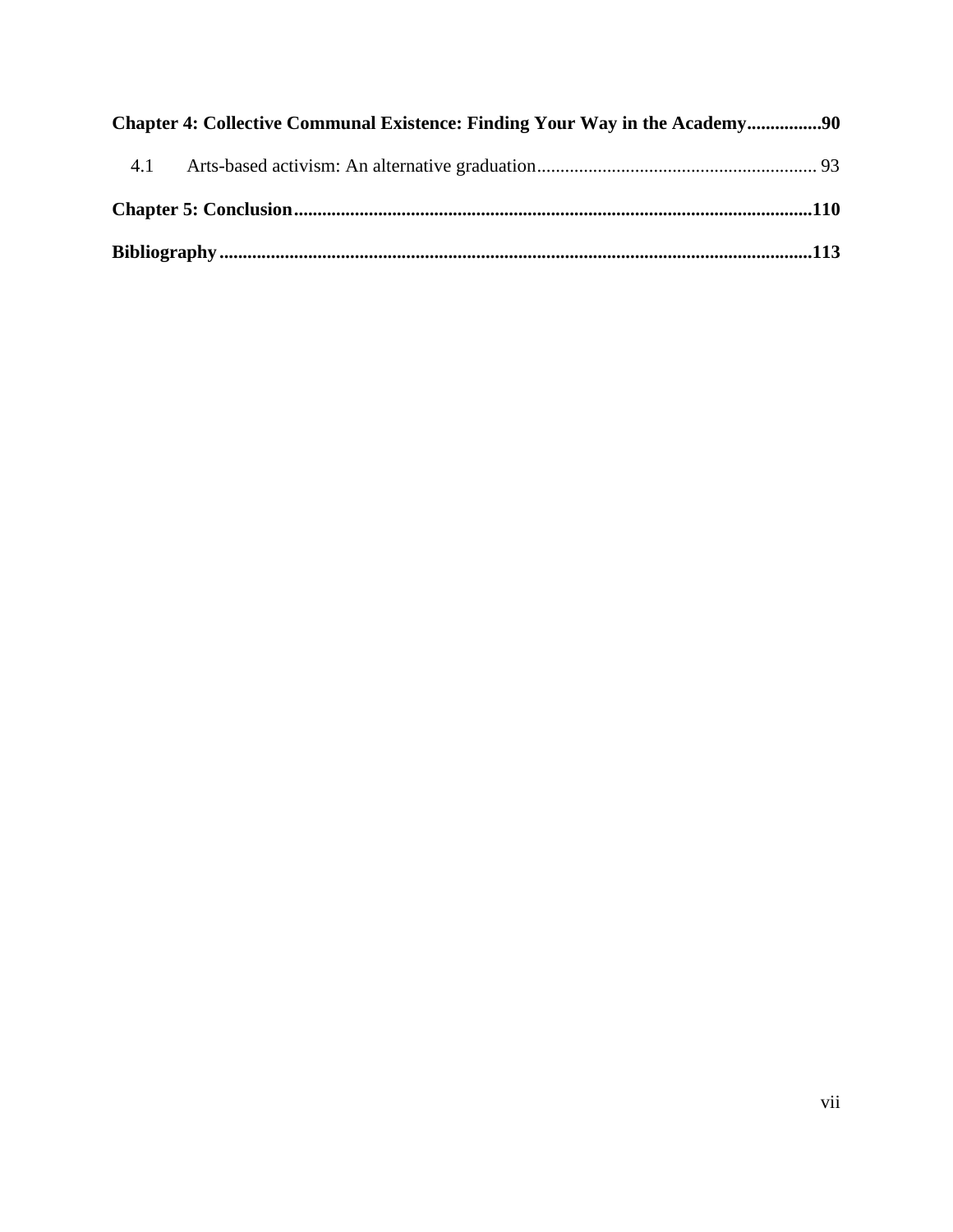# **List of Abbreviations**

BME: Black and Minority, Ethnic.

LGBT: Lesbian, Gay, Bisexual, Transgender.

LGBTQ: Lesbian, Gay, Bisexual, Transgender, Queer.

POC: People of Colour.

QPOC: Queer People of Colour.

QTIBPOC: Queer, Trans, Intersex, Black People and People of Colour.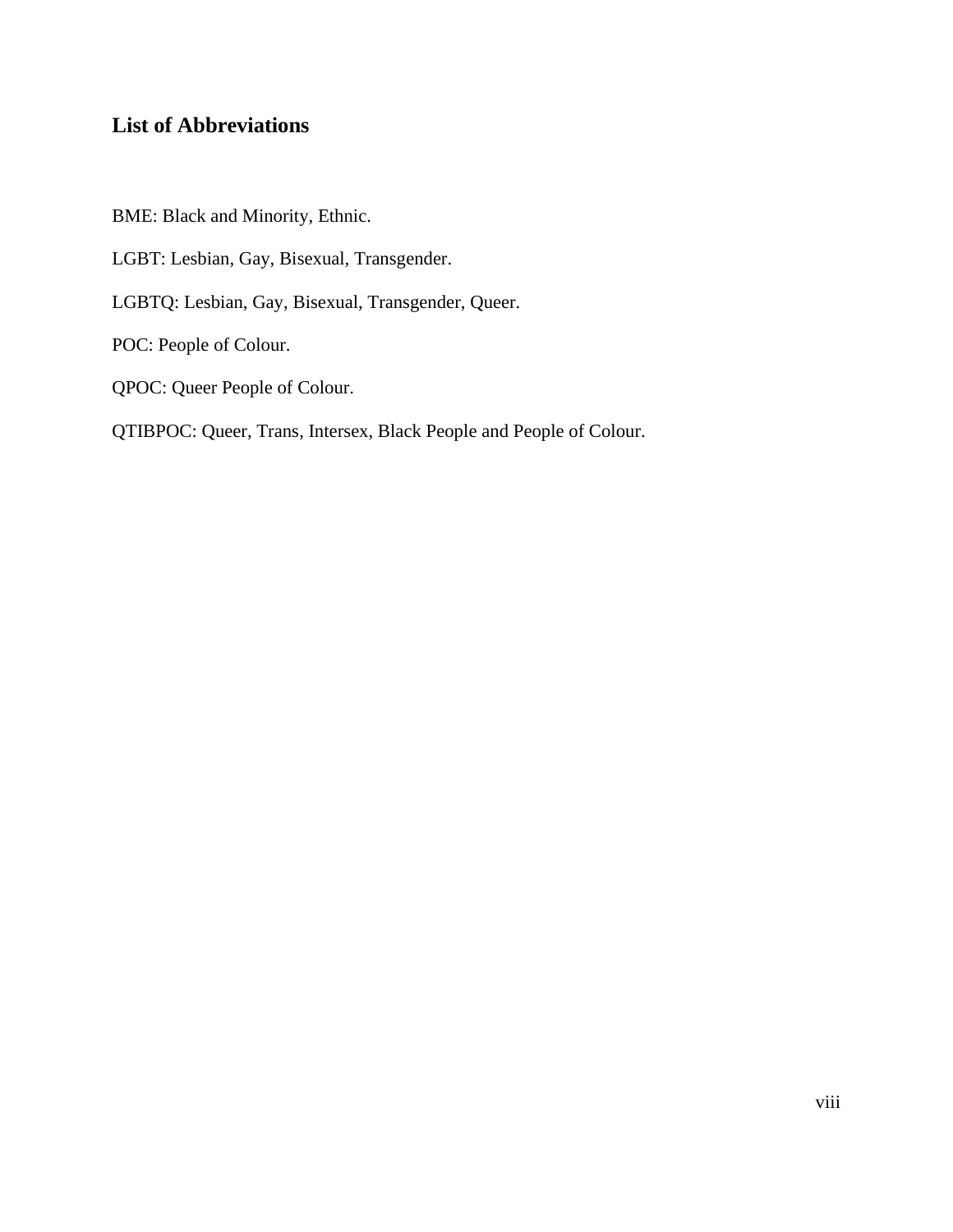## **Acknowledgements**

First and foremost, I would like to offer my enduring and continuing gratitude to my supervisor Dr. Erin Silver for her guidance, patience, kindness, encouragement and critical insights. Her scholarship is truly inspiring and to say I feel fortuitous to have been a beneficiary of her knowledge would be an understatement. Finally, I must thank Dr. Silver for the belief she placed in me throughout my time as a student; belief that always had me leave her office feeling that my voice, and in turn my person, was of high value.

I would also like to extend my thanks to my second reader Dr. Janice Stewart whose advice led me to some critical texts! I also very much enjoyed the many conversations we had.

Thank you to Dr. Denise Ferriera da Silva and Dr. Dina Al-Kassim for the depths of knowledge you shared throughout my time in the institute.

I really must thank Wynn Archibald and Carmen Radut without whom GRSJ would not be kept afloat! Wynn, you have aided just about every student I know, thank you!

I absolutely must thank my GRSJ family who I have learned so much from, laughed so much with and struggled with in solidarity. In no particular order I thank: Wajiha Mehdi, Dabney Meachum, Ine Belaarjs, Marika Yeo, Ann-Marie Hamilton, Tessa MacIntyre, Emmanuelle Andrews and Khaldah Mohammed Khaled. To all of you, may we cross paths again.

Of course, there are so many special friends I have made along the way who have each uniquely contributed to making this journey special; additionally, offering support if and when it got tough. I thank: Anica Villamayor, Valentina Acevedo Montilla, Lydia Chen, Gina Hsu, Pranav Garg, Evan Koike, Abhijit Pahari, Maxim Greer, Tielhard Paradela and Vaishnavi Sridhar.

ix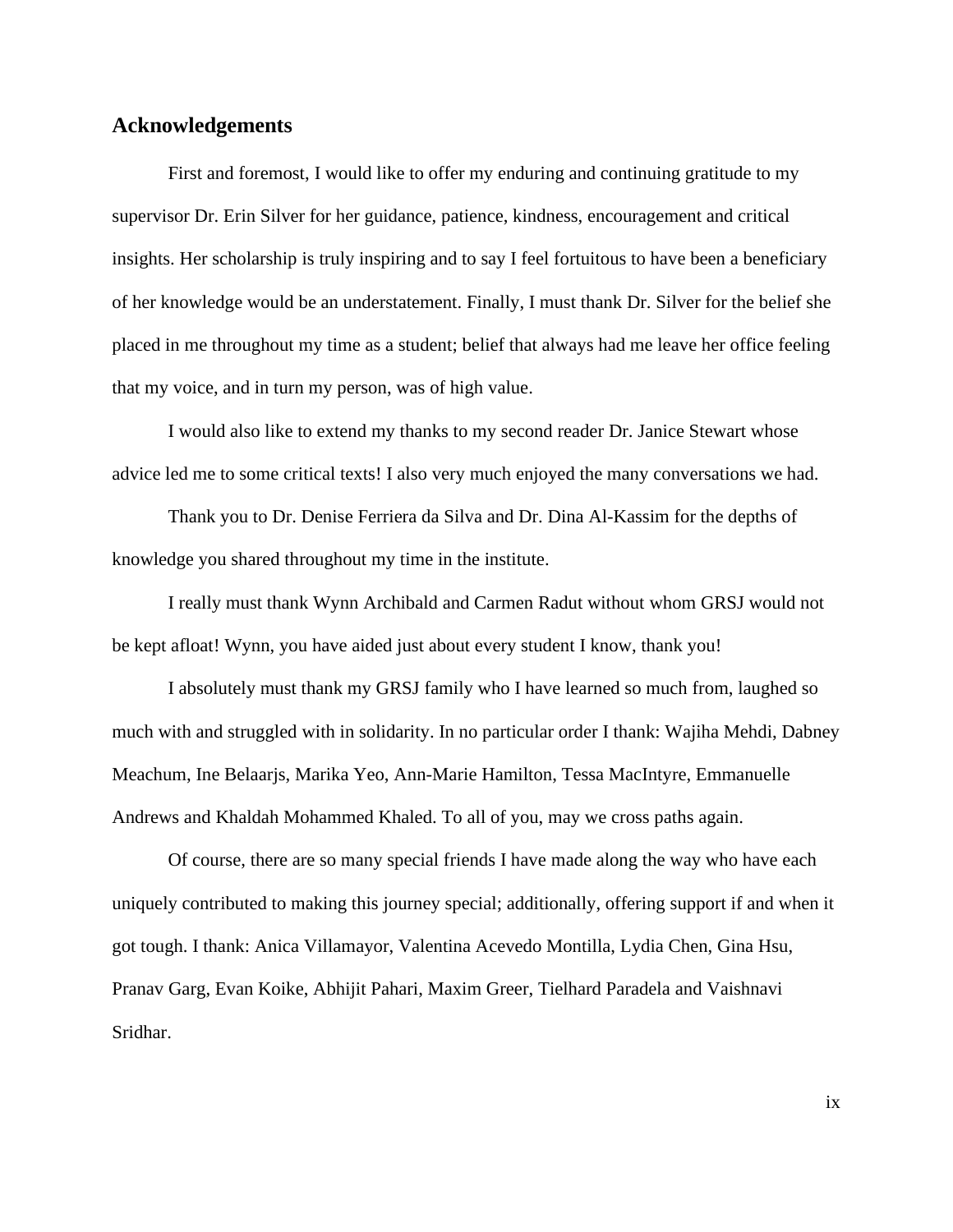# **Dedication**

*For my mother who always believes in and inspires me to pursue my passions and* 

*keep up the fight*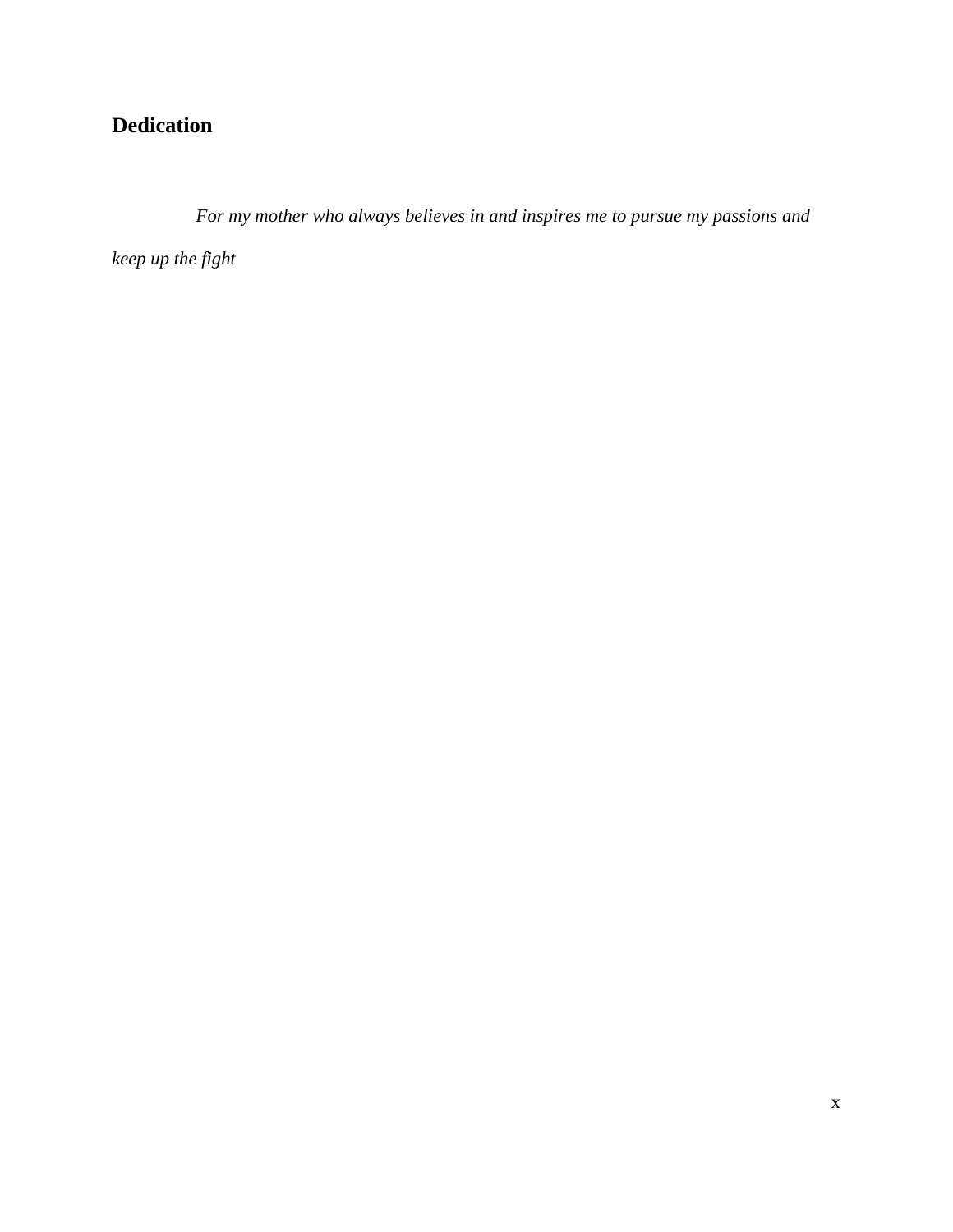## **Chapter 1: Introduction**

*Activism is an engagement with the hauntings of history, a dialogue between the memories of the past and the imaginings of the future manifested through the acts of our own present yearnings.* 

*It is an encounter with the ghosts that reside within and inhabit the symbolic and geographic spaces that shape our worlds* (Rodríguez, 2003, p.37).

My research is concerned with evaluating the conditions under which queer racialized feminist arts-based activists create their work in Britain. This research led me to focus primarily on urban landscapes, specifically the cities of London and Manchester. My case studies are contemporary, all commencing in the mid-late 2000s. I ask: what are the possibilities such artsbased activism are enabling? What are the limitations of the activism and how are these limitations being mediated by the activists I look at? How is it such artists in Britain are carving a space for themselves within a historically exclusionary terrain while ensuring mainstream culture and art platforms do not capitalize on or tokenize them? What spaces are they operating in and *how* are they utilizing art as a medium to enact social change? What various forms does the activism I analyze take on? These key questions have guided my research and are interwoven throughout each chapter. Interrogating space and place has been an essential aspect of my research. Queer and Ethnic studies scholar Fatima El-Tayeb (2011/2012) speaks to the importance of space when she delineates:

The experience of always being out of place – in nation, community, family, club or classroom – produces locally grounded space making as a necessary strategy of survival; be it in temporarily occupying and claiming hostile or indifferent spaces or through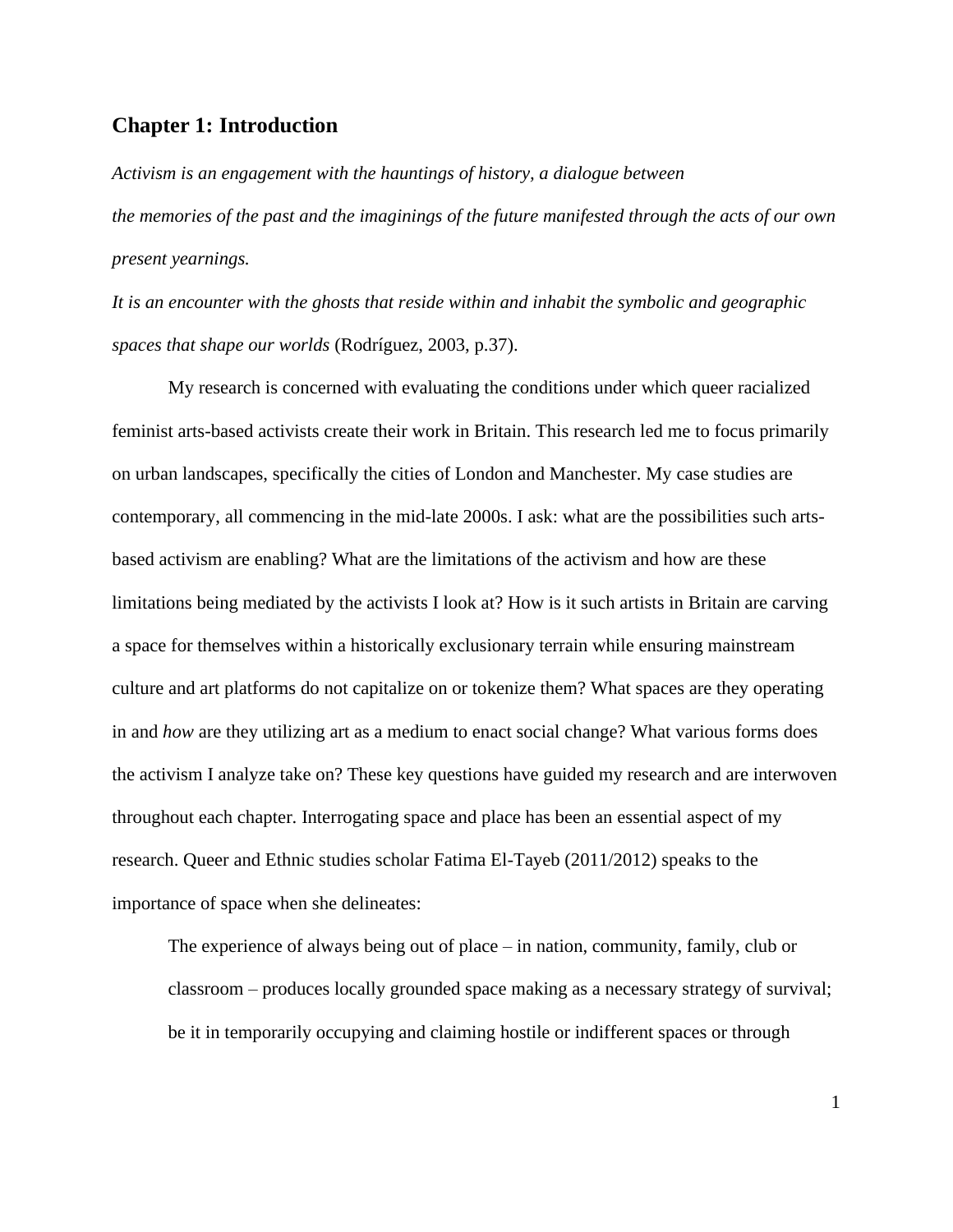excavating a local genealogy of QPOC activism that continues to be excluded from the archives, even those devoted to reclaiming suppressed histories. (p. 773)

Further, I ask, why does arts-based activism continue to be a popular medium among queer racialized feminists? I argue for the significance of arts-based activism as a way of radically furthering the cause of QPOC and countering continuing oppressions; as a method of bridging the gap between the academy and activist, grass-roots community organizations; as a means of reconfiguring the parameters of representation both inside and outside of queer communities; and as a way to redefine the former expectation placed upon racialized artists to produce works strictly identified with and not deviating from their ancestral heritage. A key feature of arts-based activism I identify is its inherently interdisciplinary nature. Often drawing from various fields of scholarship, popular culture and historical and contemporary events, I argue for its ability to contend with the multifaceted complexities of a lot of the major problems we continue to face.

My thesis topic was initially prompted by my recognition that the overwhelming majority of existing literature focusing on queer arts-based activism in the UK has failed thus far to position race as a critical point of analysis and secondly, by my concern that as artists functioning in a neo-liberal, capitalist society, are we not limited in our ability to function as we are not immune from oppressive existing structures that in turn dictate where we exhibit, how we are read, how we obtain funding and who pays attention? My research has personal significance. I am a British-Jamaican woman who identifies as both queer and a lesbian. This embodied hyphenated reality came to inform my art practice and thinking more broadly. How I navigate space and, important to this thesis, how I relate to art and "art spaces" has been informed by my hyphenated identity. Through the use of literature, media analysis, and my own standpoint as a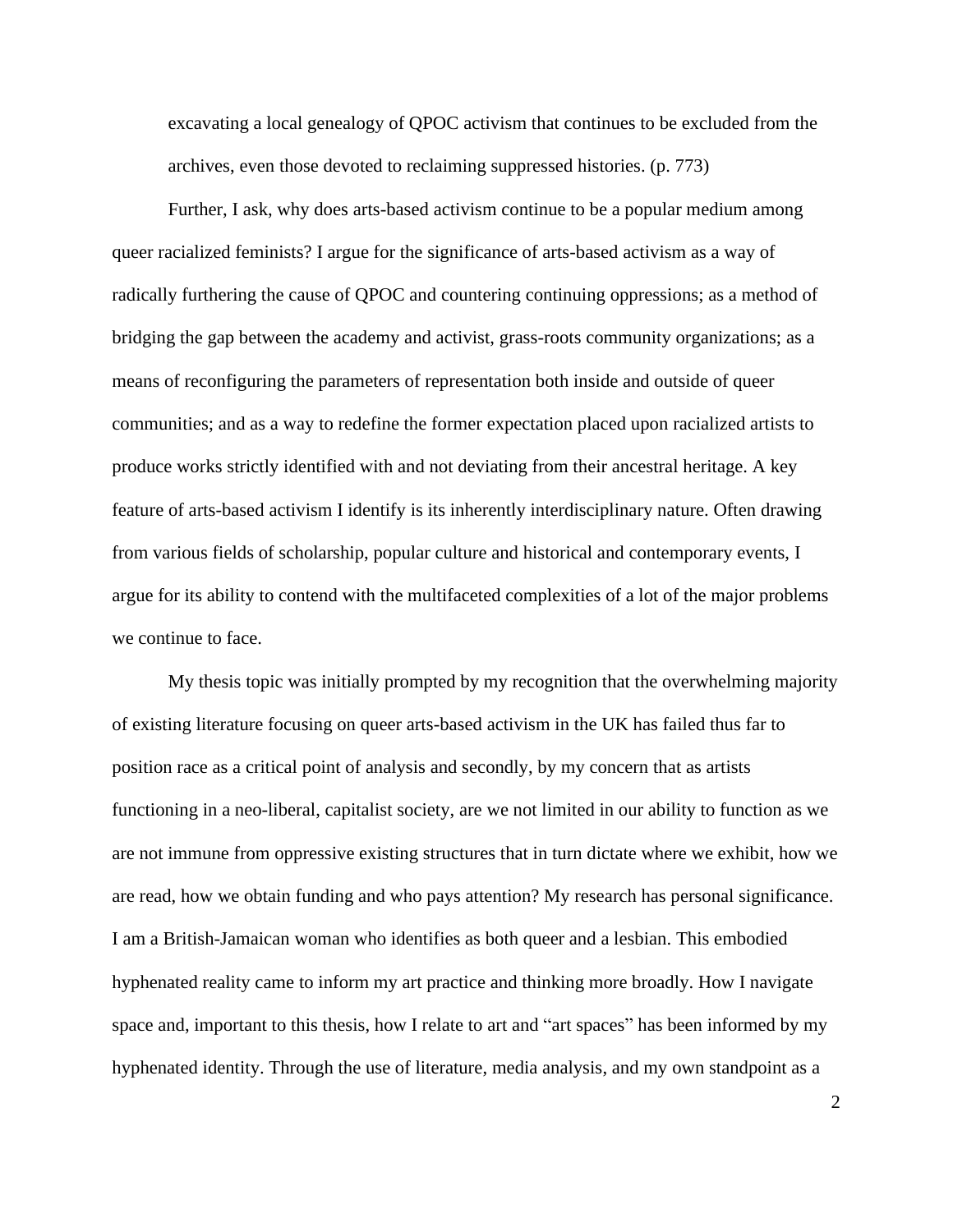queer racialized artist, I analyze the apparatus utilized by my case-studies with a particular focus on installation, live, and performance practices. Key areas of exploration for me include theories of performativity as they pertain to queer identities, and the interaction between scholarship and performance. Additionally, I explore and question the role of audiences who are privy to the performances I analyze. Formations of queer racialized arts-based activism, modes of representation and the hybrid/hyphenated identities inherent to QPOC are further concepts integral to this thesis. The literature review maps the historic conditions that have led to the contemporary arts-based activism I review in the main body of the thesis: I look at early race, feminist and queer activism both internally and exceeding the UK as a way to situate the present in a far-reaching genealogy. I find it important to make the linkage between the local and global, for neither the historic nor contemporary activism transpiring in the UK or elsewhere occurs in a vacuum. Additionally, the review is a means of introducing and familiarizing my reader with the concepts and concerns they can expect to encounter throughout the thesis.

### **1.2 Review of the literature**

#### **1.2.1 Understanding Britain as a terrain for queer racialized arts-based activism**

Deviating from the dominant North American narratives of racial and queer activism, my research looks to contribute to the ongoing project of highlighting the significant work activists in the UK continue to execute. I will use this section to outline why I have chosen Britain as a geographic case study when appraising arts-based activism by queer racialized artists. To do this, it is helpful to delineate the historical trajectory of racialized arts-activism that has enabled the queer racialized feminist art practices currently taking place throughout Britain. I have selected case-studies I consider turning points in the politicized art history of the UK. I look at the development of arts activism, finding collective formations to be a successful way of operating.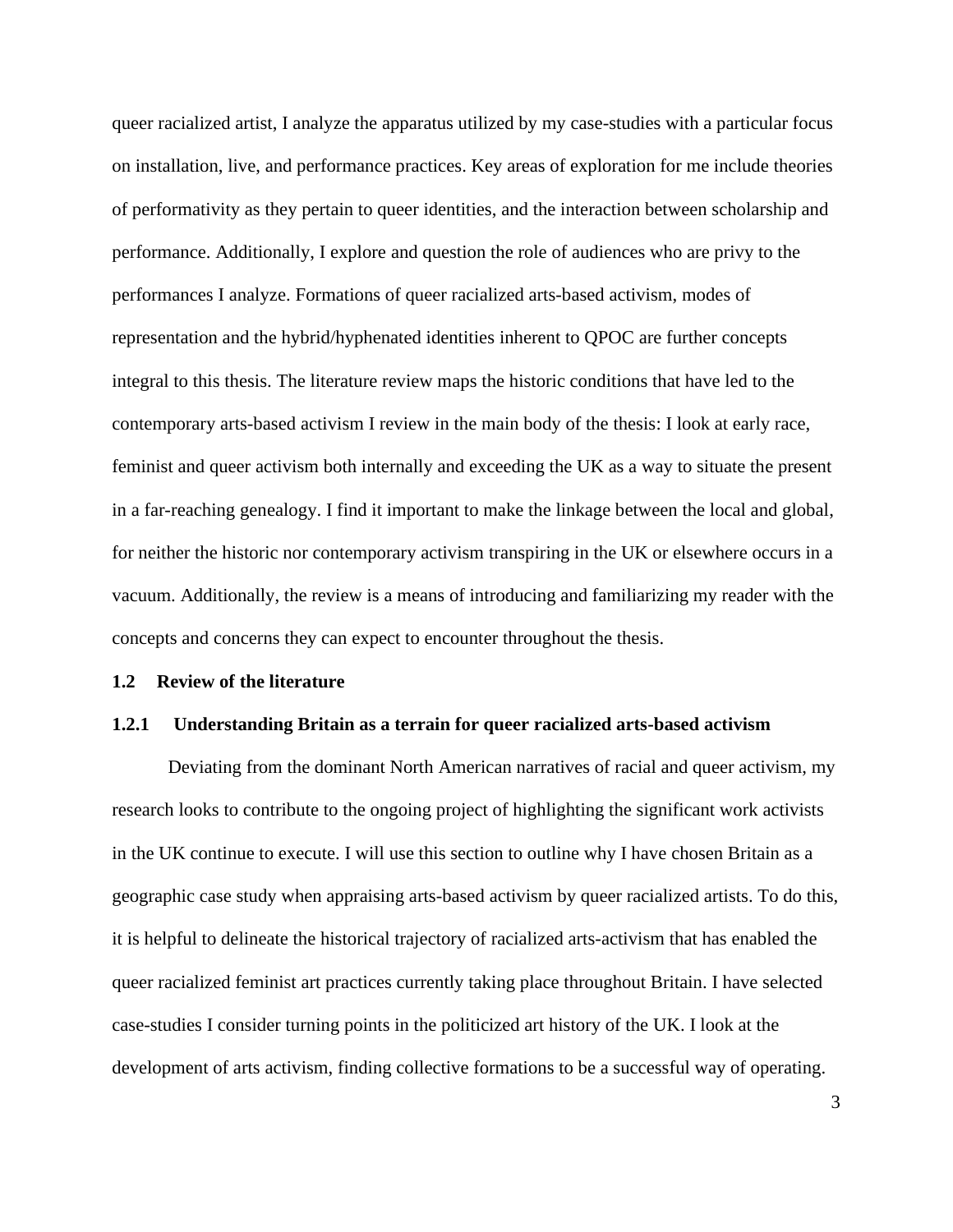Further, I highlight the aesthetic choices made by the artists while identifying what claims were being made via their radical practices.

Following the Second World War and the dispersal of the British Empire, migration into the UK from Britain's former colonies was extremely prevalent throughout the 1950s and 1960s. The 1948 'British Nationality Act' enabled all from the Commonwealth to migrate to Britain with minimal limits. As finance in infrastructure and the National Health Service was deployed from government to help rebuild the country, many migrants came to aid filling the labour shortage occurring at the time. That year witnessed the first of the "Windrush generation" arrive into Britain. Originally comprised of around 500 Caribbean migrants, they arrived into the UK via a former troopship known as the Empire Windrush. The next two decades saw around 300,000 West Indians arrive into Britain, who subsequently became known as the Windrush generation. Beside those from the Caribbean "came some 300,000 people from India, 140,000 from Pakistan, and more than 170,000 from various parts of Africa" (Lowe, 2020). The influx in migration sparked nationalist sentiment in many and the late-1950s bore witness to high racial tensions culminating in a series of riots "most famously in 1958 in Notting Hill and Nottingham" (Lowe, 2020). While eye-witness accounts differ in detail, all confirm the riots were sparked by the sight of a minor romantic dispute which occurred between a Black West Indian man and a white Swedish woman. A group of young white men attempted to intervene, despite the woman's protest at the intervention. By the end of the following evening, a mob of over 200 white men rampaged through the streets of Notting Hill armed with weapons and shouting racist slurs. The violence which ensued sent a clear message communicating interracial relationships were not accepted on the streets of Britain and the Windrush generation could expect to face violence if they chose to ignore this belief.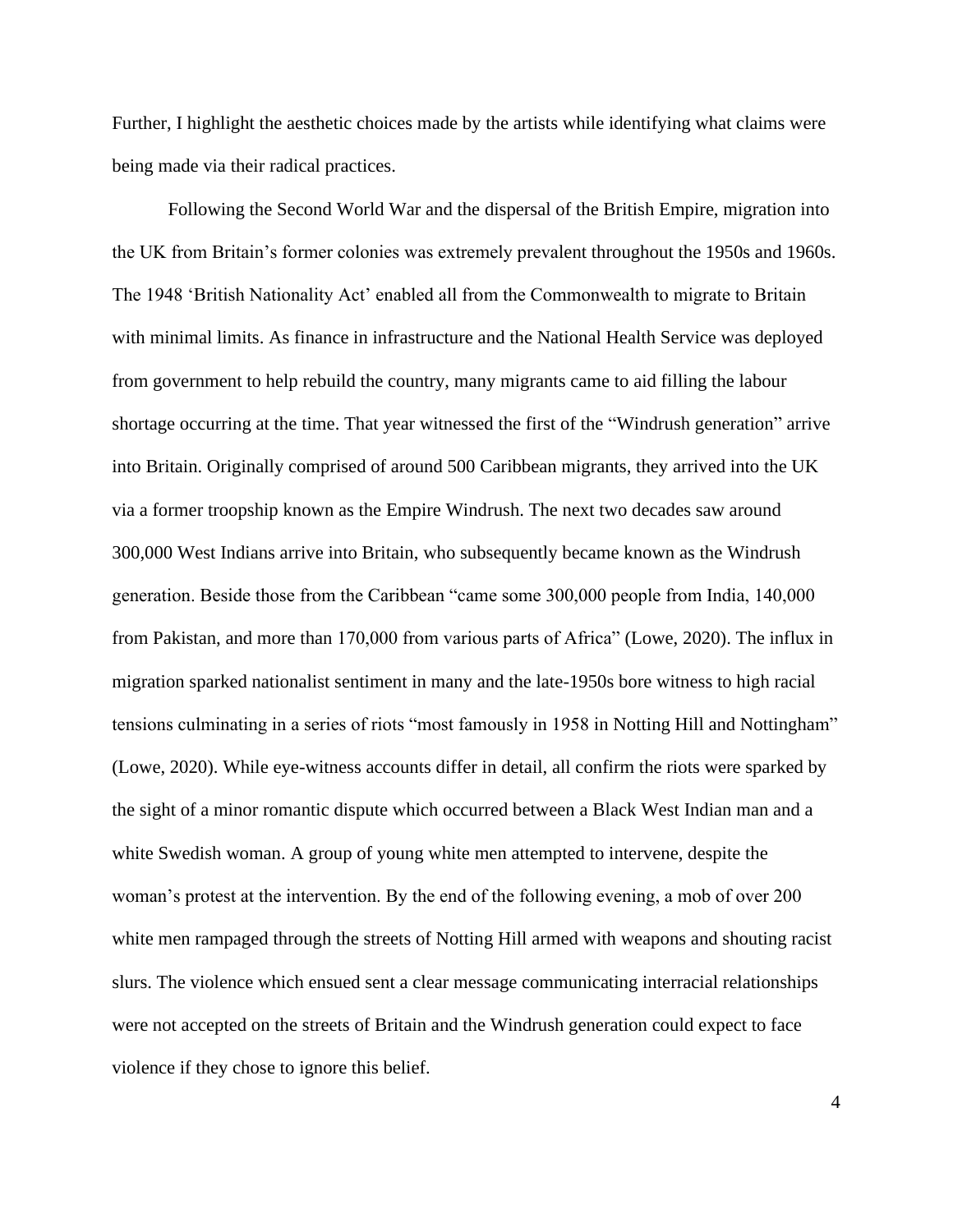A good place to commence delving into the archive of Britain's arts-based activism surrounds the arrival of Rasheed Araeen to the UK in 1964, for his performance works came to respond to the very circumstances I make reference to above. This has been saliently documented by curator Courtney J. Martin in her 2010 article, "Rasheed Araeen, Live Art, and Radical Politics in Britain*.*" Araeen arrived in Britain in 1964. As a minimalist sculptor, he found quick success and was able to live as a practicing artist, eventually winning the highly acclaimed John Moores Prize in 1969.<sup>1</sup> As noted by Martin, the terrain of Britain had become increasingly xenophobic, witnessing the notoriously divisive anti-immigration speech given by Right-wing politician Enoch Powell the year preceding Rasheed's award: "Powell's remarks framed that year for Britain and set in motion a complex discourse of violence, prohibitive legislation, and xenophobia that would be inextricable from immigration for at least another decade" (Martin, 2010, p. 107). Powell's speech was a direct counter to the Race Relations Act of 1968, a parliamentary act making it illegal to refuse housing, employment or public services to a person on the grounds of colour, race, ethnic or national origins in Great Britain. While the British government, under pressure, appeared to crack down on all forms of racial discrimination, the end of the decade also witnessed them introduce a variety of laws limiting immigration. As Lowe has stated, "The most significant of these was the Immigration Act of 1971, which decreed

<sup>&</sup>lt;sup>1</sup> The dominant art trends of 1960s Britain included bold, striking sculpture such as the works of Anthony Caro and equally bold Op art which flamboyantly challenged the former steel sculpture, Bridget Riley being a distinguished pioneer of the movement. Postwar debates around figuration and abstraction were key to the complex sculptural developments Britain witnessed through the 1960s. Additionally, while many associate Pop art with New York, British pop artists including Eduardo Paolozzi, Richard Hamilton and Peter Blake were producing works intricately connected to the energetic music scene progressing through 1960s Britain. Abstract art continued through the decade, conceptual art was devised, and performance and video installations began to pave the way for their notoriety as mediums intrinsic to the 1970s. For further reading, see Sophie Bowness and Clive Phillpot (1995) *Britain at the Venice biennale, 1895-1995.* This important book offers a year by year catalogue of British participants in the Venice Biennale; this is exceptionally useful in exemplifying the dominant British art trends as they progressed throughout the decades.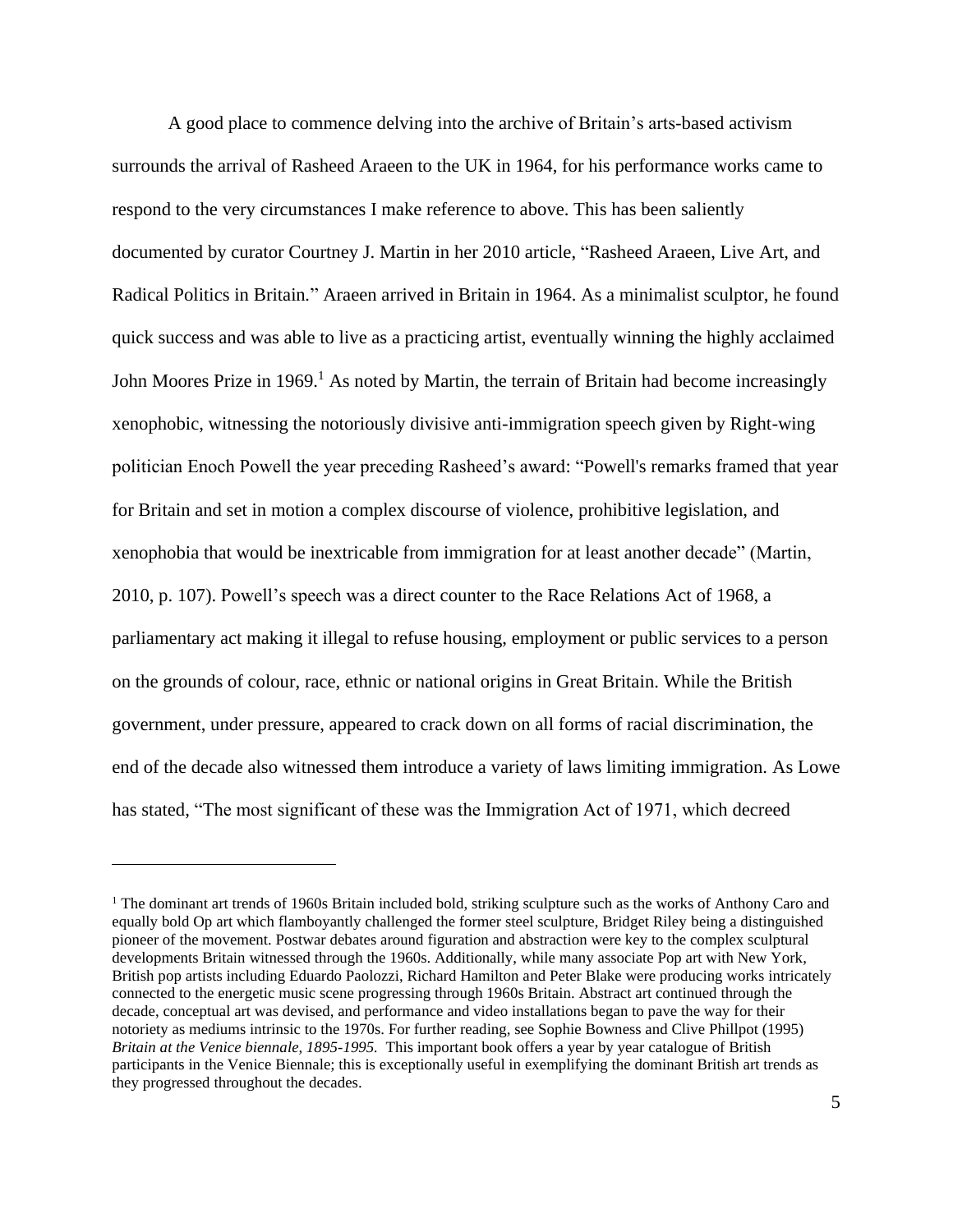Commonwealth immigrants did not have any more rights than those from other parts of the world" (Lowe, 2020). This marked the end of the Windrush generation. The racism which defined Araeen's lived experience came to be reflected in the art world's interaction with him, highlighting their refusal to separate his work from his cultural identity. It became an impossibility for such depreciation not to inform his practice, taking him from minimalism to live/performance art. When addressing this transition, he writes:

But there came a time when I strongly felt that I should also express other things which had to do with my social experience of living in Britain, I found "minimalism" limiting. So I had to break out of its formalist constraints. I had to find a new language which would maintain my position as a modernist (or an avant-gardist) within the framework of historical developments, and at the same time which would allow me to express my lived experience. (Hanru, 1995, as cited in Martin, 2010)

1977 saw his performance *Paki Bastard (Portrait of the Artist as a Black Person)*, an unapologetically defiant performance wherein he confronted both the racial violence taking place in Britain and racially motivated artworld tendencies. Further, he became a member of S.P.A.C.E. (Space, Provision, Artists, Cultural and Educational), a London community-based studio program set up in 1968 by distinguished artists Bridget Riley and Peter Sedgley, additionally becoming a member of arts-activist group Artists for Democracy (AFD). Through these affiliations, he was able to collaborate with other immigrant arts-activists, notably John Dugger (US), David Medalla (Philippines), and Cecilia Vicuna (Chile). The group posed challenges to Britain's hostility and drew comparisons between international struggles and the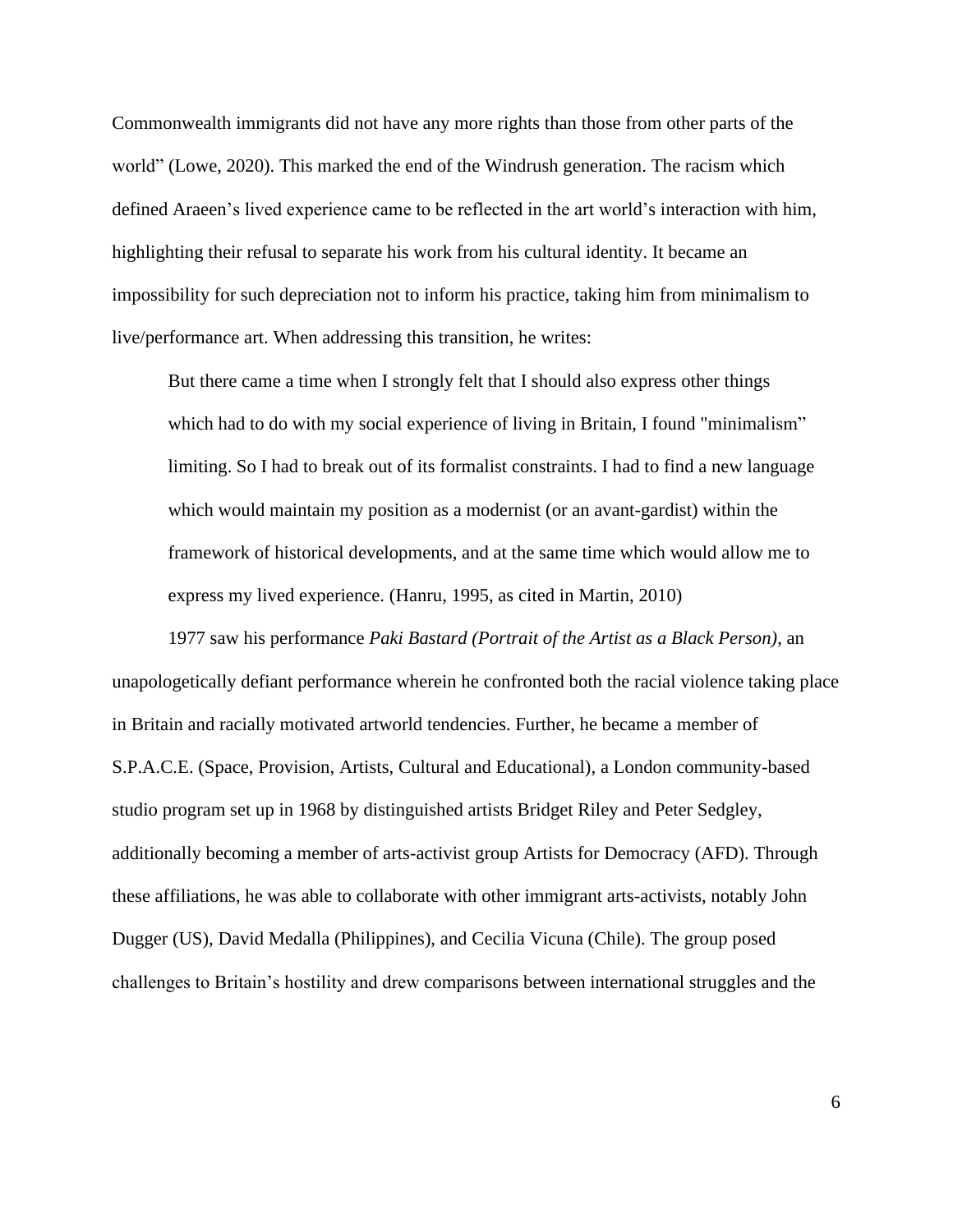barriers facing immigrants in Britain. A key critique underpinning Araeen's work was the codification of all non-white bodies as "Black." <sup>2</sup> As Martin describes:

By subsuming the ethnic or national boundaries of its former colonies in Africa, Asia, the Caribbean, and elsewhere into a catchall phrase, the term did not function solely as a racial category. Rather, black encompassed a nationalist binary: black was, simply, the opposite of English, which was white. (Martin, 2010, p.110)

Collectivist formations were central to the composition of arts-based activism at this time, "thus, art activism among these groups represented an attempt to build a network of other art activists and immigrant artists to circumvent the restrictive boundary of Englishness" (Martin, 2010, p.110). Utilizing socio-economic struggles, Britain's police violence, political public action restaging the streets and the rise of the National Front as subject material, arts-activists used the body as a site of protest culminating in often rough and intentionally uncomfortable aesthetic formulations. As Martin states, "By all accounts, most live art in Britain was purposefully rough, an aesthetic tendency that made its separation from painting and sculpture, on one level, and theater, on another, clear" (Martin, 2010, p.114). Notably Araeen was one of the few Black live artists in the UK. He used this fact as subject material, depicting the intense scrutiny and abjection Black bodies were subject to in Britain.

A further crucial moment in Britain's politicized art history which, as argued by Black Studies scholar Celeste Marie Bernier, helped set the stage for the contemporary arts-activism we

<sup>&</sup>lt;sup>2</sup> When speaking of a culture, race, ethnicity or a group of people, I strongly advocate for capitalizing the name such as the 'B' in 'Black'. Black with a capital B refers to people of the African diaspora. Lowercase black is simply a colour. This point has been made for years by linguists, academics and activists. This rule is often not upheld by the publishing industry and is in fact disputed by members within POC communities. For purposes of originality, I have not amended any quotes, thus you may note an inconsistency between my use of "Black" and original sources' use of "black."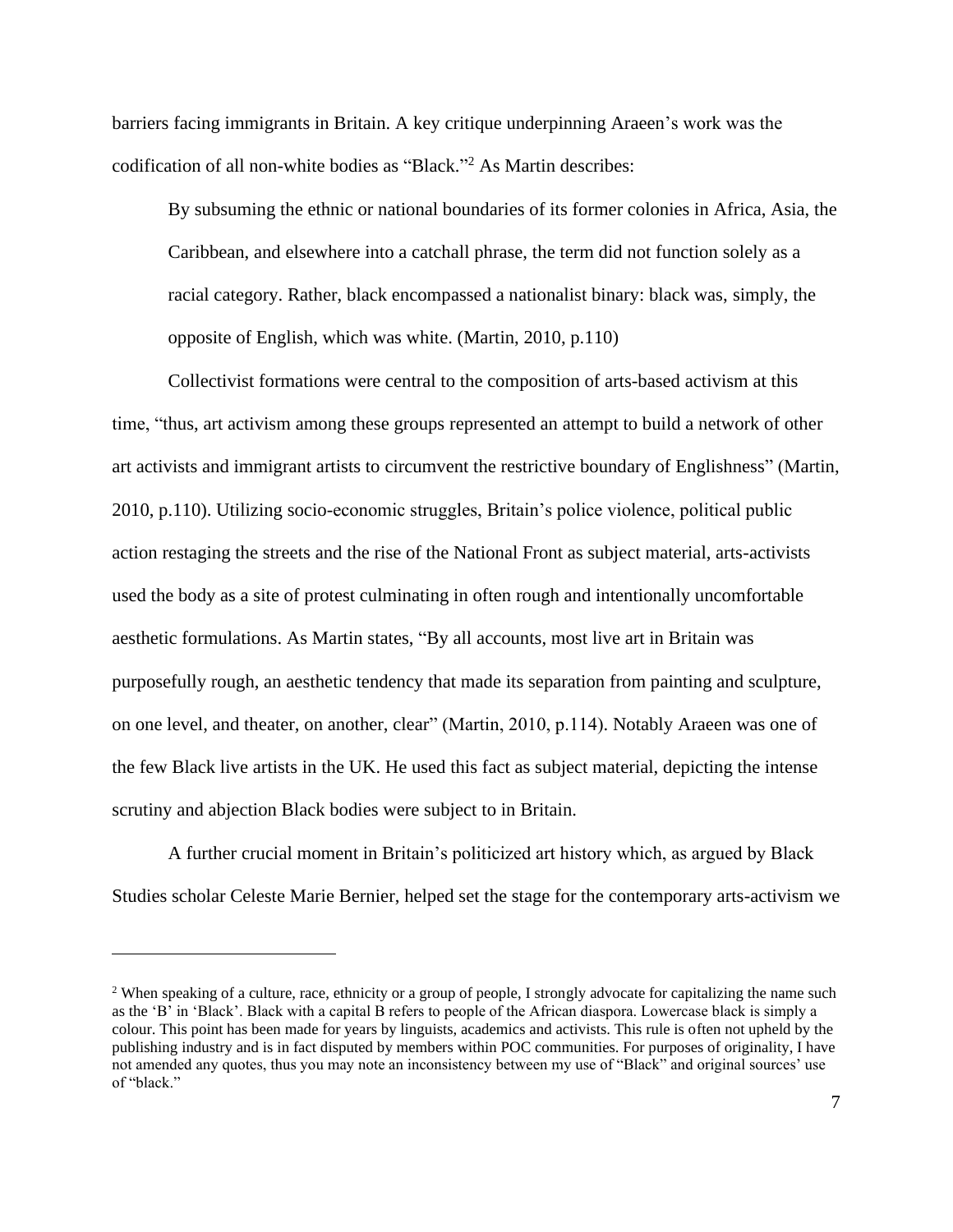witness today, concerns the 1979 formation of the BLK Arts Group in Wolverhampton. The BLK Arts Group, a collective comprised of notable Black British artists including Claudette Johnson, Keith Piper, Derek Rodney, Sonja Boyce, Eddie Chambers and Marlene Smith, was a group committed to a radical Black thematic. The group's work encompassed concepts such as Black womanhood, state violence, and colonial legacy, and utilized the past to reimagine futurity. In her 2011-2012 essay "'Save Our Shit. Save Our Souls. Save Our Struggle': Politics, Protest and Experimentation in the BLK Arts Group Exhibition," Bernier reviews two archival exhibitions, one of which I myself was fortunate to visit in Sheffield,  $UK<sup>3</sup>$  Both pay homage to the group, excavating what arguably continues to be an untold history. When assessing the implications and definition of what constitutes "Black art," artist and critic Keith Piper writes, "I believe Black-Art to be art which responds directly to the issues and ideas surrounding the Black condition and collectivizing perspectives of a Black person" (Bernier, 2013, p. 515). Politicized in stance, "Piper fought to establish this movements commitment not to an art for art's sake ethos but to a radicalized and protest led aesthetic" (Bernier, 2013, p. 515). While the aesthetics of the group's works were often unapologetically overt and candid, the BLK Arts Group were acutely aware of the risks and tendency to portray the Black body as a site of victimization available for consumption and to be sensationalized, and thus, agency and hope can be found in many of their works. An example here is the work of Marlene Smith. *Sugar Baby All the Time* (1987) saw the artist utilize a variety of materials commonly found in the home to sculpt and paint a portrait of her mother. Inside a recycled wooden frame, Smith divided the mirrored surface into three

<sup>3</sup> The article makes reference to BLK member Lubaina Himid's show *Thin Black Line(s)* displayed at London's Tate Britain from August 2011 – April 2012. Additionally to curator Louisa Brigg's exhibition, *The BLK Art Group* was shown between August 2011 – Spring 2012 at Graves Gallery, Sheffield.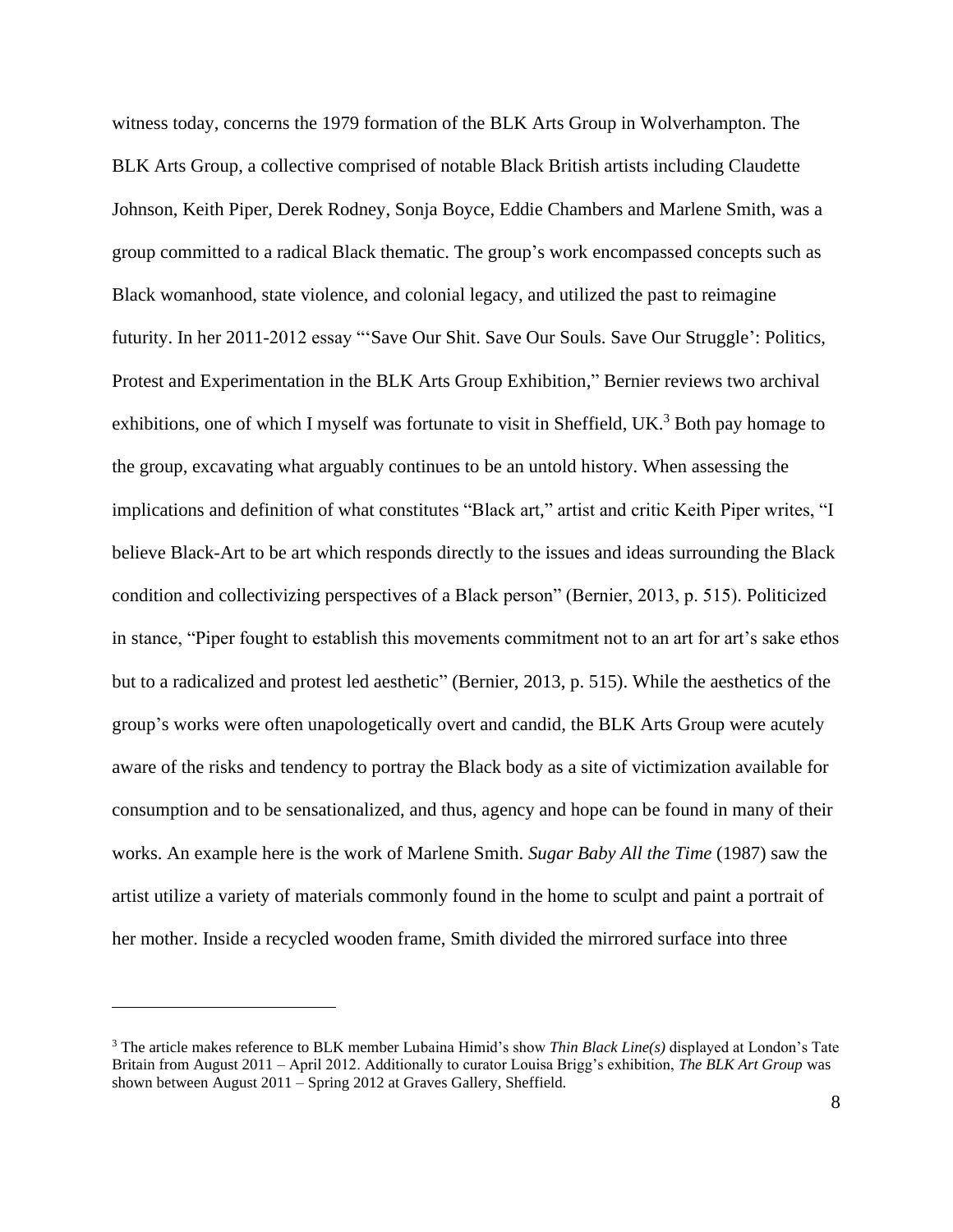rectangular sections. The first panel depicts her mother; her eyes look out at the viewer and her skin is almost completely whitened out by the use of sugar. The middle panel is smeared with white matter; no figure is present. While the suggestion of her mother's demise at the hands of white racist powers is evoked, I read power from the ghostly pane not appearing empty as it suggests we cannot be fully eradicated. Bernier suggests this panel communicates that "Black women's lives remain beyond the pale of dominant forms of memorialization" (Bernier, 2019, p.95). The final section is comprised of reproduced photographic fragments of Smith's mother, her eyes downcast, strongly differing from the first panel. On top of the faded photographs, Smith has written about her recognition that artistic materials such as oils, wood, clay or plaster have failed to bring the bodies and faces of Black women to life. When appraising the work Bernier asserts:

Smith's use of sugar carries the symbolic weight not only of domestic labour but of slavery on the grounds that sugar production was integral to the transatlantic trade and, as Smith herself emphasises, to plantation life in the Caribbean.

For Smith, sugar functions not only as a touchstone for displaced maternal ancestries but also as a metonymic signifier for the bodies and, by extension, the lives and deaths of black women, children and men bought and sold over centuries. Furthermore, the use of a British branded cleaning agent shores up Smith's protests against ongoing black female labour as undertaken not only in the Americas and the Caribbean during slavery but also as a result of its powerful afterlife within the United Kingdom on the grounds that widespread discrimination has continued to result in limited employment opportunities for Black British women and men. As she insists, however, Smith's is no dystopian vision of a "dejected people" or a "degraded womanhood."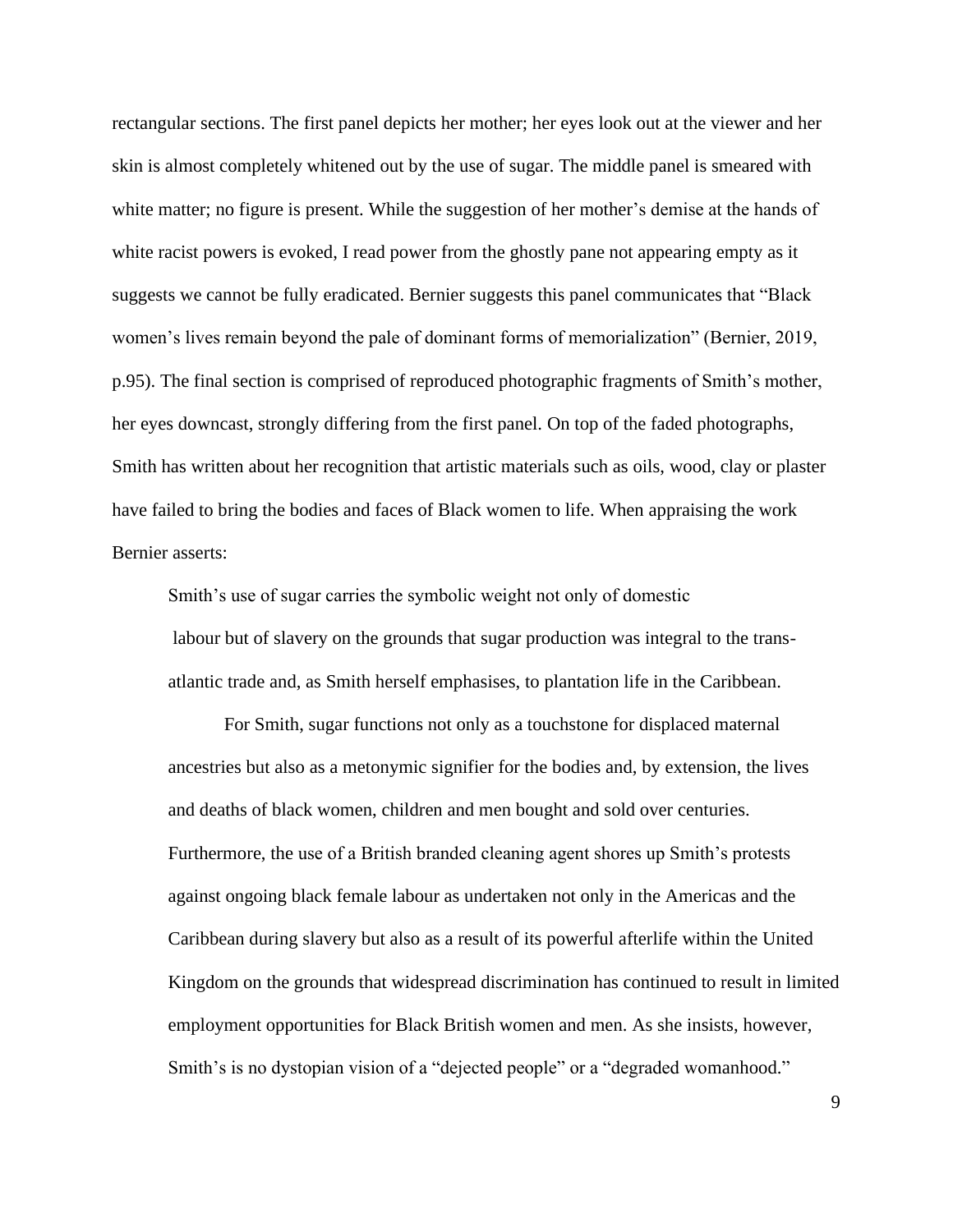*Smith uses icing sugar in this work to foreground black female strategies of resistance by emphasising continuities of baking traditions and rituals of food preparation* [emphasis added]. (2013, p. 517)

The group saw their work as politically educative which Piper addresses, stating, "the role of my art is to inform, educate, stimulate and agitate" (Bernier, 2013, p. 51). Further, while concerned with fighting for their rightful place in the history books of Britain, the group were in no way concerned with a rejection of their ancestral roots, which they viewed as a way to subvert the Eurocentric values perpetuated by the discourse of art history. Piper maintains, "I am also interested in the development of a Black visual aesthetic which seeks to establish links between contemporary Black-Art and traditional African Art, whilst subverting Western aesthetic and cultural domination" (Arts Council England, as cited in Bernier, 2013, p. 522).

It has been forty years since the group's formation, yet only in this past decade do we witness the "artworld" and British society more broadly give credit and "adequate" recognition to the group. Original BLK Art Group member Lubaina Himid has received deserved success and notoriety, having been awarded an MBE (Member of the British Empire) in 2010 for "services to Black women" and winning the Turner Prize in 2017. While this is encouraging, the lack of previous and current recognition highlights the artworld's inability to adequately engage with Black British art. <sup>4</sup> As Bernier argues:

Repeatedly downplaying black artists' self-reflexive engagement with irony, ambiguity and a multiplicity of meaning, many critics have remained locked in excessively literalized

<sup>&</sup>lt;sup>4</sup> It has been announced that original BLK member Sonia Boyce has been selected to represent Great Britain in the 2021 Venice Biennale. In a statement, the artist enthuses: "You could have knocked me down with a feather when I got the call to tell me I had been chosen … it was like a bolt out of the blue" (Rae, 2020). Her surprise perhaps hints to the erasure and lack of previous recognition Black British art has elicited thus far.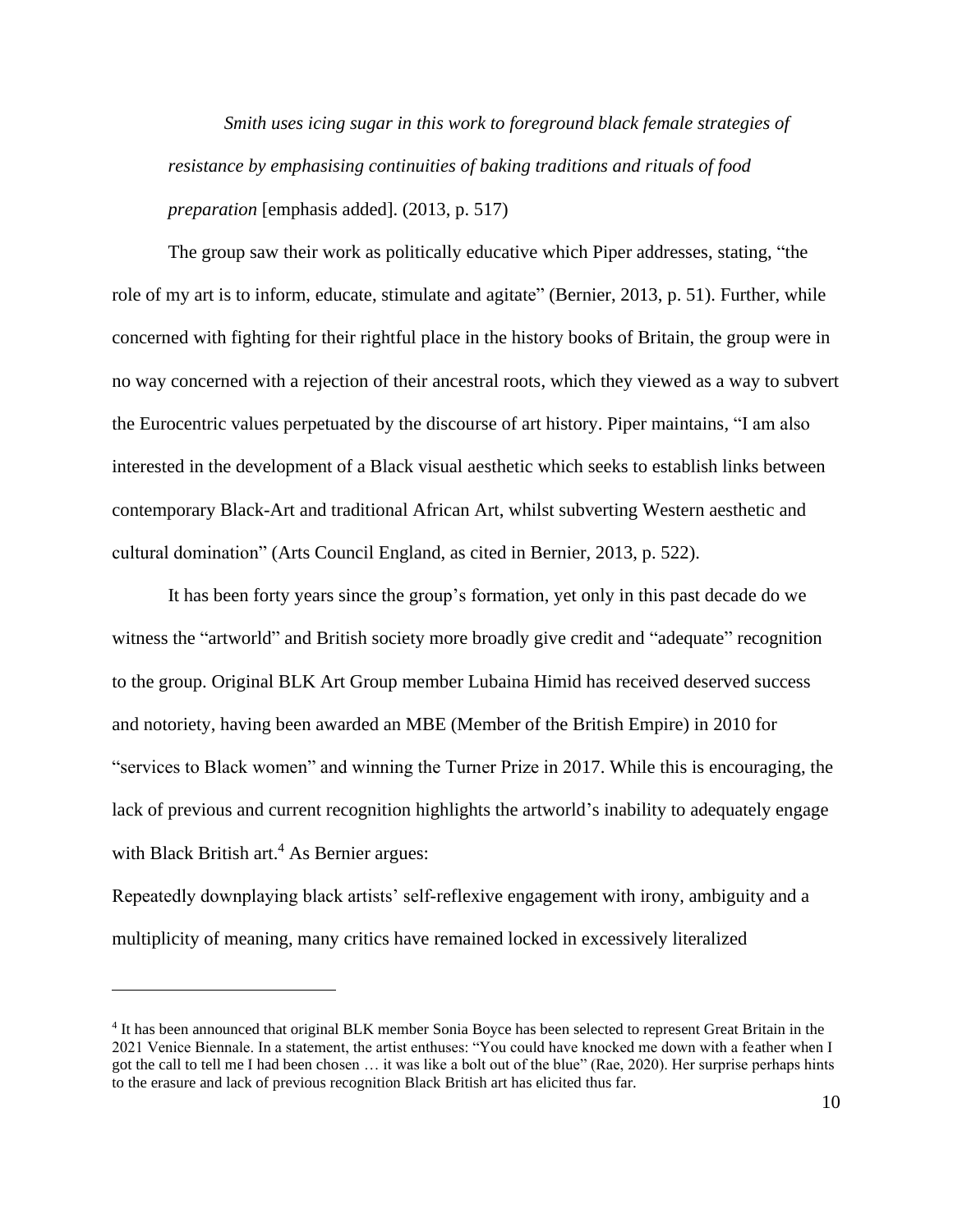interpretations by failing to give due weight to the existence of a multifaceted and longstanding, if politically and aesthetically marginalized, Black British visual arts tradition (2013, p.522).

My focus until this point has solely been on race and immigration, for the intersection of race and sexuality/queer gender identification presently being exhibited in Britain is of a contemporary nature. Of course, by this I do not imply its creation to be contemporary but, rather, its public reception. As recalled by journalist Caroline Roux, "curators like Sandy Nairne at the ICA dared to put on a Robert Mapplethorpe show in 1983 (it got closed down, but not before it had opened a few eyes)" (Roux, 2013). While the exhibition focused on Mapplethorpe, an American artist, this example nevertheless demonstrates the terrain racialized homosexual and or homoerotic work was entering. Notably, 2018 witnessed *BBZ BLK BK: Alternative Graduation Show.* In recognition of the exclusionary, often hostile terrains queer Black artists enter into, the founders of Black British Collective BBZ and racialized arts-activist group *sorryyoufeeluncomfortable* (SYFU) collaborated, hosting an alternative grad show to "provide a space for artists to be their fullest selves in the presentation of their work, and for audiences to view their work in a space that does not pathologize or other their identities" (Clarke-Brown, 2018). The show, held in South London's Copeland Gallery, was open for 10 recently graduated queer artists of Black ancestry to exhibit their works. Though having a queer focus, one is able to observe the influence of the historic arts-activism referenced earlier in this chapter, while the collaborative nature speaks to Araeen's experience with S.P.A.C.E. Further, the collective formations of BBZ and SYFU is reminiscent of the BLK Arts Group – indeed, I read the title of the show to be a nod towards the group. I will explore the show and arts-activist collectives in more depth later in this thesis but my aim here is to demonstrate why this research project is both timely and important. Queer racialized arts-activists are continuing to claim space and counter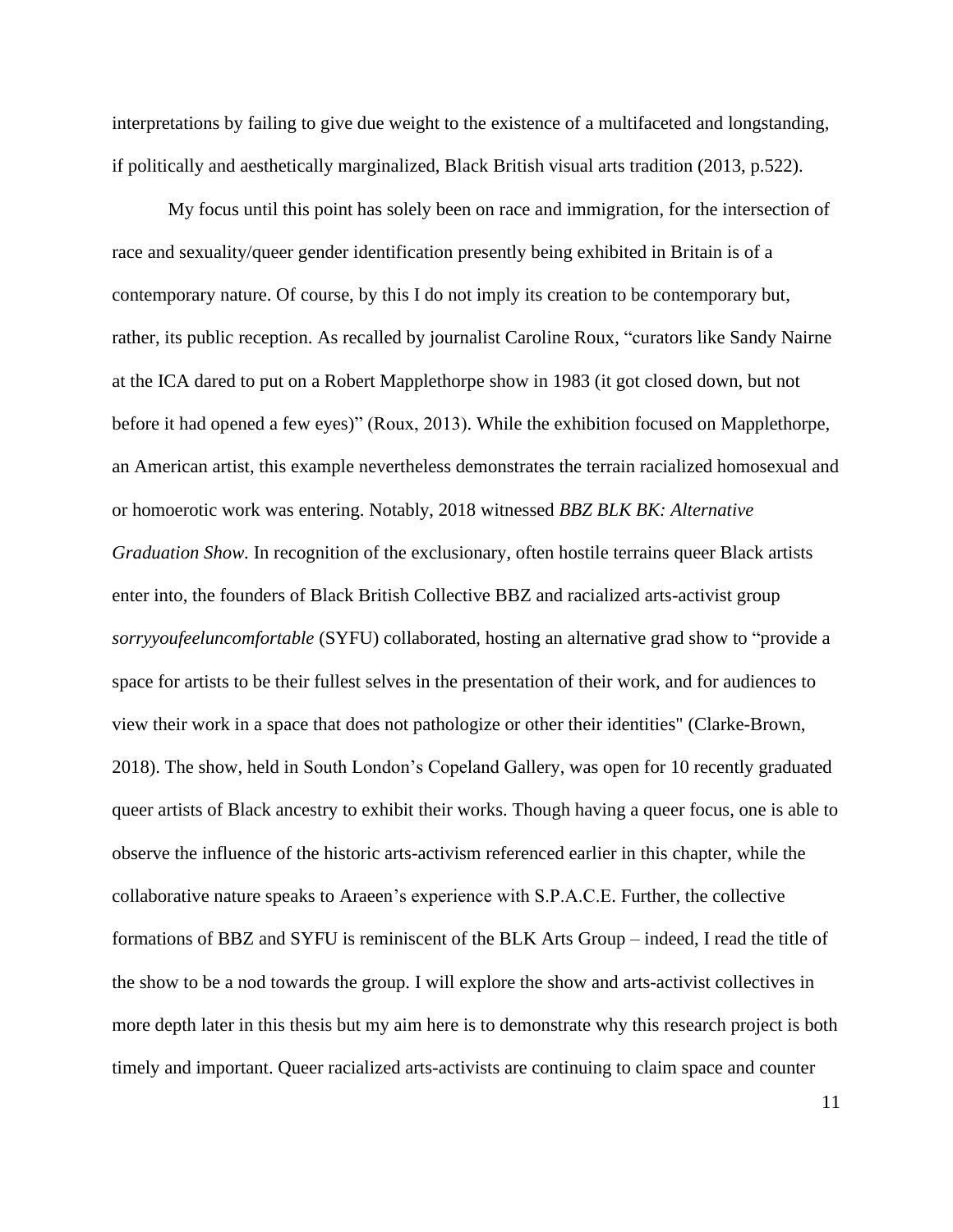exclusionary attitudes while shaping the landscape of Britain and, as such, I argue the literature on this topic needs to reflect this, a project to which this thesis looks to contribute.

### **1.2.2 Arts-based activism and the academy**

It can be said that practicing artists may themselves not wish to engage with art theory; however, art theory as a discourse relies on the production of art in order to theorize. As such, I want to make clear that many queer individuals and performers may not read queer, critical race or feminist theory, but there is nevertheless a historic and contemporary interaction between the academy, scholarship, and activist practices that I will outline below. Performance and lesbian theorist Sue-Ellen Case, in her influential book *Feminist and Queer Performance: Critical Strategies*, published in 2009, maps the meeting of scholarship and embodied realities beginning with an analysis of how feminist activism stirred an awakening of consciousness within the academy, calling for the creation of feminist studies. Elucidating on how the two inform each other, Case writes:

Feminist studies do not imagine their base as situated within a particular scholarly tradition of reading and writing. They did not develop from within disciplines, or even across disciplines. Instead, feminist studies resulted from activist challenges to the very institutionalization of knowledge. They made their way onto campus, or, rather re-made curricular, pedagogical, and scholarly practices in order to accommodate their goals. Thus, springing from activism, feminist studies, like studies of performance imagine their ground in embodied actions performed, somehow, socially. (2009, p. 101)

Case (2001) notes that "within feminism, the relationship to the activist movement significantly altered the object and structure of scholarly discourse" (pp. 145 - 146). While acknowledging that this relationship has changed since the 1970s, Case argues that an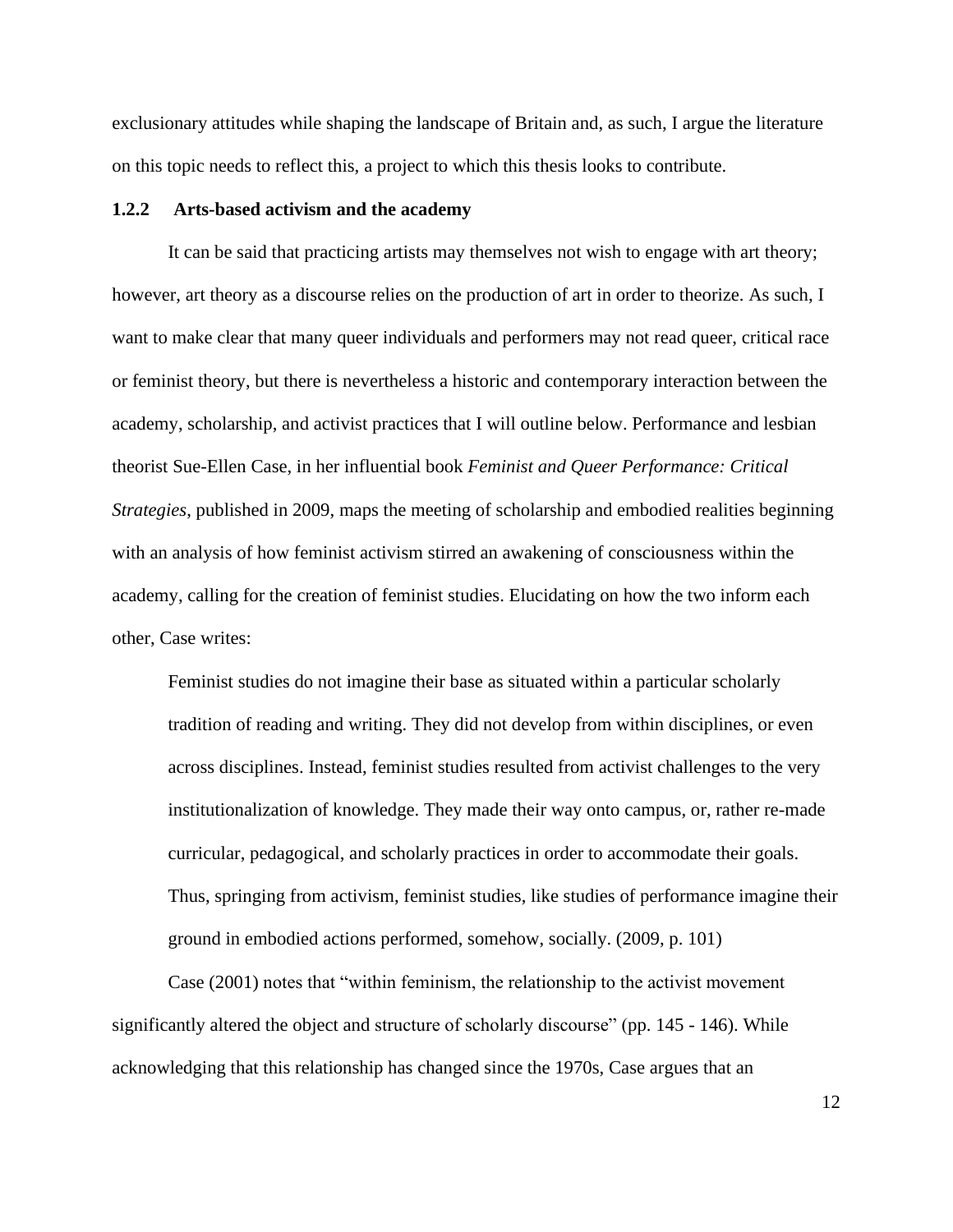interweaving of these projects continues. Case further contends that the crossing over and interaction between embodied realities and scholarship transcends notions of interdisciplinarity, asserting that, "the ever-more proximate relations between gender and performance yield both a new philosophical inquiry and a more encompassing sense of what might constitute performance" (Case, 2001, p. 146).

Indeed, the parameters of what constitutes performance have widened since the 1970s and additionally what constitutes activism has become less defined. I read the performances I encounter in queer spaces as activist interventions in our understanding of gendered, racial and sexual realities. Case maintains a positive perspective while delineating the intermingling of scholarship, activism and performance, extending this to contend that a move away from a strict emphasis on disciplines incites a positive break from patriarchal ways of knowing.

I stringently believe in the meeting of the corporeal and discursive as being a site of productivity that allows for cultural and formerly "othered" ways of understanding to enjoy the same affirmation that "traditional" forms of western scholarship have. However, I argue that there continues to be a gap between the academy and social sites of activism, specifically, but not limited to, grass-roots organizations and queer racialized arts-based activists. While I believe that it is arts-based activism that holds the potential to bridge this gap, as the early feminist movement met with and radically altered the academy, I recognize the ostracization and tokenism many queer and/or racialized arts-based activists continue to face from the academy. In their 2016 book, *Otherwise: Imagining Queer Feminist Art Histories,* queer feminist art historians Amelia Jones and Erin Silver include a set of conversations between performance artist and scholar Lisa Newman, queer Black performance activist Vaginal Davis, and queer photographer and activist Del LaGrace Volcano. Outlining the focus of the interviews, Newman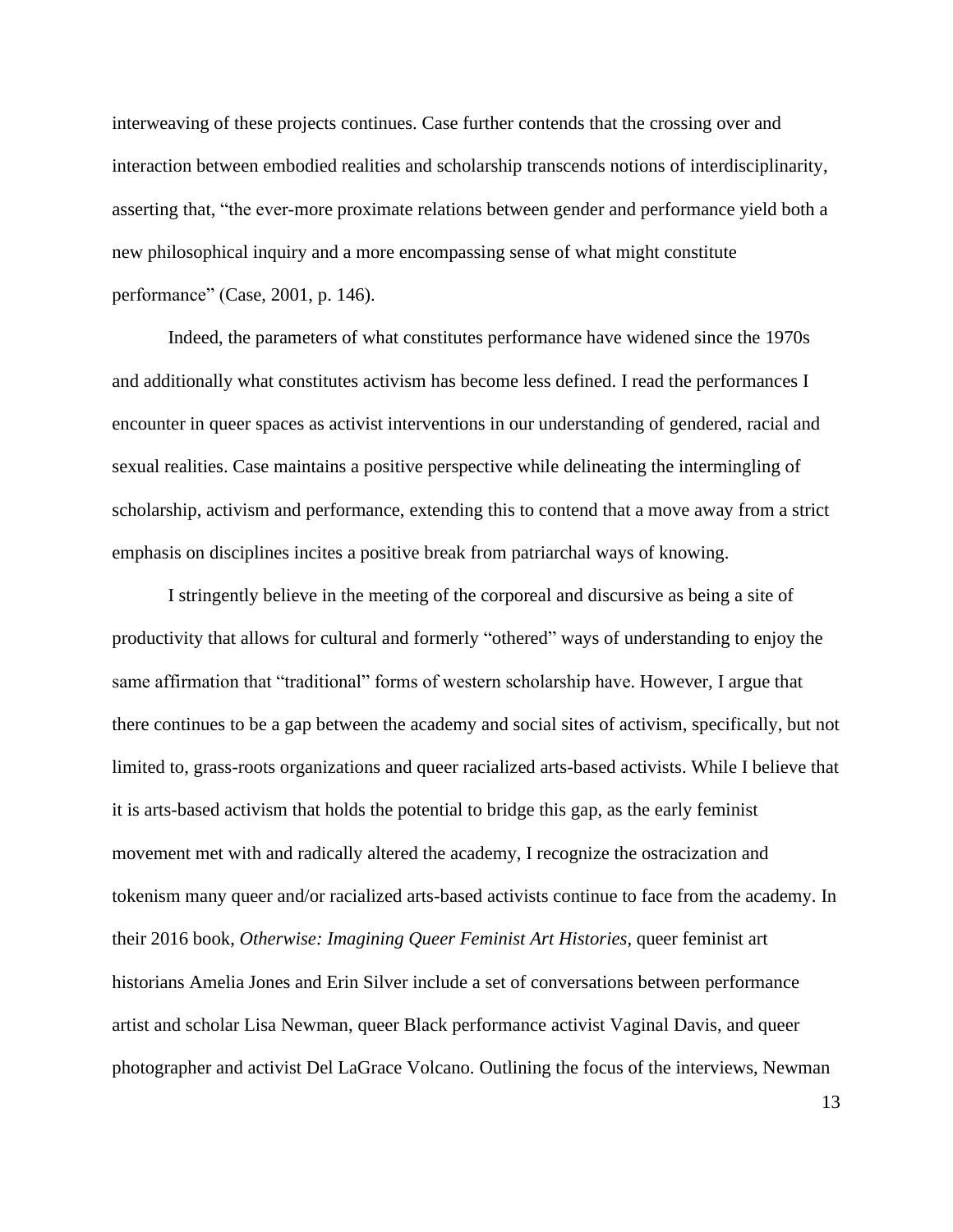asserts that the primary research question emerging from the preliminary conversations was: "what has the academizing of 'queer,' 'feminism,' and 'art history' done for you?" (Jones & Silver 2016). In the preface to the interviews, Newman notes that both Davis and Volcano expressed certain "concerns about art world tendencies toward favouritism and exclusivity, a wariness towards classism, and the harsh realities of economic disparity between the cultural professionals who direct the art market, and the artists themselves" (Jones & Silver, 2016, p. 331). As outlined earlier in my introduction, the socio-economic conditions of the oppressive capitalist society we function within are a pressing concern for me when querying the positionality of queer racialized arts-based activists and further, its bearing on artistic production. While archives are presented as knowledge sources for us to mine, cite and expand upon, little criticality is given to considering how we position the artist as subject within conversations occurring within the academy, and further, to what end the artist benefits from the archives academics and historians create. Initially, Volcano delineates an appreciation for being "outside" of the institution, enjoying the lack of constraint this position offers while still maintaining the ability to collaborate with key academics such as Jack Halberstam, Ulrika Dahl, Jay Prosser, and Paul B. Preciado. S/he notes that "the cross-fertilization between art/activism and academia have been important for all of us" (Jones & Silver, 2016, p. 335), alluding, here, to a productive site of a cross informing dialogue.<sup>5</sup> However, s/he adds that "of course I am not a beneficiary of a steady income, or actually any income at all, for the most part" (Jones & Silver, 2016, p. 335). Given Volcano's presence in curricular materials across disciplines, I think back to the

<sup>5</sup> You'll note that she/he and her/his are the pronouns I have used for Volcano; this is intentionally what is most commonly found in texts and interviews. In a 2019 interview, Volcano stated "Both my partner of 13 years and our two kids … also identify as non-binary, but our pronouns are deliberately all over the place" (Bainbridge, 2019).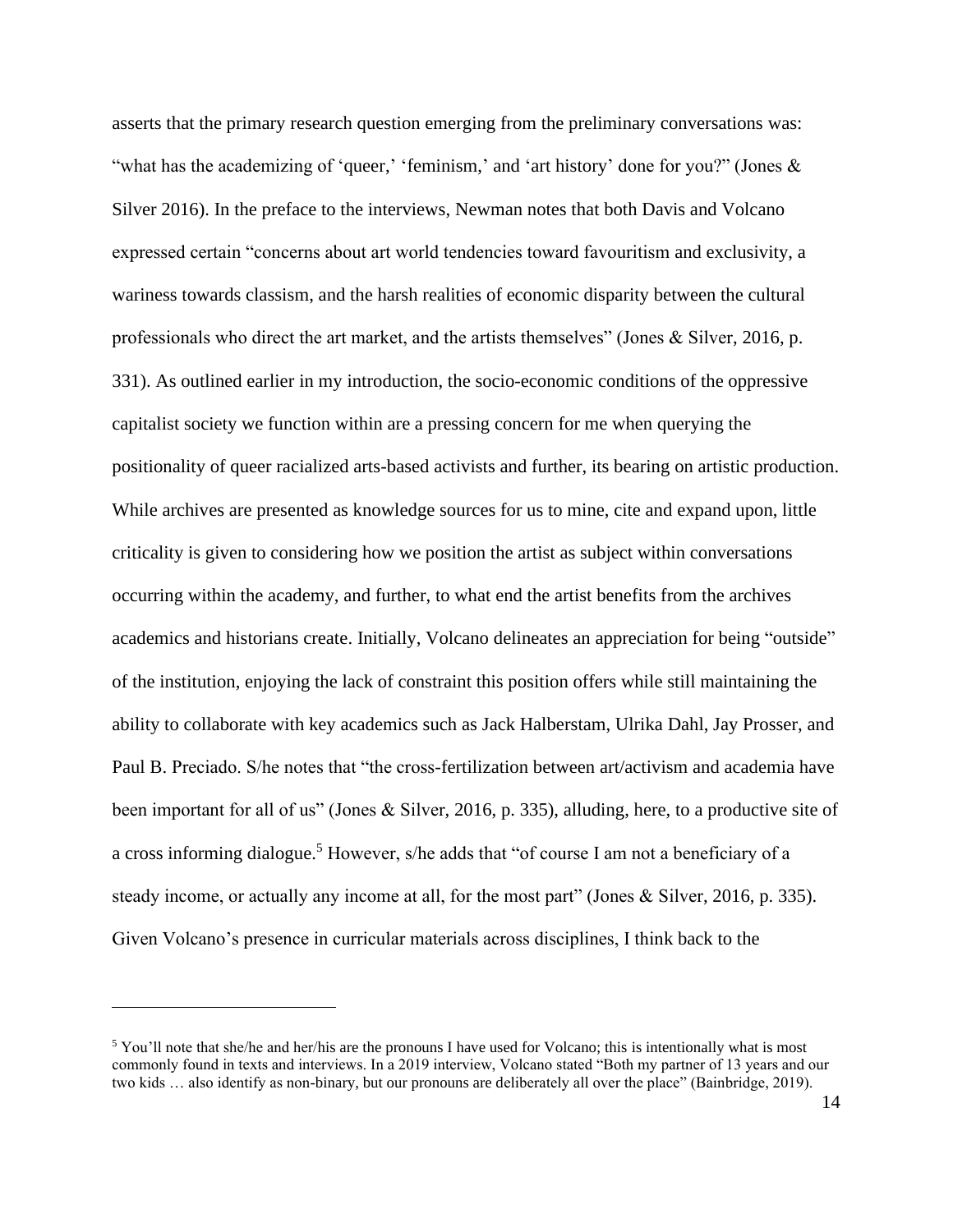referencing I did of Volcano during my degree in Fine Art in the UK, and the paradox s/he nods towards is one I believe the institution needs to take very seriously. Indeed, Volcano details the 2009 incident in Britain regarding lecturer Simon Burgess of East Surrey College who was threatened with disciplinary action after recommending a student research Volcano's practice. However, the shock for Volcano came not from the position the institution assumed, proclaiming his/her practice to be "too pornographic" but, rather, Volcano was previously unaware that she/he held a globally renowned practice. Here, we can see that while the melding of academia and arts-based activism continues to offer new and important avenues of potential, the academy arguably needs to support this interaction via accountability and reciprocity.

Davis, who describes herself as an "outsider artist," alludes to how this could come to fruition when she details the pleasure received each time she's been invited to be a visiting artist or deliver a workshop. This, while obviously remunerated, makes a deeper contribution, for it invites the artist into the academy to help shape conversations within discourse. While Davis is explicit in her belief that one cannot dismantle the academy while functioning within its structures—I think here to Audre's Lorde's assertion "the master's tools will never dismantle the masters house"—Davis addresses the potential of those within the academy to deploy their knowledge outside and, in turn, absorb new knowledge and be shaped from external practice.<sup>6</sup> She states:

<sup>&</sup>lt;sup>6</sup> What does it mean when the tools of a racist patriarchy are used to examine the fruits of that same patriarchy?" When speaking on the absolute necessity to accept, embrace and work with differences among women, not to simply tolerate them or assume a homogenous front, Lorde asks these provocative questions. Exploring academic feminists' failure to include othered women, in this case poor Black lesbians, on the grounds that they either can't find us or know too little about us, Lorde reminds us this is a simple distraction. A distraction to occupy us with playing with the master's tools, taking on the labour of educating others as opposed to furthering our own positions and holding those who have the time and privilege to educate themselves to account. To read Lorde's speech and other important works by her, consult: (1984) *Sister outsider: Essays and speeches*.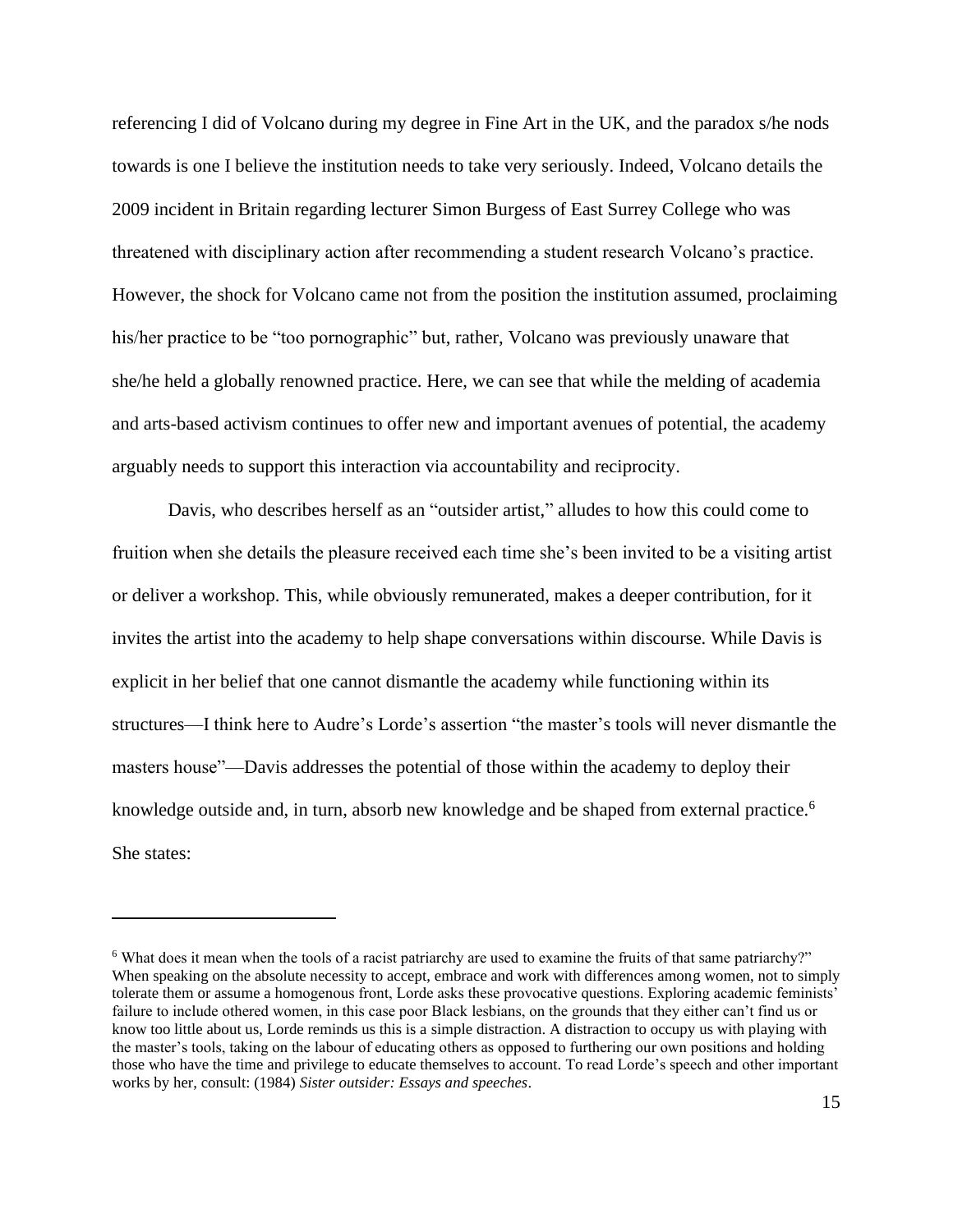Some academics are good as curators, like Amelia Jones when she curated the radical series 'Theorizing Queer Identities' that brought me to the University of Manchester for six weeks in 2005. Others even make good performers. Lecturing is a type of performance, and I respect anyone who not only just writes about performance and live art but puts their penis where their mouth is so to speak. (Jones & Silver, p. 337, 2016)

In Davis's speaking to the experiential nature of being the performer, I also read this to highlight the potential for something "other" to manifest when performance and academic praxis cross paths. In her 2017 doctoral dissertation, "Toward a Transdisciplinary Model for Social Change: Feminist Art Research, Practice and Activism," Suzanne Van Rossenberg advocates for our understanding of the importance of research, practice, and activism to intersect in accordance with our understanding of the importance of "intersectionality" as a lens to activate inclusive social change.<sup>7</sup> Rossenberg, who holds a queer feminist art practice herself, argues that as many of the major problems we face across the globe are not created by one factor or discipline alone, "disciplines need to be transgressed to facilitate complex problem solving" (Leavy 2011, as cited in, Rossenberg, 2017, p.25). Examples she provides, which demonstrate the success of a transdisciplinary approach, focus on activists who also have academic backgrounds, and on artists who exit the art world, taking their former experience and entering into other disciplines. Van Rossenburg further emphasizes the importance of a critique of neo-liberalism and, by

<sup>7</sup> Intersectionality is a term American lawyer and civil rights advocate Kimberle Crenshaw coined in 1989; however, the meaning has its roots in far earlier Black feminist theory. Intersectionality is a prism for understanding the ways multiple forms of oppressions and inequalities interweave to create unique obstacles and discrimination. For example, Black feminism has long argued that the discrimination faced by Black women is a combination of racism, sexism, and often classism; it cannot be read through just one lens. The term has been usurped and misused by dominant groups and discourses both inside and outside of the academy and has thus left some to feel the term has lost its meaning.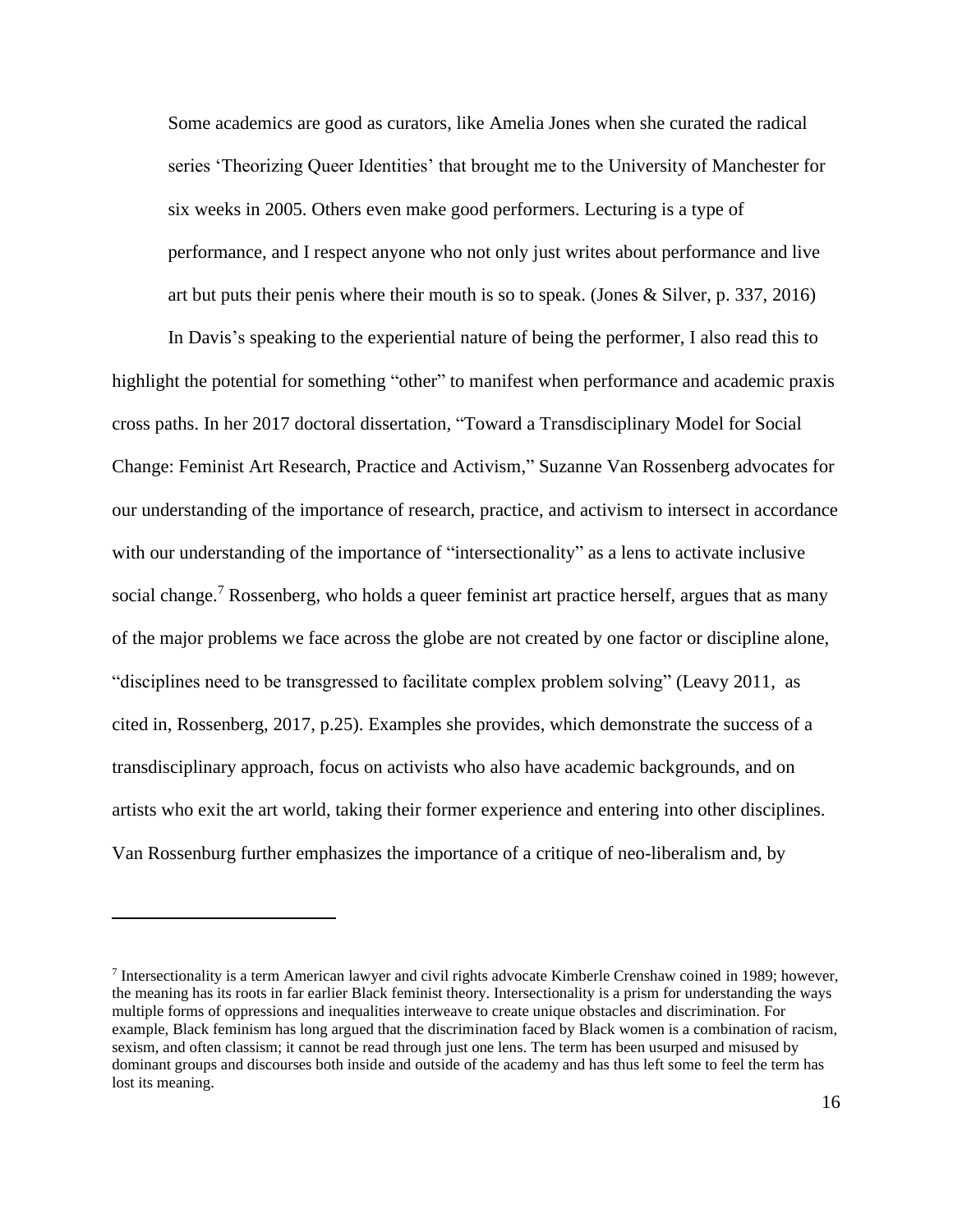extension, capitalism as being key to formulating strategies to enact social change. She recommends the use of combinations of research, practice, and activism for overcoming societies' stratified and hegemonic structures that create obstacles for marginalized groups within society. Further, she asserts multiple disciplines intersecting with art will aid in restructuring art/art history canonically.

### **1.2.2.1 Sites of performativity**

This segment is concerned with performativity as it exists in our day-to-day lives and the performance that takes up space in the sites of activist interventions. If you trace the genealogy of the advancement of LGBTQ rights and contrast this against the performance spaces communities have consistently created, it becomes evident there has been and continues to be a dialogue between the performative aspects of identity exerted within our lived experience and the experimental theatrics performed on stage. I explore this through contemporary examples in my second chapter. I am both a queer performance artist and a patron of LGBTQ bars that host performance evenings. I have witnessed the contemporary articulations of gender-fluidity and non-binary understandings of self working in tandem with a playful shift within many activist performances and thus altering the aesthetics and resonance formally found on the stage. This, I argue, is an important interchange, one that is especially significant to racialized queer performers who have had limited options within queer spaces to represent queer expression influenced by racial and cultural understandings of self. While the stage may seem daunting, it allows for experiments in articulating expression within the confines of a community who will engage and interact with your conceptualizations. Further, the performer is able to pose a challenge to the former lenses of representation offered to them from both inside and outside the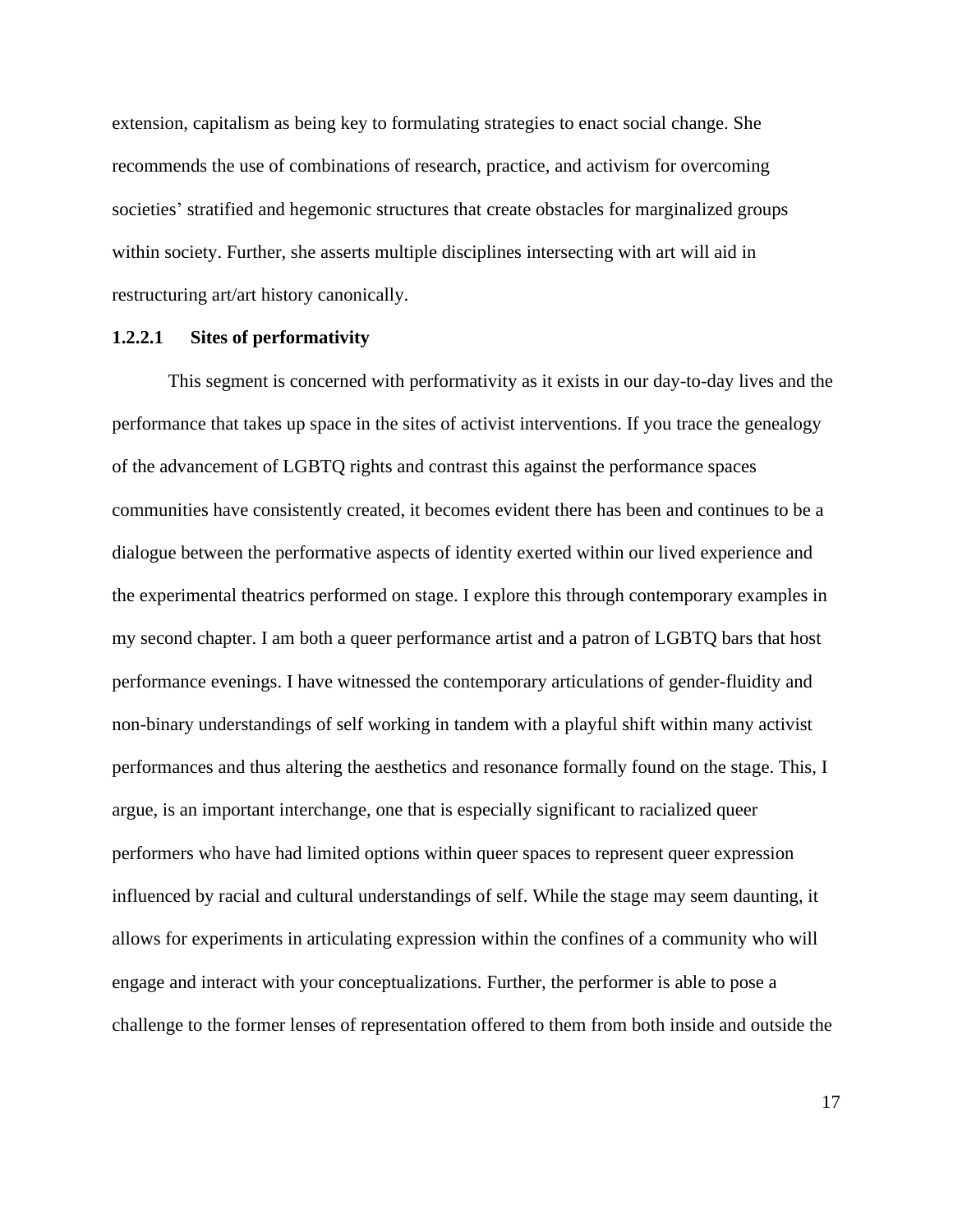community. In this space, I argue, we are able to see that the stage and "real life" often act as interchangeable concepts which inform and influence each other.

In his 2009 book *Cruising Utopia: The Then and There of Queer Futurity*, performance studies scholar José Esteban Muñoz offers an exploration of performance, performativity, and the stage that I find particularly useful in aiding my thinking on these topics. Making a link between parents' wishes of their queer children's sexuality and gender expression being "a stage" they will grow out of with stages found in queer spaces, where a "becoming" occurs, Muñoz outlines what he calls a "utopian performativity." Here, Muñoz suggests what is transpiring upon the queer stage can be thought of along the lines of a utopia that pushes us forward, pushes us to contemplate and demand what is not here or now. The conjuring of a utopia is imbued with hopes; as Muñoz argues, "hope … is the emotional modality that permits us to access futurity, par excellence" (2009, pp. 97-98). Further, "performance, seen as utopian performativity, is imbued with a sense of potentiality" (Muñoz, 2009, p.99). Importantly, Muñoz differentiates between potentiality and possibility by drawing from Agamben and Aristotle, in particular, how Agamben emphasizes the distinction made by Aristotle between potentiality and possibility. Muñoz explains this differentiation by writing:

Possibilities exist, or more nearly they exist within a logical real, the possible which is within the present and is linked to presence. Potentialities are different in that, although they are present, they do not exist within present things. Thus, potentialities have a temporality that is not in the present but, more nearly in the horizon, which we can understand as futurity. (2009, p.99)

In academic spaces and external to them, I have heard a critique regarding the notion of utopia; critiques that align "utopic" with other criticisms, such as "over-romanticized" or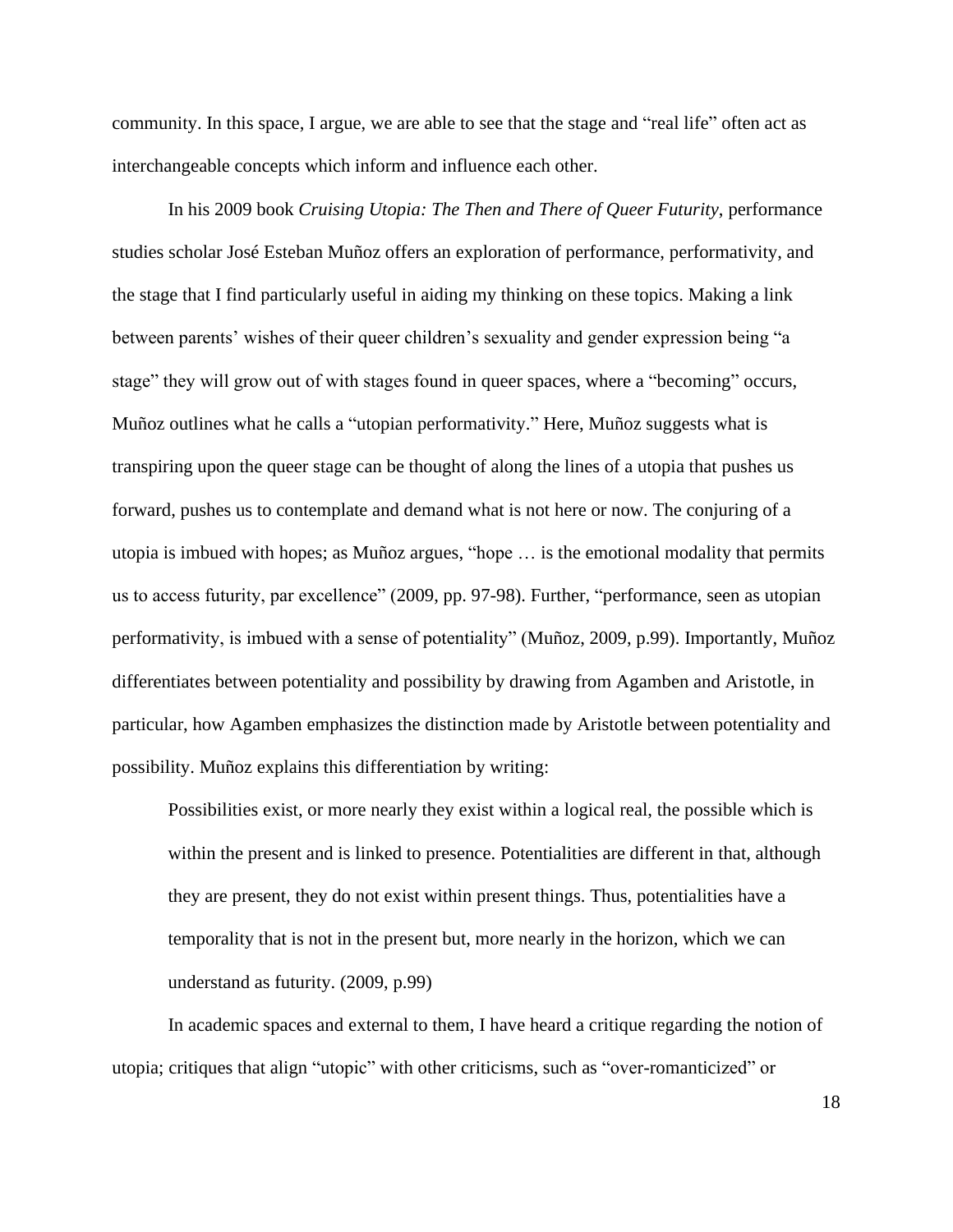"idealized." However, I argue, Muñoz offers a robust and helpful rebuke of such criticism when he looks at capitalism. Capitalism, and those who uphold it, would have us believe this is simply the natural order of things and inevitably, the only way things can progress. Instead of potential, capitalism relies on us being able to imagine only that which we deem currently possible. As Muñoz states, "The 'should be' of Utopia is its indeterminacy and its deployment of hope, stand against capitalism's ever expanding and exhausting force field of how things are and will be" (Muñoz, 2009, p.99). Thus, utopia should not be thought of as a literal prescription but as a critique of the here and now, as a critique of something missing. If we can imagine a "something" that sits outside of the current power structures that dominate our lives and global affairs, we can perhaps formulate strategies to at least begin to understand how we might dismantle such structures.

Muñoz analyses the photography of Kevin McCarty who photographed the empty stages of queer, punk and other subcultural spaces in LA. The empty stage presents an anticipatory potential, a potential that makes us question what has been and what will or could be. We can also make a link here between Thomas More's (1516) idea of utopia as a literal geographic space and the idea of utopia as a transient and metaphorical space. The empty stages, sometimes found in less than inspiring spaces, suggest the hopes, potential, and indeterminacy utopian performativity offers and can be extended to exist within the very fact that the stage exists. The stage holds audiences' anticipations before the show and is present while they reflect and carry on performing their identity afterward. Indeed, Muñoz positions his arguments in opposition to key performance theorists of the 1990s, including Peggy Phelan, who, in part, argue that the ontology of performance is disappearance. Muñoz instead argues that a successful performance lingers and haunts the consciousness of audience members afterward, thus moving forward with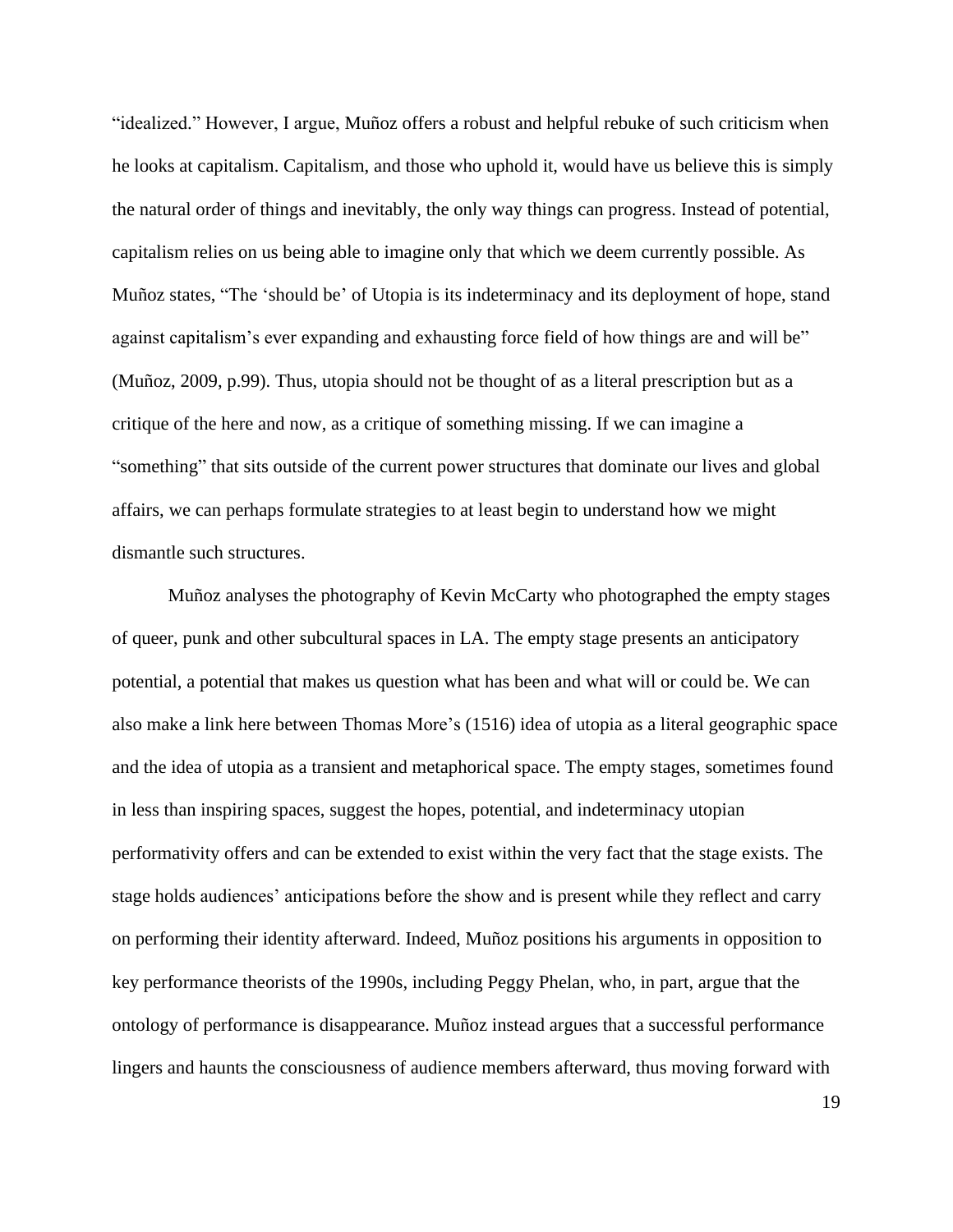them. The weight Muñoz imparts to the stages in the art of McCarty underscores my own belief in the importance these stages hold, particularly for queer and queer racialized people. Muñoz writes:

For those of us whose relationship to popular culture is always marked by aesthetic and sexual antagonism, these stages are our actual utopian rehearsal rooms, where we work on the self that does not conform to the mandates of cultural logics such as late capitalism, heteronormativity, and, in some cases, white supremacy. (2009, p.111)

Case details the performativity particularly apparent in the San Francisco lesbian scene throughout the 1970s and 1980s. Through an analysis of hippie culture's intersection with the lesbian bar scene, then so vibrant in San Francisco, Case explores the performativity that accompanied the style and digressed from classical notions of "butch." While the "classical" butches were still present, the hippie formulation of butch, "neo butch," embodied role playing and saw itself as a style playing out among women as opposed to something concerned with the masculine or in relation to men. Additionally Case details the camp element, then so visible in the San Francisco lesbian scene. While she describes not realizing at the time that her being there was a political act, Case notes retrospectively the political signification the bars assumed. Not only were they safe havens at a time when homosexuality was heavily monitored by the police, but they also allowed for playful and experimental performative shifts in identity. Case remarks upon the meeting of text and performance, mirrored in her experience of being a student involved in protests taking place on the street while learning in the classroom and attending the bars. This is useful when assessing the political significance of the sites of both activism and performativity, and additionally, of the stage, noting how they each inform other.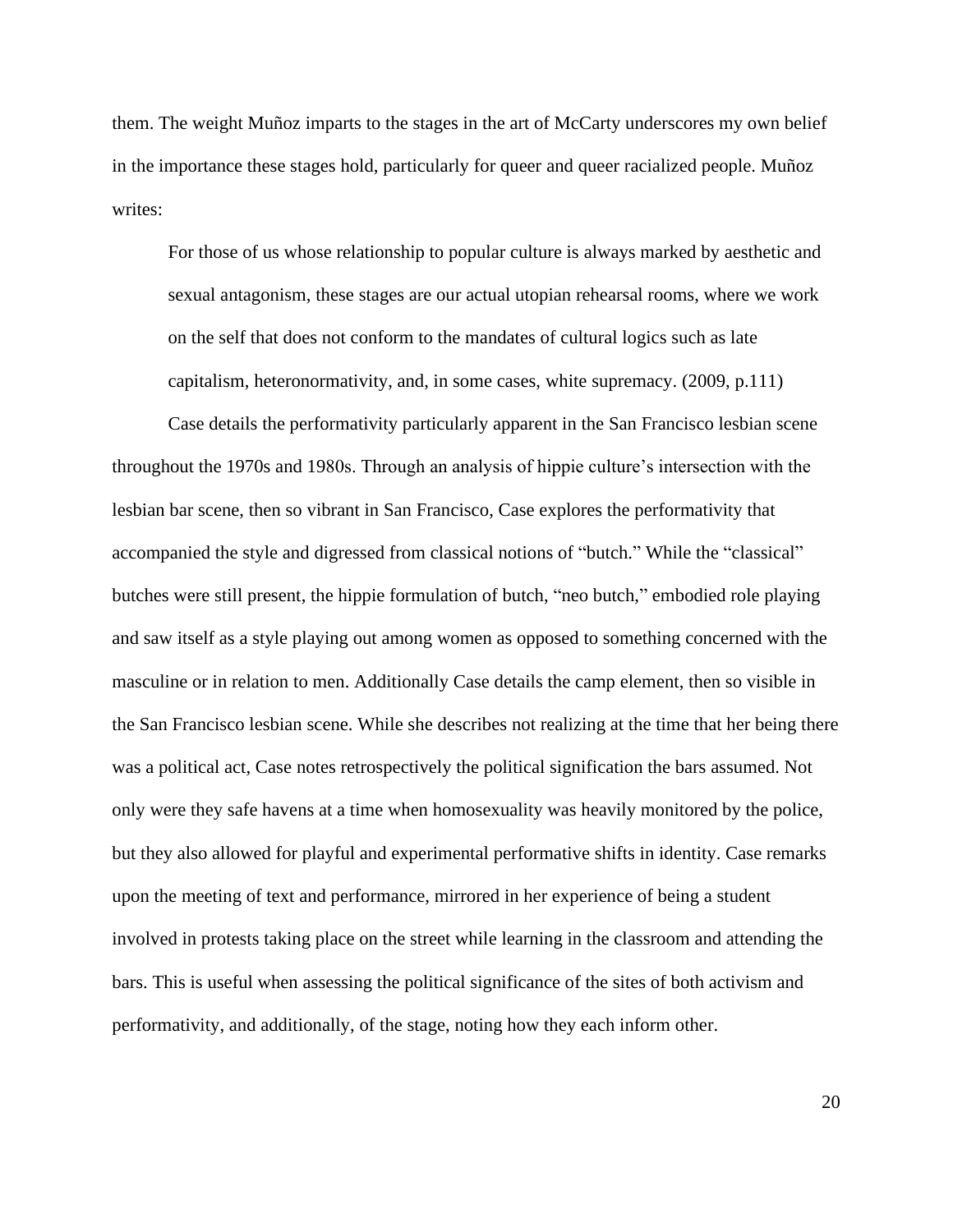Returning to Muñoz, I believe it important to this thesis to note the significance he places upon hope and futurity. He asserts: "it is my belief that minoritarian subjects are cast as hopeless in a world without utopia" (Muñoz, 2009, p.97). I would extend this to suggest QPOC, in particular, are cast as subjects without a future. I am a great fan of the Afrofuturistic artworks of British-Nigerian artist Yinka Shonibare. His works allow us to imagine Black futurity but, importantly, not as subjects without a past. For the past was another time we did not exist within and, thus, it can enable us to imagine and mobilize us to conjure futurity. Further, ideas of utopian performativity foster a different relation to the past, not one of nostalgia and of loss but of potential. On this thread, Muñoz asserts:

Utopian performativity is often fueled by the past. The past, or at least narratives of the past, enable utopian imaginings of another time and place that is not yet here but none the less functions as a doing for futurity, conjuring of both past and future to critique presentness. (2009, p.106)

I would argue that the understanding of utopia outlined here is critical for queer people of colour. Colonial knowledge production, dominant LGBT narratives, and heteronormative culture erases us from the past and communicates that the future does not belong to us. The space that is provided to us, a space to contemplate the present, more often than not, delivers a space to contemplate barely surviving. However, in the spaces that QPOC performances manifest, and the potential such spaces elicit, we are provided an arena to conjure imaginings and move forward to claim futurity.

#### **1.2.2.1.1 Hybridity and the performative role of the hyphen**

When considering hyphenated and hybrid identities, race has been the predominating factor this consideration pertains to. However, the hyphen has been applied to readings of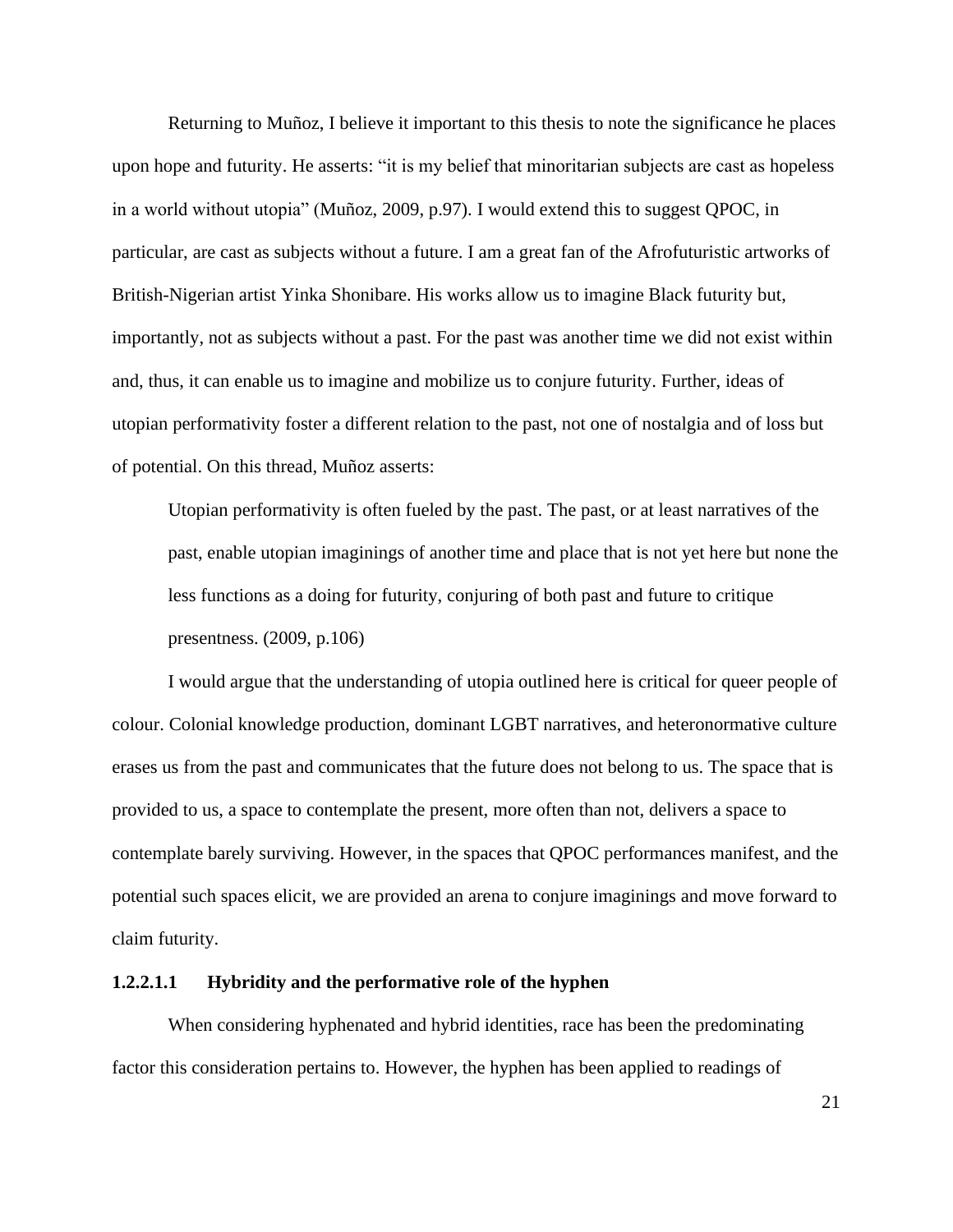performances by queer racialized artists alongside holding its own performative characteristics and for this reason I feel it is important to explore. Performance and Theatre Studies scholar Jennifer DeVere Brody's 1995 essay "Hyphen Nations" examines the trajectory the use of the hyphen to signal amalgamated identities has taken. While Brody has a specific focus on America, I find her conceptualization of the hyphen to be extensively useful. Notably, when considering the features of the hyphen, Brody asserts that all who engage in critical thought "can agree that the hyphen *performs*—it is never neutral or natural" (Case et al. 1995, p. 149). She writes:

Indeed, by performing the mid-point between often conflicting categories, hyphens occupy "impossible" positions. Hyphens may link or divide, move away from things or toward them; but they always act. Hyphens are problematic because they cannot stand alone: in fact they do not "stand" at all; rather, they mark a de-centred if central position that perpetually presents readers with a neither/nor proposition. Hyphens locate intermediate, often invisible, and always shifting spaces between supposedly oppositional binary structures. Thus, although hyphens are central, they are not individual (individual or unified) entities. (1995, p.149)

Concentrating on both the nation's problematizing of the hyphen's use and individuals' often complex relationship with identifying within the hyphen's hybrid nature, Brody expands her analysis to delve deeper into the properties that constitute the hyphen. Beginning by disseminating reductive arguments posited against hyphenated identities by theorists such as Boorstin, Brody progresses her argument to examine the positionality of the hyphen when it is not positioned to horizontally merge in the centre of a term but rather "belated hyphens that *emerge from the centre*" (Brody, 1995/2008, p. 95). Such a reading demonstrates the agency of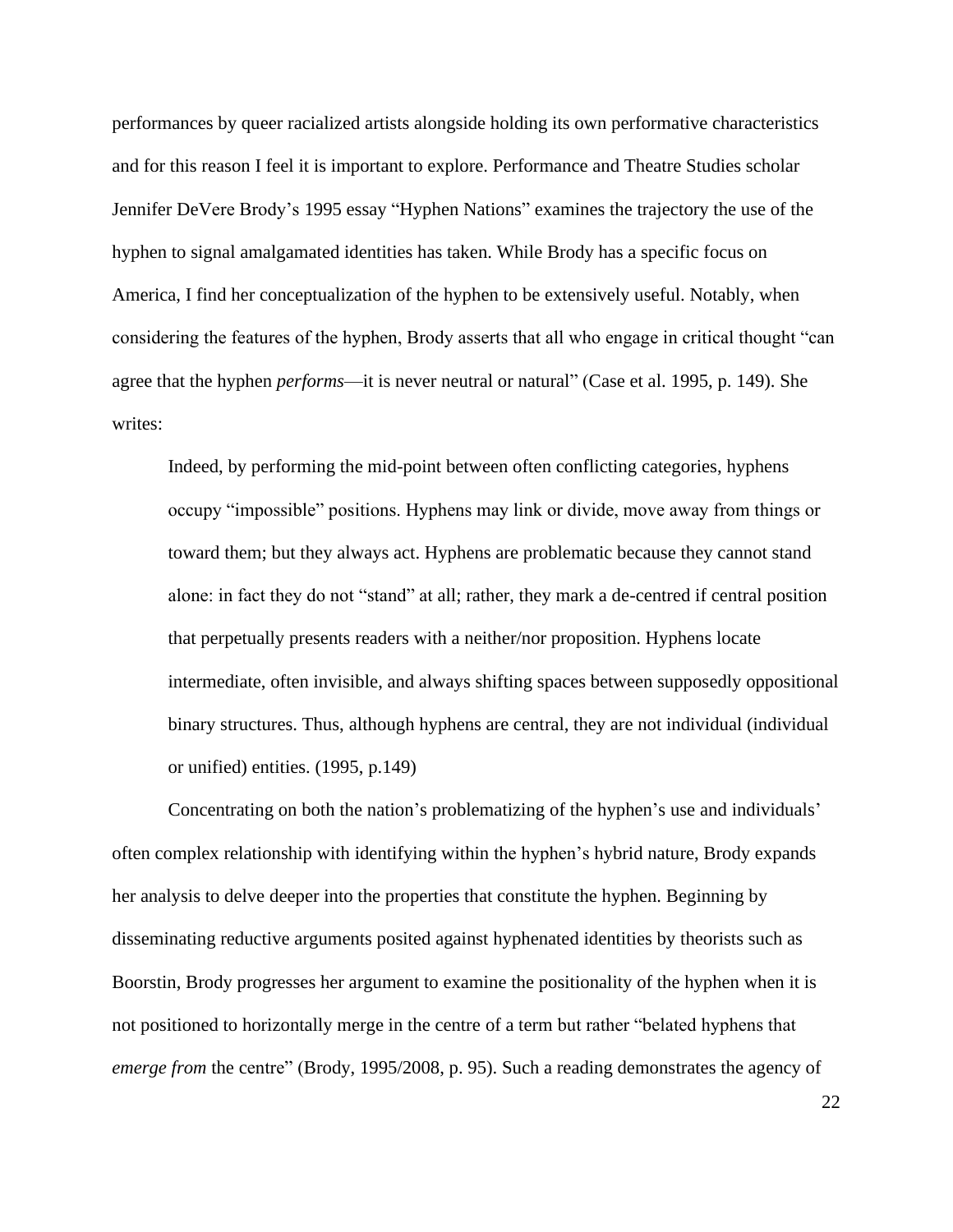those who more "comfortably straddle the hyphen" (Brody, 1995/2008, p.95); about those who embody such a position, Brody argues: "hyphenates who incarnate the margin disturb binaries by throwing such straight-forward narratives into disarray" (1995, p. 153). The ability to use the hyphen to queer straightforward readings of national belonging/ostracization has been taken up by many queer racialized performance artists, an example being Chinese-Trinidadian Richard Fung. Fung's video and installation work, spanning from 1986 to the present day, "comprises challenging videos on subjects ranging from the role of Asian male in gay pornography to colonialism, immigration, racism, homophobia AIDS, justice in Palestine and his own family history" (Richard Fung, Biography, n.d.). An example from Fung's body of work is his 1990 video work, *My Mother's Place.* Focusing on Fung's mother Rita Fung, the documentary incorporates footage of interviews with Rita and four women thinkers, autobiographical narration, home movies, and documentary footage from the Caribbean. Fung's mother is a thirdgeneration Chinese-Trinidadian who, through oral history, tells stories that offer audiences a unique insight and education. The film poignantly explores constructions of race, class, gender, and belonging under colonialism. This feels a salient time to highlight that throughout my research, "queer racialized feminist artists," "queer racialized arts-based activists," "racialized queer arts-activist"' and "queer racialized performers" feature as very important social and corporeal positions however linguistically are interchangeable terms that I do not feel wedded to. My flexible applications of these terms are a reflection of the fluidity such hyphenated identities engender, queering linear readings. Brody (1995/2008) articulates my thinking when she writes:

The hyphen is not a fixed point but rather a shifting positionality – a continually collapsing structure. The hyphen can be used as a *transitive* [emphasis added] verb that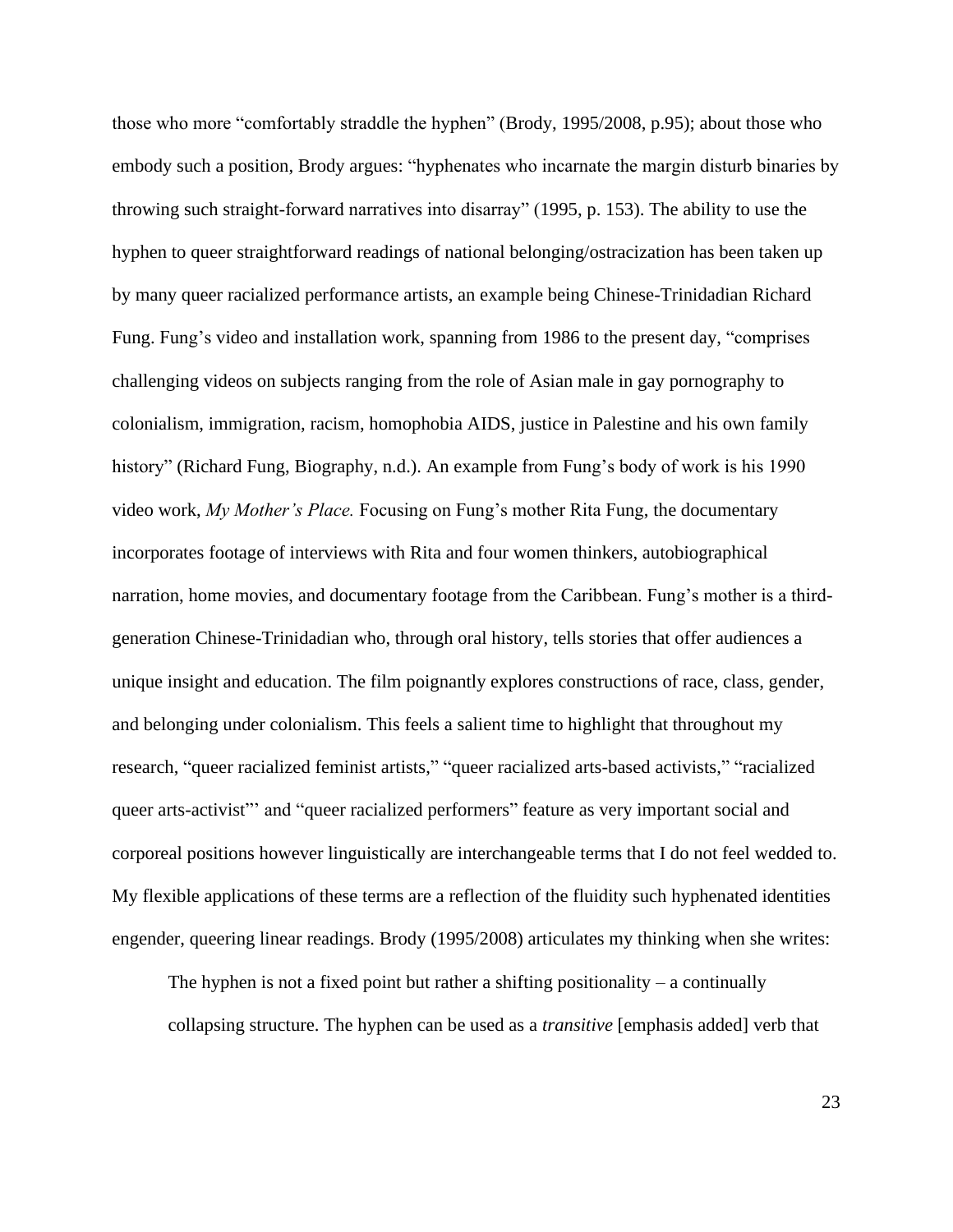suggests the term's tendency to connote *travel* [emphasis added]*.* It is in transit, the object of *transformation* [emphasis added], and the subject to translation. (p.85)

Muñoz identifies the shifting positionality and multi-faceted nature of the hyphen when he offers his reading of two video works by Fung. Muñoz traces the use of mimicry within the works to argue for its functioning as a form of "disidentification" which allows for the designated spaces allocated to those embodying hybridity to be both challenged and reconfigured. Borrowing from critical theorist Homi Bhabha, Muñoz cites the mirroring of the royal wave present in Fung's work as "colonial mimicry." <sup>8</sup> This, Muñoz argues, not only draws our attention to the colonized/colonizer divide but also, in its flaunting and theatrically camp manner, to a gay/straight binary, furthering our notion of hybridity to encapsulate the hybrid identity which manifests when both a queer and postcolonial subject position are embodied.

Here we are able to shift briefly back to Brody, who identifies the prevalence of hybridity as it pertains to LGBTQ identities in the scholarship of Sue Ellen-Case. Examining what is at work within the roles taken up in butch-femme dynamics, Brody asserts that "Case provides a paradigmatic example of counter hegemonic hyphenation" (Brody, 1995-2008, p. 103). Case herself asserts we should read the butch-femme couple

not [as] split subjects, suffering the torment of dominant ideology … [but as] coupled ones that do not impale themselves on the poles of sexual difference or metaphysical values, but constantly seduce the sign system … replacing the Lacanian slash with a lesbian bar." (Case, 1989, as cited in Brody 1995/2008, pp. 102-103)

<sup>&</sup>lt;sup>8</sup> In postcolonial literature and criticism, mimicry describes members under colonialism imitating expressions that are intrinsic to their colonizers. This may include gestures, language, clothing, speech and phrases, politics, or attitudes. In Fung's video work *My Mothers Place*, the expectation of the young children in Trinidad to practice the perfect wave to greet the queen of England could be argued to be an example of colonial mimicry.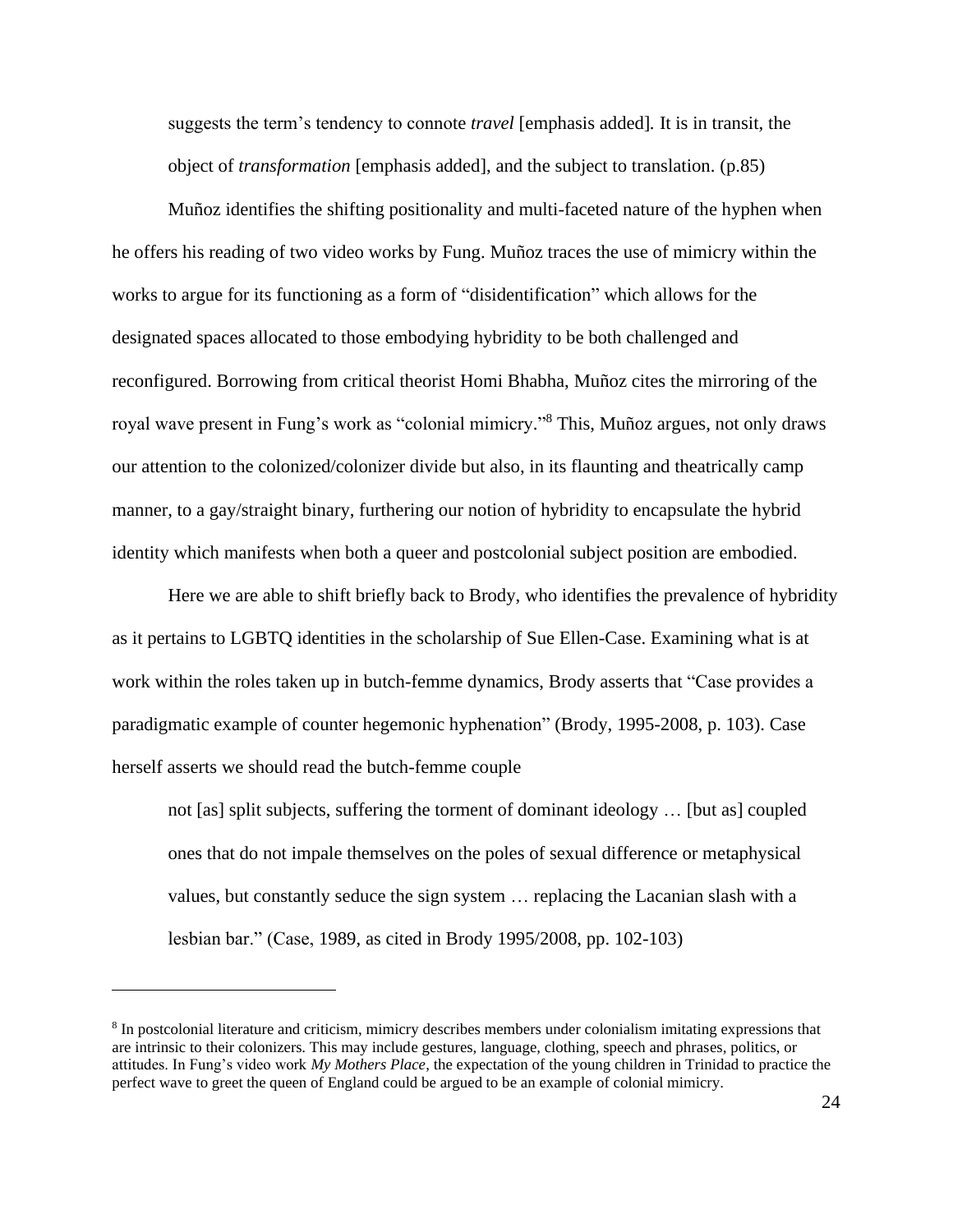This, in conjunction with my exploration of performativity, provides a helpful analysis of the reliant aspect often prevalent in the *reading* of performativity. Butch and femme identities can only be read against each other; however, this does not equate to "opposites," and I would argue that such a reading is oversimplified. Instead, they should be taken as two constitutive points that even when separated, are read against their hyphenated other.

Returning to Muñoz (1999) in his book *Disidentifications: Queers of Color and the Performance of Politics,* borrowing from cultural theorist Stuart Hall, Muñoz goes on to assess what is at work within autoethnographies, asserting that when we trace our racial and cultural pasts, a subject is not locating their "essential history" but rather "just one more identity bit that constitutes the matrix that is hybridity" (Muñoz, 1999, p.83). When analyzing the locations of hybridity, Muñoz finds it useful to draw from the definition of contact zones outlined by language and literatures scholar Mary Louise Pratt.<sup>9</sup> It is within this definition that we can see the coinhabited aspect of hybrid spaces, noting the necessary interaction, dialogue, and interlocking movements between those that pivot asymmetrical relations of power as opposed to an understanding of separation experienced within such locations.

While Brody continues in her essay to interview subjects who portray the respect for difference the space created by the hyphen offers, Brody concludes with questions that pose a challenge to her thinking and to the other theorists I have explored. She asks, "how are we to evaluate the eruption of ever-emergent hyphenated identities? Is this shifting space actually liberatory? Can it function as a site of resistance as many claim?" (Brody, 1995/2008, p.107). Brody perhaps hints to a paradox when she asserts that, "the difficulty with determining the

<sup>9</sup> For further reading, consult Pratt (1991) *Arts of the Contact Zone*.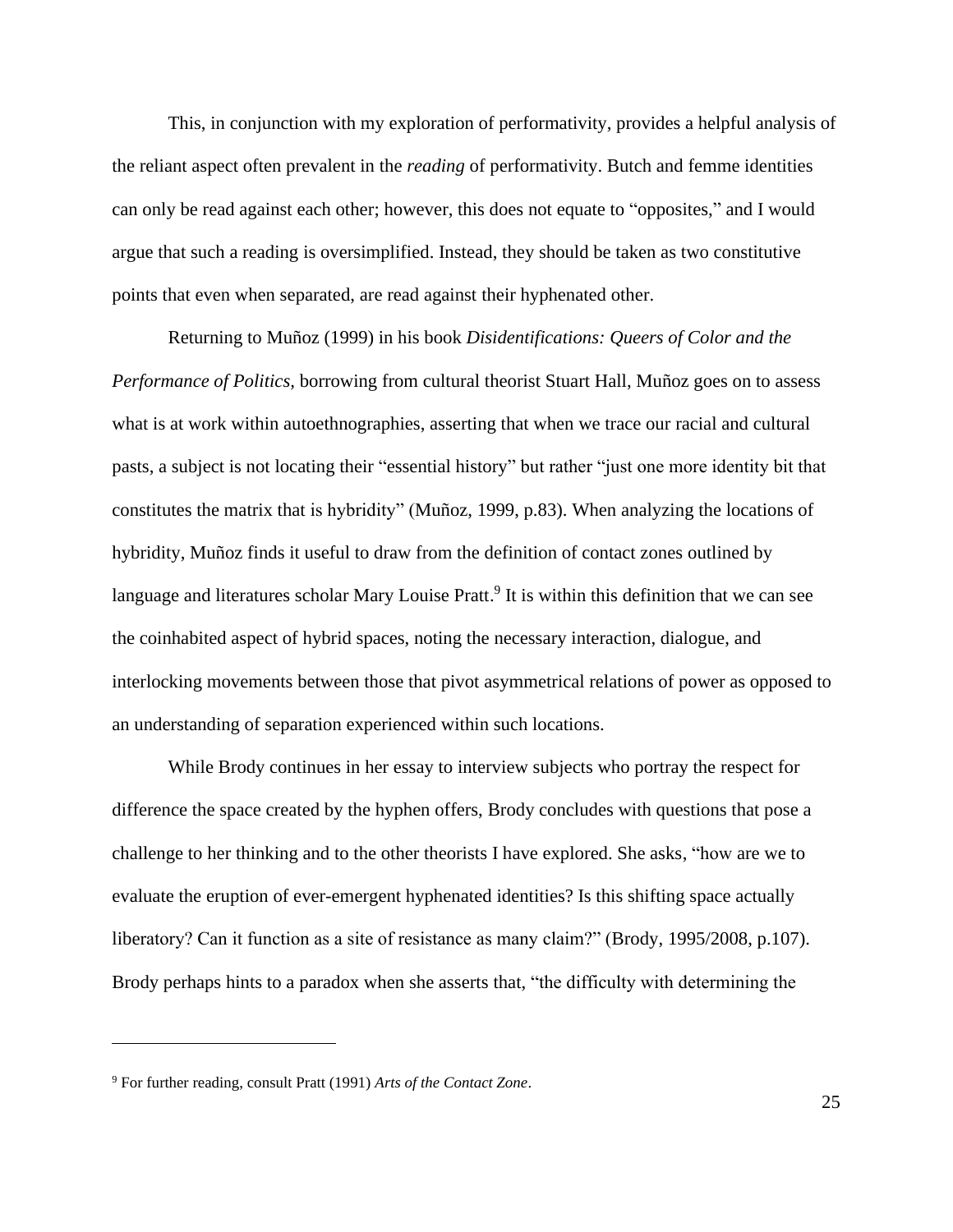efficiency of the suspended hyphen lies largely with the subject who reads. Although the hyphen attempts to mark more accurately the discontinuity of specific subjects, it too is highly reductive" (Brody,1995/2008 p. 107). This assertion, I feel, reminds us of the pitfalls that have plagued political movements, alliances, and spaces that are strictly predicated on identity. However much one may try to communicate fluidity within identities, the very naming of a term sets out often very clear boundaries of what does and doesn't constitute that identity, thus identities perhaps always possess a reductive potential.

### **1.2.2.1.2 Standpoint theory as a framework for analyzing queer performance**

Throughout the main body of my thesis, I draw from my own "standpoint." When appraising the situated and relational aspects of performance, I find standpoint theory, a feminist theoretical perspective that advocates for the importance of situated knowledge, to be a helpful framework to aid the process. American feminist scholar Nancy Hartsock published her influential book *Money, Sex and Power* in 1983, adapting Marxist concepts to claim, "that it is women's unique standpoint in society that provides the justification for the truth claims of feminism while also providing it with a method with which to analyze reality" (Hekman, 1997, p. 341). Throughout the development of the theory, two key themes remained integral to feminist understanding: "that knowledge is situated and perspectival and that there are multiple standpoints from which knowledge is produced" (Hekman, 1997, p. 342). Both the former and latter produced barriers, for feminists had the challenge of theorizing how knowledge that is situated can be thought of as "true" and how it is differences among women may be acknowledged. As "a politics of difference" was established alongside the understanding that women are heterogenous, thus requiring a feminist framework breaking from notions of universality, standpoint theory was able to provide a premise for such discussions via the notion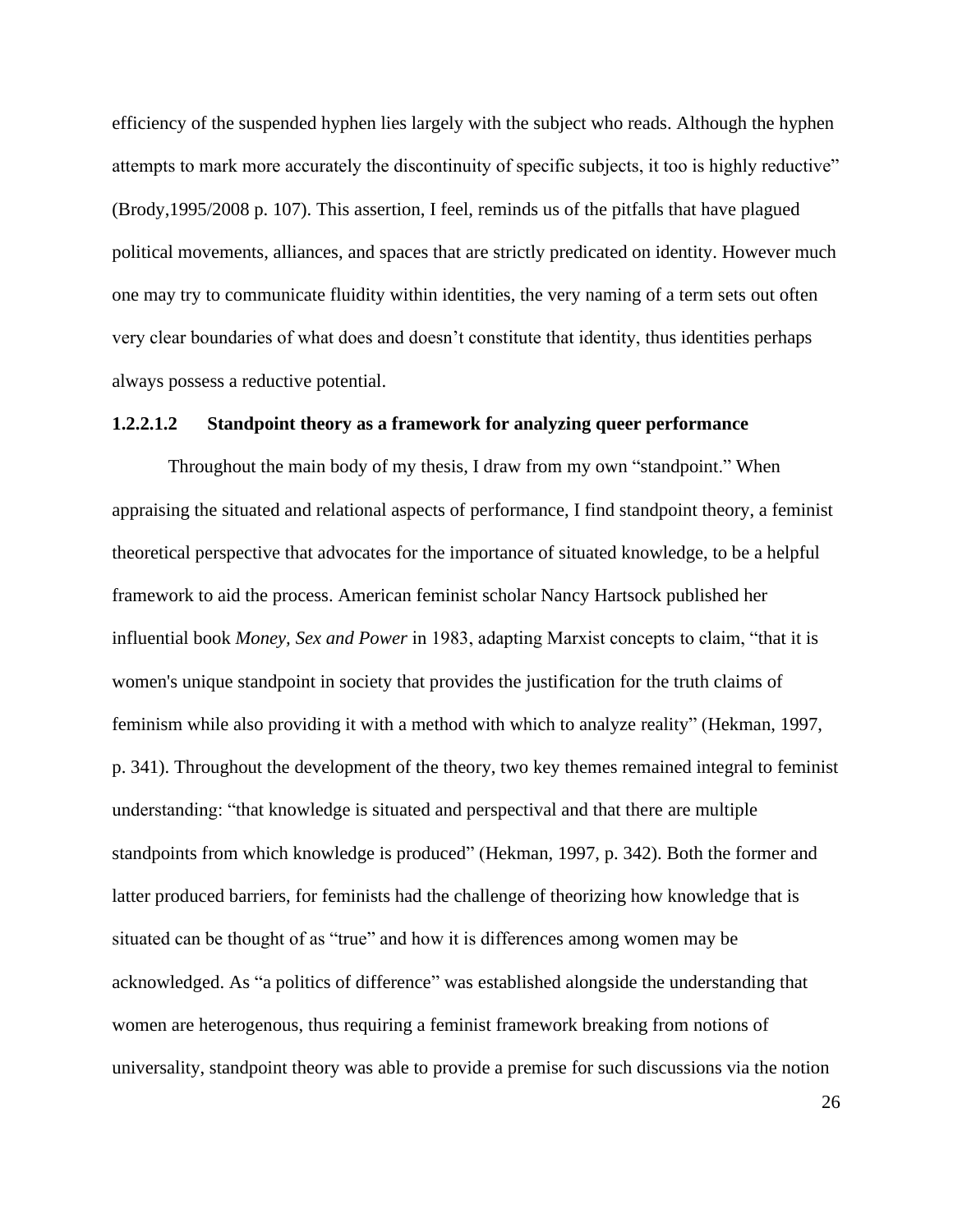of situated knowledge. Indeed, as Hartsock asserted, "Feminism as a mode of analysis leads us to respect experience and differences, to respect people enough to believe that they are in the best possible position to make their own revolution" (Hartsock, 1998, p. 40). Feminist sociologist Patricia Hill Collins developed her own thesis, advocating and accounting for the unique standpoint of Black women. Collins respected the politics of difference, and asserted as her objective to account for the standpoint of Black women while not obviating the differences in existence among the women, and thus not falling prey to homogeneity. Collins argues that "the ideas that are validated by different standpoints … produce "the most objective truths" (Collins, 1989, p. 773). Where Collins and Hartsock differ is in their understanding of absolute truth: Hartsock claims that the views of the oppressed represent absolute truth, while Collins rejects this notion to advocate for partial truth. However, it should be noted that Collins, too, rejects relativism, a claim that all perspectives are equal in weight. While there have been many developments, rejections and rearticulations of standpoint theory, all are grounded in a politics of understandings of unique experiences, only able to be provided and truly given by minoritized groups that will differ based on social standing and positionality. As Hekman states, "Feminist standpoint theory defines knowledge as particular rather than universal; it jettisons the neutral observer of modernist epistemology; it defines subjects as constructed by relational forces rather than as transcendent" (1997, p. 356).

I find this framework to be particularly useful to my research for a multitude of reasons. It accounts for the experience of an audience member in relation to a performance they are privy to, and, I argue, their reading will be mediated by their own subjectivities. Further, a queer and or racialized performer's experience of their community, their relationship to the site of performance, and, in turn, their relation to the audience will be grounded in their own unique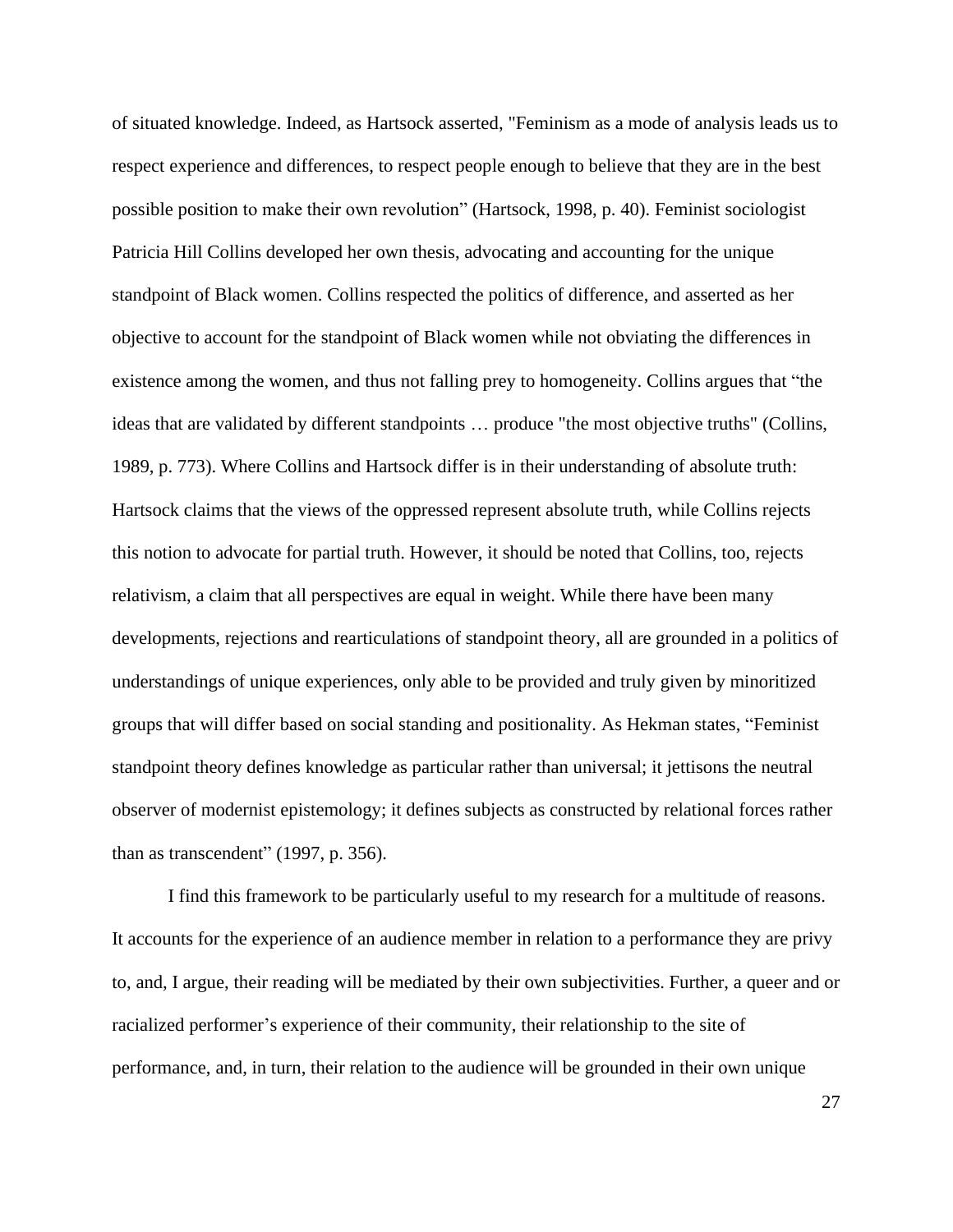standpoint. I found this to be prevalent in my reading of queer art historian Mathias Danbolt's 2016 essay "Striking reverberations: beating back the unfinished history of the colonial aesthetic with Jeannette Ehlers' *Whip it Good*." Examining the live performance and correlating film work *Whip it Good* (2013/2014) by Danish-Caribbean artist Jeannette Ehlers, Danbolt seeks to reconcile discourses of decoloniality with queer feminisms and more specifically, queer feminist art history. Recognizing that artists' traditional route of reproducing canonical examples of European art works throughout history entrenches romanticized notions of a "post"-racial society, Danbolt identifies the challenges Ehlers's work poses to this, notably through situated performance and audience relationality. Drawing from standpoint theory, Danbolt asserts that the artist's choice of the omission of "the pedagogical" from the installation, for which she received criticism, dictates that one's understanding of the work will highlight their social position. He argues:

By refraining from taking on the task of teaching the uninformed majority about its implications in histories of oppression, Ehlers's hard-hitting enactment leaves it up to us to reflect upon our own position in the entangled histories of art and colonialism. (Jones & Silver, 2016, p. 279).

Further, when considering what is at stake in the audience participatory piece, Danbolt writes:

But this invitation complicates the sense and sensation of the act, as it puts pressure on questions of entitlement and embodiment pertaining to the act of whipping. The flogging of the white canvas conjures different effects and affects depending on the body swinging the whip, the composition of the audience and the place where it unfolds. The significance of the gesture cannot but change when being performed in a gallery by, for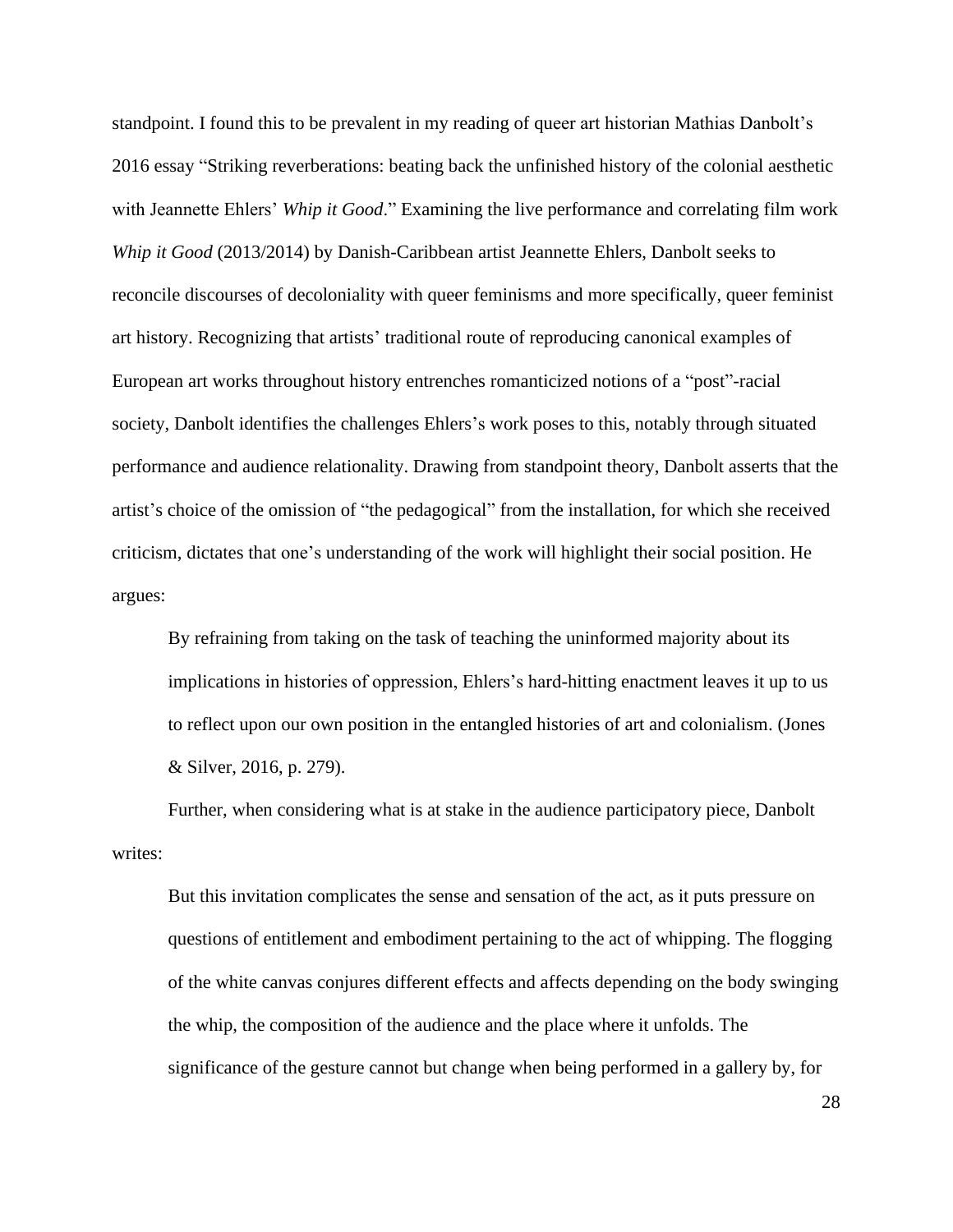instance, a white man like me rather than a black woman like Ehlers, as both the gesture of whipping and the figure of the white canvas are so heavily charged by their historical connotations and their link to aestheticized, sexualized, gendered, and racialized scenes of subjection. (Jones & Silver, 2016, pp. 278-279)

Danbolt points to the vital linkages to the past, present, and future that are inherent in Ehlers's work. Danbolt suggests these linkages, running parallel to the multitude of positionalities held by viewers and participants, offer the potential for new and unknowable formulations of knowledge production and ultimately counter governmental attempts at "wiping the slate clean," suggesting a complete disconnect from a colonial past.

If you are a Caribbean member of Danish society, you will know of and understand Ehlers's complex references to slavery. Further, the interactive installation alters and shifts in significance depending on the demographic of the whip hand and as such, viewers' relation and reading of the work will shift. Linking to Collins's theorization of partial truth embodied by oppressed peoples, Danbolt, without attempting to equalize the weight of his perspective against those of marginalized groups, argues that his own standpoint as a member of a majority is informed by his situated knowledge that can be read against Ehlers's. He writes:

If my embodied specificity is less obviously on the line when whipping the page with words rather than a canvas in public, this does not mean that questions of embodiment are irrelevant to my encounter with the project. Not only has the act of watching the video performance its own embodied effects, but my written response to *Whip it Good* is also informed by my situated knowledge as a Danish-based, gay, white art historian...one originally schooled in the whitewashed tradition of Eurocentric art history that I read *Whip it Good* against. (Jones & Silver, 2016, p.279).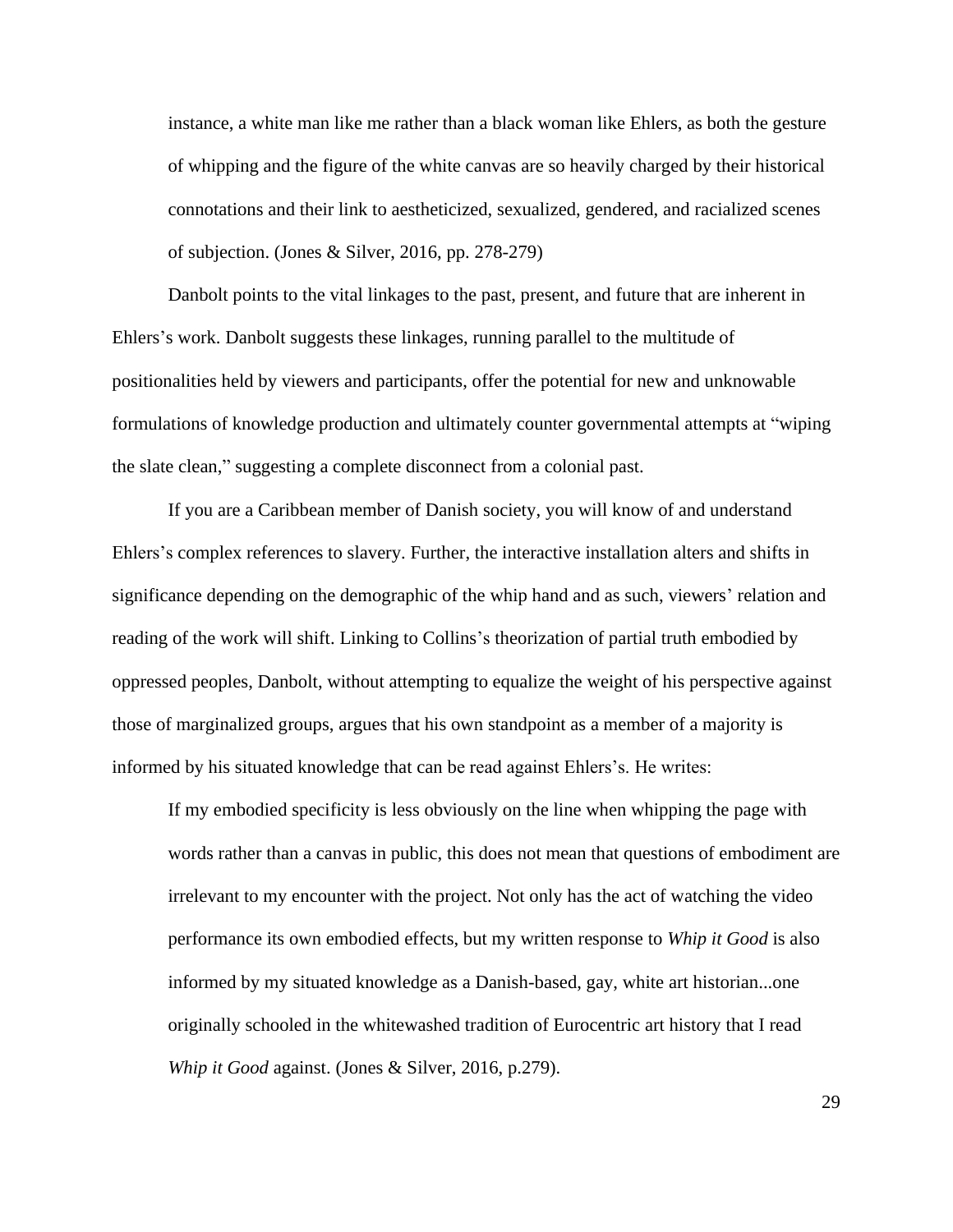I read this as an attempt to call attention to the responsibilities of majorities to question their own positionality and harbour an inner self-reflexivity when considering the routes of their knowledge and the potential disqualifications of other standpoints at the hands of their own. Further, Danbolt's comment regarding watching draws our attention to the weighted position of the spectator, which I will explore in my next segment on racialized representation.

## **1.3 The role of representation as it pertains to racialized bodies**

"Representation" is a complex and convoluted concept and its merits and limits often continue to form part of the dialogue when queer racialized feminists seek to counter erasure through the use of arts-based activism. On the one hand, minorities are heterogenous and can arguably not be represented by one person's lived reality; on the other, lack of visibility leads to erasure and within visibility, positive representation is arguably important for it mitigates dominant depictions of potentially reductive and damaging portrayals of communities. Indeed, as has been the preoccupation of scholars and theorists across a range of disciplines, speaking for others (Alcoff 1991), which includes the deployment of representational images and concepts, is an act of silencing and I contend, an impossibility. When addressing Black female representation, Black feminist scholar Michelle Wallace reminds us that it is

impossible for anybody to speak in anybody else's voice, [and] such a project tends to further consolidate the lethal global presupposition (which is unconscious) in the dominant discourse that women of color are incapable of describing, much less analyzing, reality, themselves, or their place within the world. (Wallace, 1993, p. 129)

Representation further holds the potential to use the "scope of representation" as a terrain to reject and counter the confining lenses of representation which I will elaborate on when I come to look at the contributions of José Esteban Muñoz.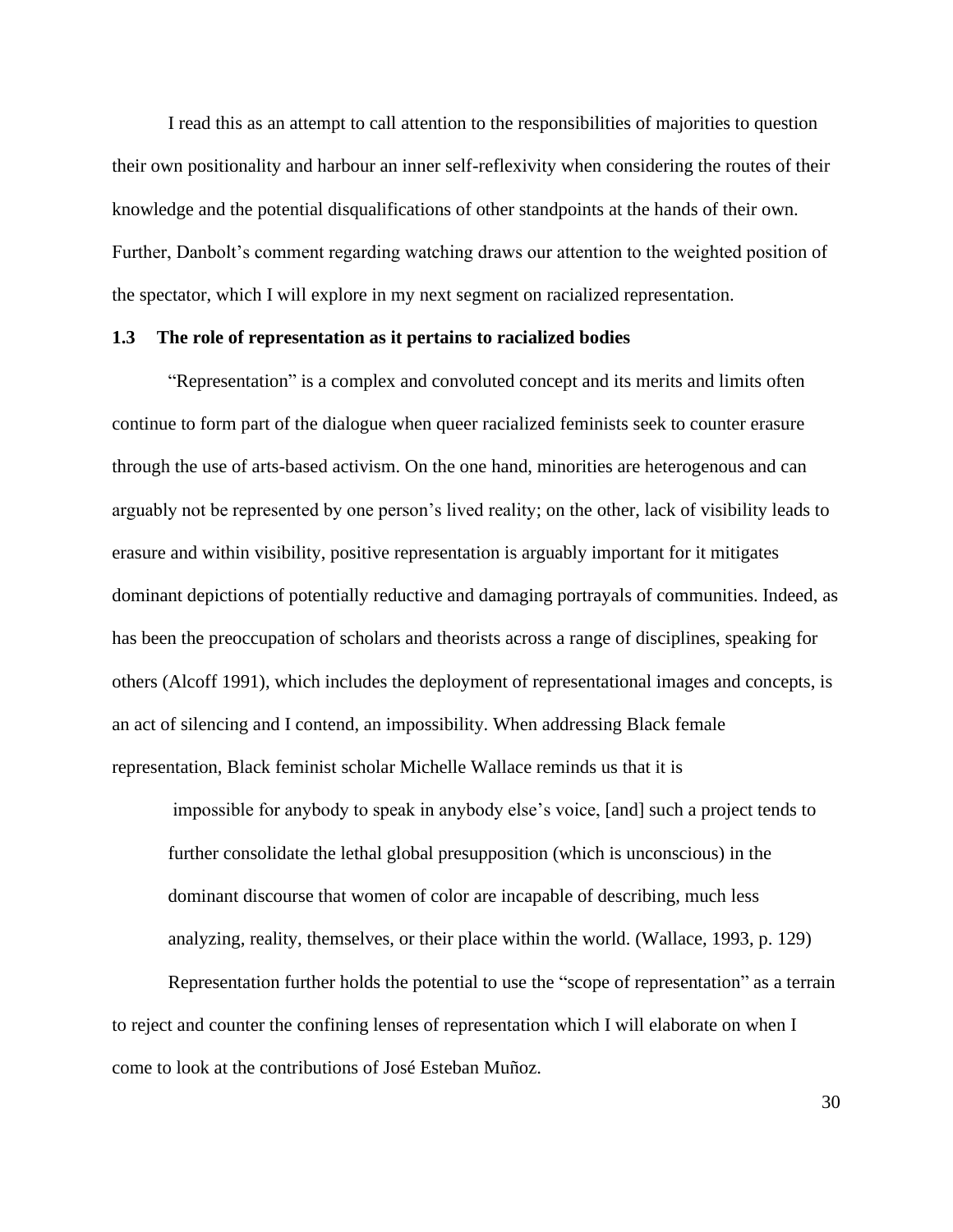A major contributor to my coming to believe that this research project is so vital was my finding that key scholarship covering queer performance in Britain had seemingly failed to position race as a critical point of analysis, thus rendering queer racialized performance in Britain invisible. I find this problematic, as we are being excluded from "the now" but further, excluded from the archive that is being created from the history of this moment. When art historian Jennifer Gonzalez asked art theorist and performance artist Tina Takemoto whether she felt the discipline of art history is equipped to assess the contributions of queer feminist of colour artists, Takemoto responded by stating:

It's compelling that you phrase this question in terms of competency rather than inclusion. After all, if we consider how many queer feminists of colour artists are represented and discussed in recent feminist and queer art historical textbooks, anthologies and exhibition catalogues, the numbers remain dismally low. (Jones & Silver, 2016, p. 294)

Interestingly, Takemoto goes on to outline her interest in what would be at work for art history "as a discipline to be 'equipped' to assess artistic production by queer feminists of colour" (Jones & Silver, 2016, p. 294). I read this to suggest the platforms that play host to the artistic outputs of queer feminists of colour perhaps require a specialist knowledge and/or understanding in order to be able to provide successful assessments and representations of the works. Gonzalez informs my reading when she asserts that she

found the discipline of art history in the 1990s to lack both the competence and vocabulary to account accurately for the nuances of cultural difference operative in the work. White art historians and critics were rarely willing to do the research to read it effectively. (Jones & Silver, 2016, p. 295)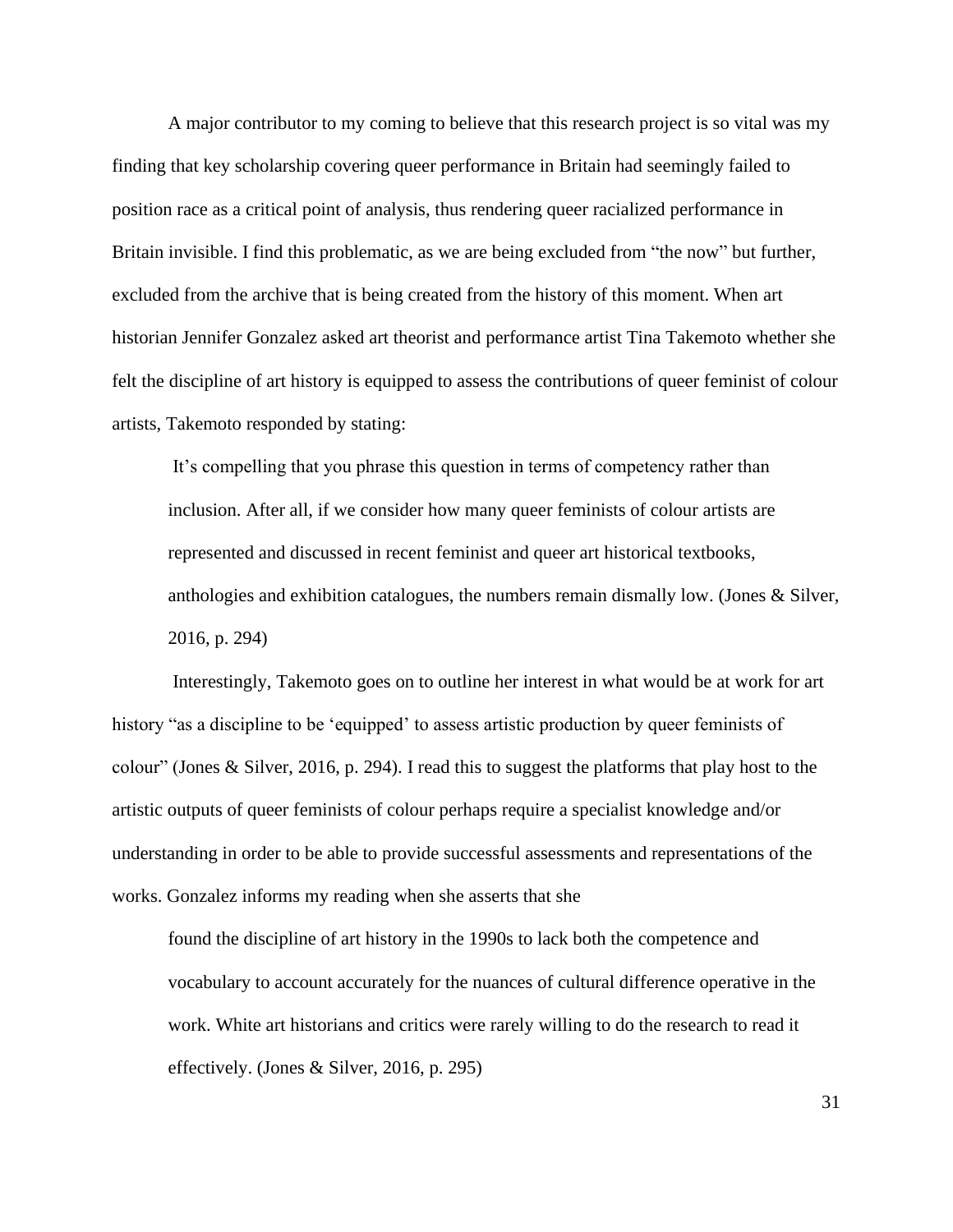I write about this in more depth in chapter three where I address the art world's reception to racialized female performance artists working throughout the 1970s to the 1990s. As critics and other artists applied a highly reductive lens when addressing the works of these women, essentially displacing the work itself in favour of analyzing the racial and gendered identity of the artists, few were willing to actually research and educate themselves on the culture of these women. What ensued was a reading of these women against the critic's own identity position, thus casting the artists to the position of other and never producing an inciteful, effective, or appropriate reading of the work itself. Prominent performance artist Adrian Piper, who was active through the 1970s to the 1990s (and continues to exhibit in the present day), confesses her skepticism when art critics seemed to take up a newfound interest in analyzing these women's works. When explaining her skepticism, Piper wrote, "It coincides too neatly with an interest in difference and otherness in other fields such as comparative literature, history, and anthropology" (1990, p. 241). I read this to suggest perhaps these other fields possessed a genuineness which was not paralleled in the discourse of art history nor the art world. Here I can offer the potential of disciplines looking outside of themselves which this thesis aims to do. The combination of feminist and queer theory, critical race theory, activism, performance studies, art history, and social history allows for the hyphenated nature of the works ensuing from these disciplines to be effectively read without the limitations that inevitably ensue from sticking to one discipline.

My focus on performance as a medium for arts-based activism is deliberate and stems from my recognition that it is frequently chosen as a medium by queer racialized feminists and from my personal realization that there are instances where the only way to talk about the body is through the body. Takemoto summarizes this by offering that "Performance and installation art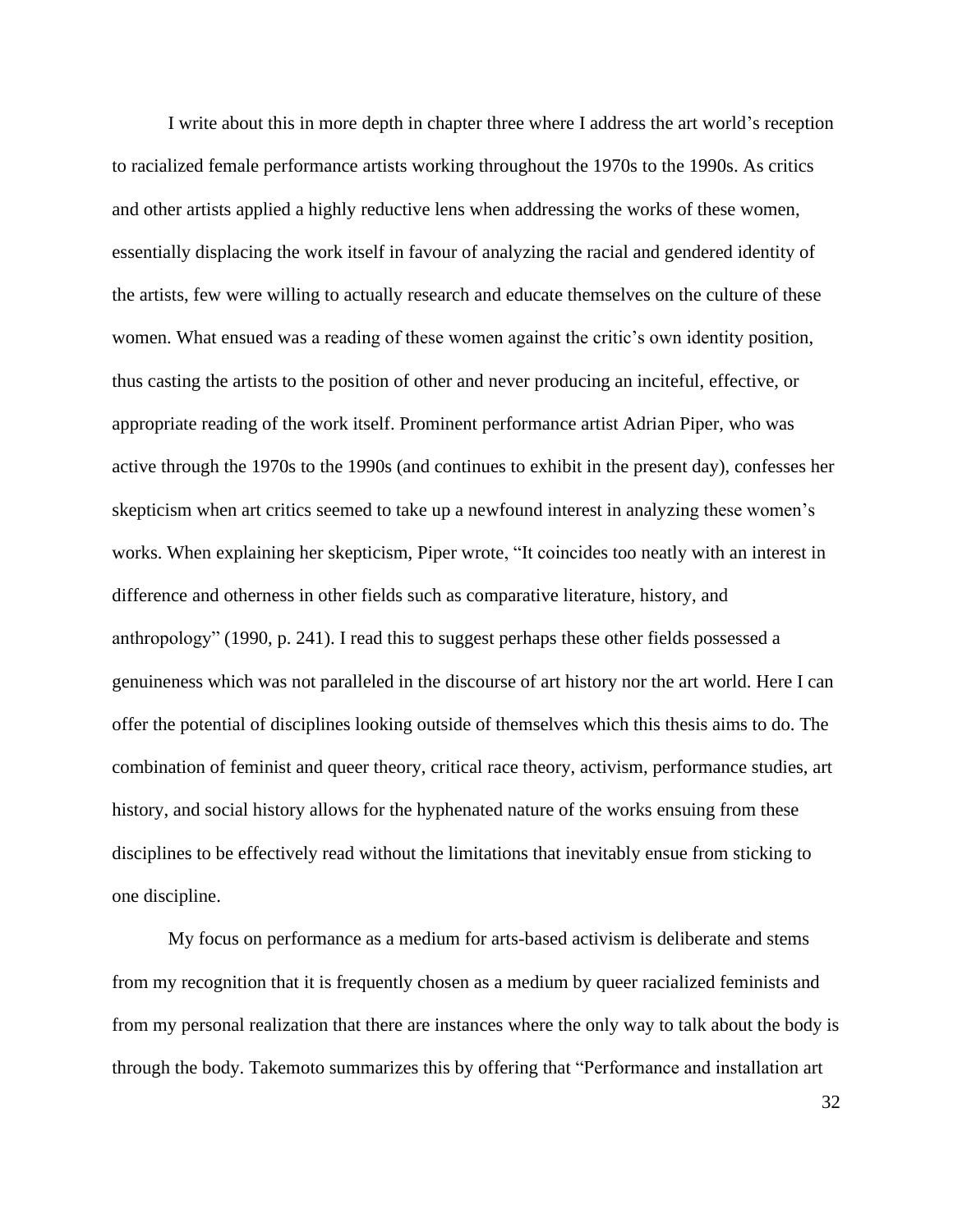seem to be productive spaces to work through such questions as erasure and invisibility precisely because it foregrounds presence and even confrontation" (Jones & Silver, 2016, p. 301). To this she adds, "I think that for many queer feminists and artists of colour, performance art offers a powerful means of complicating notions of self-presence and visibility in front of a live audience or for a camera" (Jones & Silver, 2016, p. 301).

I find it helpful to review the works of Black cultural theorists such as David Marriot who have written extensively on Black photography and cinema with a focus on race and representation. Black people globally have had to contend with historically brutal and contemporarily derogative images to represent their bodies and "realities," most often than not represented by those other than "us." The photographic evidence that exists of lynched Black bodies forms "horrific documentary resources that tell as much about the spectators as they tell about those who have been brutally victimized" (Marriott, 2000, p. 151). When appraising the position of the white male spectator, Marriot questions what taking the picture can do and reveal about the self and asserts the act is:

a means to fashion the self through the image of a dead Black man and the identification with which whites will follow. At the same time it's as if he wants to make an archive out of what he sees, to preserve an event for the benefit of those who could not be there. (Marriott, 2000, pp. 151-152)

Responding to this, Black queer theorist Rinaldo Walcott argues:

Black people, and particularly Black queer people have worked with these desiring lenses to recapture and reframe the photograph as a practice of the poetics of relations, a homopoetics of relations in gay hands, and an ethics of living life. These practices move beyond witnessing, these practices are constitutive, as I would suggest about the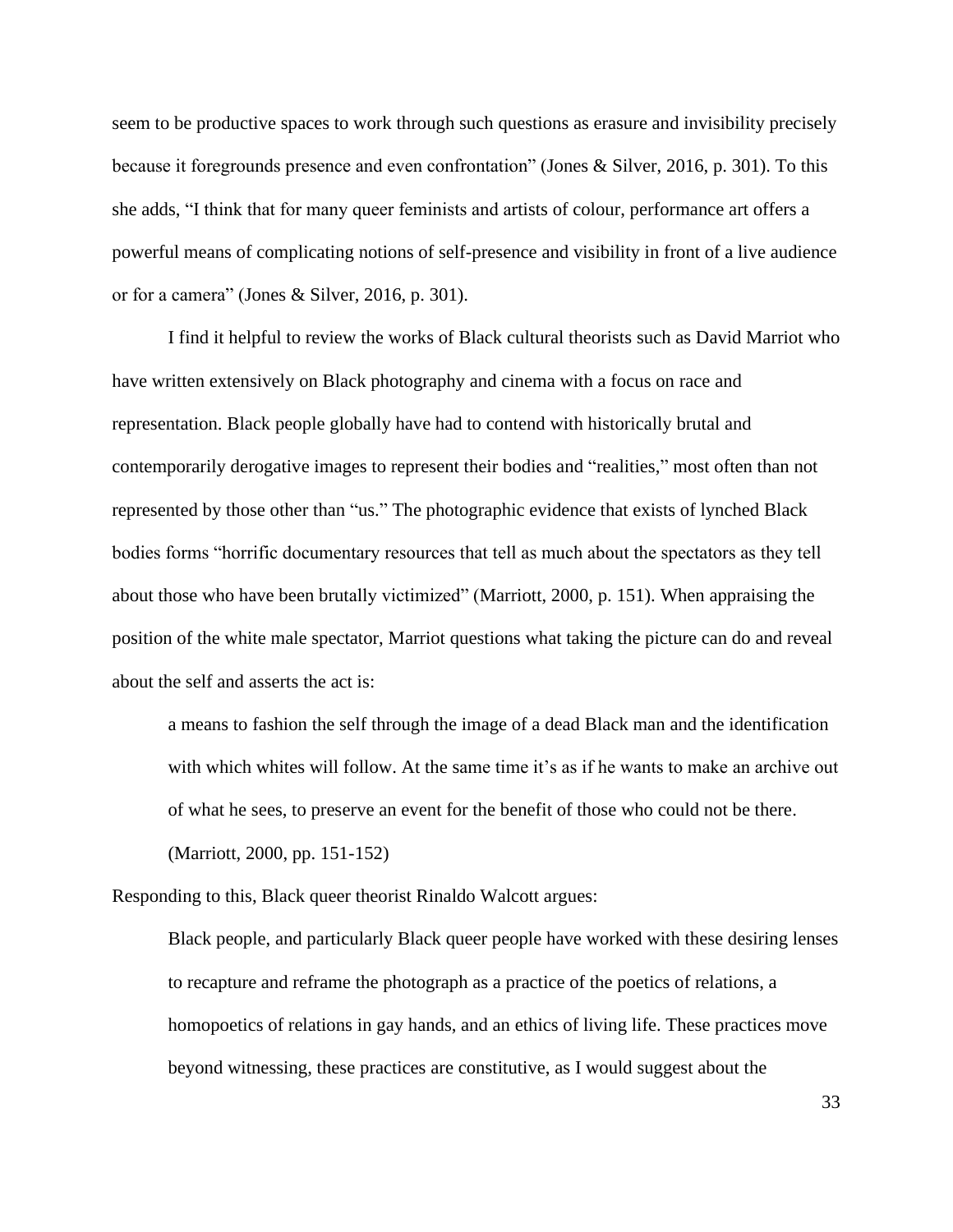photographer's film-makers and other artists I mention above of Black death and life. (2013, p. 152)

I would extend this analysis to incorporate performances by queer Black arts-activists. As we continue to have our experiences sold to us through the statistics of murdered Black transwomen and of homophobic and transphobic violent attacks, it is my contention that Black queer performance artists are reconfiguring these narratives of death. Instead, they are representing the agency of the queer Black body in life, thus demonstrating the effectiveness of being our own curators of the images that will form the archive yet to be built from this moment in history while offering a queer Black imaginary full of possibility for audiences today. Further, I find that Walcott's assertion speaks to Danbolt's reflection that a "moving beyond witnessing" is something, I argue, performance is able to activate by transforming audiences from spectators into active participants. Further, I argue that the representational aspect of performance provides a stage to play with and alter the parameters for reading the body and the inscriptions cast upon it.

Muñoz, who is most famously known for his work concerning "disidentification" (a term to describe the strategy of recycling dominant images and structures to form a politics of resistance from within the mainstream), uses the works of queer racialized performance artists such as Vaginal Davis, Richard Fung, Carmelita Tropicana and Marga Gomez to identify the ways in which they use the confines of representation existing in the minds of "the mainstream" to tear down the structures that allow such imaginings to persist. However, highlighting the ways that access to modes of representation can mitigate a subject's ability to disidentify, Muñoz identifies the classist access to modes of representation to be a key feature pertaining to whether disidentifying is a viable option for subjects wishing to do so. The life and works of gay Latinx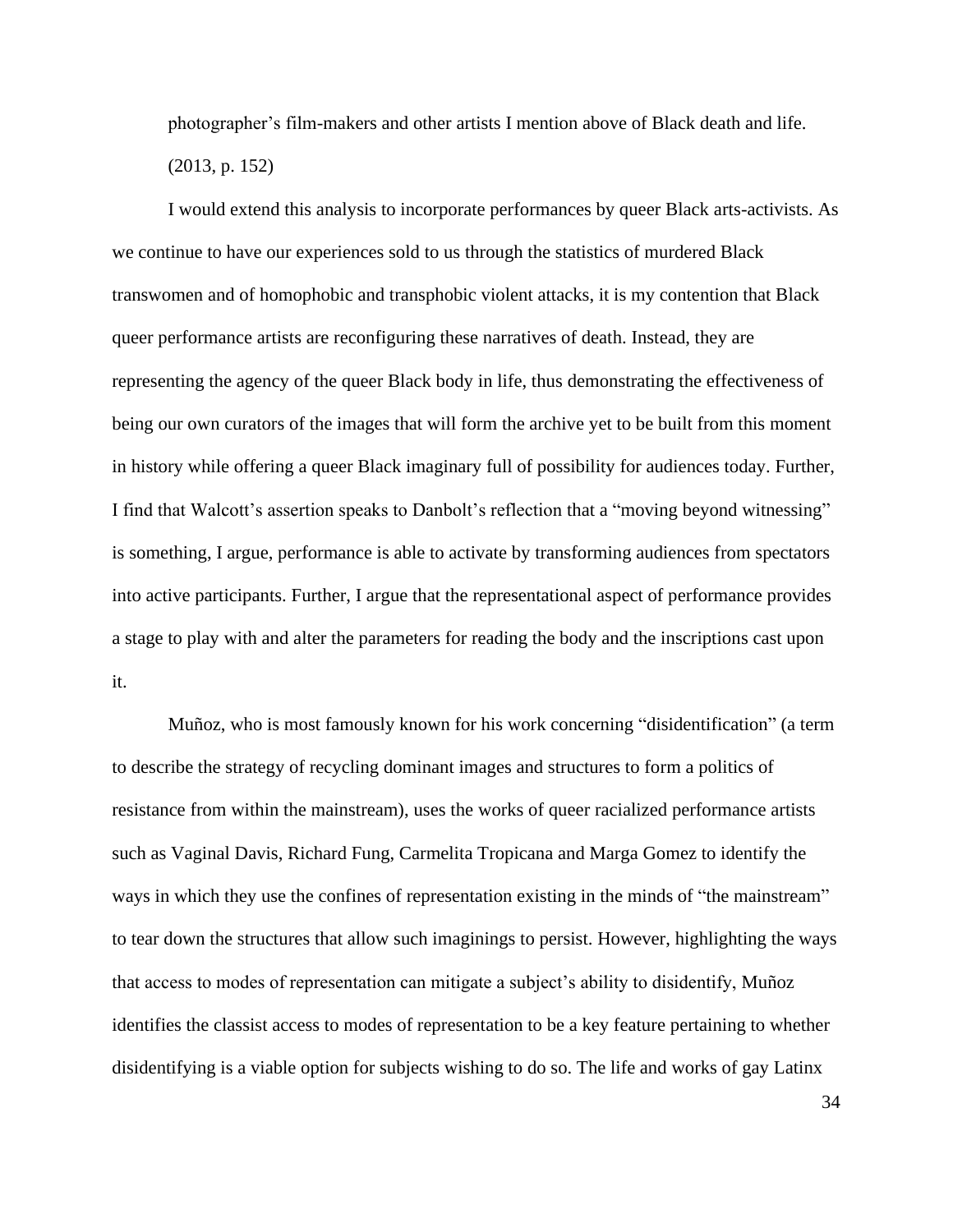artist Felix Gonzalez-Torres act as a contrast to the Latinx transwomen featured in the 1990 documentary *Salt Mines* directed by Susana Aikin, produced the same year as the seminal documentary *Paris is Burning*, to construct this argument*.* Whereas Gonzalez-Torres was able to successfully utilize his platform to disidentify with the racialized parameters ordinarily offered to Latinx's in the artworld, such systems of representation were not readily available to the homeless women featured in *Salt Mines.* Further, while investigating representation, Muñoz cites Michelle Wallace to argue about the futility of deliberating on negativity or positivity within representational fields. This is an important analysis that I read to interpolate us to, as Muñoz asserts, focus on the transfiguration that is possible within chosen modes of representation as opposed to getting caught up with subjective notions of *what* could be considered positive as opposed to negative forms of representations.

The concepts explored in this review are useful in appraising the mechanisms and apparatus utilized by queer racialized arts-based activists—what is at stake for queer racialized artists, understanding why art forms continue to be employed by those wishing to enact change, and identifying the interaction between sites of performative protest and lived experience.

## **1.3.1 Chapter outline**

In my first chapter proceeding this literature review, I explore geographies of sexuality. Starting with a brief delineation of historic homosexual relations to space, I progress to analyze how queers of colour are using arts-based activism in the present day to claim space in Britain and fight varied forms of oppression. I find that the historic erasure of racialized bodies from LGBT spaces continues to manifest in the present via the exclusion of QPOC from gay villages in inner cities, and I take the city of Manchester as a case study here. Using my own standpoint to critique the mapping of insider and outsider from QPOC space, I explore the arts-activist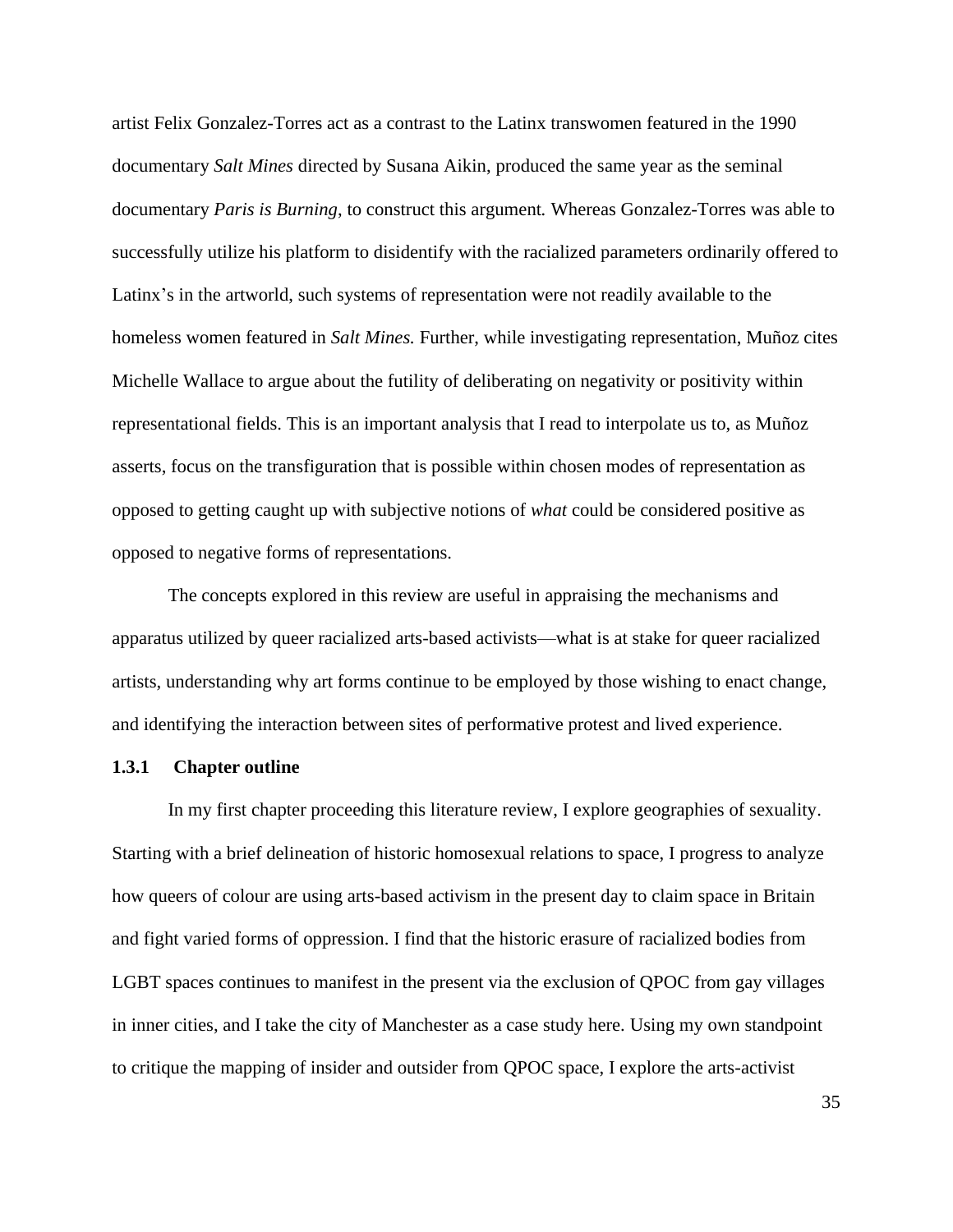collective Rainbow Noir who I believe are successfully mitigating these pitfalls. Further, I argue they are ensuring the place of QPOC both spatially and figuratively. The following chapter focuses on the use of performance as a form of arts-activism crucial to queers of colour. Looking at the London-based platform the Cocoa Butter Club, for both POC and QPOC, I suggest that although dominant groups have appropriated and attempted to universalize our histories and expression, agency rests within the use of the body. I observe how it is my case studies are making critical interventions in such attempts and are refusing such universalism. The stage acts as a platform to empower both audience member and performer while providing a safe space for queer and cultural expression to meet, a meeting which mainstream platforms continue to attempt to keep separate. In the final chapter, preceding my conclusion, I acquaint my reader with the London-based collectives *sorryyoufeeluncomfortable* and BBZ. I focus on their collaborative project which aimed to provide a space for women and non-binary British recentlygraduated artists of African descent to engage in an alternative graduation. This chapter explores the relationship between scholarship and art/artists and QPOC's relationship to the academy. Within my findings, collectivity, mentorship and communal engagement are vital components underpinning both organizers' and participants' wishes to collaboratively utilize arts-activism as a tool to radically alter dominant narratives that seek to erase us from the archive of history and from ideas of futurity.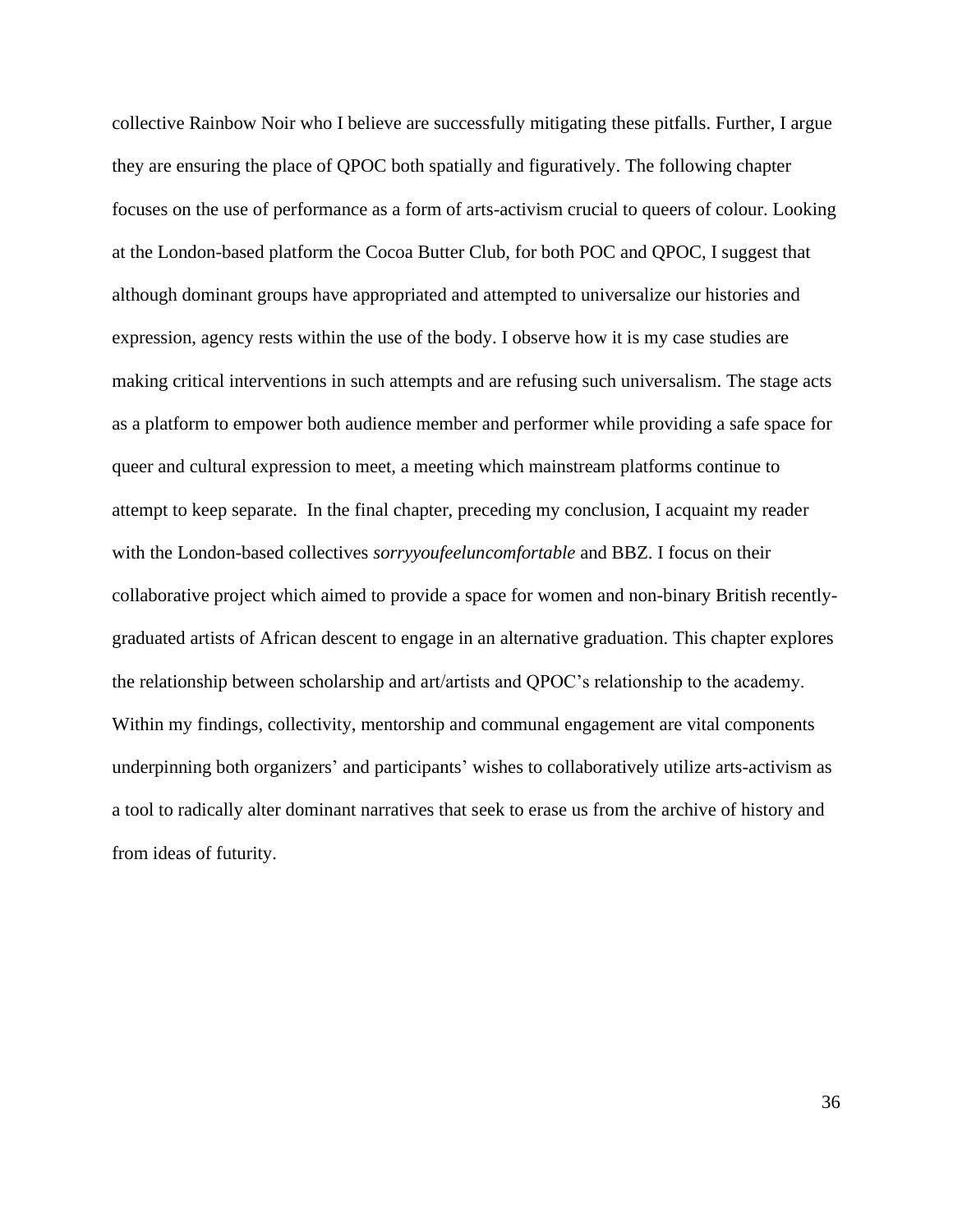# **Chapter 2: Queer of Colour Formations, Space and Place**

Within the discipline of sociology, practitioners have long mapped and documented where sexuality is inscribed into urban landscapes and how it comes to inform our relation to our surroundings. The foundational book *Mapping Desires: Geographies of Sexualities* (1995), edited by David Bell and Gill Valentine, sought to sediment sexuality as a credible topic within the field of geography. Contributors to the volume sought to deepen and further the field's prior practice of literally mapping where "gay neighbourhoods" were present to instead consider the intersection of queer theory, feminism and geographies of homosexuality, bisexuality and trans identities.<sup>10</sup> Such consideration surely is important when meditating on the multitude of geographies QPOC inhabit both literally and psychically. The variety of relationships QPOC hold in relation to space, be they cultural, sexual and/or gendered, is apt to produce multiple relational dialogues and paradoxical dichotomies that are each subject to being in relation to hegemonic, heterosexual ways of navigating space.

In order to think about contemporary QPOC geographies, it is helpful to briefly look at the historical trajectory of LGBTQ relation to space. Gay villages have early roots dating back to the 1920s, however, the decades after the Second World War, specifically the 1960s through to the 1980s, are the time periods often written about when referencing village histories, largely on account of the political strategizing and activism that came out of the LGBT districts throughout these eras. In their 2015 article, geography scholars Catherine Jean Nash and Andrew Gorman-Murray write, "Throughout the 1960s and 1970s, gay villages increasingly engaged in local

 $10$  As scholars such as Tim Davis have delineated, mapping where gay and lesbian presence is concentrated essentializes sexuality and suggests that we are a demographically distinct group. Davis (1995) argues that in fact these maps only expose portions of people who engage with the gay/lesbian scene.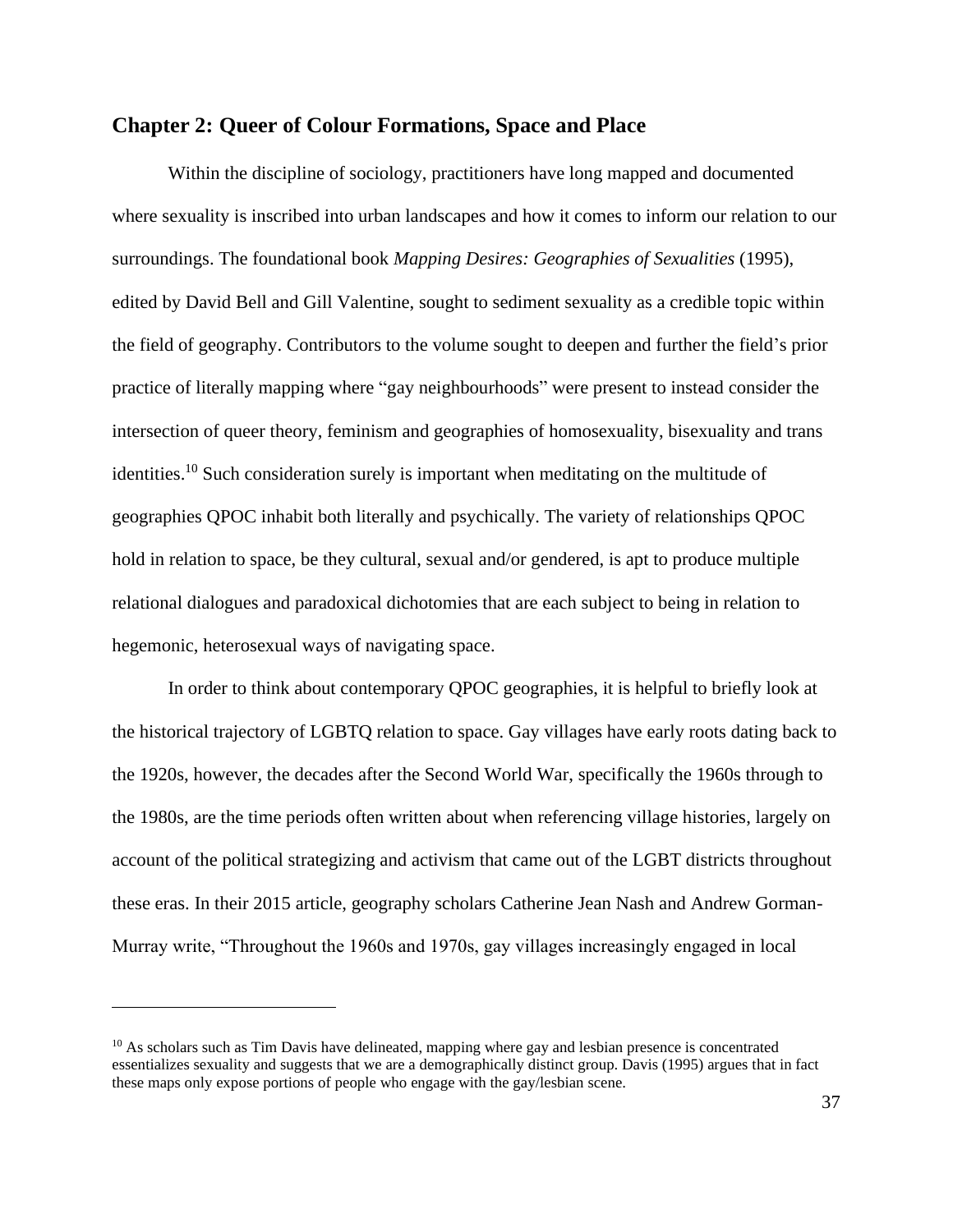politics, consolidating their presence and creating community through economic development, the provisions of services, and political action around rights protections" (2015, p.87). After the war, the combination of oppressive legislature and societal attitudes resulted in members of the LGBT community settling and working in specific locations; these locations became known as villages. Many of those who settled in the villages were former soldiers who had been dismissed from the military on account of being homosexual. The villages initially enabled safety and protection, however, they became a means for LGBT communities to have collective representation in politics and engage in grass-roots activism. The 1980s witnessed the villages take on a new level of significance as the LGBT community faced the HIV and AIDS crisis. During this time, the villages "provided core services including hospice care, outreach, health education, and counselling services" (Nash & Gorman-Murray, 2015, p.87).

Gay neighbourhoods and villages, as they're commonly known, have provided safe spaces for gay people to come together and politically strategize. Lesbianism even saw women moving into communes to communally cohabitate, removing them from exposure to both homophobia and the violence of patriarchy while offering an alternative way to consider capital.<sup>11</sup> Villages have also enabled notable subcultures within the LGBT scene, such as BDSM, to thrive. Importantly, these places have fostered the creation of performance stages within village bars, stages that provide a space for the queer expression of identity, at times, the visual subversion of representative identity signifiers offered by mainstream society. Reflecting on identity, it's important to note that gay neighbourhoods were seen as spaces for the creation of

 $<sup>11</sup>$  Coming to prominence in the 1970's, the USA witnessed particularly notable numbers of lesbians strategically</sup> living in separatist environments. For further reading see Sandilands, (2002).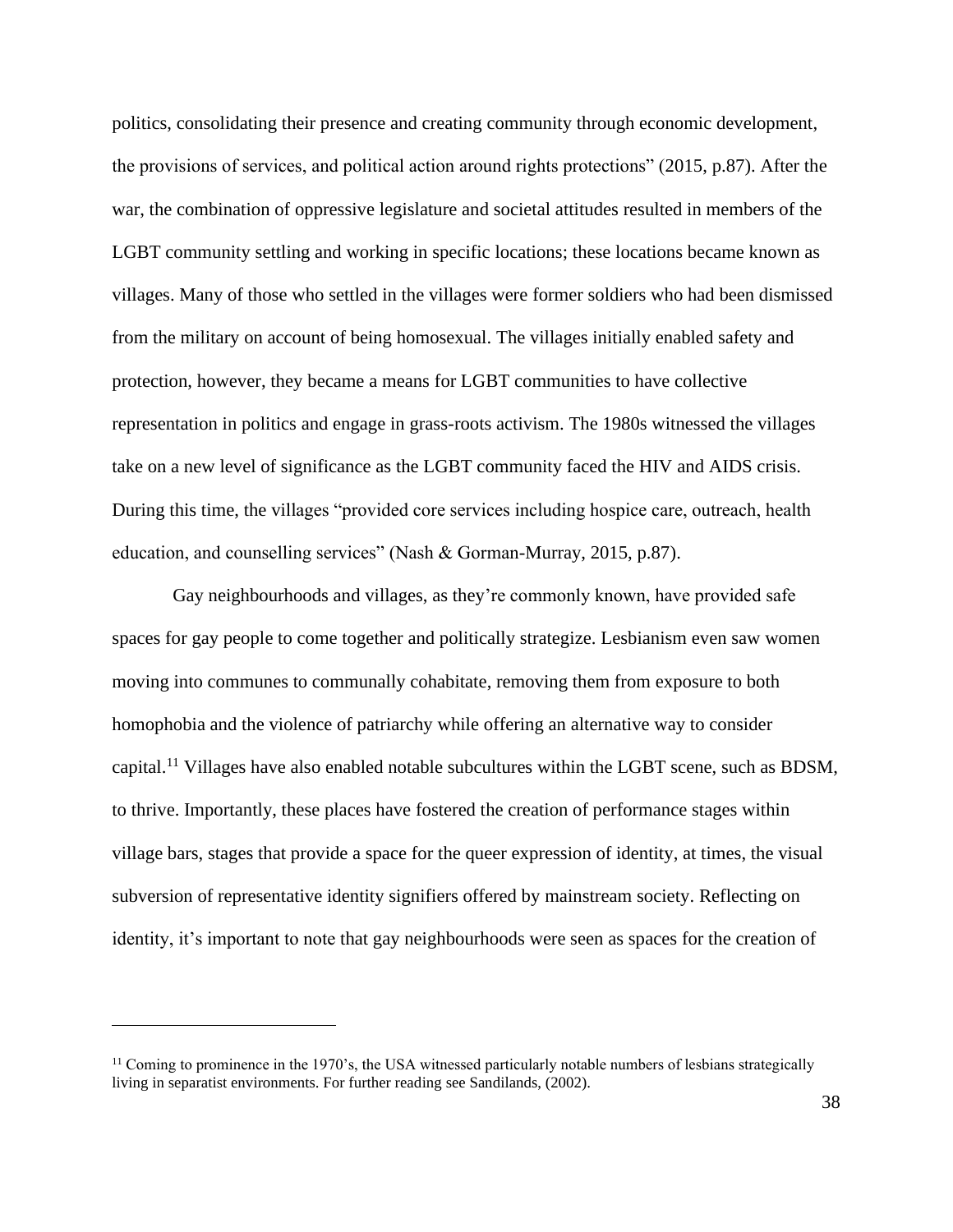distinct gay identity (D'Emilio, 1981). This is notable when considering the relationship between performativity inherent to gay identities and the performances exhibited within gay venues, both informing and informed by their relationship to their geographic location.

While I have briefly delineated positive offerings villages historically provided, social geographer Tim Davis offers an important and healthy critique of gay territories and the discourse concerned with mapping them. In his 1995 essay, "The Diversity of Queer Politics and the Redefinition of Sexual Identity and Community in Urban Spaces," Davis outlines the move away from territories functioning as safe havens to becoming a reality of isolation and oppression. While concentrating on America, the analysis put forth is helpful to consult, for it speaks to the political shift LGBT communities were seeing across the Global North. Writing in the mid-1990s, reflecting on the previous decade, Davis notes that, "the power to create social and political change is no longer concentrated in government and a group of identifiable institutions" (Bell & Valentine,1995, p. 259). Not entirely dismissing policy, he elaborates that, "legislation is still needed to improve the position of gays, lesbians and bisexuals in society, but legislative victories are increasingly symbolic, when real acceptance can only be created in the cultural sphere" (Bell & Valentine,1995, p. 259). I read this to hint at the often contrived and deceptive results legislature and policy enact without altering societal attitudes, thus, the impact of an enclosed community making electoral change may have done little to affect the mindset of folk outside of gay villages.

Important to this thesis, Davis identifies the internal shift within gay and lesbian communities as they began to take a more thorough analytical approach to the "internal differences and the impact of strategies and identity constructions upon various segments of the gay/lesbian/ bisexual population" (Bell & Valentine, 1995, p. 259). Certainly, to make cogent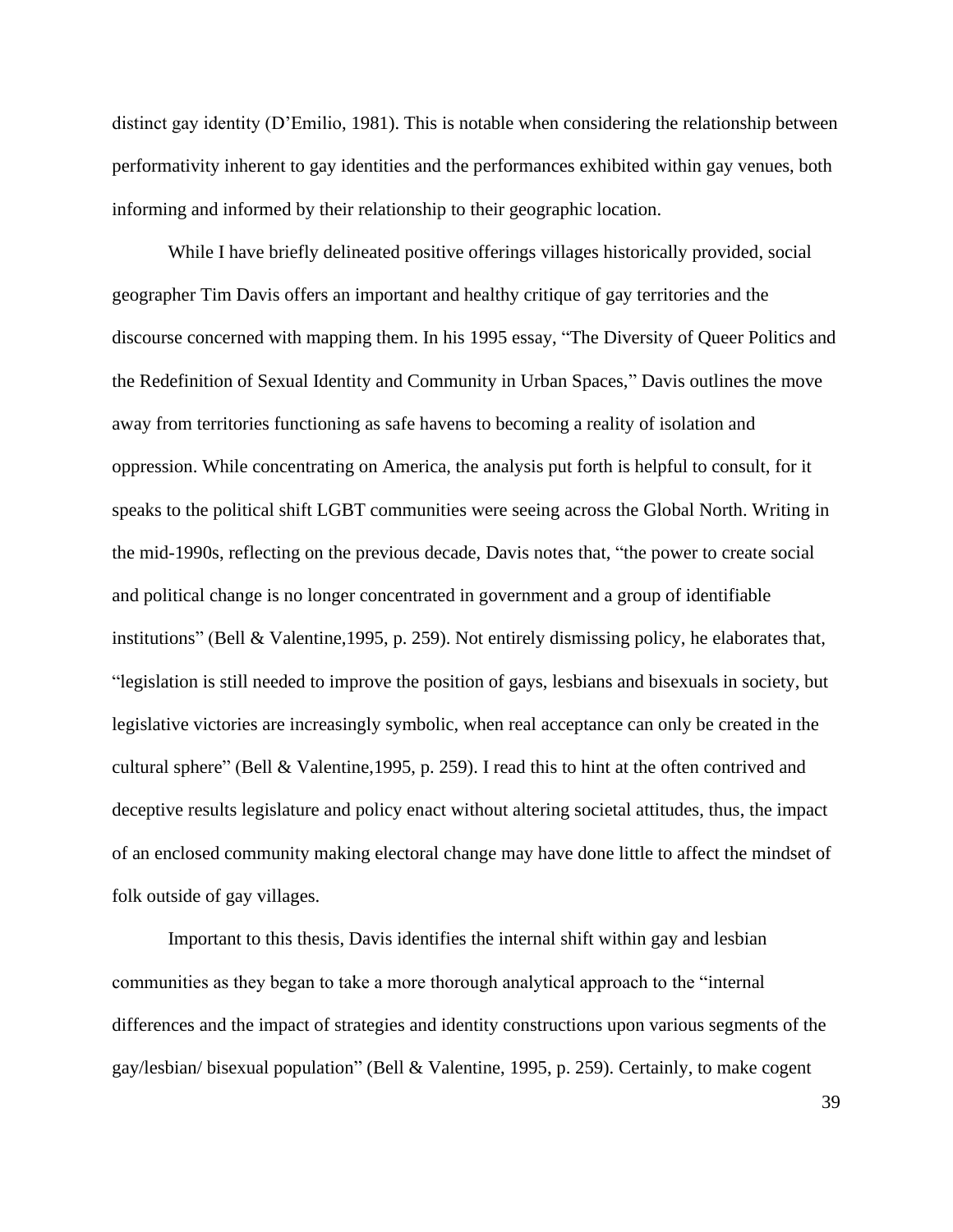this point, Davis writes that, "gays and lesbians have found a small niche in the local political structure, and the small measure of electoral and institutional power garnered through neighbourhood control has largely benefited middle-class, gay white men" (Bell & Valentine,1995, p. 259).

Indeed, while QPOC have failed to have their social or political interests upheld by gay villages, they additionally are affected by societal beliefs and media constructions of POC "bringing down" spatial areas and making them undesirable. Bacchetta et al. saliently sums this belief up when they write:

Early scripts of vulnerable yet enterprising gays and lesbians who settle inner city areas that have been run down by people of colour, whose degenerative failure to cultivate their surroundings contrasts with the creative proclivities of white gay cis-men in particular, prefigure neoliberal and securitizing frameworks of hate crime and queer gentrification and naturalize a colonial-capitalist logic of territory. (2015, p. 771)

These scripted narratives further act to position QPOC as absent from LGBT history within the archive as one is led to imagine them as elsewhere, thus detaching them from any claim to queer space. Through agency and activism, QPOC have created their own places, transforming previous narratives that erase their presence from space. In their 2015 article, "Queer of colour formations and translocal spaces in Europe," Bacchetta et.al describe placemaking as referencing the

concrete strategies of resistance and disturbance that disrupt, however momentarily, the exclusionary coherence of spaces assumed to be white and/or straight. By placemaking we mean the actual reconceptualization and materialized production of space as QPoC place by QPoC subjects. (2015, p.775)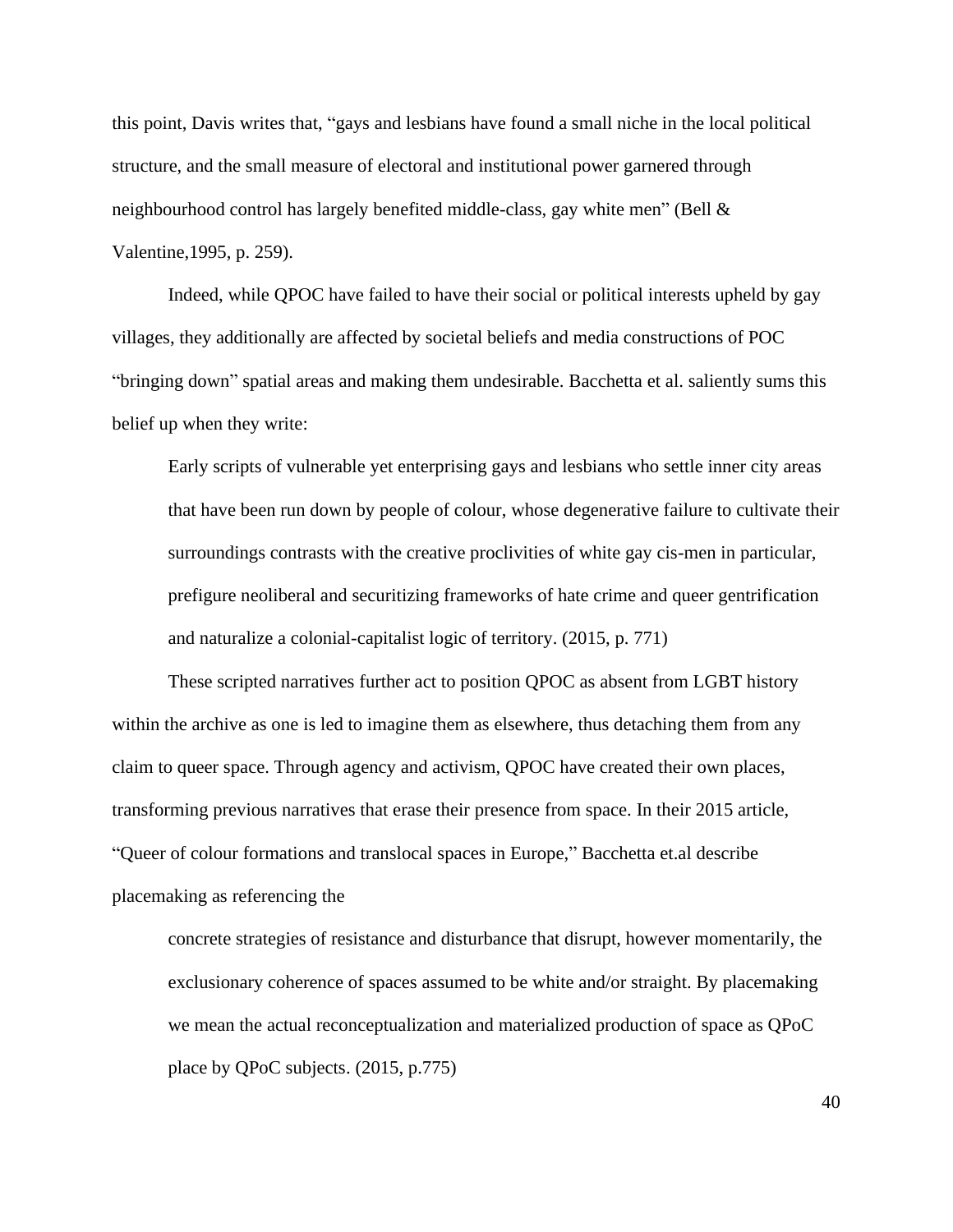These acts, I argue, are extremely important in heightening the visibility of QPOC in space but also in aiding them to communally create worlds "beyond the murderous logics of securitization, privatization and territorialization that characterize our current context of racial and colonial capitalism" (Bacchetta et.al, 2015, p. 776). I agree with Davis, who contends:

gay territories have played a profound role in increasing the power and visibility of gay and lesbian politics, and it is likely that the movement to a new form of 'Queer' politics could not have happened without the groundwork laid by the builders of these gay territories. (Bell & Valentine, 1995, p. 260)

However, as QPOC are inscribing *their* agency and presence into cities across the globe, I believe it to be of importance to document the apparatus they are utilizing and exactly how this is manifesting. While I could not explore the history of queer space nor the agency of QPOC placemaking in its entirety here, I have hopefully given a concise introduction to these significant concepts. I will now move on to offer a critical look at the potential pitfalls of space and place predicated on identity before moving on to examine Rainbow Noir, a QTIBPOC artsactivist collective inscribing their presence into the city of Manchester and, I argue, the UK more broadly.

#### **2.1 Space and place: Who is cast as an insider and who is outcast?**

"Queer" and "POC" are both favoured and highly contested terms that for some liberate and provide possibilities that sit outside of dominant LGBT narratives (homonationalism (Puar, 2007), gay imperialism (Haritaworn et al., 2008), homotransnationalism (Bacchetta and Haritaworn, 2011) but for others re-inscribe US-centric ideas while erasing differences and keeping Europe white and America hegemonic (Bacchetta, P., El-Tayeb, F., & Haritaworn, J.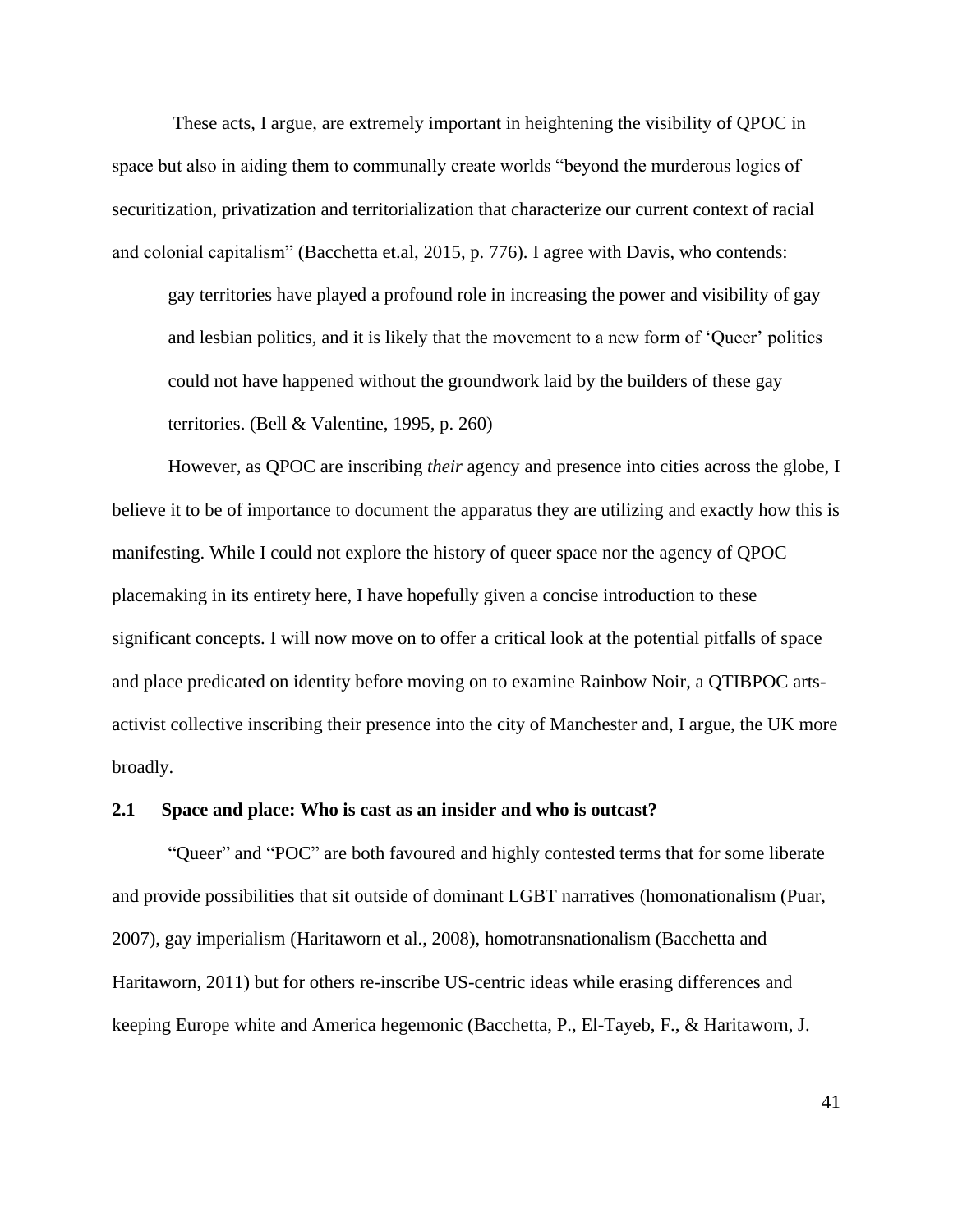2015).<sup>12</sup> However, while neither experience should be held as right or wrong, I advocate for the importance of term "QPOC's" mobilization as a means "to describe the radical interventions of QPOC into a European landscape from which they remain violently excluded" (Bacchetta et. al., 2015, p. 769). The spaces I begin to explore through this chapter, as well as the ones proceeding, explicate the interventions my case studies are making via the creation of spaces that sit outside of dominant art and LGBT platforms in the UK. This said, maintaining a level of criticality while assessing what underpins the creation of such spaces and acknowledging the pitfalls of spaces predicated on identity is of course important as to not produce overromanticized readings. Thus, I will share an example drawn from my own standpoint which highlights the problematic exclusions such spaces can produce. Hopefully in highlighting this, it will become clear what measures are needed to minimize and counter the possibility of such issues arising.

In 2016, London held Queer Picnic, an alternative to the official London Pride which many for a long time have found to be less a march of protest and more a commercial "pink washed" event. Furthermore, a large proportion of the queer community do not support the presence of police at pride (they are present at London Pride). The year 2016 marked the event's third year. Queer Picnic's official statement on their Facebook event page read:

<sup>&</sup>lt;sup>12</sup> Homonationalism refers to homosexuality being included in national rhetoric. It took particular signification in America's "war on terror" in which "Muslim" was cast as a polar opposite of homosexuality thus insinuating a white homosexuality able to unite with heterosexuals in national belonging and Islamophobia. Gay Imperialism, which resonates with many of us in Britain who are queer and racialized, similarly speaks to a notion encouraged by predominantly white privileged gay males such as Peter Tatchell the British "LGBT human rights campaigner" codifying Muslims and those from Global South as homophobic. Here a codification of white as "gay" and "racialized" as heterosexual is made. Further, the world has witnessed the far-right collaborating with white gay, lesbian, and queer individuals under this project. Homotransnationalism speaks to coalitional, transnational feminist projects and is difficult to summarize in short but is important to mention here. For further reading, consult Bacchetta. P., & Haritaworn, J. (2011).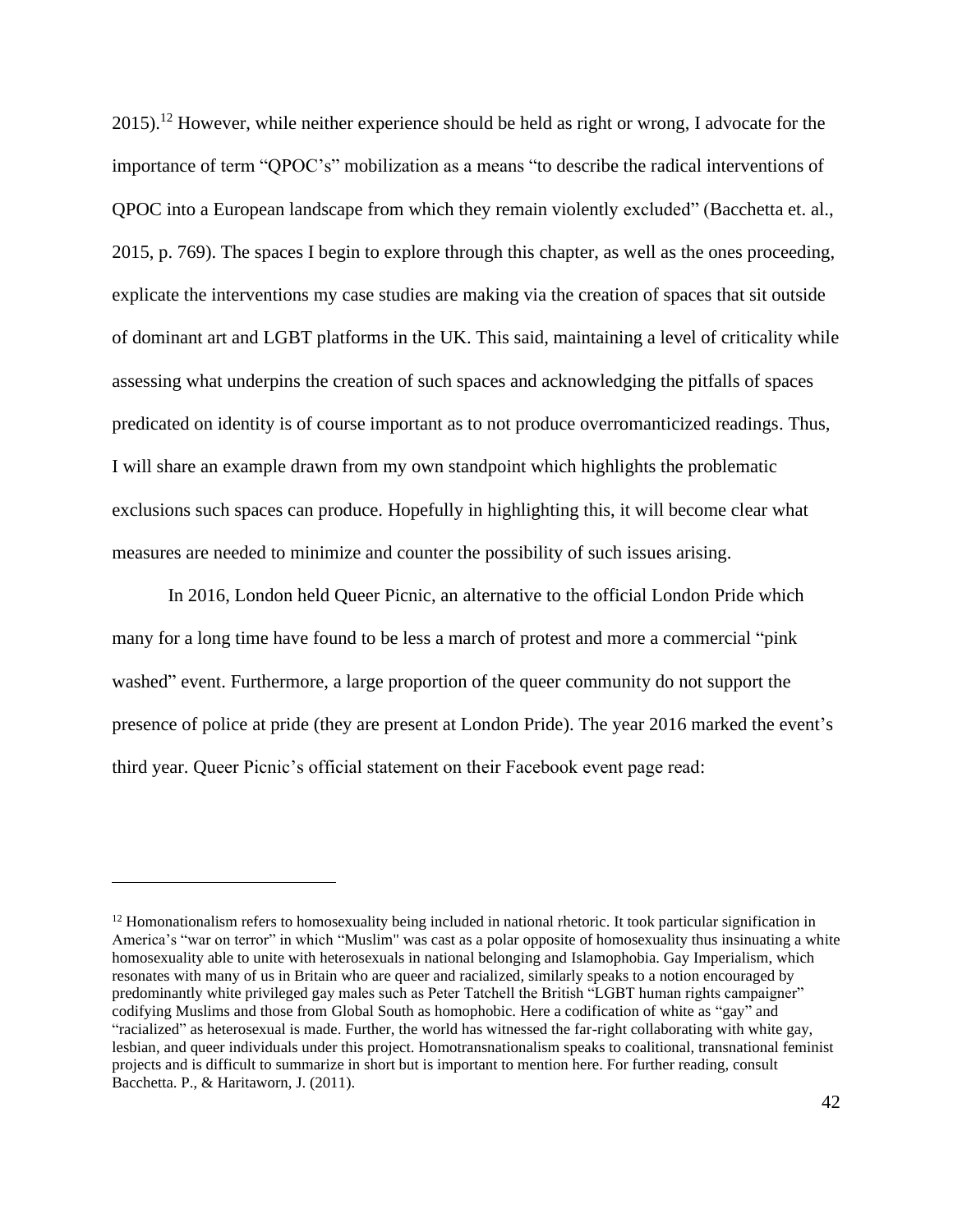Are you tired of the unbearable whiteness of being queer, the stress of navigating London as a queer person of colour or even as a queer white person? Do you love being with other queers but feel that pride is just a bit too

cooperate/assimilationist/white/expensive/policed or triggering?

Would you like to express your queer identity without paying for a float? Chill out while collaborating and sharing thoughts with other queers in a peaceful environment with the option to dance to music you actually enjoy?

Some of us are in dire need of an alternative pride to the one that exists. Join us for a day of healing, skill sharing and good vibes in the form of an ALTERNATIVE PRIDE PICNIC.

ALL WELCOME (except bigots) Family Friendly and Wheelchair accessible Very much keen for this event grow many legs and arms and evolve into something monstrously beautiful. Please suggests things that would make the day perfect and lets work together to make them real. (Queer Picnic, 2016)

The picnic was held at Burgess Park in Camberwell, an area in South London which although not able to boast queer notoriety comparable to SOHO or Vauxhall, is familiar to many as it plays host to the Flying Dutchman, a pub which regularly hosts queer kink and BDSM nights among other queer events. The picnic was well attended and had a very communal feel which was fostered by the sharing of food and banners celebrating trans and POC folk: two sections of the community who have historically been known to feel excluded from London Pride. The day was arguably a success, as reflected by the diverse range of people in attendance and many positive comments being posted in the event's Facebook forum post-picnic.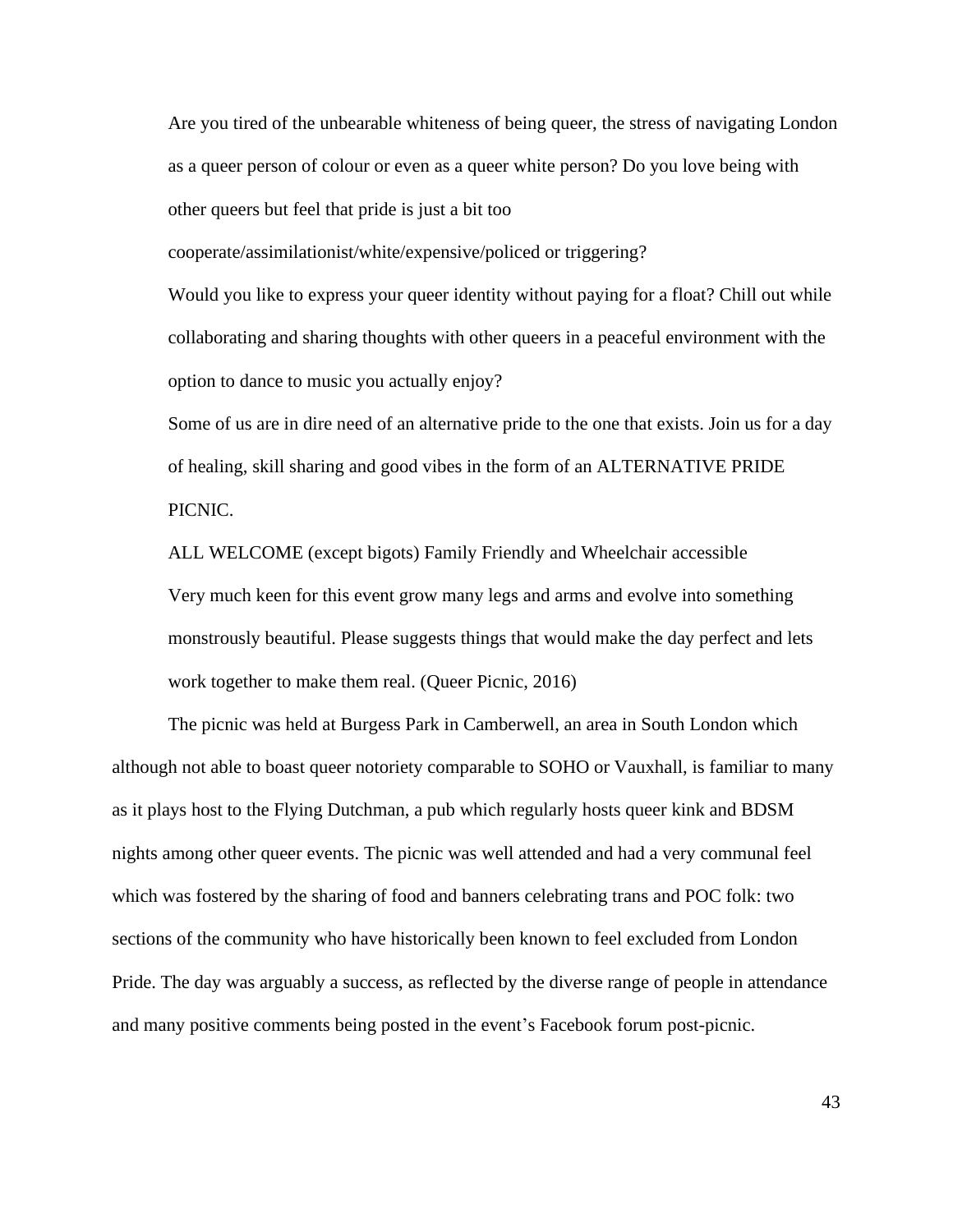For the 2017 picnic, the Facebook event was created by new organizers. The official statement had been altered to include such wording as:

NO BIGOTS

\*Unbearable whiteness:

This is a QTIPOC lead and centred event. We are concerned at the idea of groups of white people turning up as if this is organised with them in mind.

Please don't come if you aren't coming with a QTIPOC, or contributing to the organisation.

White Allies: if you see a white person taking up too much space or culturally appropriating we hope you will ask them to leave to take off the labour off of our shoulders. (Queer Picnic 2k17, 2017)

I was contacted by a queer couple I had planned to meet at the picnic informing me that although they were immigrants, one of whom has been subject to xenophobia in Britain—it should be taken into account that the Brexit proceedings were well under way in 2017—they felt they would be taking up space and perhaps this was not an event for them. As the picnic had not previously stated it was an exclusively POC event, nor had I interpreted the event as such, I was confused by the overt stance now being conveyed. After leaving a message of enquiry in the discussion forum which received eleven likes, 61 comments were generated. This included a message from a former organizer who responded:

As one of the organisers for the last two years I agree that we should stand together and hope your friends reconsider coming. This picnic was created to provide a space for Queer people of colour and their friends/comrades and it was not intended to divide or police. The thing in the event description about "please don't come if your [*sic*] a white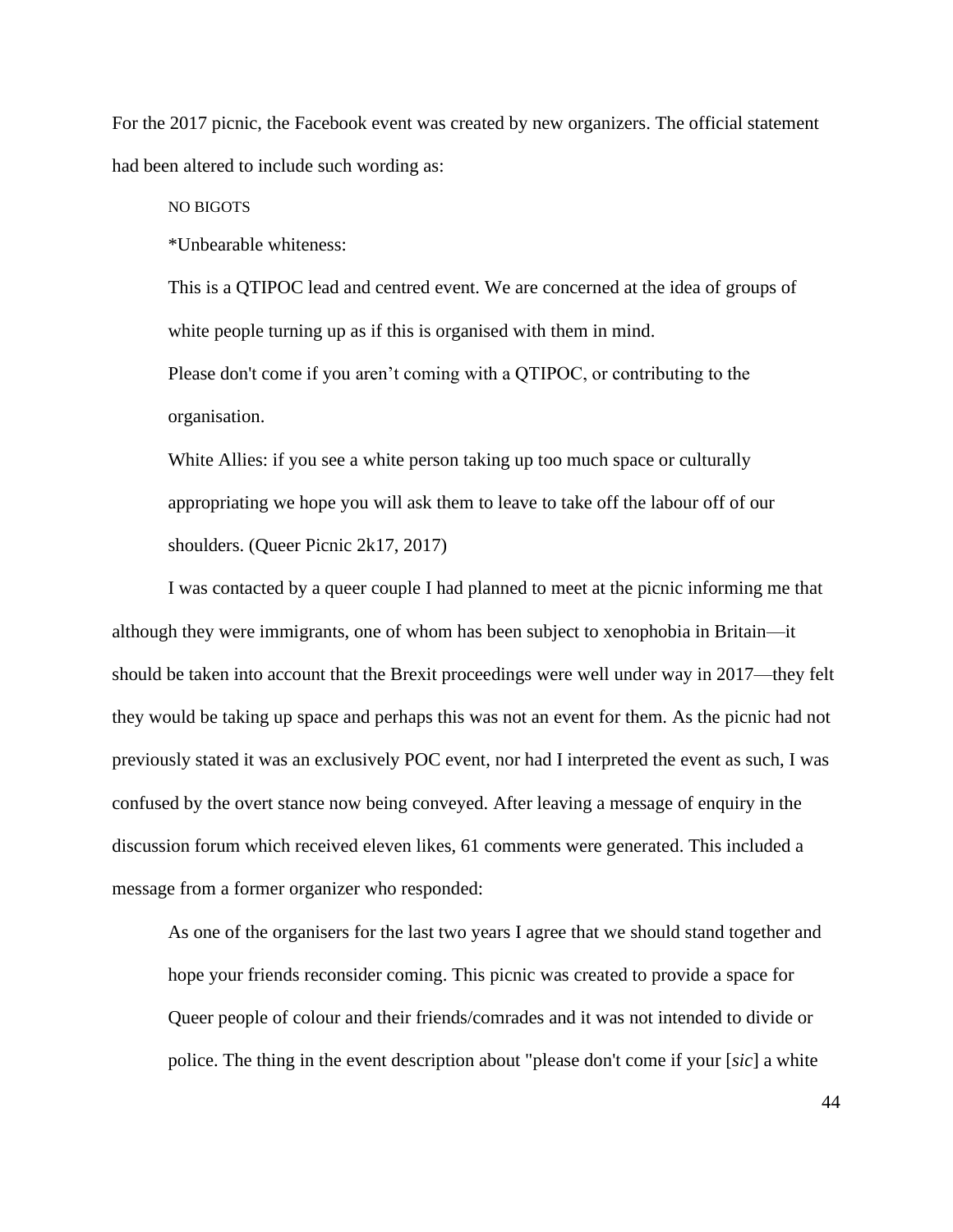person unless you were invited by a person of colour" has been added this year and im [*sic*] not sure why. I personally disagree and wish I had been asked about this because it's alienating and weird gatekeeping of what is essentially a public event in a park. Will try to talk with all previous and present organisers about this today and respond with a proper post. (Queer Picnic 2k17, 2017)

This received nine likes but also disgruntled messages from a current organizer. My original message was also met with contempt from a current organizer who ended their comment: "I cant [*sic*] believe I even have to explain this tbh..." (Queer Picnic 2k17, 2017).

The 61 comments included a range of varying opinions, some completely disagreeing with my enquiry into the new language, some thanking me for "speaking out." This included one queer Black female who expressed the alienation for interracial relationships the picnic's message had failed to recognize:

Please remember that both jade [*sic*] and I are speaking as QPOC. Our views deserve to be listened to. I agree that we do need our own space and I'm thankful for all the Q picnic organisers have endeavoured to do. But please respect that you do not speak for every QPOC. Also it is not only QPOC who are excluded from mainstream pride events. Trans and non binary folk black or white are massively excluded. Women are excluded, families are excluded as are people with disabilities. More than anything there is a need for unity. Currently a lot of QPOC are feeling really excluded from this event basically because they don't only have relationships with other QPOC. Thank you [Jade Pollard-](https://www.facebook.com/profile.php?id=100012356404316&hc_location=ufi)[Crowe](https://www.facebook.com/profile.php?id=100012356404316&hc_location=ufi) for having the bravery to make this point. It's something I've wanted to post here for a few years. Never had the courage as I felt I would only be met with hostility. But as you spoke up thought I would catch your back. Xxx (Queer Picnic 2k17, 2017)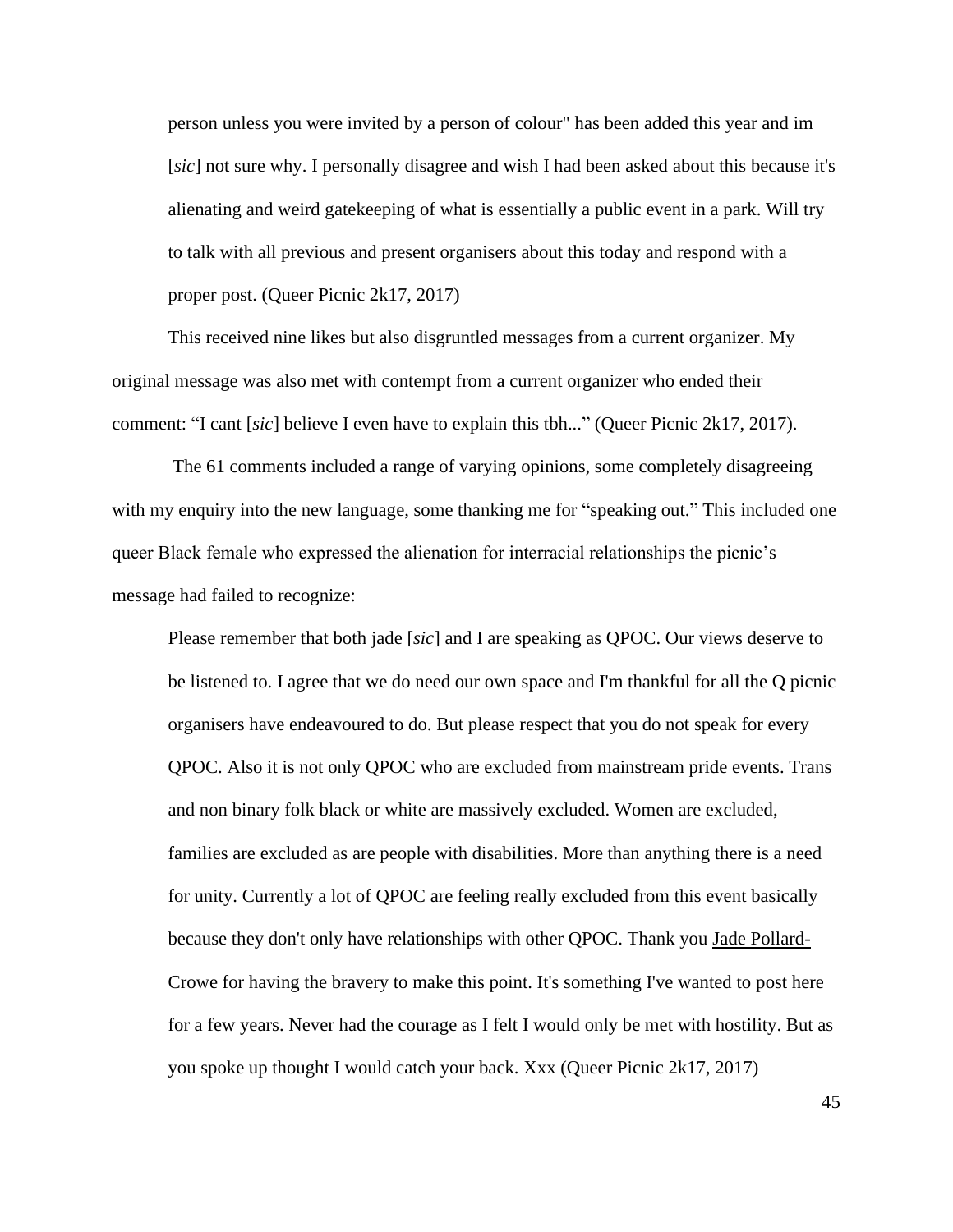Here, we are also being drawn to the silencing which is often performed in identity-led spaces. While some people have their voice affirmed, others are censored, leading everyone who observes to have to choose a side. This creates an ultimately divisive environment and leaves unanswered the question: "how are these maps of in-sider/outsider employed, negotiated, or contested?" (Rodríguez, 2003, p. 40) Ethnic and Performance Studies scholar Juana María Rodríguez summarizes this issue when she writes:

'Identity politics' seeming desire to cling to explicative postures, unified subjecthood, or facile social identifications has often resulted in repression, self-censorship, and exclusionary practices that continue to trouble organizing efforts and work against the interests of full human rights, creative individual expression, and meaningful social transformation. (2003, p. 41)

Rodríguez is responding to an argument put forth by queer and feminist studies scholar Emma Pérez, who defends "strategic essentialism" in order to practice "resistance against dominant ideologies that silence and/or model marginalized groups" (Pérez as cited in Rodríguez, 2003).<sup>13</sup> I certainly do not disagree with this, and my reading of Rodríguez leads me to believe she also doesn't in principal; it is more a case of needing to give consideration to the questions that emerge at the point of essentialism's employment. In keeping with this thinking, Rodríguez draws from Butler, who suggests what is required is "a double movement: the insistence on identity and the subjection of identity-terms to a contestation in which the exclusionary procedures by which those identity-terms are produced are called into question"

<sup>&</sup>lt;sup>13</sup> The term "strategic essentialism" was first coined by postcolonial theorist Gayatri Spivak. It describes the political tactic of minoritized groups collectively representing themselves in pursuit of a common goal. According to Spivak, while differences inevitably exist among such groups, this temporary essentialization may be strongly advantageous. See, Spivak (1995) Subaltern Studies: Deconstructing Historiography.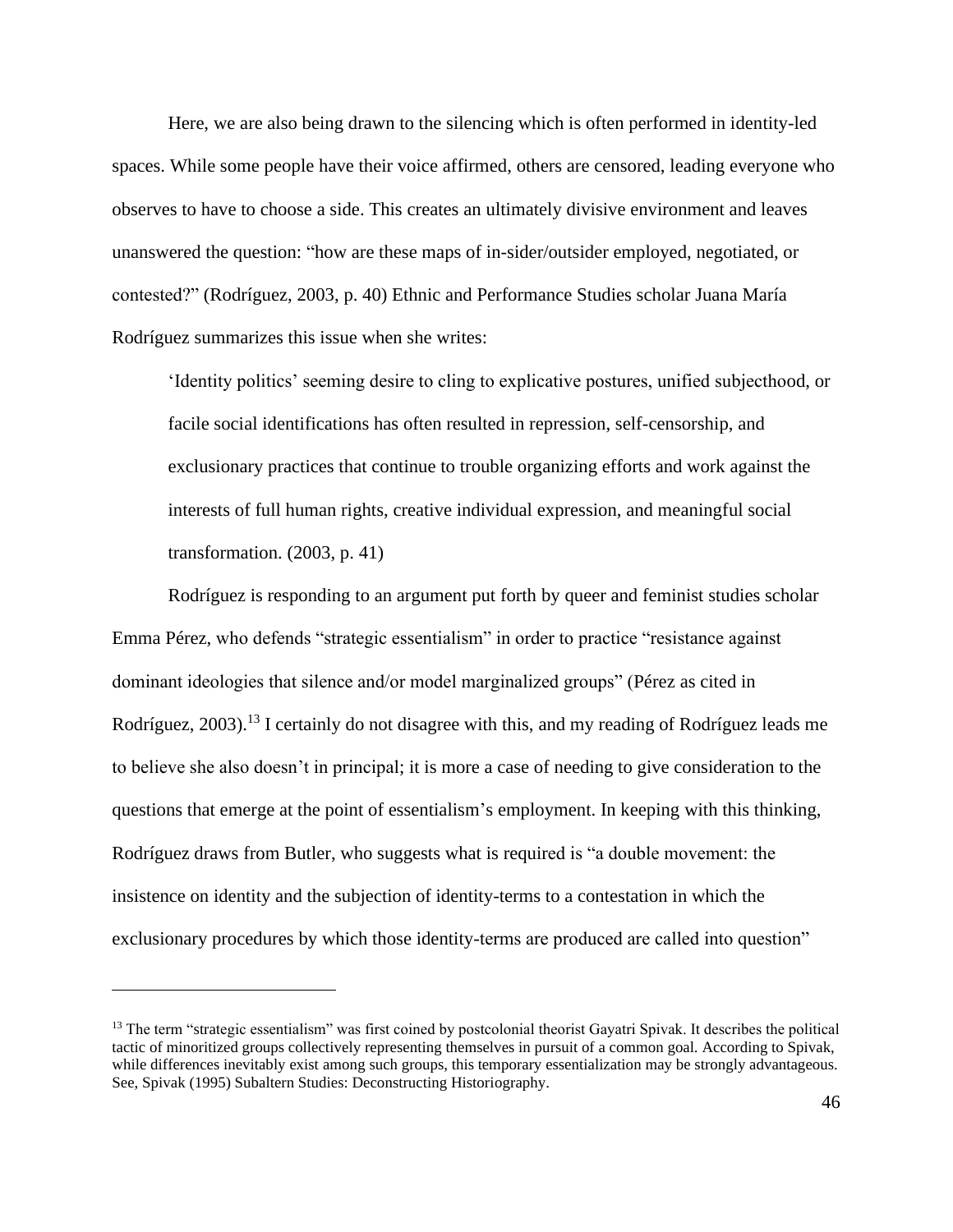(Butler, 1995, p. 129). I recount the 2017 experience to call attention to the negotiations one has to undertake both individually and communally in identity led spaces, negotiations which are brought to the forefront when collectivizing for activist agendas. While there may not be a definitive answer to the questions raised, perhaps there is maneuverability within the very asking of the questions that open up spaces for new insights on alleviating exclusionary practices; perhaps "it is the question rather than the answer that produces the moment of critical intervention" (Rodríguez, 2003, p. 71).

In this next section, I introduce Rainbow Noir, a QPOC activist group, formed in 2013, who, to my mind, avoid taking up the position of furthering the types of exclusions previously explored. In order to do this, I will outline the importance of the space they occupy by looking at the recorded history of sexuality within the city they occupy before analyzing the collective's specific projects.

## **2.1.1 Rainbow Noir: A critical intervention in the city of Manchester**

My research is concerned with arts-based activism currently being employed by queer racialized feminists in Britain. This chapter will begin to examine the work currently being done by introducing an analysis of the Manchester-based organization Rainbow Noir. However, understanding the importance of space and place illuminates why such groups are required and highlights the nuances of the interruptions they make into hegemonic geographies. In order to demonstrate how I am using the terms "space" and "place," I first outline the history of the city of Manchester's gay quarter before moving on to highlight the new types of radical spaces being created.

Rainbow Noir, I argue, successfully mitigate many of the identity-based exclusions previously discussed. One way they do this, which I will return to elaborate on later in the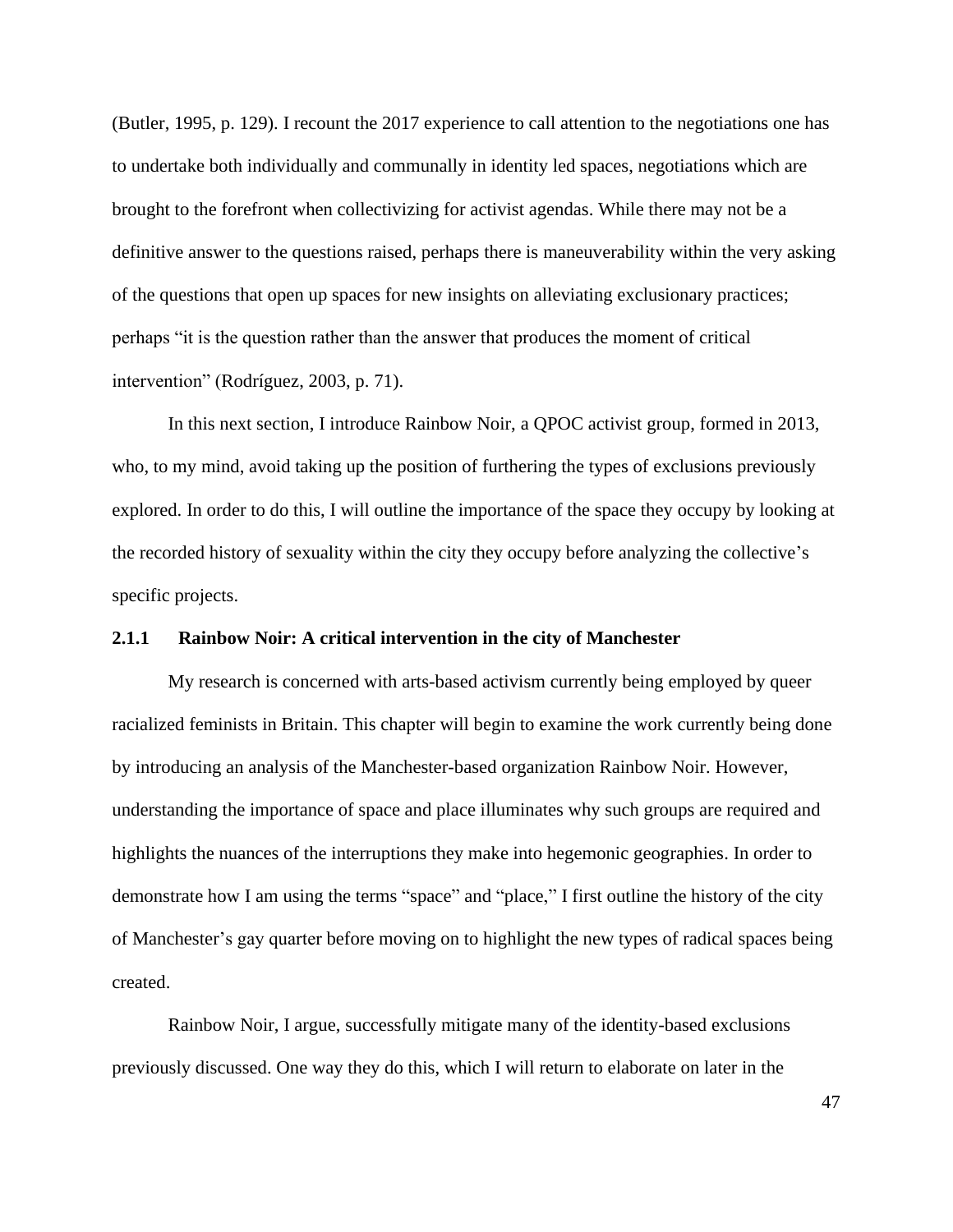chapter, is by employing an understanding of QPOC that is reflective of the shifting, unfixed point that constitutes the diaspora. Rainbow Noir describe themselves as "a social and peer support group for lesbian, gay, bisexual, trans, queer and intersex (LGBTQI) people of colour (POC) in Manchester." When elucidating on how they operate, they state that, "the group have a physical space, an online group space and also advocate for LGBTQI POC in and around Manchester" (LGBT Foundation, n.d.). They explain their motivations by stating:

The group came about from a frustration at the lack of representation of LGBTQI POC within LGBT communities and communities of colour. Many people felt invisible within communities they were a part of and wanted people to acknowledge that LGBTQI POC exist too. Lots of LGBTQI POC feel marginalised within LGBT communities and so it was important to create have a space of our own to meet others and to have a space where we mattered. (LGBT Foundation, Spotlight, Rainbow Noir, n.d.)

Contextualizing this sentiment, the site of their formation, Manchester, is internationally known for Canal Street, Manchester's gay village. The village shares a history with many gay villages globally. It began its days as a site of secret meetings and hidden encounters and even after the legalization of homosexuality in 1967, homosexuals visiting the area continued to be subjugated by the authorities.<sup>14</sup> In the 1980s, Britain played host to then Prime Minister Margaret Thatcher's overt homophobia and promotion of traditional family values, and during this period the village witnessed routine police raids with patrons often being arrested and held in police cells. As it stands today, the village is comprised of bars, hotels, cafés, LGBT charities, and

 $14$  For a detailed exploration of Canal Street prior to and proceeding the legalization of homosexuality in the UK, you might visit their website, canal-st.co.uk.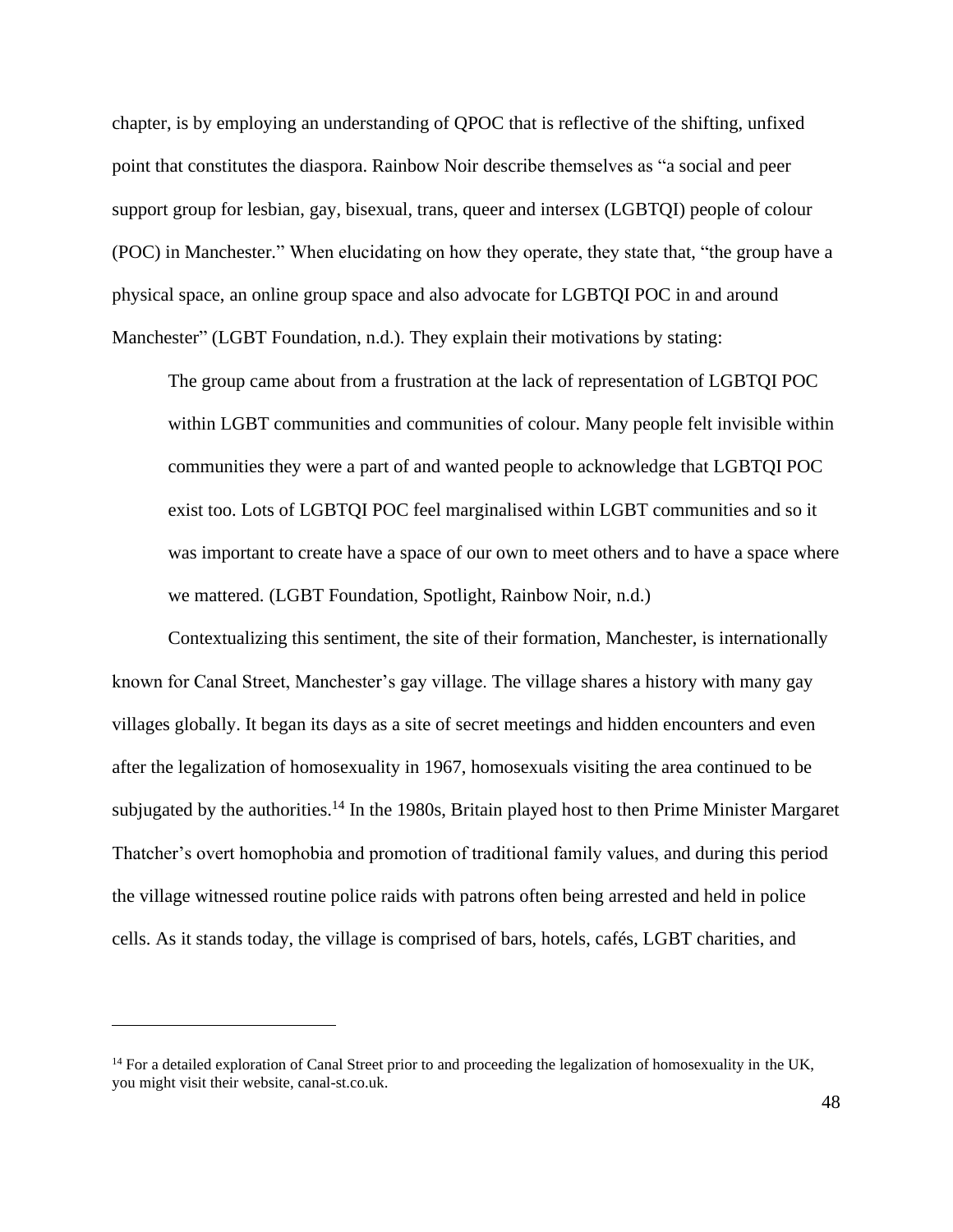shops that cater to LGBT interest. Canal Street has faced the pressures of gentrification and has witnessed the closure of many household establishments. A Guardian article published in 2018 details the new developments that have been built and are scheduled to happen around the village. 2018 would be the last year the main stage for Manchester Pride, formally located in a car park in the village, would be present, as the plot was sold off to hotel developers. The article further delves into the concerns of bar owners who feared "untenable conflict of interest between future residents and longstanding LGBT establishments. Noise complaints are inevitable, they fear, particularly in summer when queues can be 50-deep in the early hours" (Pidd & O'Connell, 2018).

I am drawing from the official Canal Street website as a means of representing the village via its most accessible online source. When reading the extensive history provided on this site, the narrative is exclusive, referring only to cis-gay males; it mentions a gay and lesbian historical walking tour but does not detail any lesbian historical facts on the site, which is starkly contrasted by the extensive historical accounts of the lives of gay men. Further, it becomes clear that although the site states the village caters to lesbian, gay and trans folk, the values the narrative promotes do not reflect those held by many queer communities. When describing the progress the village has experienced since the 1980s, content contributor Jon Atkin writes: "these days, things have changed enormously, with a Police Liaison Officer for the gay community and the local police being cheered as they proudly march in the Pride parade through the city streets every year" (Manchester Gay Village, a History, n.d.). It is important to ask: whom have things changed for? As I briefly alluded to earlier in this chapter, people of colour notoriously do not support police marching in Pride, and so it must be surmised that the author's narrative speaks to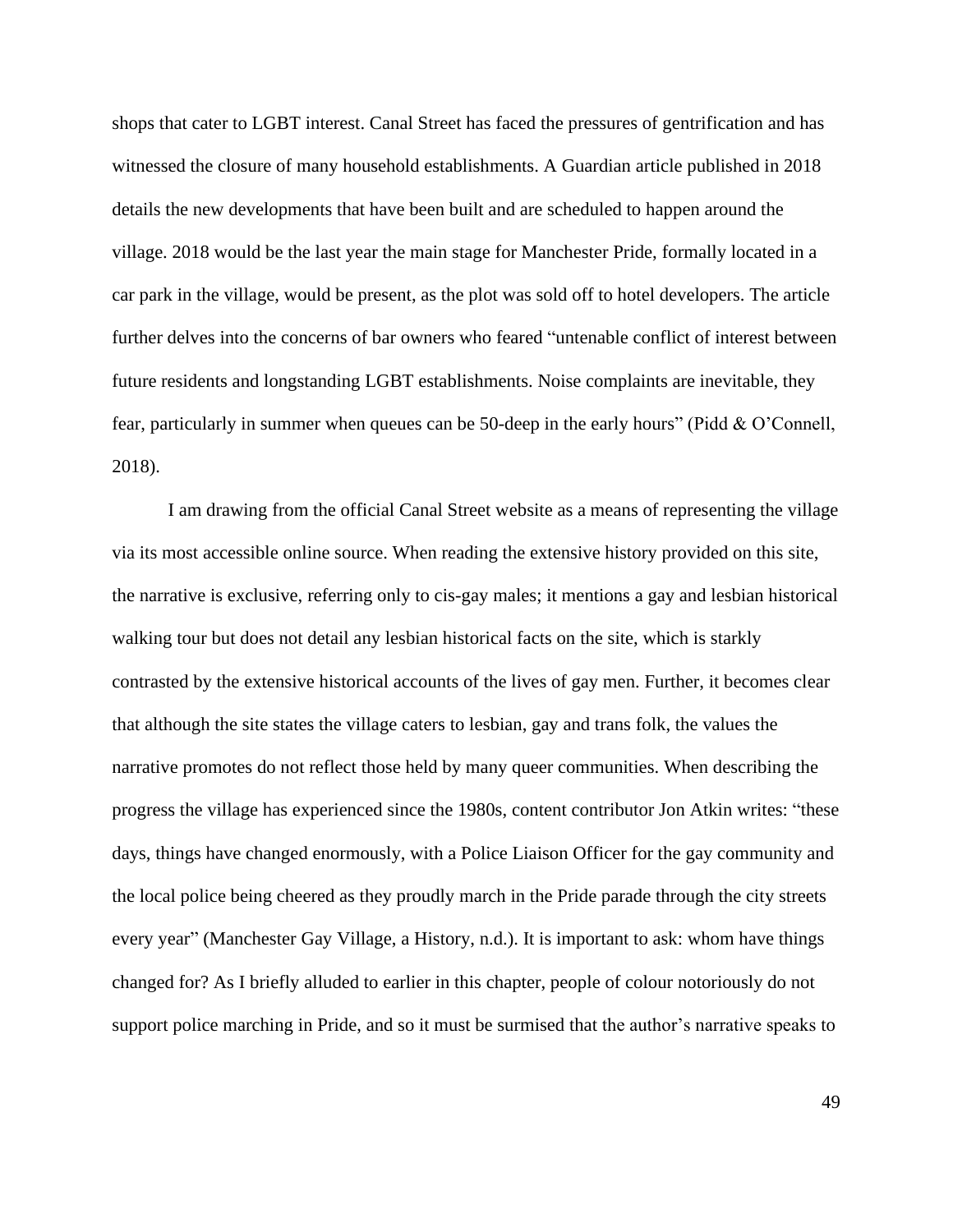white "cheer"; similarly, trans communities have tended to feel unprotected by police. When considering the diversifying of LGBT communities, the site states:

There is a tension about the acceptability (or otherwise) of sexual expression in this newly metrosexual village. There are tensions between the many lifestyle choices which go to make up a Queer community. There are tensions about gender and the differing needs or wants of men and women. Like everywhere in society, there are tensions about race and religion. It is good to see groups setting up to support queers from minority ethnic groups. (Manchester Gay Village, A History, n.d.)

While change and new realizations can produce difficult and challenging conversations, I read this statement as a transferal of responsibility. The responsibility by spaces predicated on binary understandings of homosexuality to work at incorporation has been pushed onto communities of colour, trans, and non-binary folk and women to create their own spaces and networks of support. While throughout this thesis I argue for the necessity of creating alternative spaces to both strategize and formulate new and radical communal ways of being and understanding, the expression of "tension" to describe "exclusion" voids responsibility of dominant groups to examine their behaviours and privileges. Furthermore, while alternative social and support groups are often required by QPOC, this does not account for exclusion from social spaces such as the clubs and events which largely make up the gay village. Preceding the historical account on the website is a shortened version of an article, written in 2010, by a longstanding patron of the village, detailing the new venues appearing along Canal Street. He states:

The last 6 months has seen a fast gathering tide of new, smaller independent bars that are properly queer. Eagle and its Black brother now attract the type of crowd that once drank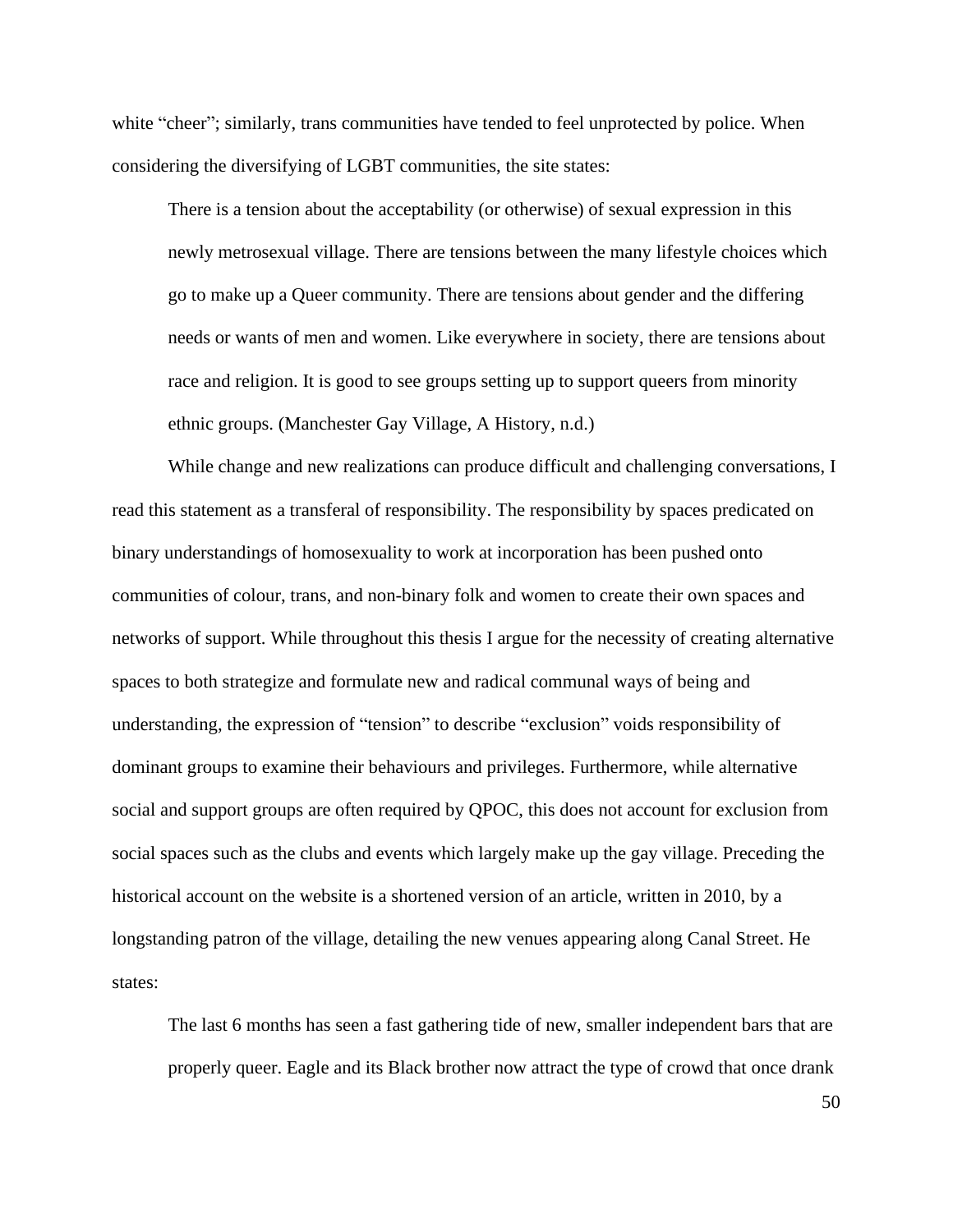and cruised in The Rem. The testosterone is interrupted only by an occasional blast of poppers and it is a great place to drink real ale and have a real conversation. (Manchester Gay Village, A History, n.d.)

He later goes on to detail a men's only bar that recently opened. The use of the term "properly queer" was in fact utilized to describe cis-male interests which, when considered in the context of gentrification, leads to the question of whether these new venues are fighting gentrification faced by the LGBT community, or adding to it? When analyzing this very issue, Bacchetta et.al draw from urban studies theorist Richard Florida, who argues that these contradictions have found expression in the creative city model, where queers with race and class privileges are hailed as "pioneers" who break into areas hitherto considered ungentrifiable [\(Florida, 2002\)](https://journals.sagepub.com/doi/full/10.1177/0263775815608712?utm_source=summon&utm_medium=discovery-provider). The narratives detailed on Canal Street's site provide an understanding of Rainbow Noir's need to collectivize, ultimately disrupting this narrative.

While Rainbow Noir have key organizers such as their Strategic Lead Chloe Cousins, they are in no way a one face movement, and thus they promote non-hierarchal approaches to collectivizing. Their website, social media, and interviews, as featured across a variety of platforms, do not focus on one individual or a select group of organizers, and instead offer a communal image. I myself became familiar with Rainbow Noir via their platform on Facebook, but they also have their own website. On the home page, following their official statement are a series of projects split up into "Exhibitions, House of Noir, Pride and Publications." Following this are their Facebook, Twitter and Instagram handles and an email address. Contrasting against the official site of Canal Street, Rainbow Noir's site is bold in design and communicates artistic intent via the use of a photo collage with alternating panels. This is followed by a series of ten photo panels from their Instagram account which, at the time of my visit, included an exhibition,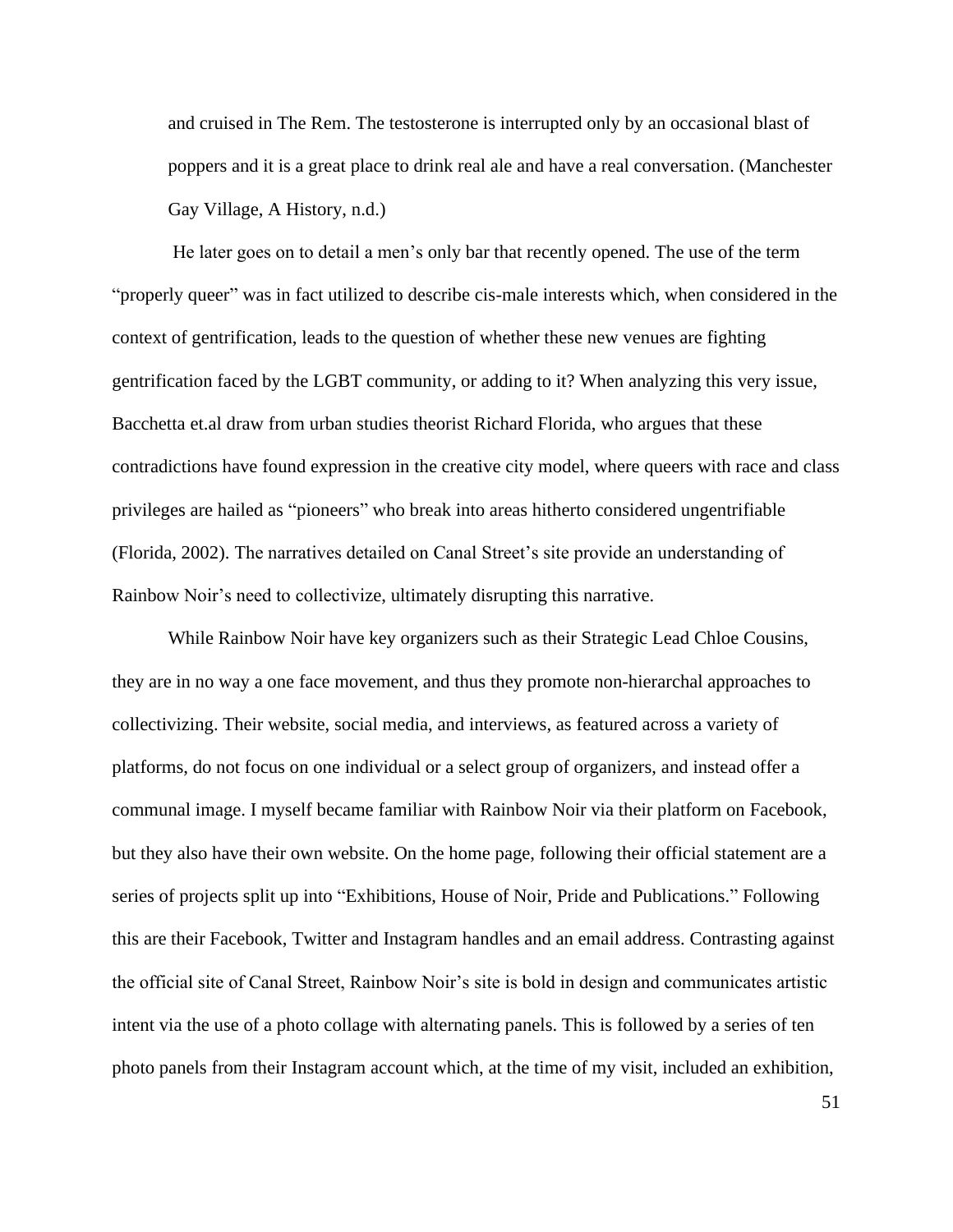an advert for a Black Pride Vogue Ball and a BBC News article headed "Manchester Pride faces racial prejudice claims." The featuring of placards being held in the majority of photos contributes to a politicized aesthetic. Rainbow Noir are clear and overt in their intentions, mitigating potential uncertainty concerning who the group is for. They state: "please note membership of the Rainbow Noir group and attendance at our monthly meetings are for LGBTQI people of colour only. Our social events are open to SOFFAS (significant others, friends, family and allies)" (Rainbow Noir, Our Meet Ups, n.d.).

The events, which are hosted for a variety of identity groups, span many disciplines, mediums and interests. I have selected a variety to explore in the hopes of demonstrating the queer interruption Rainbow Noir make to Manchester's LGBT narrative, simultaneously working to establish community and further the visibility of QPOC in Britain.

From August to September of 2019, Manchester's Public Library played host to the exhibition *Journey*, curated by artist and curator Leo Hermitt. The exhibition was in collaboration with Superbia, an organization which offers free publicity to LGBT organizations holding events as well as aiding to set up the event. The show brought together a series of images, testimonies, artefacts, stories, belongings, and memories sought from Rainbow Noir to commemorate the group. One of the key stated aims of the exhibit was to "further the project of visibility for LGBTQI people of colour in our city" (Rainbow Noir: Journey, n.d.). Being held in a landmark building which is frequented by a varied and diverse public worked not only to increase visibility but also to entrench QPOC's place within Manchester's history. Further, the significance of a library as the chosen site for the show is arguably important, as libraries are viewed as a source of education and information yet do not fall prey to the issue of inaccessibility that other educational institutions are often accused of.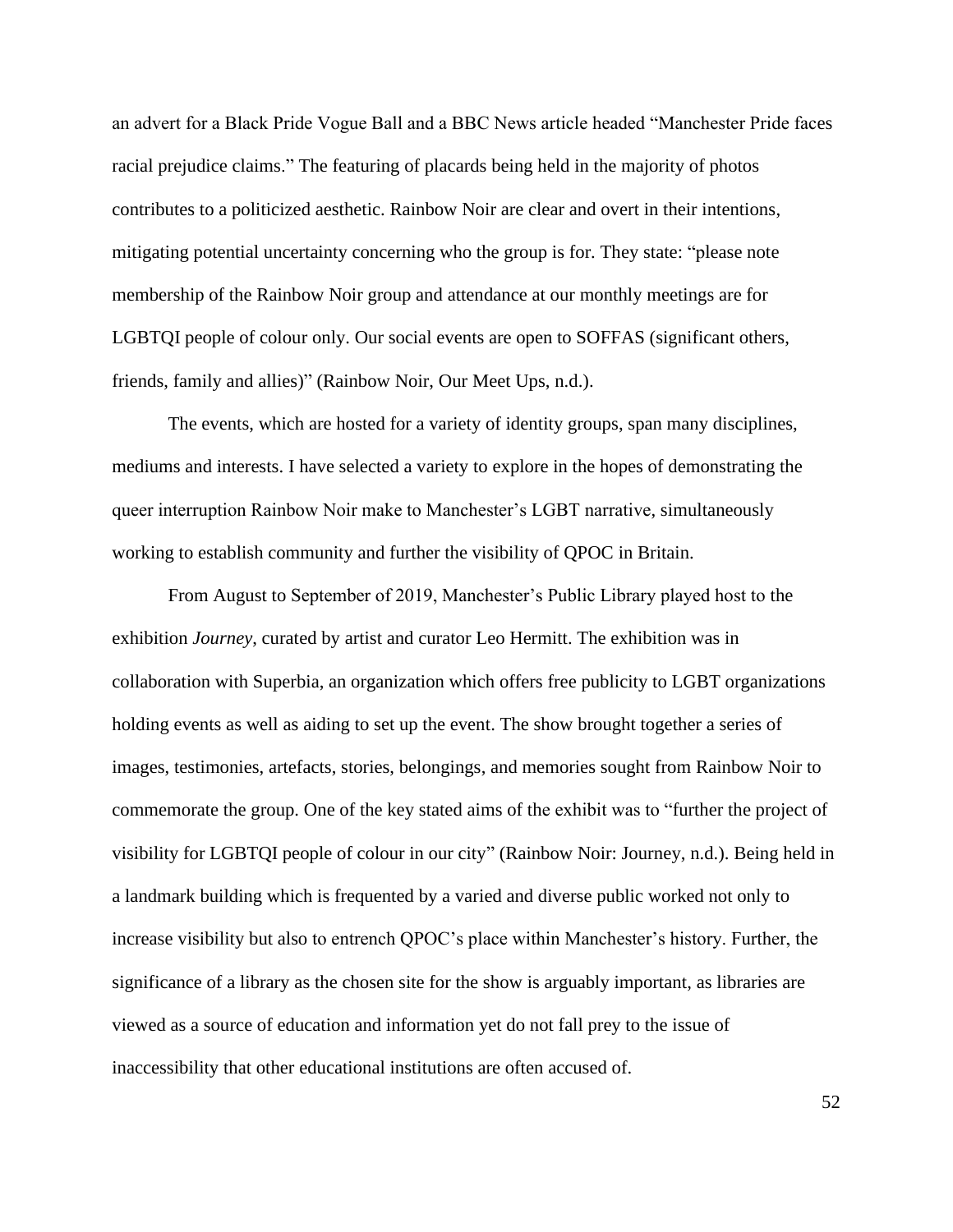A notable part of the exhibition was an interactive installation which entailed audience members being offered the chance to share their own memories, journeys and experiences they felt were of significance. The interactive aspect of the exhibition, transforming the audience from viewer to participant, situated the audience member in dialogue with the collective. It acted as a means to validate their personal experiences and might be viewed to have offered a way to express that which was formerly inexpressible. Moreover, the organizers acknowledged that there may be some who don't yet feel able to attend the group or are marginalized from the LGBT community by aspects other than race but would like their voice heard in Manchester. This exhibition, in my opinion, provided such an opportunity. The group offered its members the chance to attend a special pre-launch, where the last few works were installed, and a social space where complimentary food and drink were available. Here the communal values of Rainbow Noir are clear, as the group members were offered the chance to come together to celebrate and collectively reflect upon their achievements prior to the show being open to the public.

As part of Black history month, Manchester theatre and gallery 'HOME' featured the photography exhibition *Rainbow Noir: Here* (August 2019 – October 2019). Manchester-based designer and photographer Tom Quaye's portraits of Rainbow Noir members provided a unique opportunity to encounter the faces often absent in historical portraiture. In a review of the exhibition, arts editor Chess Bradley poses the provocative questions, "How often do you see LGBTQI people of colour represented? How often are those stories and images positive?" (Bradley, 2019). Bradley (2019) goes on to write:

When marginalized communities are represented in the mainstream media, often it is the tragedy and violence that is captured. Tom Quaye's portraits of the volunteers for Rainbow Noir … defy this narrative. The ten images … are gorgeous and portray pure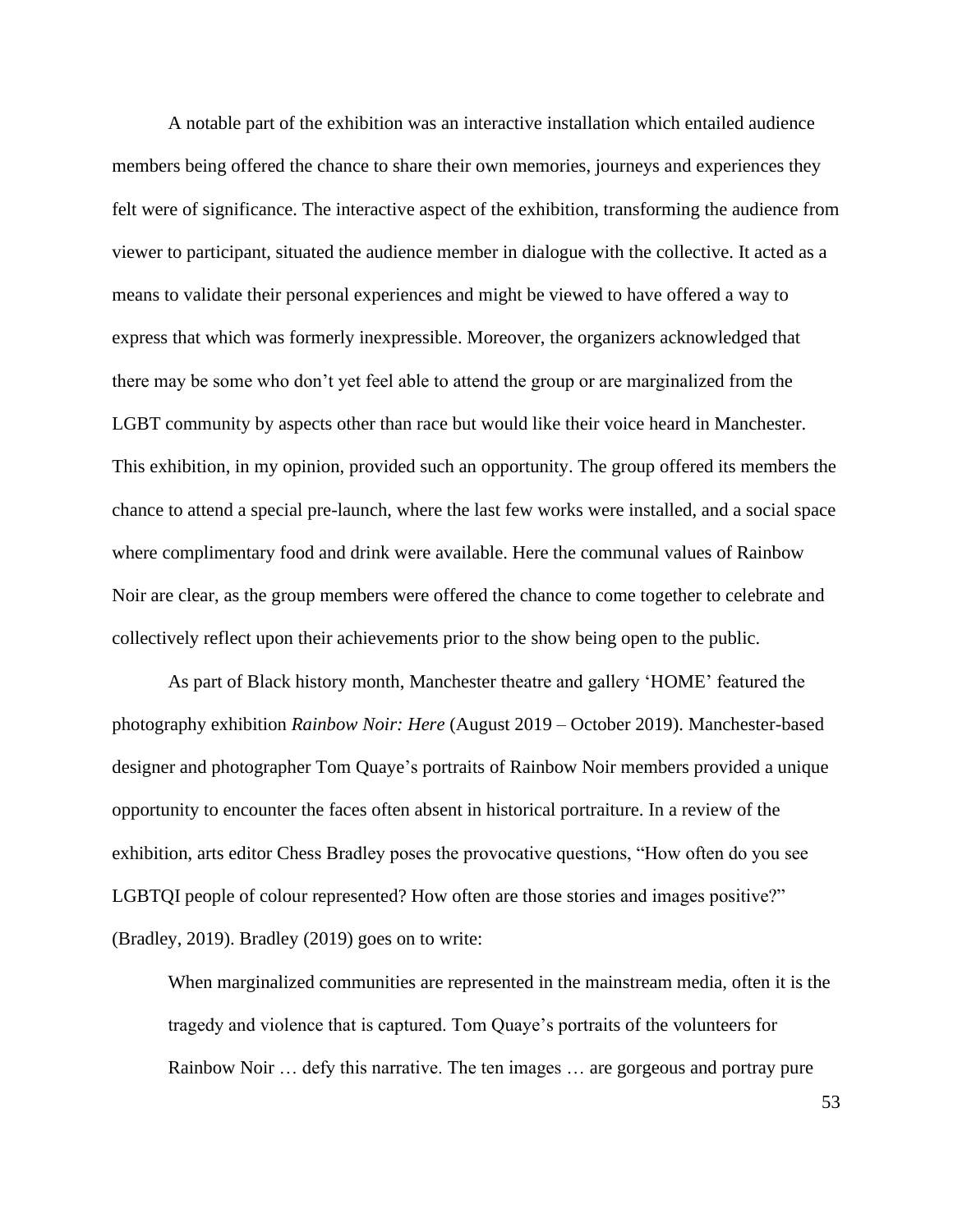unadulterated joy. Each portrait is taken in front of a Black backdrop, allowing the radiance of each volunteer to take centre stage.

While *Rainbow Noir: Here* poignantly contributes to the project of countering negative representation, I also read the exhibition of these portraits as an endeavor to interrupt the historical absence of queer racialized faces from art historical archives and further, as a means to make visible that which was formerly invisible. Traditional European portraiture has arguably contributed to maintaining historical class and race hierarchies by the practice of largely depicting wealthy, white faces. Quaye's exhibition, however, imparts value onto racialized bodies by deeming them worthy of photographing and being on public display, additionally, offering audiences from all backgrounds a chance to partake in celebrating the lives of those featured.

Manchester plays host to pen fight, an independent queer feminist art shop and small press. Set up in 2015, they focus on a variety of concerns and topics including feminist and women's rights, mental health and disability, art, and sustainability. In February 2017 they featured Rainbow Noir's zine making workshop on their online platform. Zines have become a well-established activist tool, finding particular resonance among social groups who are excluded from representation via mainstream media and culture. Aspects such as affordability make zines a very accessible and popular choice among activist groups as they can exist online and in print; additionally, they are far reaching, as many exist as downloads to be printed and distributed in people's hometowns. Zines have a far-reaching political history and continue to be successful today. Notably, in 2017, young arts-activists Layla Alter, India Salvador Menuez and Emma Holland created *The Repro Rights Zine* following president Trump's inauguration in the US. The zine provided information and advice on reproductive health services and rights across America.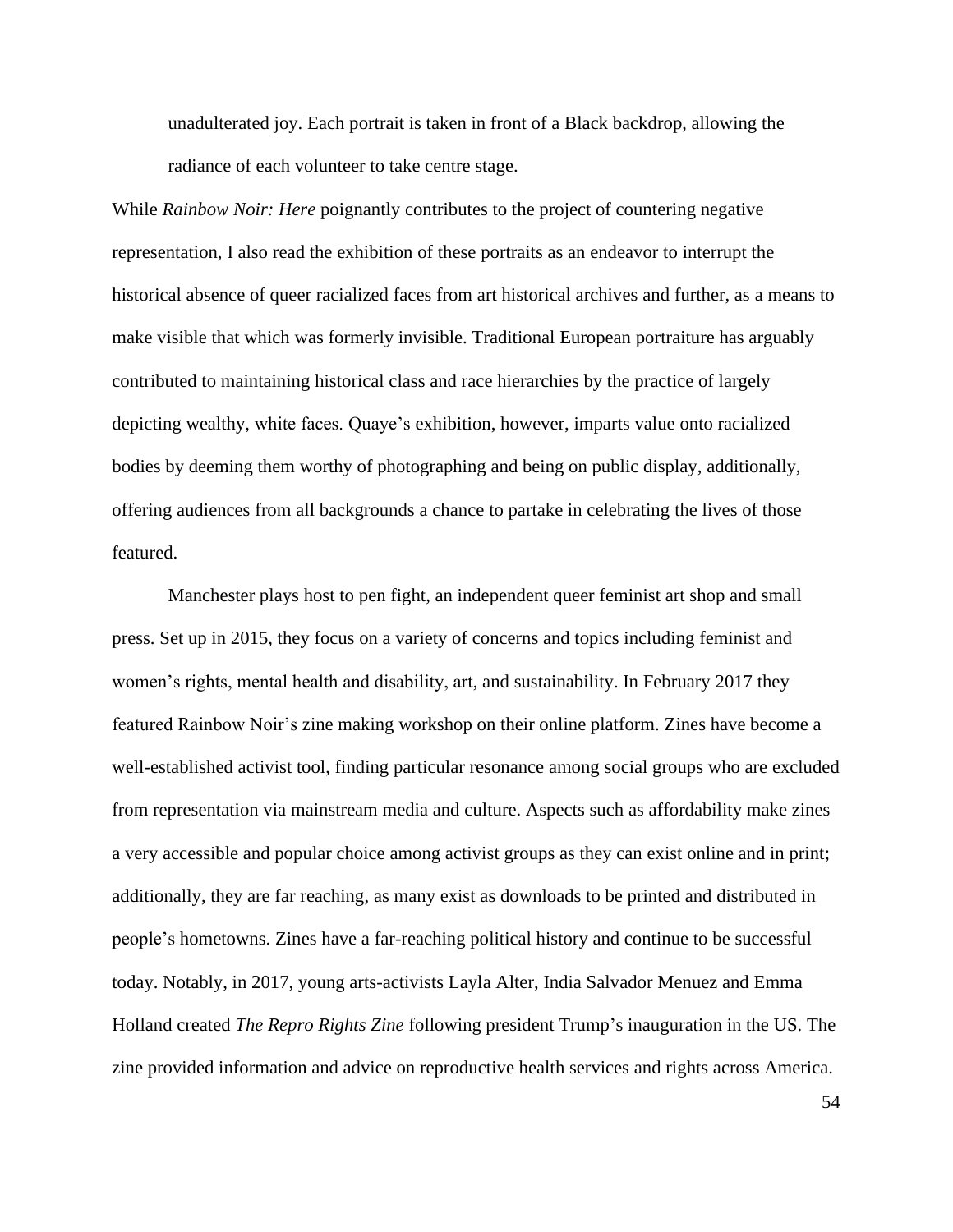A significant feature was that it was customizable to any State; further, it was inclusive of trans and gender non-conforming women. A key aim of the zine was to allow women to take charge of their own bodies in light of a political climate seeking to police women's bodies via reproductive policies and the election of anti-choice judges.

Rainbow Noir advertised their event as a "workshop for LGBTQI people of colour to explore their experiences; learn about the historical use of zines within social activism, and work to create zines that challenge racism and homophobia in the UK" (pen fight, 2017). The workshop was free to attend, and participants were offered the opportunity to have their zines digitized, becoming artworks within an exhibition Rainbow Noir was hosting. I find this artsactivist workshop particularly significant as it offers activists the training to go forth and produce their own creative zines and projects as a collective or independently. Further, providing a historic account of the use of zines within the UK deviates from US-centric narratives that often dominate activist accounts, thus contextualizing the work Rainbow Noir are doing within the United Kingdom.

Protest and art are integral aspects to this collective and continue to inform how they operate. In June 2017, Rainbow Noir issued a newsletter providing information on the plans of far-right group EDL (English Defense League), whose gay sect were organizing plans to spread racist and Islamophobic hatred along Canal Street. The EDL planned to do this on the anniversary of the mass shooting that had taken place at a gay night club in Orlando, Florida, killing 49—predominantly Latinx—people on June  $12<sup>th</sup>$ , 2016. The email detailed a counterprotest activists in and around Manchester were planning. However, Rainbow Noir also detailed an upcoming meetup dedicated to talking through the recent political events that had taken place in the UK where attendees would have the chance to collectively create placards and banners to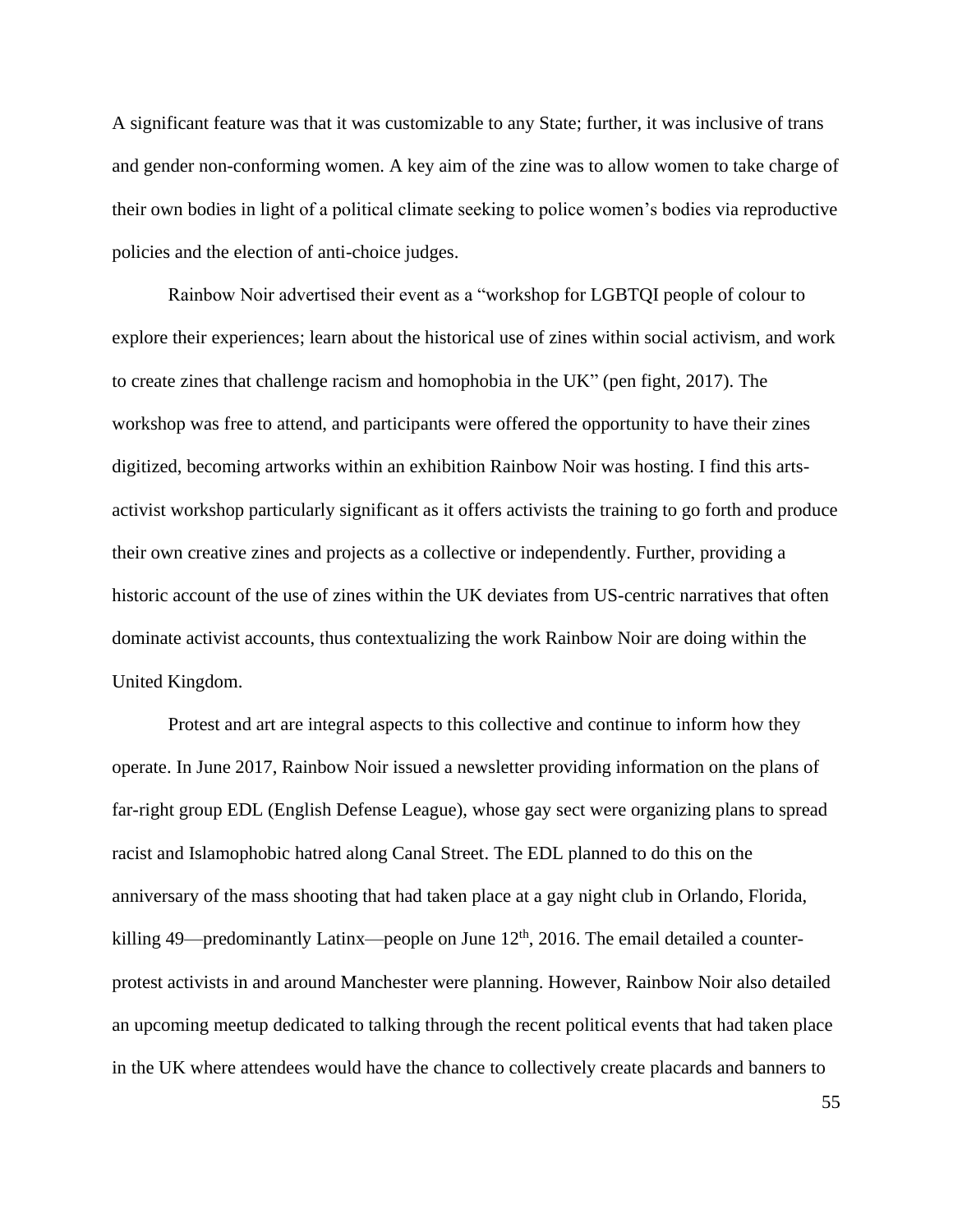take to the demonstration against the EDL. Creative protest banner workshops are a re-occurring feature the collective offers. The colourful banners and placards Rainbow Noir create often feature cultural semiotics and depict aspects and messages ensuing from historic liberation movements.

When contemplating the gay sect of the EDL, I find it helpful to consider homonationalism, elaborated on previously in the chapter, as a means to comprehend what position this group occupy. The intersection of occupying a minority position and harbouring nationalist ideology is complex. Ideally one would imagine groups could come together in their oppression to find an equal position of understanding and further the cause of one another collectively. However, as the history of feminism has elucidated, the hierarchies that permeate majorities find resonance within freedom movements and inequalities are often amplified as opposed to accounted for. Further, as could be considered when appraising the gay quarter of the EDL, minority groups may internalize and redistribute the oppressive ideologies that define their own position as a minority. Queer movements and communities take seriously the concept of positionality and privilege, seeking to rectify the othering of POC, women, trans, and differently abled people. This differs from binary LGBT movements and spaces that have historically (with exceptions) served the interest of able bodied cis-white groups, particularly, those of men.

Before I had Facebook, I was kept up to date with Rainbow Noir's news via their email newsletter. This is significant to mention as, though social-media platforms continue to grow in use, not everyone has, nor is in want, of social media accounts, and thus, it can render some excluded from a group or organization if that is their only means of operation. The newsletters are full of information concerning previous and future events and talks but also select events taking place in Manchester and the UK more broadly. The vast range of topics and concerns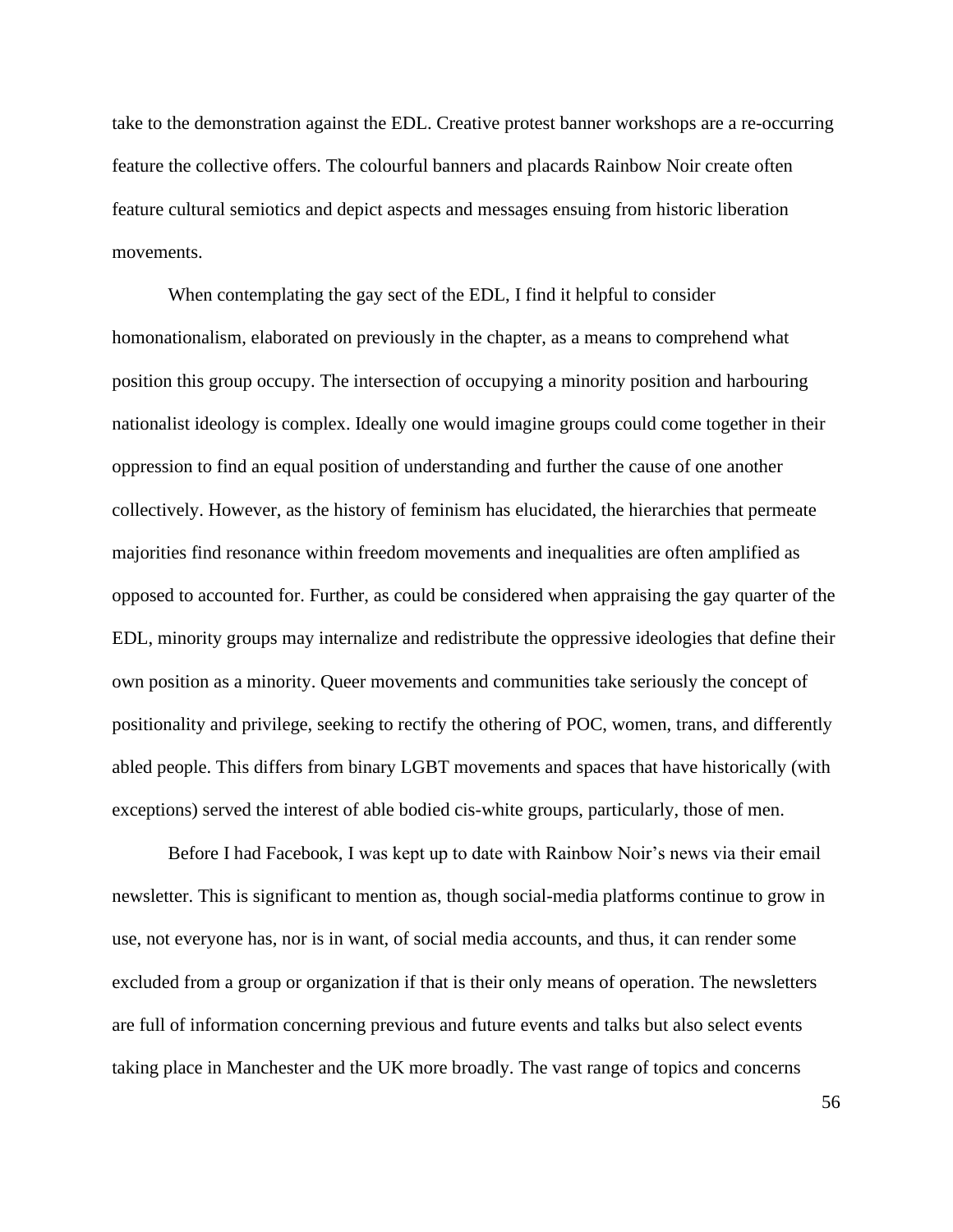covered by the events Rainbow Noir host and promote is in evidence in these letters. A notable example is the Intersectional Community Event held in June 2018. Open to all lesbian, bi, and non-binary women of colour, LGBT Foundation hosted an open discussion on navigating interracial relationships. The disclosure was overtly inclusive, stating women who are trans, older, neuro-divergent, disabled, of any faith or background are welcome; if anyone had concerns over accessibility, they were invited to make contact prior to the event. The chosen topic of discussion was a response to a previous event the LGBT Foundation hosted, on the topic of love and intimacy, at which the topic of interracial relationships had sparked great interest from attendees. Rainbow Noir's promotion of this event conveyed an open, inclusive attitude and understanding that its members may themselves be in interracial relationships.

Concluding all of their e-newsletters, Rainbow Noir highlight a range of other events and services that may be of interest. Examples include the free legal advice from Manchester's Black and Minority Ethnic (BME) Network, and areas of law covered include Immigration, Debt, Employment, Family, and Tax. Further, they promote a therapeutic space for women of colour run by Suryia Nayak, a practitioner with over 30 years' experience of women-only spaces working with gender, race and issues of sexuality. Finally, a member of Rainbow Noir had set up "TPOC Group," an informal group space for trans people of colour, and provided his email for any wishing to enquire about attending. Here we are able to see the holistic approach Rainbow Noir have adopted, in which they take seriously the interconnected parts that build up our lived experience. An arguable strength of the group is in supporting and encouraging sub-groups to organically form yet still be able to be a part of Rainbow Noir without being viewed as competing or as a conflict of interest. It can occur within activist collectives that sub-groups are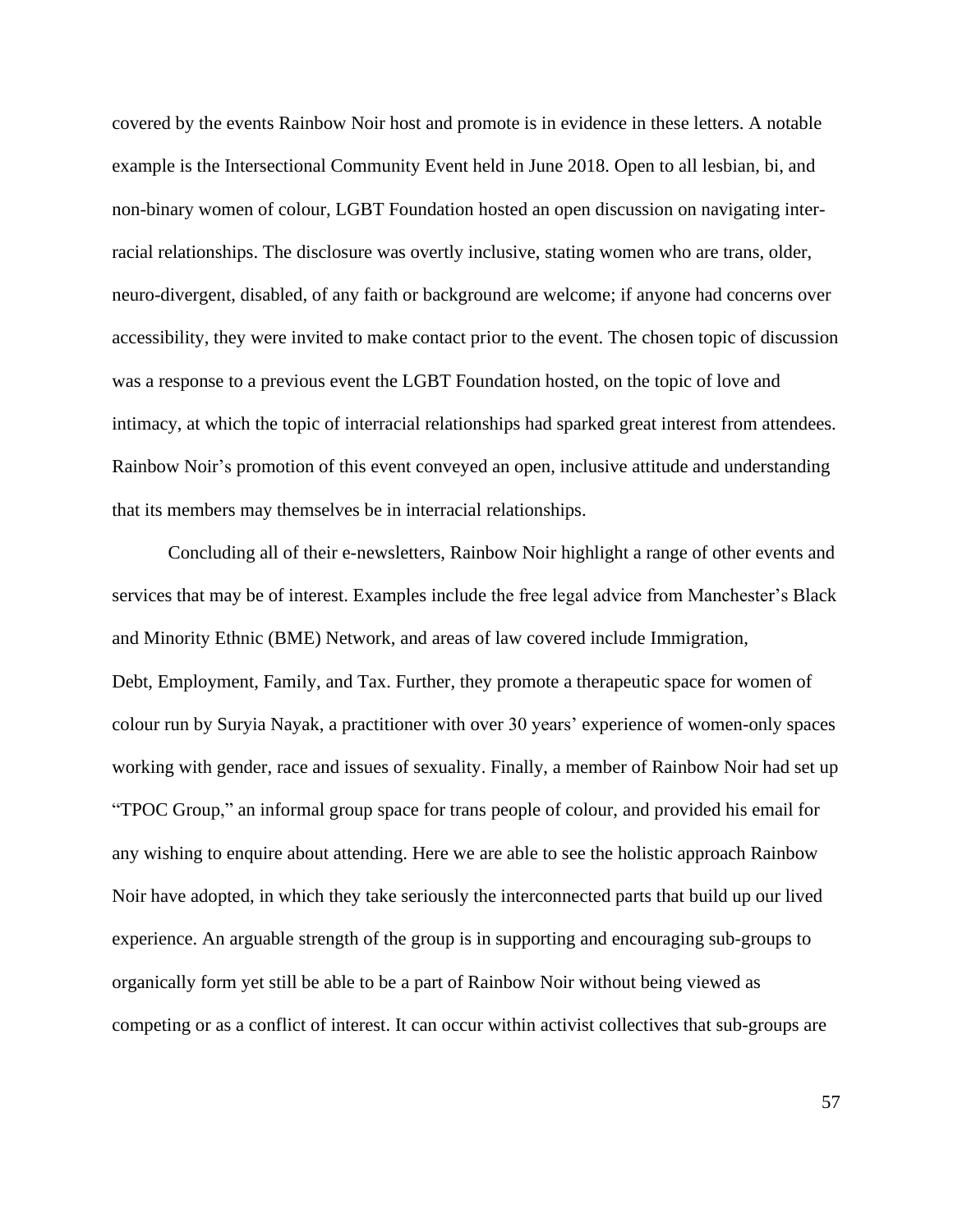read as "splintering" from the main body and are thus outcast, often going on to create collectives entirely independent from the former.

There is a rich history of the use of activist newsletters in feminist and queer communities that far surpasses the digital forms of communication we often utilize today. Canadian communications scholar Cait McKinney traces how feminist networks were created and maintained through the circulation of small-scale print newsletters in her 2015 article "Newsletter networks in the feminist and archives movement." Focusing on the 1977-1996 publication *Matrices: A Lesbian/Feminist Research Newsletter*, McKinney delineates how newsletters formed an essential basis of communication for feminist, lesbian and gay academics and activists working throughout the 1970s. During this era, loosely connected groups of academics, activists and researchers who were non-affiliated to institutions worked to produce newsletters that enabled the sharing of research and bibliographies; skills were additionally offered and sought after through these circulated materials. Members working within these groups simultaneously conducted their own research through oral histories and bibliographic methods, additionally working to build archives across North America and further afield. The archives enabled the housing of research otherwise difficult to find, in particular research related to queer and feminist activism. These projects were aided by the women's studies departments that were coming to fruition at the time. Indeed, McKinney writes, "the establishment of university women's studies departments and oral history methods in the 1970s and 80s provided early institutional support for this growing research field and generated new primary source materials for future study" (2015, p.311).

Other countries across the Global North were also actively producing lesbian-feminist print media. Commencing in 1963, The Minorities Research Group was the UK's first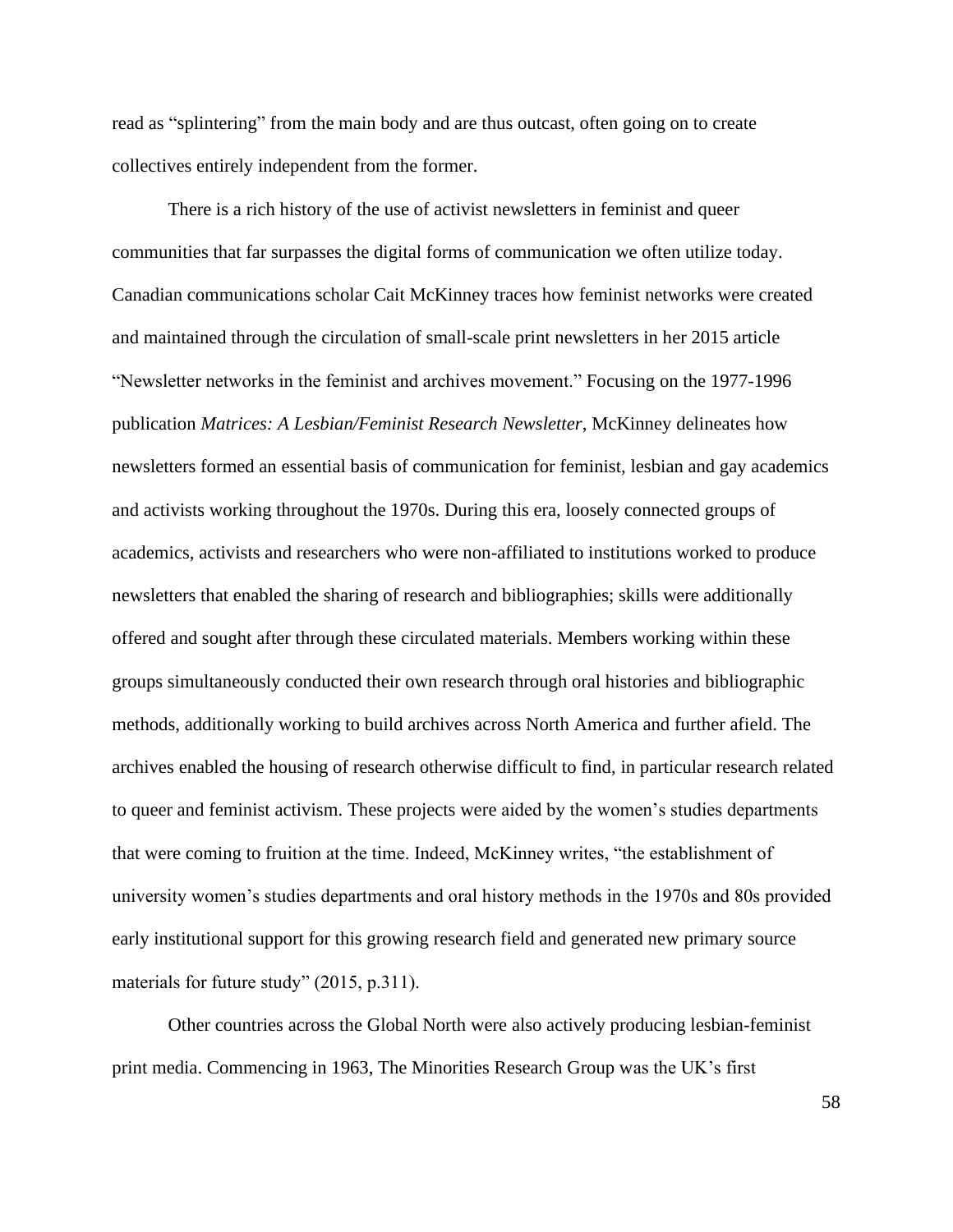(successfully established) lesbian social and political organization. The group published the first copy of *Arena Three*, a political magazine for lesbian and bisexual women in 1964; during its peak, the publication had over 500 subscribers. Initially the content was designed by the collective; however, as the magazine grew in popularity, much of the content was contributed by readers. The last issue of the magazine was published in 1971. Taking influence from *Arena Three*, the first issue of *Sappho* was published in 1972. *Sappho* was highly political, highlighting emerging feminist theory and the activities of the Women's Liberation Movement in the UK at the time. Of the content, British Library curator Steven Dryden writes, "*Sappho* had a progressive feminist voice which was in keeping with the convergence of the ideas of gay liberation and women's liberation in the early 1970s" (Dryden, n.d.). The final issue was published in 1981.

Returning to *Matrices*, *w*hile the newsletters were gaining traction, McKinney details the challenge that lesbian-feminist archival practices posed to a movement that had formerly focused on historizing the lives of gay men, noting, "However, the archives also found an uneasy home in a gay and lesbian historical movement noted for emphasising the histories of white, gay men" (McKinney, 2015, p. 312). The community archives established mailing lists, enabling the research being conducted to have the furthest reach possible. In addition to this, the newsletters were able to be photocopied by subscribers and further distributed throughout their communities. McKinney's article details the support *Matrices* offered to other emerging community archives, even publishing their requests for donations and primary research. The labour inherent in funding, researching, collating, creating, and circulating a newsletter is arguably a factor that cannot be ignored. I imagine the manual process of creating the newsletters contributed to the value the receivers imparted onto the object. The labour was divided among regional editors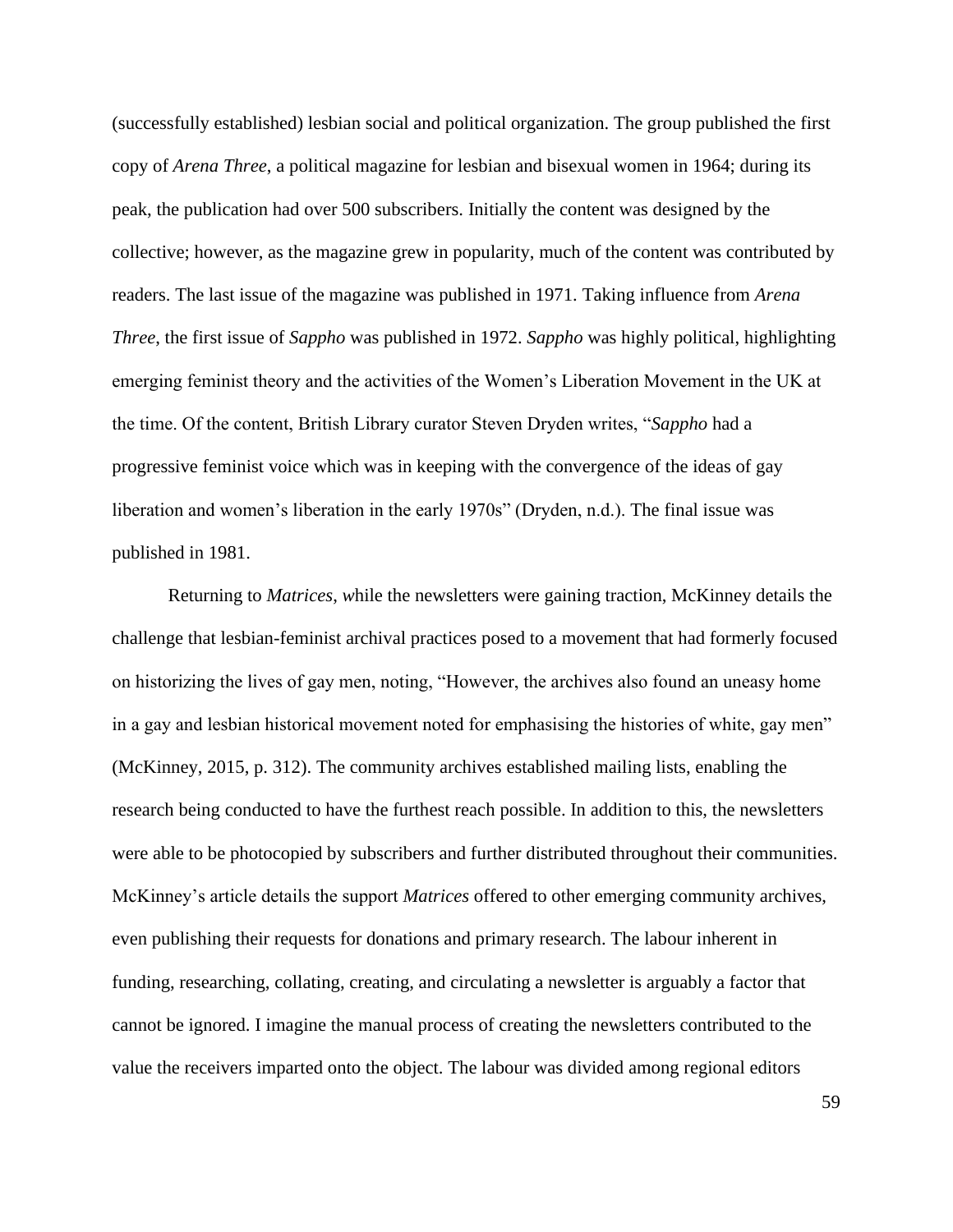across America. This division served multiple purposes: "this purposeful spread of editors … points to a conscientious effort to create a network that would transcend the geography that made collaboration difficult" (McKinney, 2015, p.317).

McKinney provides two lines of thought when analyzing networks: one more conceptual, the second concerned with pragmatic operations. When delineating the former, McKinney writes, "the network is a conceptual model for imagining a kind of utopian feminist politic. 'Network' stands in for an idea of what a large, organised feminist movement could do" (2015, p.314). As many of the lesbian-feminists contributing to and benefitting from the newsletters, and, by extension, networks, were doubly marginalized on account of being both female and queer in the academy, it is not hard to envision the potential this new way of networking with others in similar positions offered. To this, McKinney posits, "imagined and accessed from these marginal spaces, the network represents a critical idealism that newsletter producers use to facilitate other kinds of collectivities from which to work collaboratively" (2015, p. 314). As feminism and LGBT studies are rooted in lived experience, the possibility for the newsletters to foster and further the activism occurring in the 1970s and 80s was perhaps a very motivating factor for those participating in the networks. The second consideration given to the networks focusses on the functional content contained within the newsletters. Subscribers were asked to complete a profile that included a short biography and detailed their research interests. Bearing in mind that contemporary professional databases, such as the commonly utilized Linked-in (an online platform for professionals to create profiles and make research and professional connections), were decades off being realized, we are able to see that the networks McKinney highlights were offering vital resources to marginalized groups, enabling them to share research and build relations.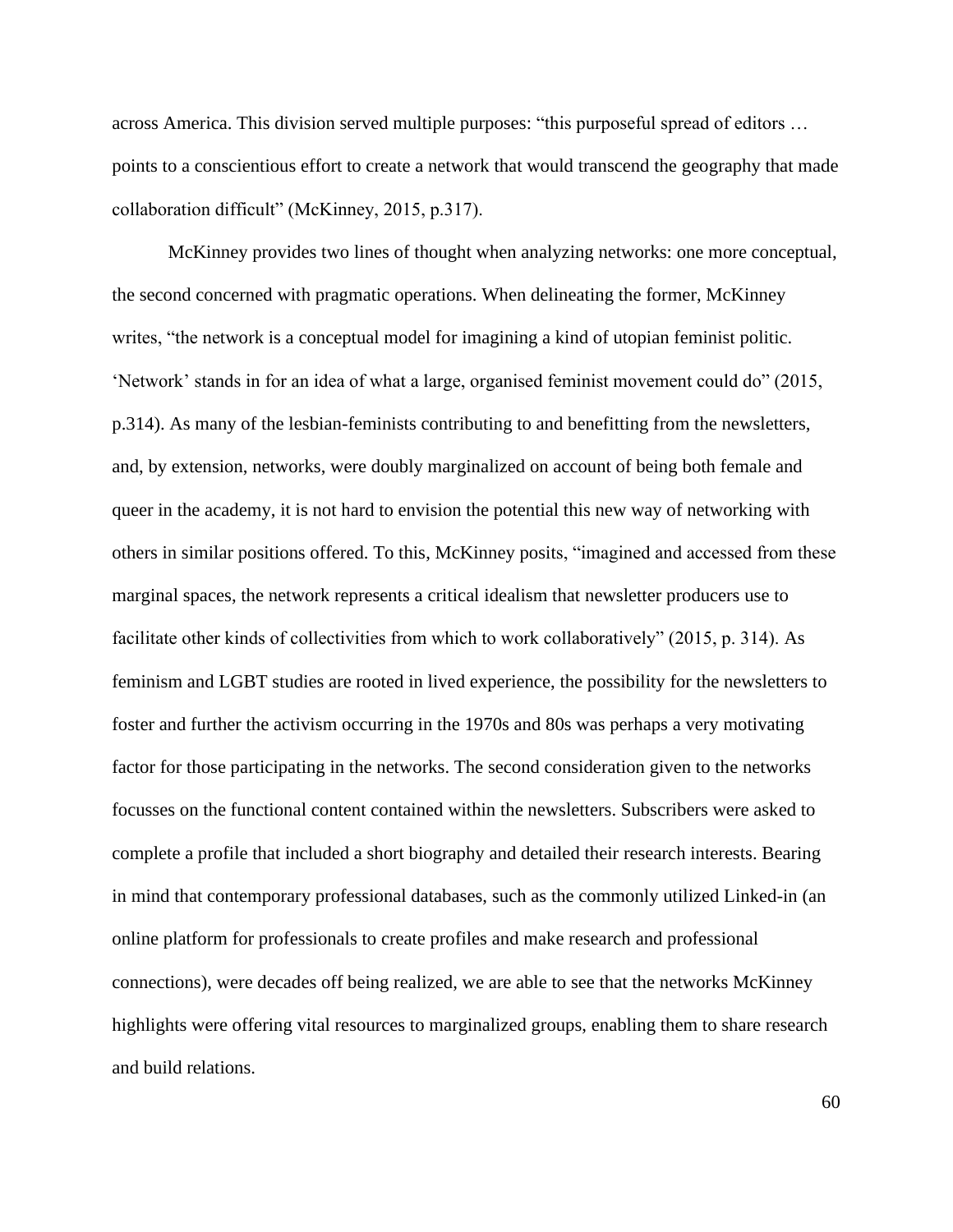The collaborative, community-based processes integral to the lesbian-feminist networks, newsletters and archives operating in the 1970s through to the 1990s are aspects I see in the organizational structure and processes of communication Rainbow Noir practice. The Manchester-based collective routinely advertise and run appeals for other organizations and collectives in a manner reminiscent of *Matrices*. Additionally, the non-hierarchical approach Rainbow Noir have adopted, which sees the collective always expanding, links, in my mind, to the multitude of editors *Matrices* employed. As the lesbian-feminists sought not to have their and other women's history lost and to provide archives of information inspiring future projects, this motivation is evident in the activities organized by Rainbow Noir and other QPOC collectives operative in Europe in the present day.

Within all of their promotion and hosting of events, one can deduce that Rainbow Noir give consideration to socio-economic inequality. Their events are always free, often providing food and drink, but they go a step further by obtaining tickets to a variety of events they can offer members on low incomes, additionally aiding people with travel expenses. This includes the annual trip they organize to UK Black Pride, which occurs in London. Rainbow Noir offer help with travel expenses and provide the contact details of Stonewall, an organization providing grant travel and food compensation for young people attending the event from outside London. Earlier in the chapter, I made the claim that Rainbow Noir mitigate identity-based exclusions by reflecting the unfixed, fluid space that constitutes the diaspora. I argue that both their events and the topics of the articles they share and critically engage with demonstrate this. One can view articles concerning religion, refugees, African activism, queer activism and achievements across the globe, local politics, Black British concerns, British South-Asian concerns, and QPOC art exhibitions and performances. These are just some of the topics covered. Topics that are not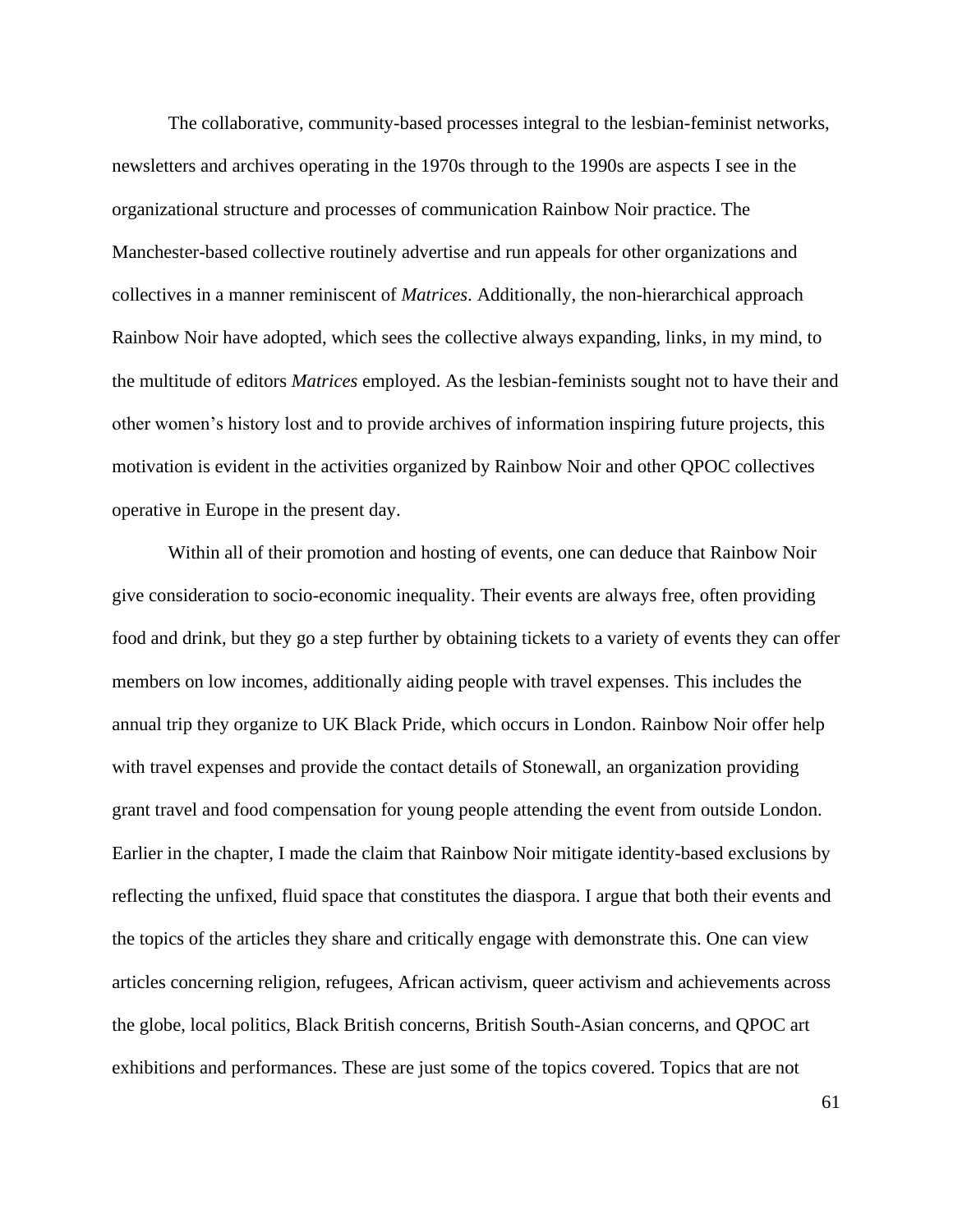confined to local geographies show a comprehension of the many places QPOC inhabit even if not physically. They also allow for translocal alliances to be made. Queer and Ethnic Studies Scholar Fatima El-Tayeb speaks to my thinking at a deeper level by examining translocal alliances in conjunction with the restaging of spaces within cities QPOC are interpolated to enact:

At the same time, these situated strategies of resistance are sustained through translocal alliances and shifting coalitions. Building on the decentering of the nation in transnational feminist scholarship, 'translocal' shifts the focus to the concrete conditions under which coalitional politics are created among groups whose relationship to state and nation is fraught. The local, and in particular the city, emerge as central concepts not because we privilege urban spaces but because patterns of postcolonial and labour migration render cities sites of a critical mass of racialized bodies. (Bacchetta et al., 2015, p. 773)

I have attempted to demonstrate the ways Rainbow Noir successfully interrupt the former narrative of Manchester's LGBT population being confined to its gay village while furthering the project of QPOC visibility and representation both within and external to the city of Manchester. Working in conjunction with other organizations with the same goals of social equality for BAME and QPOC folk, Rainbow Noir only continue to advance and grow in strength, becoming more visible as a collective shaping the current history of Britain. Arts-based activism continues to be integral to the social responses and manifestations the group put out into the world and continues to be utilized as a tool to foster community.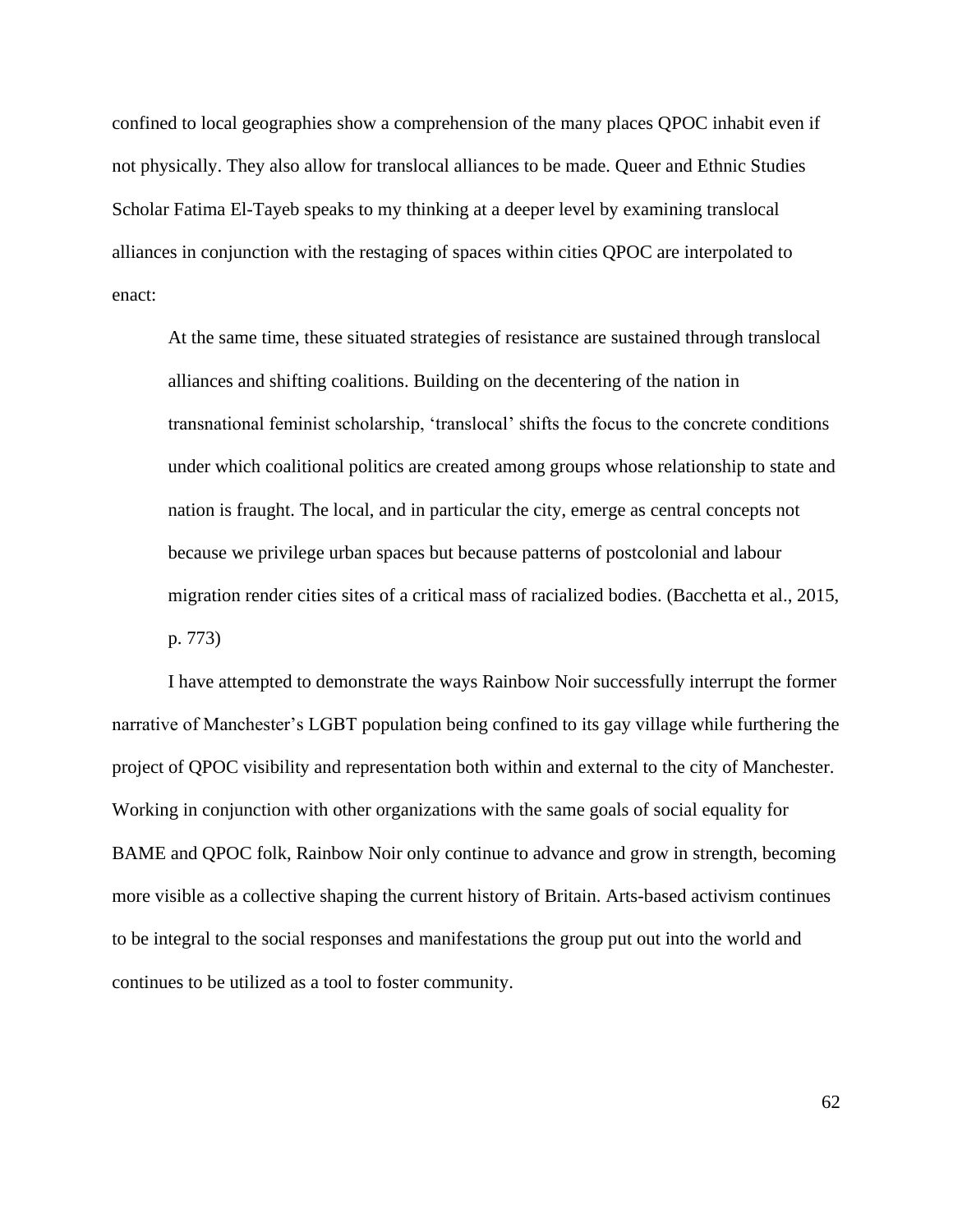## **Chapter 3: Performance, Performativity and QPOC**

A large body of scholarship concerned with the analysis of queer performance has been produced, and while a handful of scholars, such as José Esteban Muñoz, focus on racialized artists, there continues to be a significant absence of QPOC as the focal point of scholarship. Indeed, this is also true for queer theatre studies and queer and gender theory more broadly. In their book published in 2015, *Queer Dramaturgies: International Perspectives on Where Performance Leads Queer*, editors Alyson Campbell and Stephen Farrier acknowledge they "do not have enough women's or trans\* voices, and the volume has a limited amount of ethnic or racial diversity, as would befit a volume about international queer practice" (p. 18). They proceed to draw attention to the white male dominance within the field. This, in an international anthology, demonstrates the critical need for a body of scholarship centralizing the many contributions, achievements and interventions QPOC are making via the utilization of performance.

This chapter looks to contribute to the disruption of a hegemonic analysis of queer performance by asking the question, what is at work when queer racialized feminists perform? I will begin by employing the works of scholars who break down the complexities of performance and "performativity." I will then move on to focus on the nuances of race interacting with queer performance and performativity before looking at London's the Cocoa Butter Club, an intersectional platform dedicated to showcasing performances by people of colour. My hope in doing this is to illuminate the importance of such works in aiding queer communities of colour to understand their own identities in relation to their histories and present while countering the erasure and oppressive forms of representation offered by mainstream platforms. Further, as many forms of expression integral to queer Black and Latinx history continue to be usurped by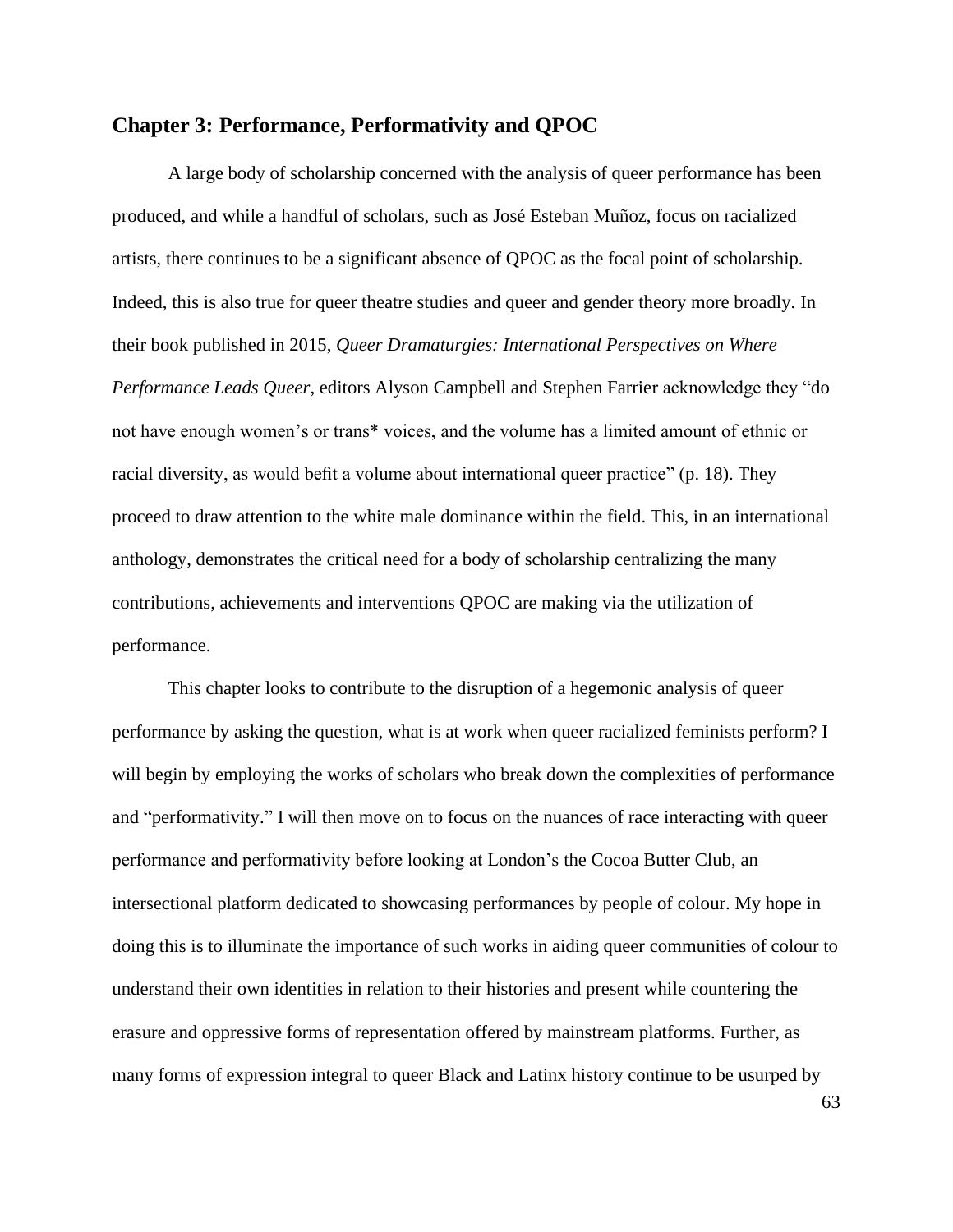white and other racialized gay communities who in turn marginalize Black and Latinx bodies, I will highlight the power of queer performers in claiming their own expression and refusing a universalizing of their histories via the creation of their own spaces.

As performance relies on the use of the human form, I believe it would be helpful to briefly look at queer identity as it is experienced by the body. In her 1993 essay, "Imitation and Gender Insubordination," queer theorist Judith Butler helps to break down the multiple levels of performativity intrinsic to gay and lesbian identity categories. I would like to first be clear that this reference is not a call for a disavowal of identity groups (and, indeed, Butler acknowledges the political stratification often behind the taking up of an identity term), but more an examination of the *conditions* of an identity term. Homosexuality, incorrectly thought of as heterosexuality's imitation is, Butler argues, an unspecific, indeterminate term which, while some, such as E. Patrick Johnson, argue, is often employed as an argument by academics to avoid the trappings of the essentialist/anti-essentialist argument, I find agency in thinking of queer sexuality in unquantifiable terms.

When providing an analysis of the performative utterance of "coming out," Butler argues that the nature of naming the "I" in reference to a sexuality category is suggestive of an impossible totalization of I, and, at the same time, the impossibility that the subject can fully comprehend and exceed its determination when in essence, the signifier of gay/lesbian is always out of one's control. She goes on to further problematize the suggestive, imagined space thought to constitute the "out," arguing that rather than the supposed transparency and obviating of the closet, the closet is in fact reproduced, for out relies on in, and thus, each time one continues to come out, a reproduction of the closet is being employed. This I find particularly interesting when extending the analysis to incorporate a performer coming out on stage, shifting between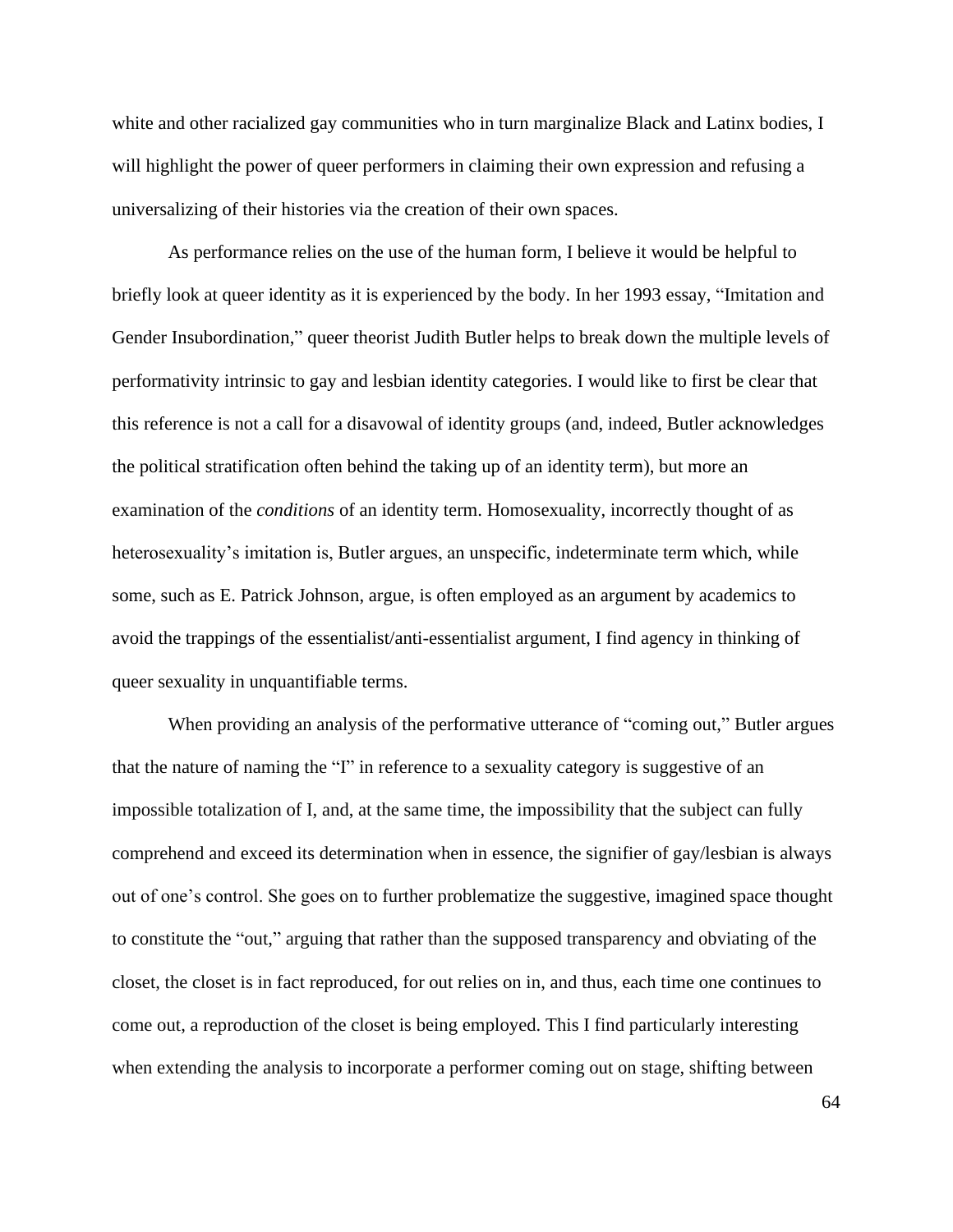various visual signifiers of identity, warping any notion of certainty we may consider to be constitutive of a particular identity. I do not intend to use this chapter to debate the subject position, be that via offering a Foucauldian stance of always already being trapped in ideology, or evoking queer theorist Teresa De Lauretis, who called forward the feminist subject, a subject outside of ideology and one that must be undefined by heterosexual entrappings. However, I find it helpful to consider Butler's refusal to think of sexuality as determinate for this practice of considering sexuality as an indeterminate, unquantifiable construct arguably draws attention to the problematics of marking definitive, inflexible lines between insider and outsider.

My reading here leads me to believe Butler is also drawing our attention to the performative aspects of language. There is much power to be found in naming something, however, language which seeks to define even that which is fluid runs the risk of setting out very clear parameters of what does or does not constitute the thing that is being named. In his 2001 essay, "Quare studies or almost everything I learned about queer studies I learned from my Grandmother," E. Patrick Johnson delineates the ways in which "queer," especially as it is used in the academy, does not account for cultural identity variations or knowledge acquired from one's ethnic or racial background. Drawing from the memory of his working class, Southern, African American grandmother, Johnson recounts her expression "quare." She used the expression to denote that which was off-kilter, odd or unusual but also "to connote something excessive—something that might philosophically translate into an excess of discursive and epistemological meanings grounded in African American cultural rituals and lived experience" (Johnson, 2001, p. 3). In advocating for the use of this term, a term expressed by a homophobic family member, Johnson points to the nuances of sexuality and gender identification specific to those of us from racialized backgrounds. Quare as a term linguistically embodies memory,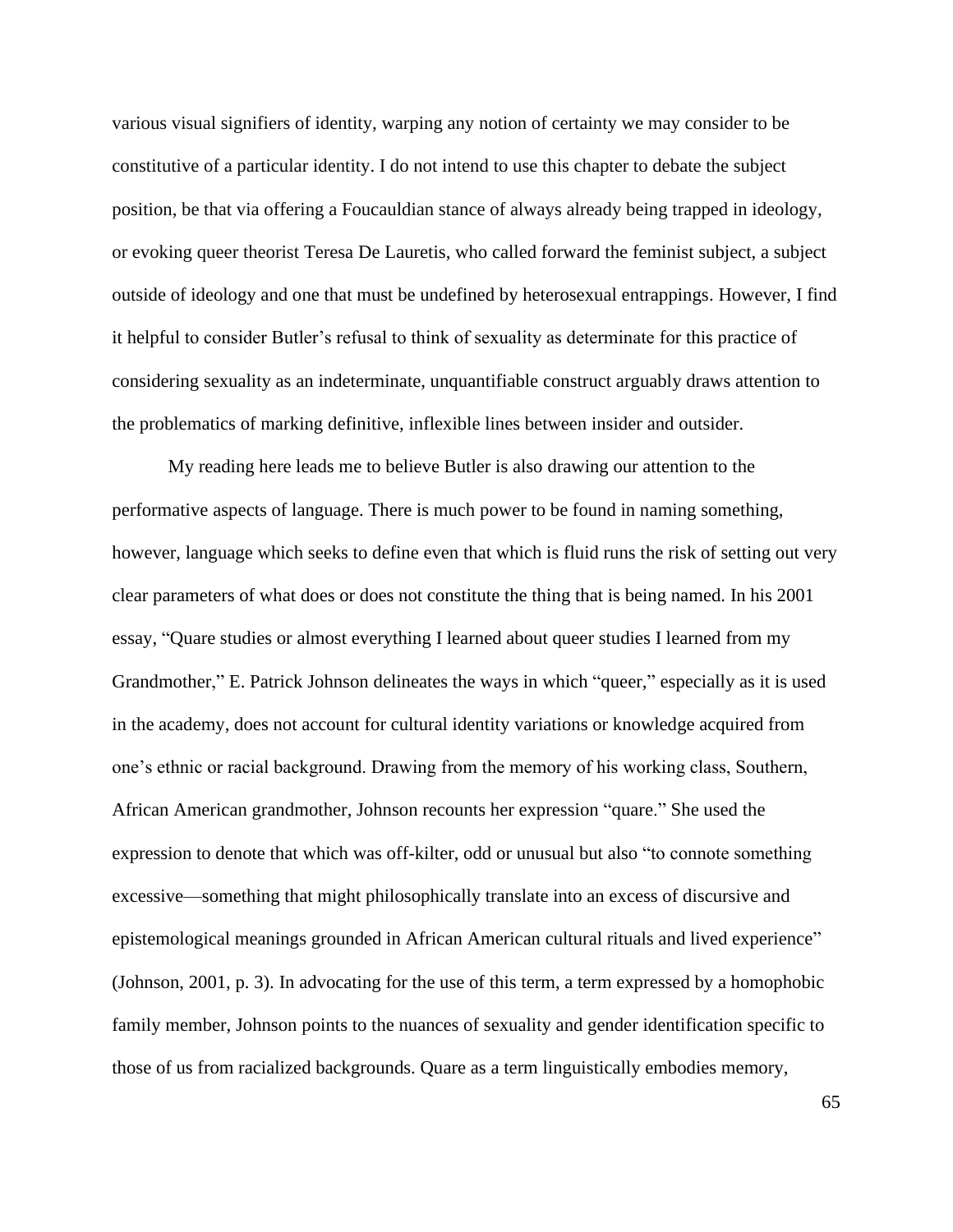history, class, and culture while accounting for an often difficult but very real truth: people of colour often cannot afford to simply cut ties with family members or community who disavow our sexual identities; in fact, we may even admire or idolize them. These people have often been our saviours, and, as Johnson points out when speaking of his grandmother, many of these people have radically advanced feminism and race equality, often through time periods during which binary LGBT movements have done little to improve race and class inequality. Johnson extends this point, noting that while his grandmother's homophobia "must be critiqued her feminist and race struggles over the course of her life have enabled me and others in my family to enact strategies of resistance against a number of oppressions, including homophobia" (Johnson, 2001, p. 6).

Importantly, the term's vernacular roots point to the performative aspects of language, taking the emphasis of queer from solely being a discursive concept to an embodied reality. Borrowing from Chicana feminist, activist and poet Cherríe Moraga and queer and feminist theorist Gloria E. Anzaldúa, Johnson advocated for a "theory of the flesh." To elaborate, theories of the flesh look to "conjoin theory and practice through an embodied politics of resistance" (Johnson, 2001, p. 7).

To this, Johnson argues "many queer theorists, in their quest to move beyond the body, ground their critique in the discursive rather than the corporeal. I suggest that the two terrains are not mutually exclusive, but rather stand in a dialogical/dialectical relationship to one another" (Johnson, 2001, p. 7). One of my aims in writing this thesis is to further highlight the ways in which arts-based activism in its many variations can bridge the gap between the academy and grass-roots community organizations. In his essay, Johnson points to why this holds particular significance for queer people of colour. He suggests that, "failure to ground discourse in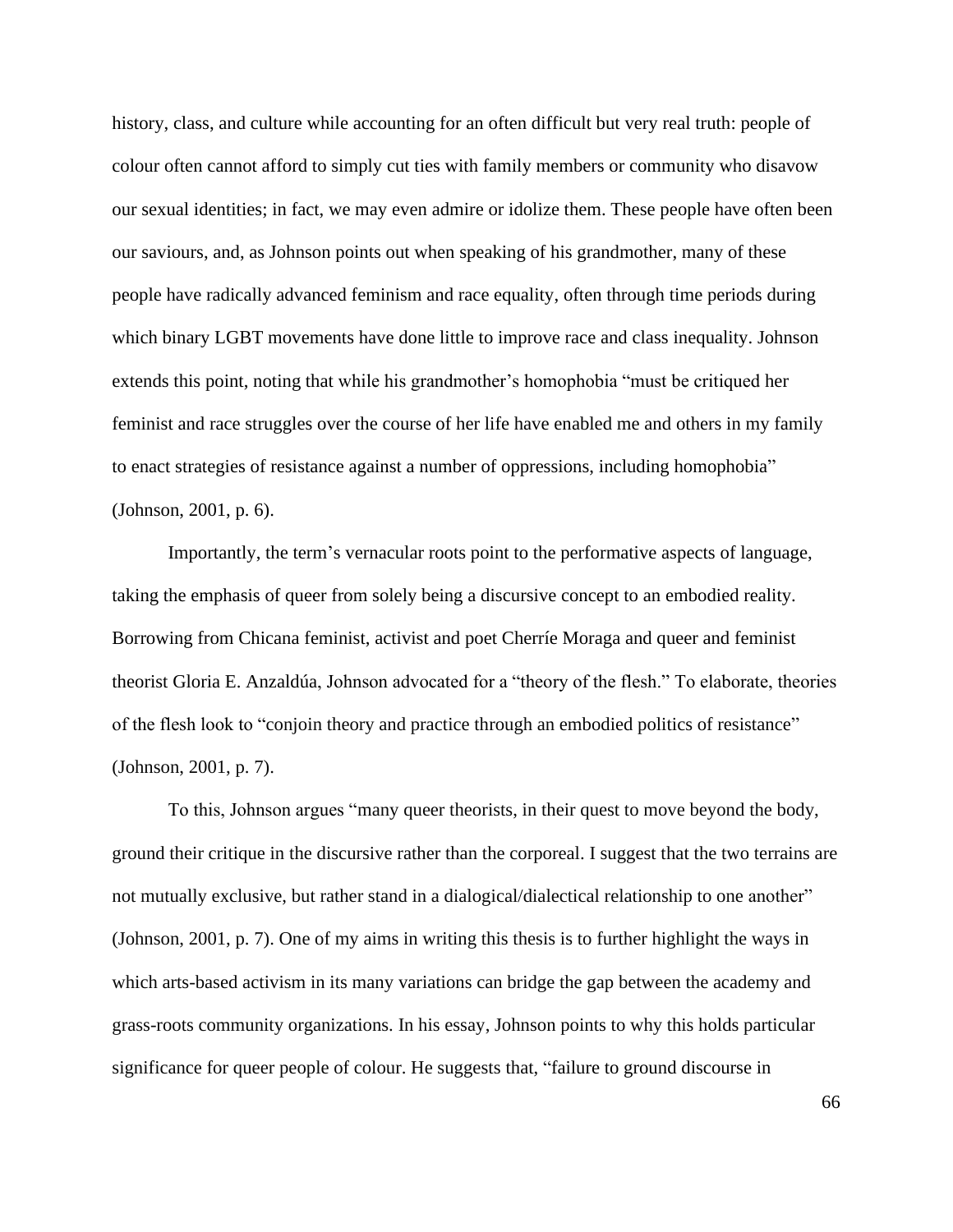materiality is to privilege the position of those whose subjectivity and agency, outside the realm of gender and sexuality, have never been subjugated" (Johnson, 2001, p. 12). In other words, the aspirations of white upper-class academics can only be furthered by a dismissal of materiality while the experiences of racialized and/or lower-class people continue to be silenced and excluded from the realms of queer discourse.

Johnson advocates for a theory of performativity within "quare theory" that would allow for a consideration of subjectivity and agency "(however momentary and discursively fraught)" (Johnson, 2001, p. 10). He posits that a way for this to come to fruition is for theories of performance to hold the same weight as performativity: "Performance theory not only highlights the discursive effects of acts, it also points to how these acts are historically situated" (Johnson, 2001, p. 11). It is clear that Johnson is not merely suggesting a shift in queer theory within the academy. He is calling for a radical praxis that accounts for people's histories, class struggles and raced existence to be accounted for, a theory that can be simultaneously grounded in academia and in the work that needs to be done "out there." Johnson provides examples of acts of performance that have furthered the project of Black and QPOC empowerment; notably, he states:

Vernacular traditions that emerged among enslaved Africans—including folktales, spirituals, and the blues—provided the foundation for social and political empowerment. These discursively mediated forms, spoken and filtered through black bodies, enabled survival. These resistant vernacular performances did not disappear with slavery. Gays, lesbians, bisexuals, and transgendered people of color continued to enact performative agency to work on and against oppressive systems.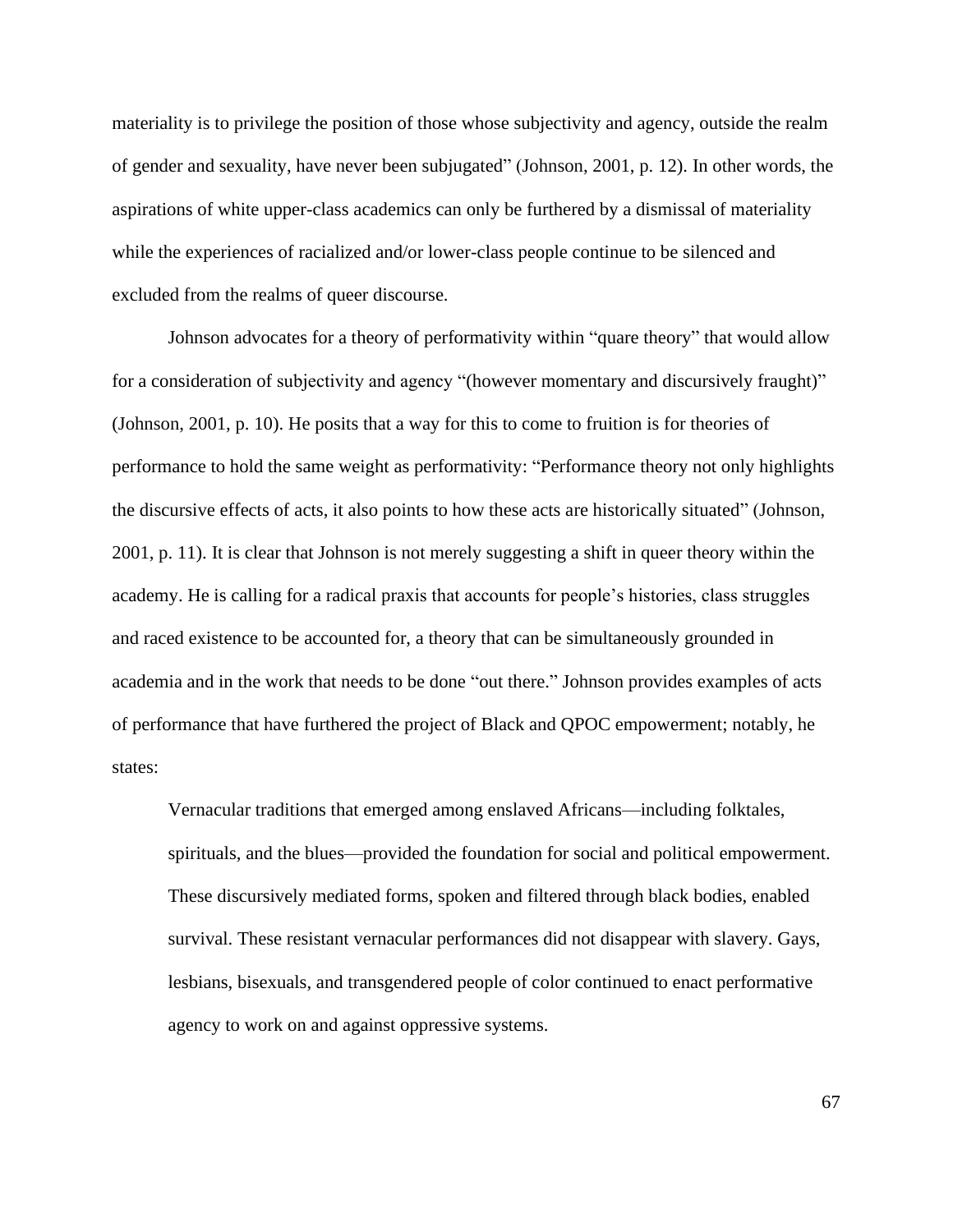Later still, the black transgendered singer Sylvester transformed disco with his high soaring falsetto voice and gospel riffs. Indeed, Sylvester's music transcended the boundary drawn between the church and the world, between the sacred and profane, creating a space for other quare singers, like Blackberri, who would come after him. (Johnson, 2001, pp. 12-13)

In the section that follows, I introduce some contemporary examples of queer racialized performers operating in Britain today. Each of my case studies utilize aspects of their cultural heritage in addition to their gendered and queer identities to critique, challenge and rewrite dominant and damaging narratives. Johnson's insights show their use of performance forms part of a long genealogy of racialized people using performance methods to enact strategies of resistance; his thinking additionally provides a weighted understanding of the implications of the term queer remaining a purely discursive concept.

## **3.1 Refusing a universalizing of histories of cultural expression: The Cocoa Butter Club**

Sites of performing queer identity have continued to hold a significant weight within queer communities, offering possibilities for us to explore, celebrate, challenge and even to provide a visual language to that which exceeds the spoken word. As Muñoz (1999) aptly writes:

There is a certain lure to the spectacle of one queer standing onstage alone, with or without props, bent on the project of opening up a world of queer language, lyricism, perceptions, dreams, visions, aesthetics, and politics. Solo performance speaks to the reality of being queer at this particular moment. More than two decades into a devastating pandemic, with hate crime and legislation aimed at queers and people of colour institutionalised as state protocols, *the act* of performing and theatricalizing queerness *in public* takes on ever multiplying significance. (p. 1)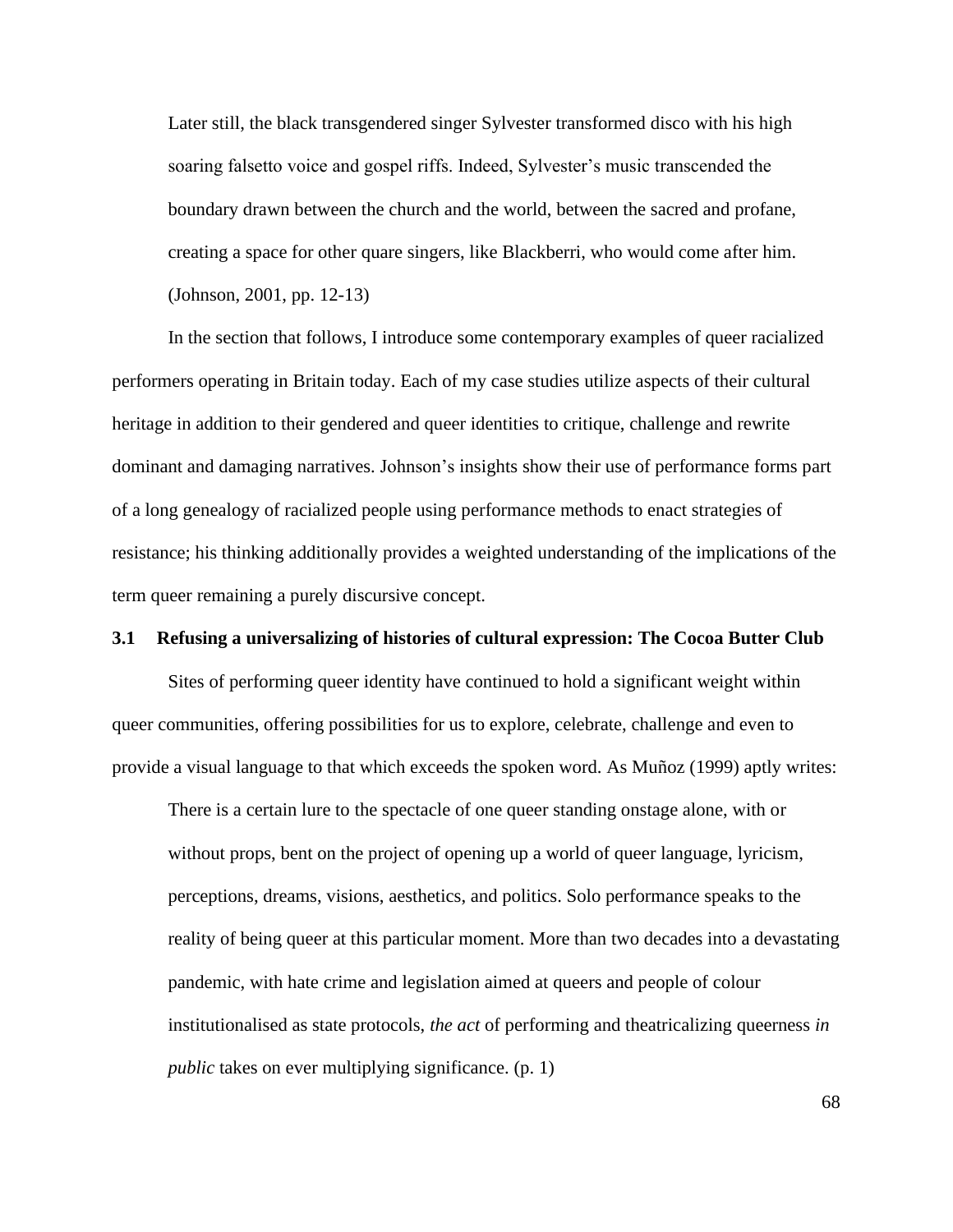However, as I have hopefully made cogent thus far, QPOC have historically been subject to an exclusion and disavowal of their lived realities which extends to queer spaces, including the stage in its various formations. Ironically, while white gay communities continue to celebrate Livingston's 1990 documentary film *Paris is Burning*, they seem less concerned with meditating on why the economically disadvantaged gay, trans and women predominantly of Black and Latinx heritage featured in the documentary were on the piers in the first place. Why they created alternative spaces and which gay and heteronormative communities disavowed and rejected their identities are key questions I will return to later in the chapter.

The Cocoa Butter Club opened its curtains for the first time in 2016. Based in London, it aims to celebrate performers of colour within cabaret and performance more broadly. The Cocoa Butter Club is overt in its celebratory stance on racialized cultural production, which becomes immediately clear in the mission statement found on the platform's website. Written in a seductive tone, the site states:

Wrapped in your favourite Neo-Soul, RnB, Motown, Blues and Jazz songs, discover Burlesque, Sideshow, Spoken Word, Live Music, Voguing and more; as The Cocoa Butter Club proudly provides a platform for performers of colour to exhibit culturally expressive work for us to revel in! (Welcome to the Cocoa Butter Club, n.d.)

I read the *us* not as a naïve notion of a monolithic *we*, but as an invitation for a multitude of people of colour originating from many different points of understanding to come together to form an audience. This reading is supported by the visual presentation of performers featured on the site who embody a diverse range of cultural semiotics, borrowing from a variety of both popular culture and subcultures. The photo panel depicting performers was created with the dual purpose to function as a directory for producers and event organizers. This approach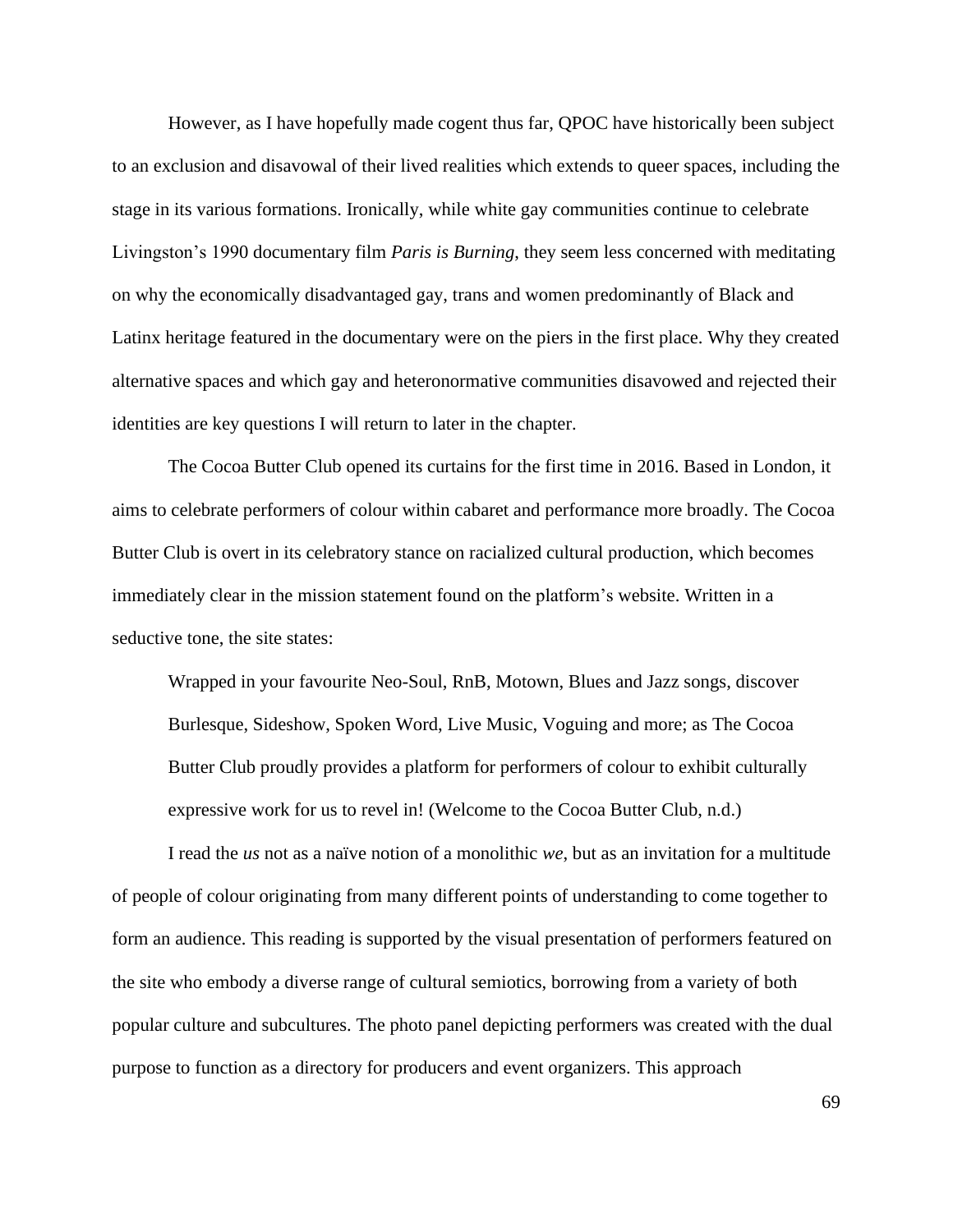demonstrates the organization's awareness of the barriers and challenges POC performers face within the industry, which is addressed in the form of various initiatives, such as "networking hour," which the club hosts post-show. The motivations behind running the hour, the club states, are with the aim "to remove the notion that performers of colour do not exist/ are not creating/ are not applying for Cabarets and instead hold a mirror to productions, asking if they encourage performers of colour and the messages their art carries" (Welcome to the Cocoa Butter Club, n.d.). Although the Cocoa Butter Club is not an exclusively queer platform, they do play host to an array of QPOC performers, and networking hour demonstrates the club's attentive attitude to the over-arching exclusions racialized performers face. Their emphasis on taking an intersectional approach arguably suggests they are cognizant of the difficulties QPOC face in the wider queer community and the wider performance scene. I believe the intersectional approach also displays an awareness toward the complicated relationship many of us may navigate within our cultural communities.

Two performance disciplines the Cocoa Butter Club regularly cater to and which underpin an array of their events are voguing and burlesque. I draw attention to these two performance forms here, as I believe them to be of particular significance for QPOC in the recent past and present day. Serena Doherty explains that:

"The term 'burlesque' came to prominence in the  $17<sup>th</sup>$  century, deriving from the Italian word 'burlesco,' itself from 'burla' meaning a joke or mockery. The term was used to describe this type of theatre during the Victorian era" (Doherty, 2013). Victorian burlesque was enjoyed by audiences in London theatres throughout the 1830s to the 1890s. Well established culture, such as Shakespeare plays and opera, were utilized as material that the performers parodied, often altering the script or lyrics to more humorous tones. Burlesque reached New York in the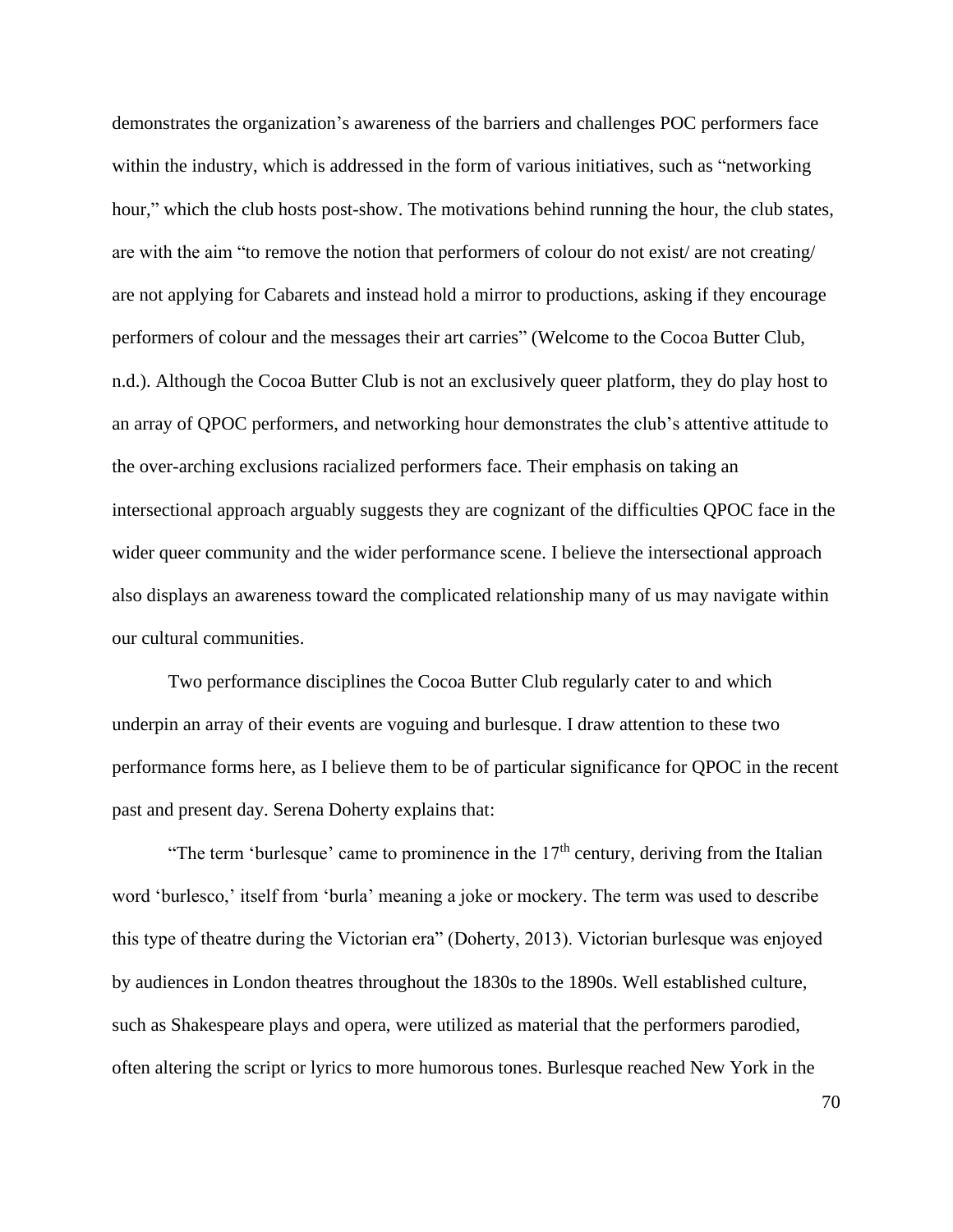1840s and was later popularized by the English dancer Lydia Thompson after her dance troupe, the British Blondes, toured in 1868. Thompson's performances were arguably radical for their time; the attire of the women was extremely risqué by Victorian standards. Further, Thompson's performances saw her female dancers assuming the roles of men, parodying patriarchal attitudes. American-born performer Mabel Saintley rose to fame and "was acclaimed for feminising the genre with her turn in *Mme, Rintz's Female Minstrels*" (Doherty, 2013). Saintley enabled a wave of Black performers, most notably in 1890 when *The Creole Show* became the first all-Black female minstrel show. Today, we would certainly consider the show to be racist, and I believe minstrel shows always have been racially offensive. It is, however, worth noting that the women of colour were able to deviate from traditional male minstrel routines that depicted a demeaning, unintelligent portrait of Black people to instead present a beautiful, sexy and dignified image. Many performers of *The Creole Show* went on to successfully write and direct their own dignified material that broke away from minstrel routines.

Burlesque began to progress into striptease routines, incorporating more elaborate and decorative costumes. The 1920s witnessed burlesque at its peak; during this era the performance gained immense popularity and, "It's argued that during this time burlesque was truly elevated as an art form" (Doherty, 2013). The showgirls of the 1940s were heavily impacted by censorship measures, and thus, many of the well-established performers left for Hollywood. The industry began to slowly decline until the 1990s, which saw a global revamp of the form, with dancers such as American model and performer, Dita Von Teese, rising to fame. The sexualized and teasing routines established during the 1990s became known as "Neo-burlesque" and continue into the present, often being altered and adapted, with new burlesque forms continuing to emerge.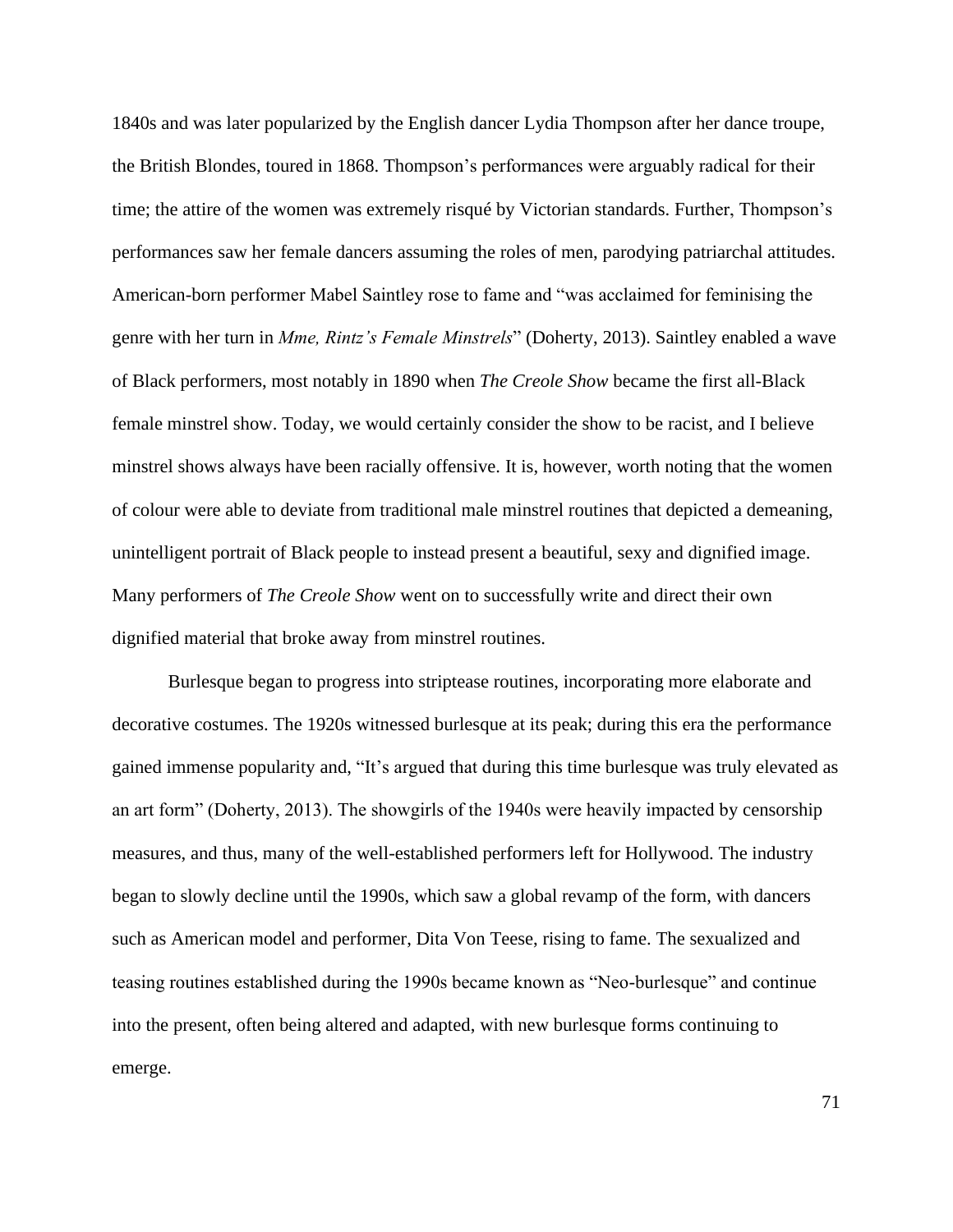The sexualization of the Black "exotic" female body, historically sedimented in western consciousness since the time of slavery, has been documented in scholarship and film. While there is a need to differentiate between the two, Orientalism, a concept coined by literature and postcolonial studies theorist Edward. W. Said (1978), additionally sedimented such thinking towards East and South Asian women's bodies. Orientalism describes the prejudiced cultural representations and ideological beliefs held by the West concerning the East. Early Orientalist art and literary work portrayed the Eastern world in imaginative and exaggerated manners; the effects of this have largely contributed to the West feeling mastery over Eastern culture while perpetuating the idea of Eastern people as backward, exotic and uncivilized. European Orientalist paintings of the nineteenth century regularly depicted artists imaginings of Arabic Harems. These historical gendered and sexualized images have arguably contributed to the contemporary visual and spoken language the West utilizes when depicting Eastern women today. However, through dance and movement, women of colour have claimed authorship of their own bodies and sexuality; they have additionally utilized dance forms as a medium to confront multiple sites of oppression. Linguist and educator Angela Fatou Gittens (2012) examines how Black women incorporated dance as a key strategy in political activism across the Americas throughout the 1960s to the 2000s. When analyzing the 1960s, Gittens demonstrates how this era acted as a catalyst to enact shifts in the political use of dance for "Black bodies and Black working dancers throughout the United States" (Gittens, 2012, p.51). Gittens writes, "During these years of political tensions and uprisings, dance served a very specific and unique role especially within oppressive political systems as a physical medium that allowed the body to express what oppressed voices could not" (2012, p.51). When considering the sexualization of Black women's bodies, Black women have used dance and physical movement as a vehicle to critique the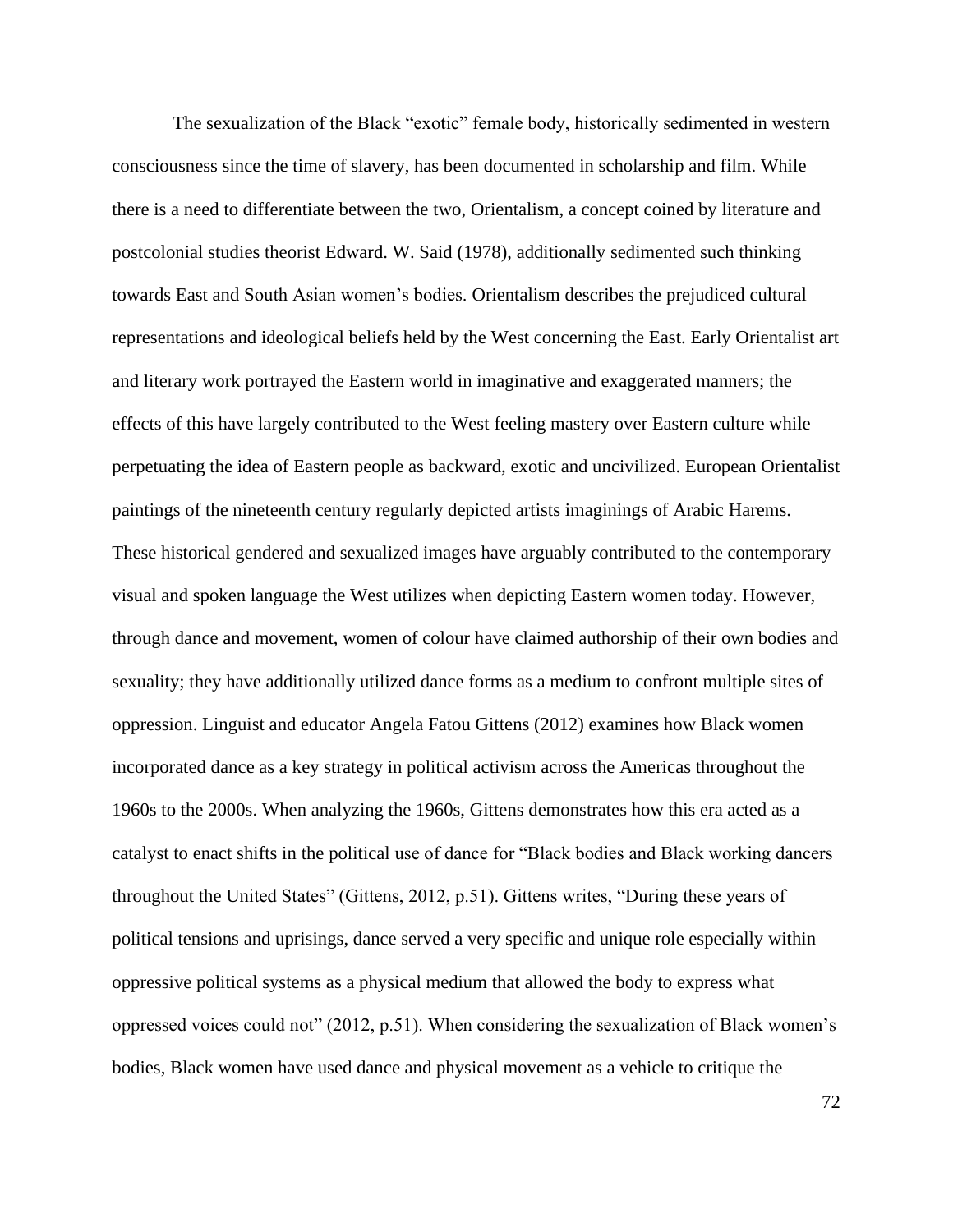stereotypes and limitations imposed upon their bodies and additionally, to curate their own image. Similar strategies have been enacted by queer racialized bodies who possess a physicality that does not meet societal expectations.

Yet, burlesque shows remain remarkably white.<sup>15</sup> I have been an audience member in the north and south of the United Kingdom and in North America and in each case this remained true. As a queer racialized woman who holds a performance practice, I am acutely aware of the physicality of performers when I am positioned as a viewer. In her 2019 article "Racism and Social Space in Canadian Dance: Actants, Structures, and Dancing Differently," Erin Silver problematizes the notion of neutrality. This speaks to my experience as an audience member at the burlesque shows in the UK and North America. While I enjoy the shows and the agency placed upon female sexuality, I feel I am being asked to view the performers as "neutral," rather than as white, and thus I recognize an embedded assumption that the audience are indeed able to be positioned as neutral spectators and not as marked bodies, cognizant of their own positionality, subjectivities, and historical genealogies.

In North America, I additionally attended contemporary burlesque, a dance form which borrows from traditional routines and semiotics. Among the 40-plus dancers, only two were visibly racialized. This, when considering the importance of dance forms and expression across a variety of Black cultures combined with the sexualization of the Black female dancer within popular culture, leads one to question the paucity of racialized bodies within the burlesque scene. When looking at the historical figures burlesque shows regularly draw from, such as Marilyn

 $15$  There is much exciting POC and feminist activist interventions in burlesque however I am referring to "general" burlesque events when referencing overwhelmingly white performers.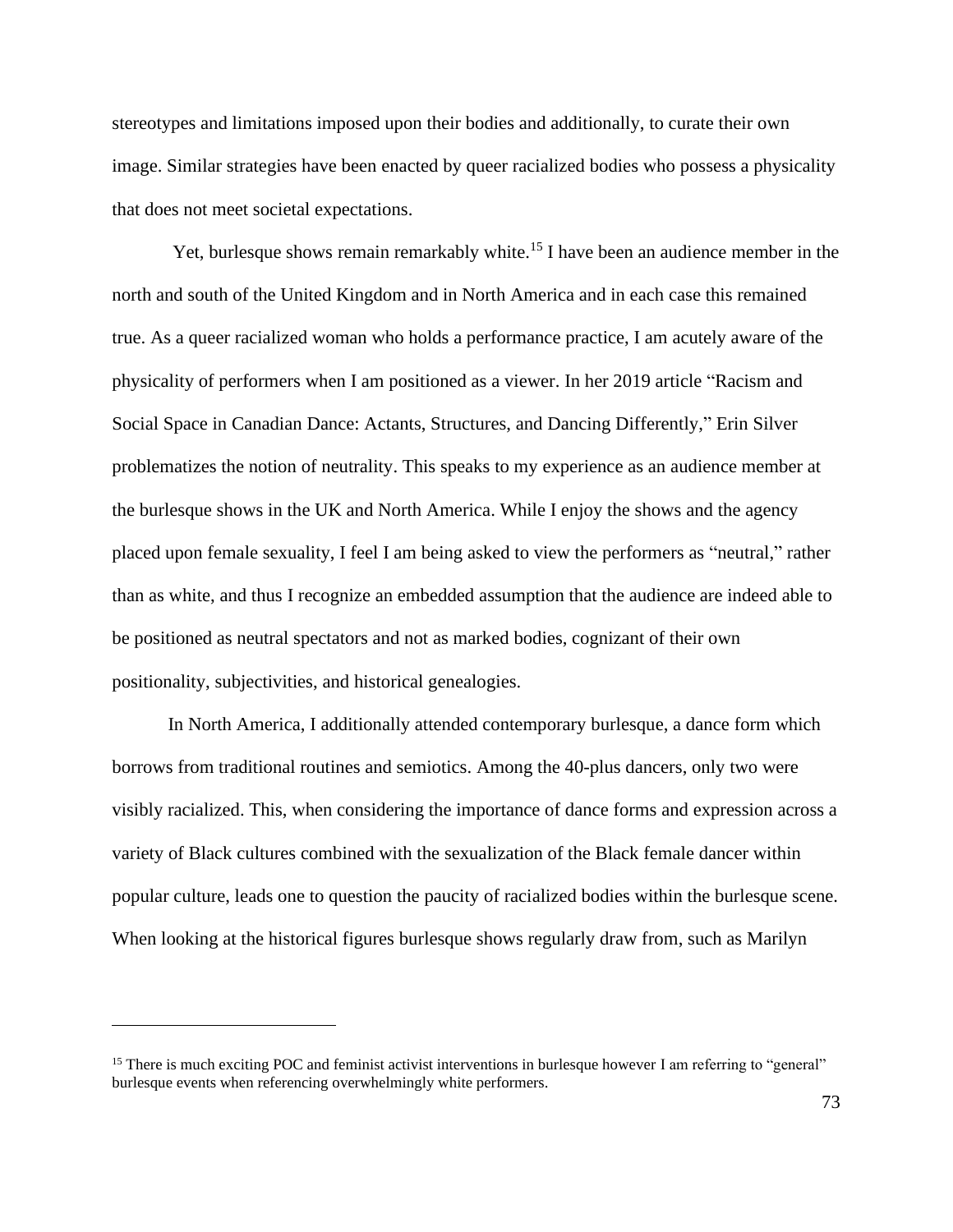Monroe or Marlene Dietrich, the absence of racialized bodies on stage transports the audience to the historical eras of Black bodies being relegated to perform in specific Jazz clubs and spaces *provided* for Black entertainment.

In response to this absence, or what the Cocoa Butter Club refer to as a "creative clapback," they provide a stage to a variety of exquisitely fierce burlesque shows and events. Miss Demi Noir is a mixed-race burlesque performer who has performed for the Cocoa Butter Club and UK Black Pride 2018. Noir is most recognized for her performative tribute to the 1920s dancer and civil rights activist Josephine Baker. Adorned with sparsely placed jewels, hair coiffed and set in place, Noir dons what has become an iconic garment: Baker's banana skirt. With playfully mocking expressions, Noir engages the audience while moving in a sexualized manner, regularly turning away from the audience, shaking her hips to accentuate the movement of the skirt and her body. In reference to the performance, Noir confesses to feeling nervous, stating:

Today if you look at the routine it can be quite offensive: it's a person of colour in a banana skirt pulling faces and dancing around. What I think is genius is that Baker was mocking the audience's excitement and their fetishisation of black bodies. (Fearn, 2018)

I believe one could read the performance through the lens of disidentification, Baker refusing the positions offered to her and utilizing them instead as tools of protest. Baker's performance might be read as an act of resistance in its reversing the role of performer/spectator; for it is her now mocking and observing the audience. I read Noir's re-performing Baker, on a stage dedicated to POC, as a stance imbued with agency. The "us" the Cocoa Butter Club refers to are called into a collective remembering, a demand to recall the activists' radical performance. The linkages between past and present both in relation to oppressive conditions, but also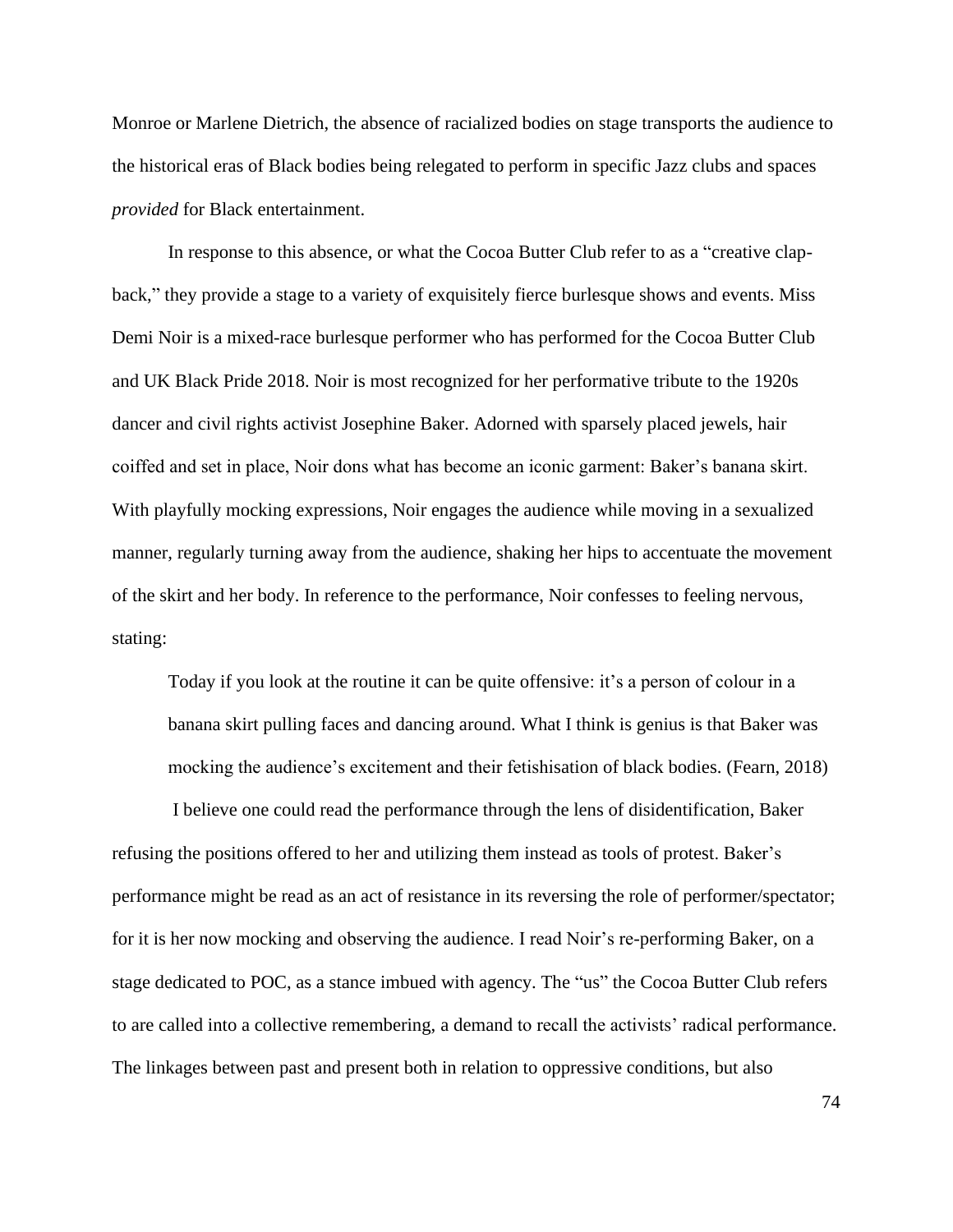strategies working against them, are brought to the fore, while a celebration of claiming Black female sexuality is offered. The bewildered audience of Baker's performance is replaced by appreciative actants who admire Black sexuality in its various manifestations while being open to receiving inspiration to contemplate how we can utilize each of our bodies to counter oppressive forms of representation. I selected Noir's performance for its ability to delineate the potential of burlesque in calling attention to the erasure of specific histories, in this this case, the Black women gracing the stage at the time of Monroe and Dietrich. 1950s-1960s African American singers such as LaVerne Baker or Ruth Brown, who both employed fierce aesthetics, certainly wouldn't be inappropriate on the burlesque stage. However, the club hosts a variety of similarly talented burlesque performers across a spectrum of racialized and QPOC bodies, which I believe highlights the potential of burlesque as a form of feminist arts-based activism able to claim sexuality and explore sexual expression via the bodies that have historically been stripped of that right.

The second performance form the Cocoa Butter Club caters to is voguing. This nowpopularized, movement-based art form has its roots in the 1960s Harlem ballroom scene. The balls were created by and for predominantly queer Black and Latinx gay, women and trans underprivileged and marginalized individuals to perform their most fabulous selves. Seeming to subvert the hegemonic beauty ideals of the white women featured in fashion magazines such as Vogue, the performers emulated the poses splashed across the pages, adding unique movements such as "face" (which became its own category) for a panel of judges to score. Many of the people who frequented the scene were ostracized from the binary gay community and racially discriminated against in society more broadly. The ballroom gave credit to personal expression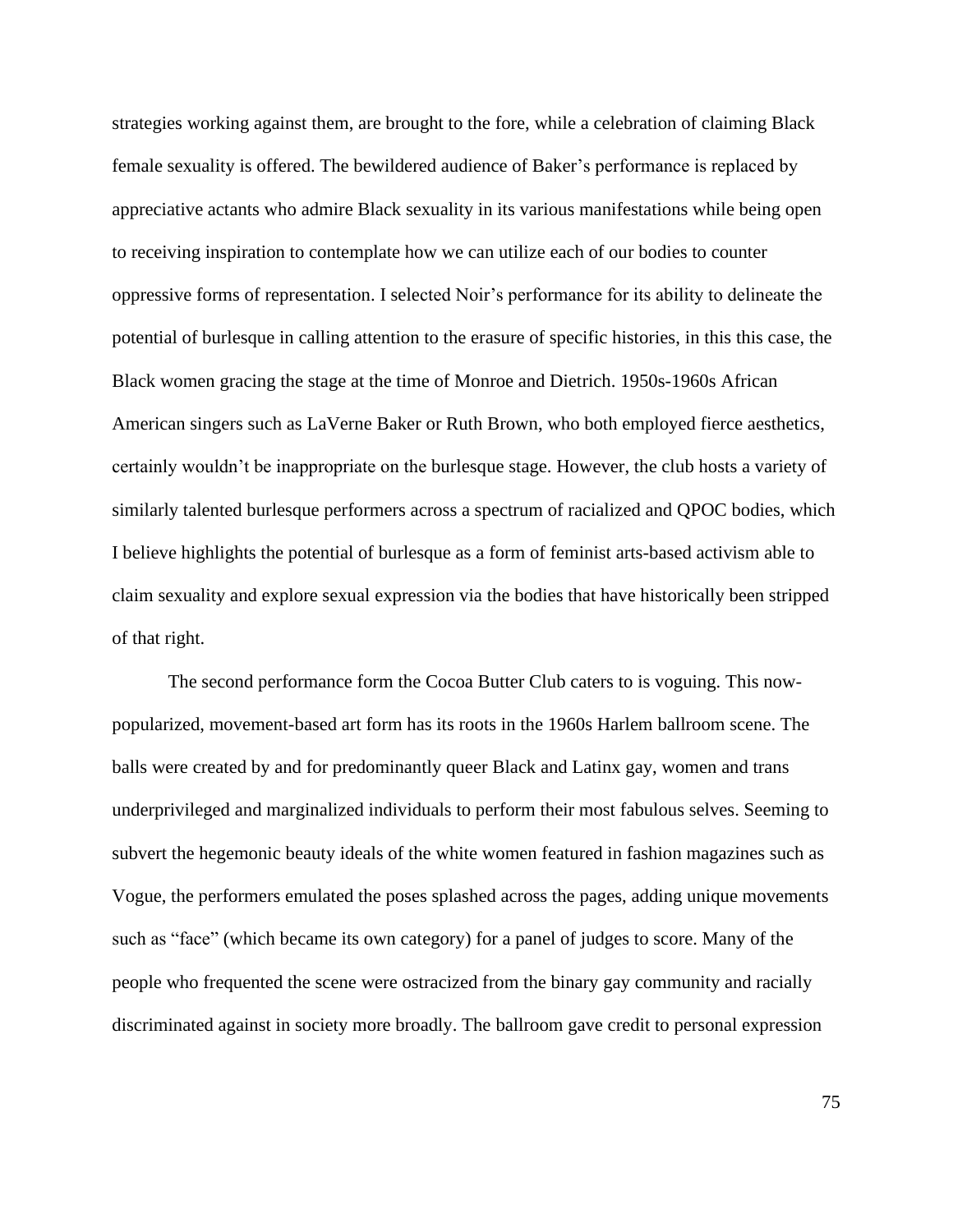while facilitating the building of community and networks of support especially for those part of a "House."<sup>16</sup>

Madonna aided the mainstreaming of voguing through her 1990 hit *Vogue*, as did Livingston with her documentary *Paris is Burning*; however, while the dance form had been usurped far earlier, the past decade has seen a spectacularizing of the artform through such television programs as *Ru-Paul's Drag Race* and binary LGBT community's celebration and, indeed, adoption, of the expression depicted in Livingston's documentary. However, the adoption of this expression by mainstream communities is, I argue, tainted with a lack of critical engagement. The subjugation of the figures depicted in the documentary is not a condition more economically privileged queer communities can replicate; thus it is more an attempt to deplatform the artform from its historical roots and by extension foster a detachment between the form and the bodies who lay claim to its history.

 Shakona Fire is a London-based dancer, performer and drag artist who has performed with the Cocoa Butter Club, and often incorporates voguing into her performances. Being Black and femme-identified are two facets of her identity that heavily inform her practice. Fire is very open about the racism and ostracization she has experienced both within LGBTQ contexts and outside of queer scenes. Additionally, she has spoken about the difficulties she has encountered relating to being femme-identified in gay male spaces.

I find *Black Grindr* to be a particularly notable work of hers. In her 2016 variation of the performance, Fire looks fabulous in a shoulder length wig, jewel adorned thigh-length black

<sup>&</sup>lt;sup>16</sup> Upon joining a House, the member adopted the surname of the house "mother" and when performing, they represented that particular house. Many viewed the members of their house as their family.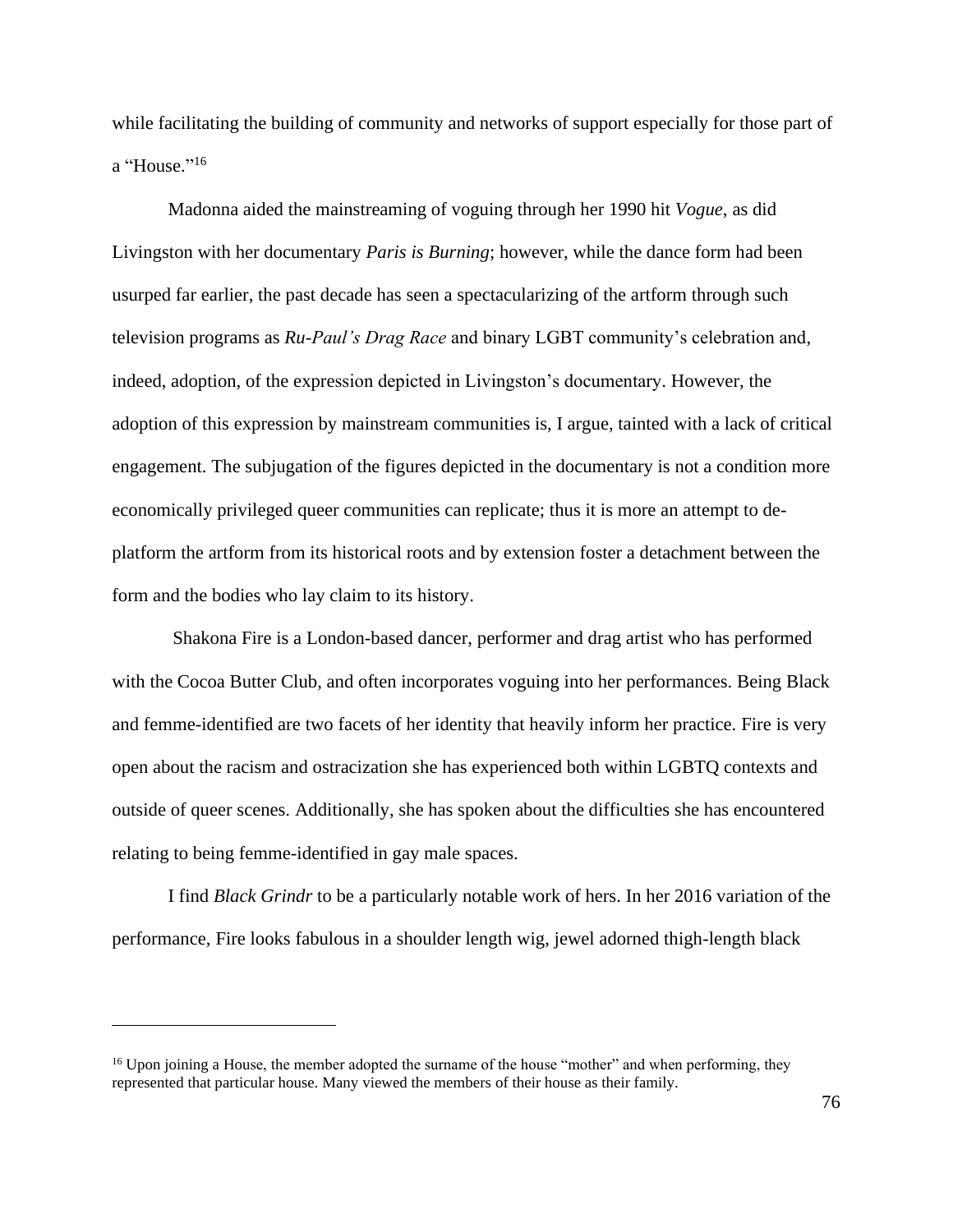dress, and black stilettos. Through the use of lip-syncing, Fire begins to explain to the audience that Grindr is a dating app for gay men looking to meet or, rather, hook-up with one another.<sup>17</sup> The expressive gestures that accompany the lip-sync are reminiscent of voguing on account of the overly exaggerated manner in which they are executed. Fire moves on to detail that a key feature of Grindr involves "preferences." She quickly progresses to explain the negative impact on racialized and othered bodies resulting from users of the app having unlimited freedom when selecting dating preferences. "No Blacks, no Asians, no fats, no femmes," are included in the list of preferences Fire relays from previously viewed Grindr profiles. The dialogue of the lip-synch interchanges between voices; some are critical of the content, others defend it, and some involve conversations and debates between men. I later learned after reading an interview with Fire that the dialogue is from a YouTube video in which gay men react to racist and offensive Grindr comments and profiles. In Fire's lip-sync, a justification given for statements including "no Orientals" pertains to the idea that sexual preferences are not racist but are simply what people favour. Fire then cuts to telling anecdotes about dating experiences she's had on the app; all relate to her race and being a femme. The audience is informed that the image of a white man with a six-pack, an image popularized by gay media, is the general preference on Grindr. The audio cuts again as Fire begins to dance and lip-synch to the Electropop hit *Big Girls Cry* (SIA, 2014, track 2). The tune is stopped mid-way as Fire returns to sharing negative message exchanges on Grindr before the music re-commences.

In an interview concerning *Black Grindr*, Fire explains:

 $17$  Lip-syncing refers to the act of silently moving your lips in synchronization with pre-recorded audio. Although it is pervasive in queer performance spaces, it also has a long history of being utilized externally across a variety of platforms and media.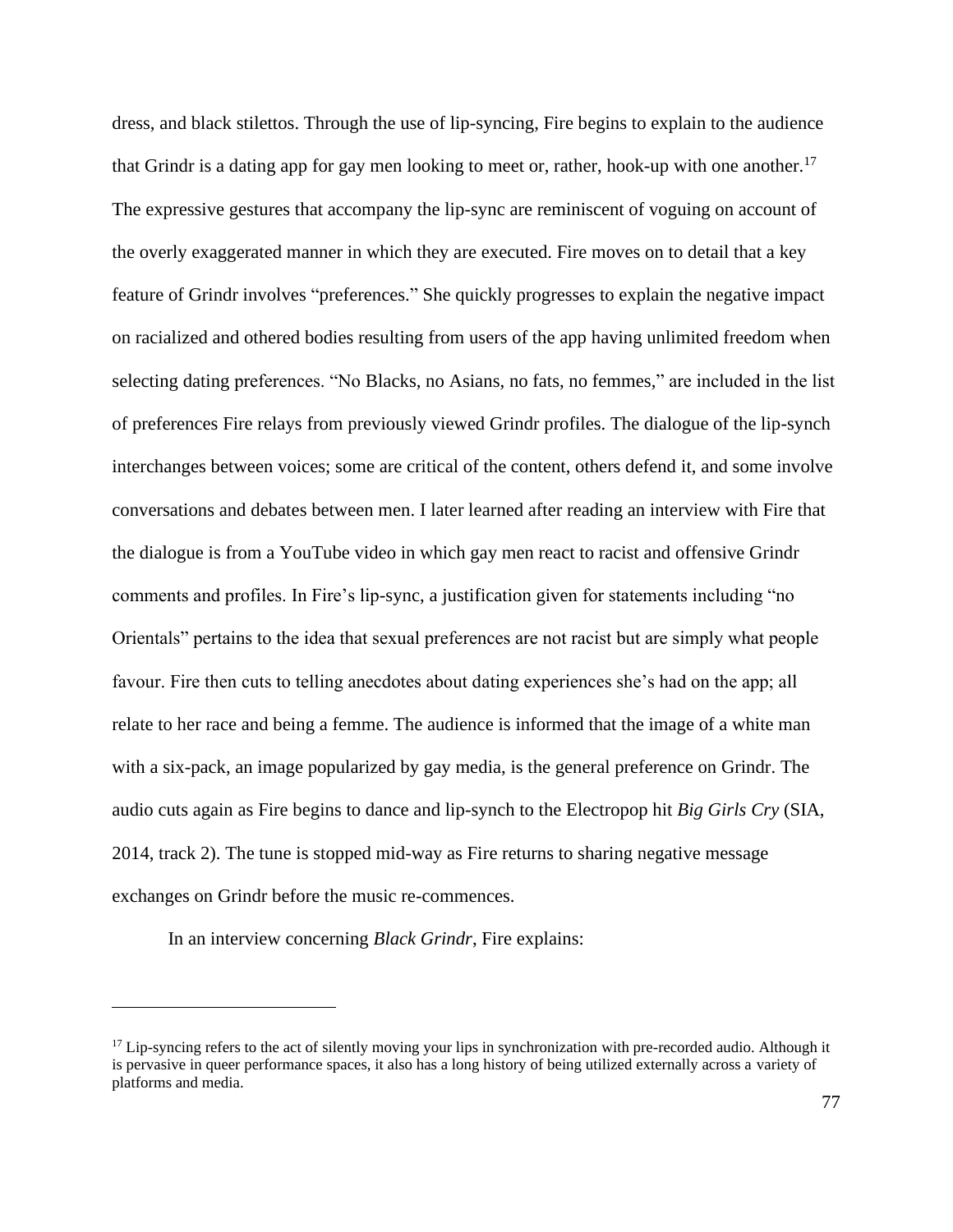On the gay apps, it's basically the same sign as no Blacks, no dogs no Irish. It just says no fats no femmes, no Blacks, no Asians. You're encountering, I guess, a more modernized version of racism; it's just on a smaller page and it's on your phone. (Shakona Fire: 'Black Grindr,' 2019)

"No Blacks, no dogs, no Irish" refers to the sign commonwealth immigrant communities across Britain reported landlords and property agents affixed to buildings and pubs throughout the 1960s. I read the linkages between this historical sign, and the interactions occurring on modern technology, to highlight how racist ideology always finds new articulations and is able to adapt to our current modes of operating. Further, there is the suggestion that such exclusionary attitudes never disappeared. Rather, policy and a shift in societal attitudes simply resulted in it becoming socially unacceptable to publicly hang a sign banning an entire race from a property. Many online platforms are uncensored, even when otherwise stated. The internet additionally provides a space for users to express that which they would perhaps never say in the presence of another person. An arguable issue that arises here concerns reality and "virtual" space. Virtual space, including phone applications, can, I believe, allow users to feel a disconnect from "real life." As expressed by Fire, however, the conversations that occur in virtual space have real life consequences, and in fact there is, I would argue, not an absolute separation between the virtual and the real.

Queer Black performance artist Lasana Shabazz is also a performer who has developed a work in response to the identity exclusions present on Grindr, and has performed with the Cocoa Butter Club. The work sees Shabazz, dressed in a black corset and jockstrap, gold chest armour, and matching gold trainers, confidently walking to the stage to deliver his 2016 performance work *No Fats, No Fems, No Blacks, No Asians*. As the performer looks out onto the audience in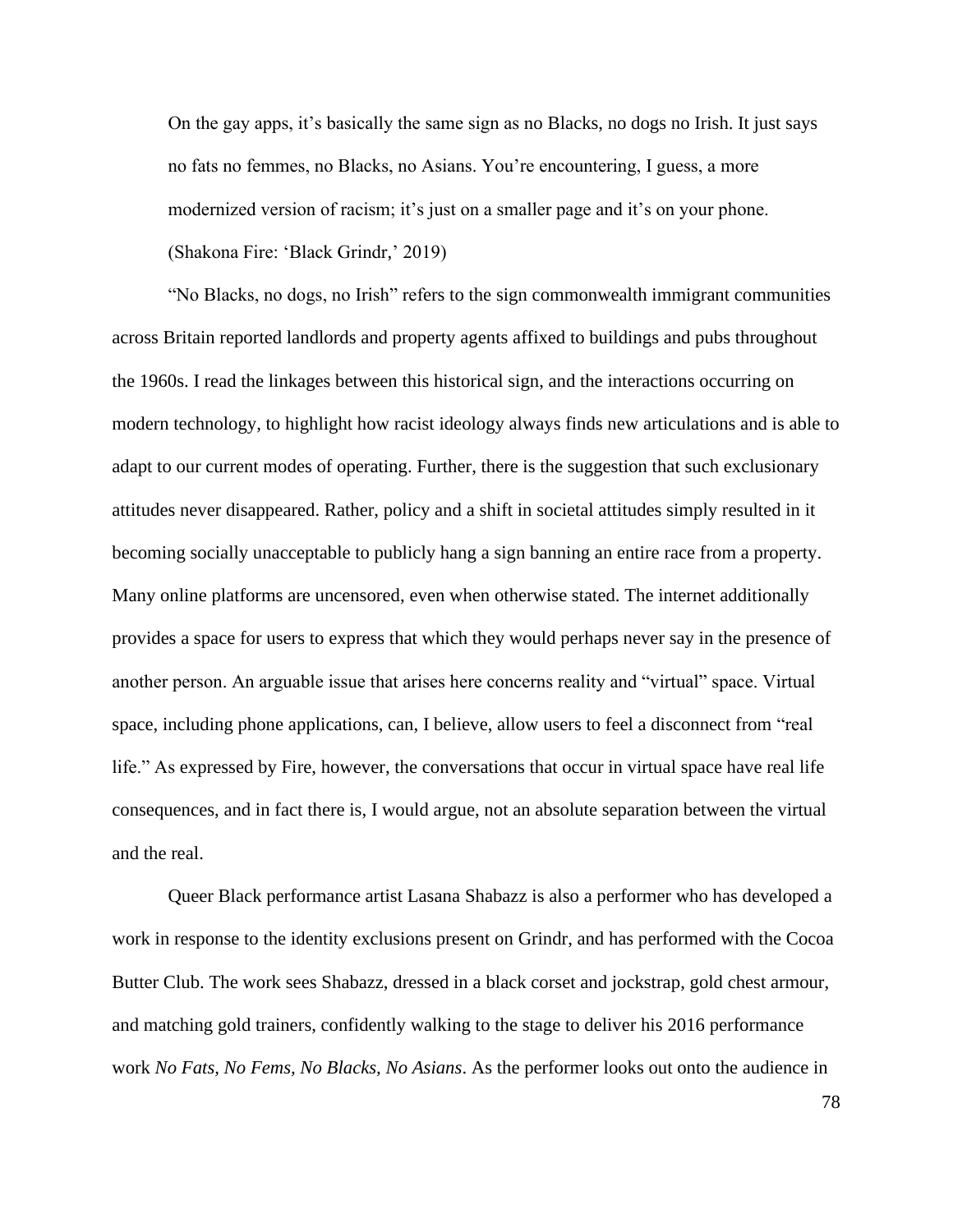an almost confrontational manner, he breaks into a voguing routine. This is cut off after a couple of minutes as he approaches a microphone placed in the corner of the stage. Shabazz begins to deliver a spoken word piece in which he confronts the multitude of exclusionary preferences on Grindr, before declaring: "I am not a box. You cannot tick me or overlook me. You cannot categorize, nor summarize me with your western colonial narrow spectrum of white beauty" (Shabazz, 2016). Within the spoken piece, Shabazz progresses to confront toxic masculinity and pervasive ideas within gay male spaces surrounding the privileging of "straight acting" behaviours. Shabazz declares to the audience that they can be free, if they desire; they do not have to be pigeonholed if they can embrace their own differences and accept those of others.

I find the use of voguing to be a particularly effective medium in the two performance works I have outlined. The confident and fabulous aspects of the dance form are imbued with agency and act as a contrast to the difficult subject matter both Shabazz and Fire address. Through this agency lies a refusal to back down or conform to the societal pressures each performer describes. Through the incorporation of voguing, a comparison is drawn between the historical exclusions faced by the queer racialized bodies from Harlem's ballrooms and the current exclusions Fire and Shabazz each outline.

As part of their mission statement, The Cocoa Butter Club announce:

As Creatives, when faced with the issues of cultural appropriation, lack of representation and even black-facing in cabaret, we had no choice but to create!- create something beautiful in response. So, we set up the alternative option for those who don't want to see trivialising, appropriating or clowning of our cultures, but perhaps experience how fabulous our histories and cultures are, as told by us. (Welcome to the Cocoa Butter Club, n.d.)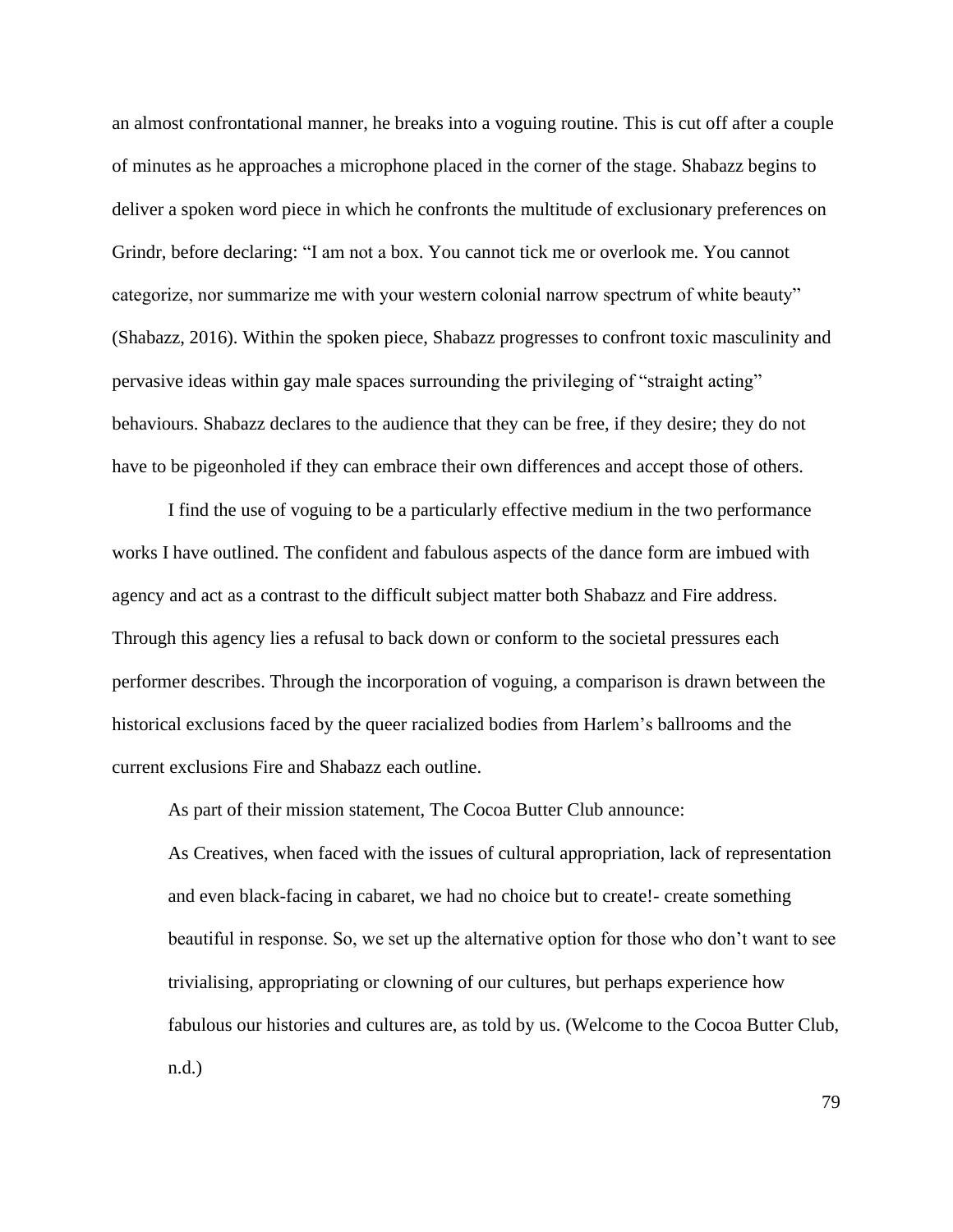The adoption of voguing by anyone and everyone arguably renders the conditions which constituted the lived experience of those in the *Paris is Burning* as trivial. Returning to my earlier analysis on the performative aspects of language, we have seen the linguistic expressions and gesticulations particularly inherent to African American women, appropriated by mainstream cultures in line with the appropriation of voguing. As music and media scholar Brian Currid argues when looking at the historical and contemporary importance of house music to queer Black understanding, "ironically, as Black-identified music styles continue to dominate the dance floor, the racist practices of clubs and bar owners who insist on asking the Black queen for two forms of ID – continue with a frightening consistency" (Case et al., 1995, p. 176). Indeed, the practices of LGBT venues that host voguing events continue to marginalize racialized bodies. I read the Cocoa Butter Club's hosting of balls and events as a refusal of a mainstreaming, thus universalizing an art-form which is historically contingent on the conditions that produce and perpetuate the marginalization of queers and trans folk of colour. By providing a stage centering QPOC, the Cocoa Butter Club also provides a space for performers to ground themselves in what are unequivocally their own histories and present(s) while providing the opportunity to conjure future imaginings. This in turn allows for the creation of a queer narrative where QPOC aren't marginalized or present only as a source for consumption but are central to the scene and story they wish to tell. The performance form that is voguing, I argue, is one that holds significant potential for us to use our historic and present conditions to alter the narrative to read how we would like, both imaginatively and literally, while radically empowering othered bodies.

The stages I reference throughout this chapter do not always conform to traditional notions of a stage, such as those in a theatre with a seated audience. Instead, they may reside in a queer club environment, sometimes elevated and other times part of the dancefloor which is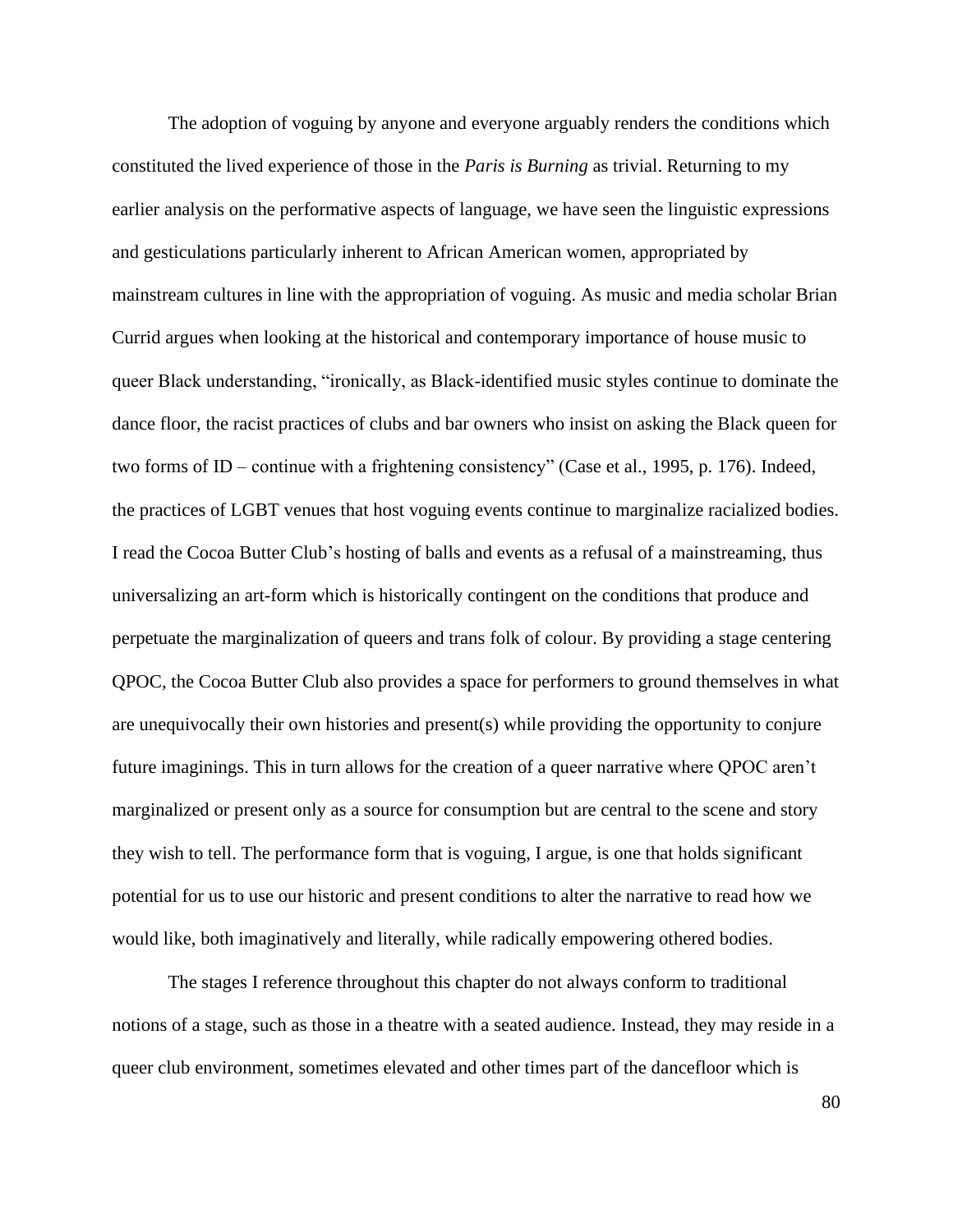activated as a stage by the grouped formation of an audience into one space to create a clearing on the floor. The dancefloor, found within queer communities, has continued to hold relevance and offer radical arts-activist potential. Indeed, when appraising American artists Wu Tsang and Leilah Weinraub, Silver (2019) asserts that the artists "offer the dance floor as a social space of worldmaking, notably as it serves communities of queer people of colour" (p. 95).

A unique strength of vogue, particularly "Old way," was the emphasis on confidence and creativity over formal dance training. This made it an accessible form, esoteric in its necessity of an embodied understanding of queer, class and racialized subjugation rather than a working knowledge of or training in dance. This arguably empowers viewers to feel licensed to create and "express" in their own lives, extending to the dancefloor. While looking specifically at the history of House, Currid's essay touches upon many points intrinsic to my argument surrounding the agency of voguing for QPOC and the importance of the space clubs like The Cocoa Butter Club are creating. Currid views the position of the racialized club-goer as "authorial, spectatorial and spectacular. The dancer in the club finds herself not as consistently engaged in one strategy of embodiment, but rather is constituted through a sort of oscillation between these three points" (Case et al., 1995, p. 177).

He goes on to assert:

the listening practices and strategies of the club goer herself, gestures in the dance […] the pleasures constituted are those of creation, inscribing an alternative narrative of community and identity history, written on the space of the body and traced through the available spaces on the dance floor. (Case et al., 1995, p. 177)

This is useful in considering the positionality of audience members who are present at QPOC performances. Within the club atmospheres, the audiences present in queer clubs oscillate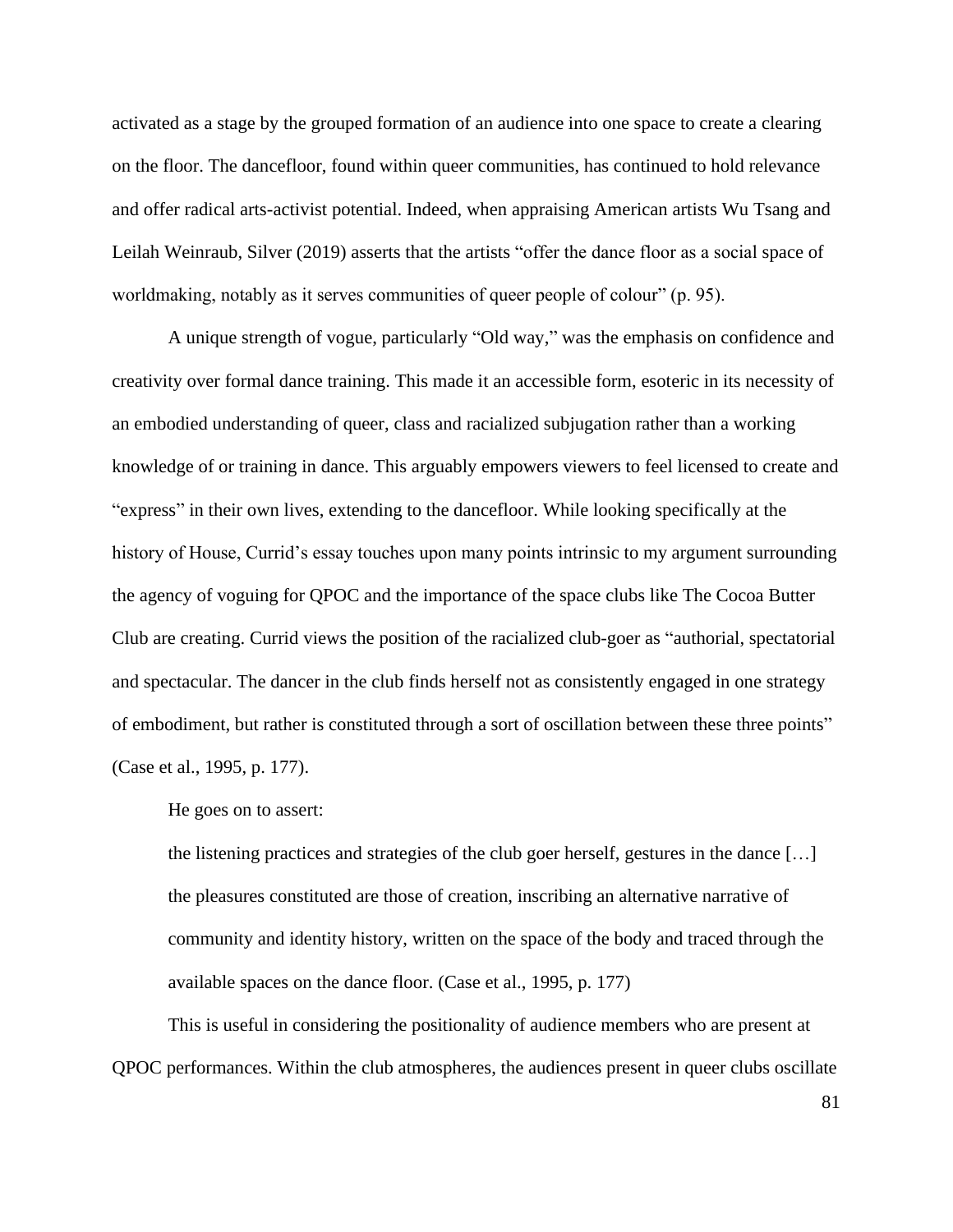between dancing and watching, depending on the performance, and their responses can be thought of as marking key points within queer history "by marking certain songs, certain gestures, as rooted within the mythical past of queer community belonging" (Currid, 1995, p. 179). Shifting briefly to a British context; *Go West,* covered by Pet Shop Boys, is an appropriate example here. Originally released in 1979 as a disco hit by the American group Village People, Pet Shop Boys' 1993 anthem was initially performed at an AIDS benefit at Manchester's Hacienda club and was consequently released as a single. The song became a British gay anthem, with the music video being nominated for a Grammy award. When played in the context of LGBT dance venues, many dancers who may not have been born before the AIDS epidemic are metaphorically transported to the past; they are moved to nostalgically reflect upon past trauma and loss within queer communities but also, on the past activism, insurgency and communal care those communities enacted.

By continuing to hold Vogue Balls and events in QPOC communities or communal spaces, we are gesturing to our localities and geographies and refusing the call for our histories to become "an object devoid of local specifies and designed for universal consumption" (Currid, 1995, p. 174). Currid's insights, to my mind, sit parallel to Johnson's considerations regarding "theories of the flesh." Both scholars allow for the interweaving of performance forms and academic theory to align in a non-hierarchal fashion; additionally, they delineate the significance this dialogue holds for QPOC. Currid specifically, highlights how inequalities are maintained by the consumption and appropriation of racialized cultures.

Black feminist scholar bell hooks offers a critical intervention that, in my opinion, aids in the consideration of how we might mitigate being defined by the consumption of our lived experience while still critically engaging with QPOC performance.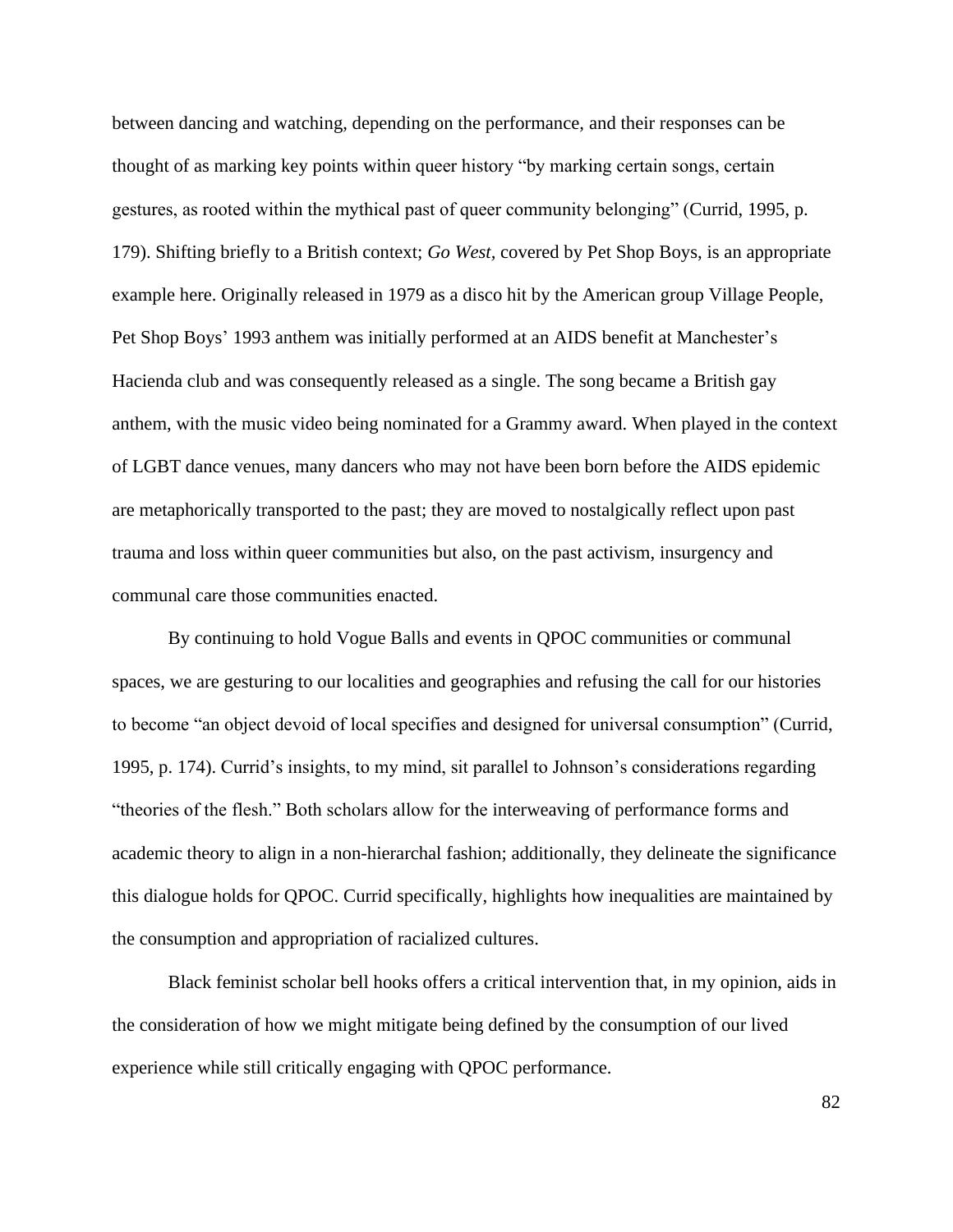In her 1992 essay "Is Paris Burning?" hooks provides an important critique of Livingston's documentary, addressing the problems intrinsic to the film and looking at the performative aspects of Black drag, which she expands upon to incorporate and connect with global positions of POC. This text is particularly helpful in considering performative actions by QPOC/POC for how it carefully explicates the past and continued consumption of Black subjectivity and expression by dominant groups. $18$ 

Cross-dressing and gender fluid presentation are generally thought to be subversive, transgressive actions. I would add they are also thought to be actions that release "everyone" from the chains of binary understandings and performances of gender. Hooks opens with a recollection of a time when overt misogyny was governing her life. She describes the performative ability to traverse the plains of powerlessness to a position of privilege by relinquishing the visual presentation of Black womanhood for one of masculinity during such patriarchal times. This empowering act was contrasted against the depiction of Black male comics, such as Eddie Murphy, dressing as Black women, which manifested as a site of extreme disempowerment in their mocking and perpetuating stereotypes of Black womanhood to amused audiences. The comedians worked to reinscribe racist and sexist public opinion, and while, as hooks notes, one may argue they were disempowering notions of Black masculinity, it was at the ridicule and expense of Black women and, thus, it can arguably not be thought along subversive nor empowering lines. Further, disempowerment being represented as femininity only acts to reinscribe the patriarchal, heterosexist notion that for men to present as women is an act of loss, a

<sup>18</sup> Judith Butler additionally addressed *Paris is Burning* in her 1993 essay, "Gender is burning: Questions of appropriation and subversion." The essay differs from hooks on account of its focus on class instead of race, positing that the transwomen featured were trying to achieve what they considered to be "real life" as opposed to whiteness.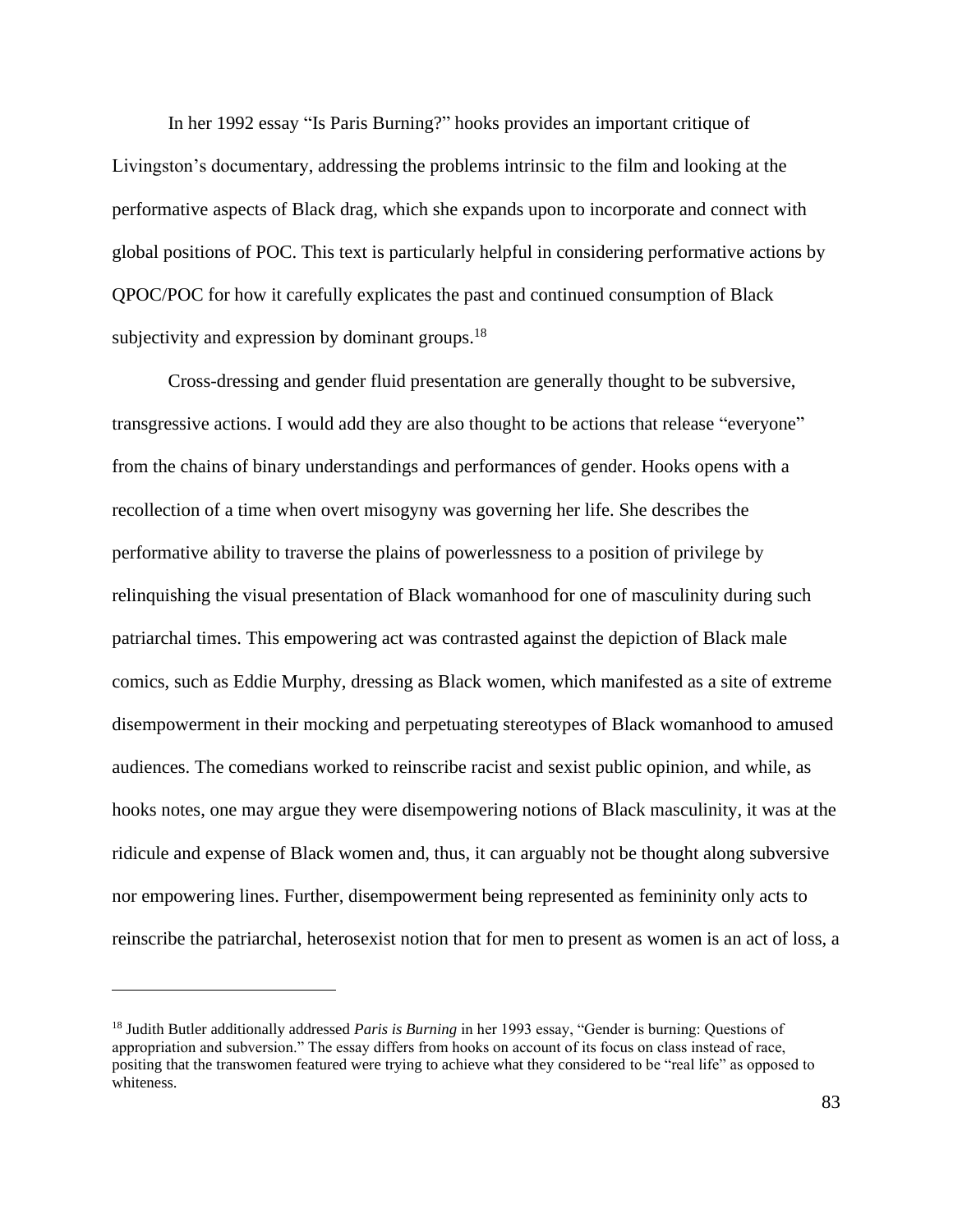move toward losing the powerful part of yourself. The public popularity of these Black comedians would perhaps not have been a given if they were portraying powerful performances of Black womanhood that challenged the imaginations and beliefs of audiences.

I have included this particular example as it is important to be cognizant that it is naïve to assume drag or crossdressing is inherently anti-phallocentric and anti-patriarchal. In fact, hooks refers to the ideas of feminist theorist Marilyn Frye (1983) to argue that the depiction of exaggerated femininity adopted by drag queens and gay men has often been approached as a toying with femininity for sport where one can exercise control and ownership over the feminine without necessarily displaying respect or appreciation for the oppressed group, in this case, women. Frye (1983) argued, "This femininity is affected and characterized by theatrical exaggeration. It is casual and cynical mockery of women, for whom femininity is the trapping of oppression" (as cited in hooks, 1992, p. 148). Indeed, the linguistic expression "fish," to mean, women (and which stems from ballroom culture) and the consistent use of the word "bitch," often used by drag queens in popular culture, is extremely negative. In order for gender performativity to be empowering for QPOC, it cannot be at the expense of, nor rely on, the disempowerment or subjugation of others.

The ways in which Black bodies performatively interact with whiteness may produce sites of confrontation by subverting and appropriating aspects of dominant culture. This consideration, hooks argues, is largely absent from the documentary *Paris is Burning*. The queens and transwomen featured in the documentary idolize and covet white femininity, and the "dream" unilaterally expressed in the film is to be the white women walking down the highstreets or on the cover of magazines. When responding to a film review in which the reviewer accredits any tragedy depicted in the film as stemming from the queens "knocking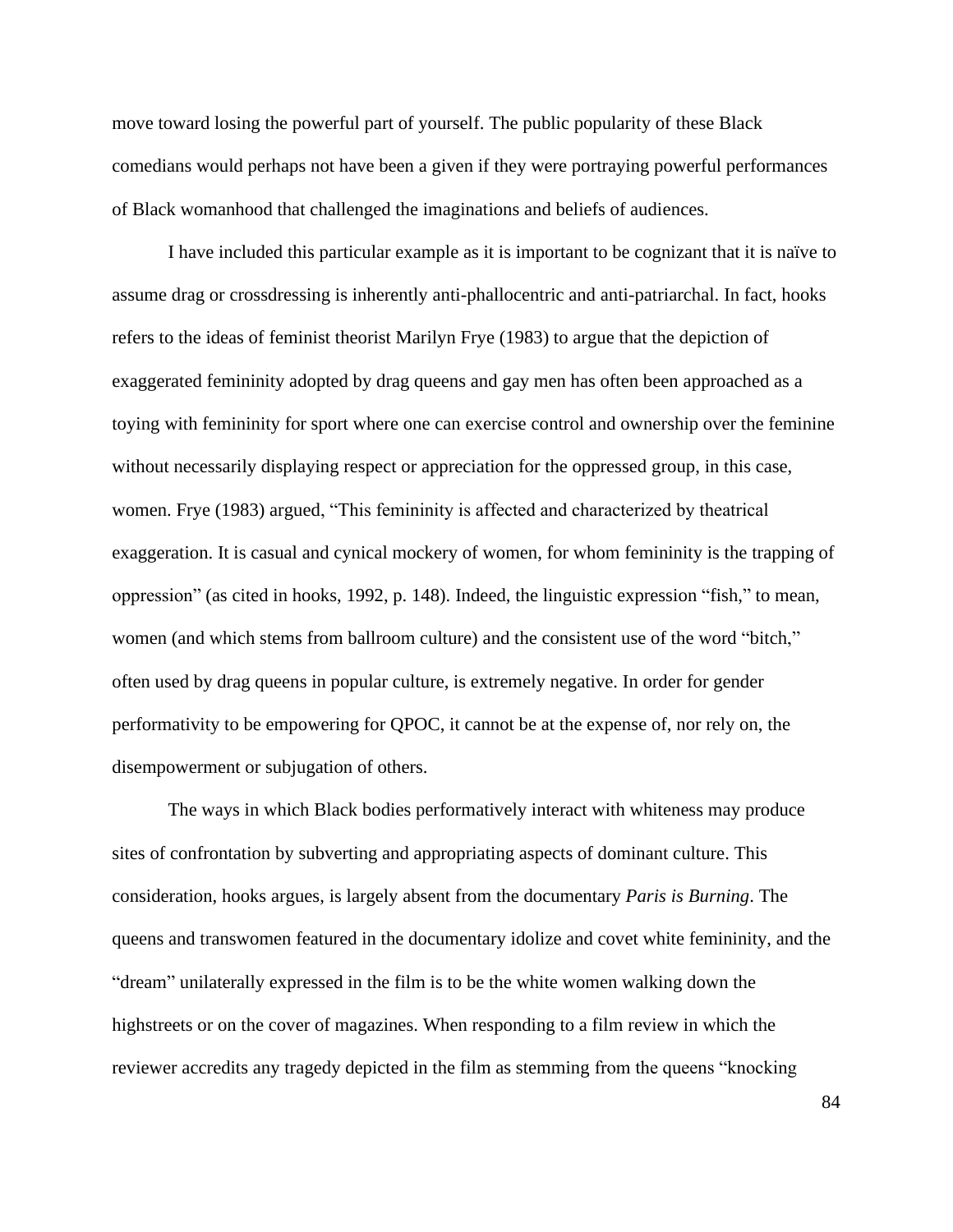themselves out to imitate the members of a society that won't have them," hooks argues this to be an over-simplistic and surface level reading. Instead she suggests:

Much of the tragedy evoked in the film is evoked by the willingness of Black gay men to knock themselves out imitating a ruling-class culture and power elite that is one of the primary agents of their oppression and exploitation. (hooks, 1992, p. 150)

Hooks suggests that the absence of an interrogation of whiteness in *Paris is Burning* partly accounts for the overwhelming popularity of the film among white audiences. When she and a fellow Black female friend attended a screening of the film, they were surrounded by what hooks describes as "yuppie-looking, straight-acting" gay men. While hooks and her friend, as Black women, felt the heartache of seeing the impoverished, marginalized conditions faced by communities of QPOC being realized onscreen, the audience engaged in joyful laughter and wonderment, expressing how much pleasure the documentary gave them. Upon hearing such rhetorical questions such as, "didn't you love that?" hooks writes:

And no, I didn't just love it. For in many ways, the film was a graphic documentary portrait of the way in which colonized Black folk (in this case Black gay brothers, some of whom were drag queens) worship at the throne of whiteness, even when such worship demands that we live in perpetual self-hate, that we steal, lie, go hungry, and even die in its pursuit. The "we" evoked here is all of us Black people/people of colour, who are daily bombarded by a powerful colonizing whiteness that seduces us away from ourselves, that negates that there is beauty to be found in any form of Blackness that is not imitation of whiteness. (1992, p. 149)

The seduction of "moving away from ourselves" is something I advocate for QPOC/POC performers on and off stage to take seriously and meditate on when considering how and what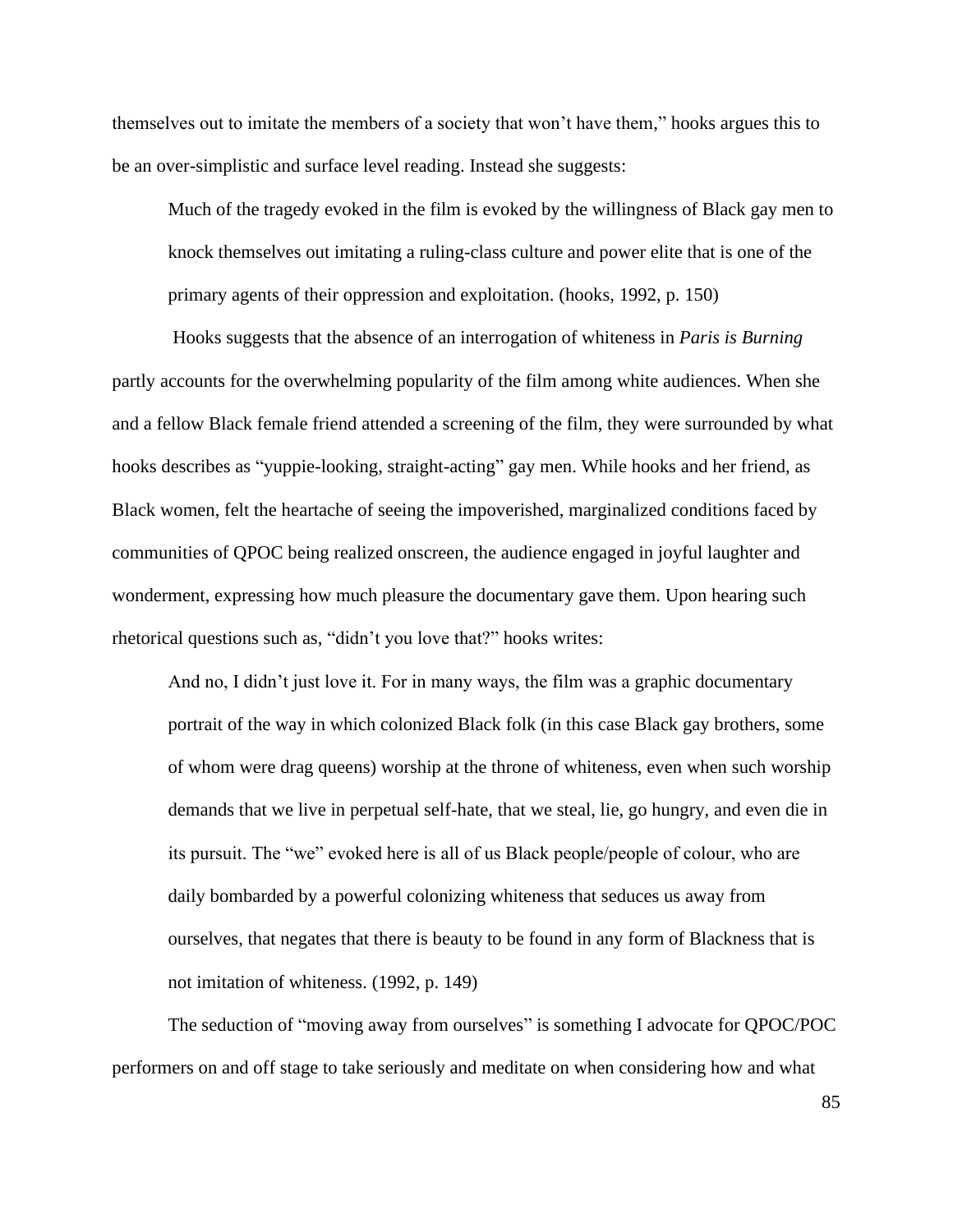they are to present. Returning to my earlier analysis of burlesque, the power of Miss Demi Noir, I argue, partially resides in her not assuming the identity of the fabulous white women from the past. Instead, she locates the power and beauty that derives from the fabulous Black women of the same time period and draws audiences' attention to their lives.

When considering how we might move past white-centred notions of performance and performativity, perhaps at least a step toward this would be to stop performing, imitating, and, in turn, coveting whiteness. Instead, I advocate for us to engage in more critically subversive performances as they relate to whiteness. When considering theory, I have elected here to draw from hooks as opposed to Butler. This in part is because as POC/QPOC, I believe we need to stop consistently referencing whiteness in order to reflect upon our social/cultural/political positions, but also because the insight hooks provides is derived from her standpoint as a Black woman who grew up in a Black community.

This point leads me to examine notable interwoven insights hooks brings into focus that I believe partially explain the current usurpation of vogue by dominant groups. Livingston herself is a white lesbian who depicts Blackness through the lens, quite literally, of whiteness. Although viewers may imagine she is an invisible spectator simply observing queer Black and Latinx life, in fact she is a director who elects what scenes to keep, what to edit out, what questions to ask and what subjects to avoid. At no point do we gain a sense of her responsibility, or an awareness of her own positionality. As Jin Haritwarn (2008) importantly reminds us, "an empirical project which takes seriously the question of positionality can enable us to directly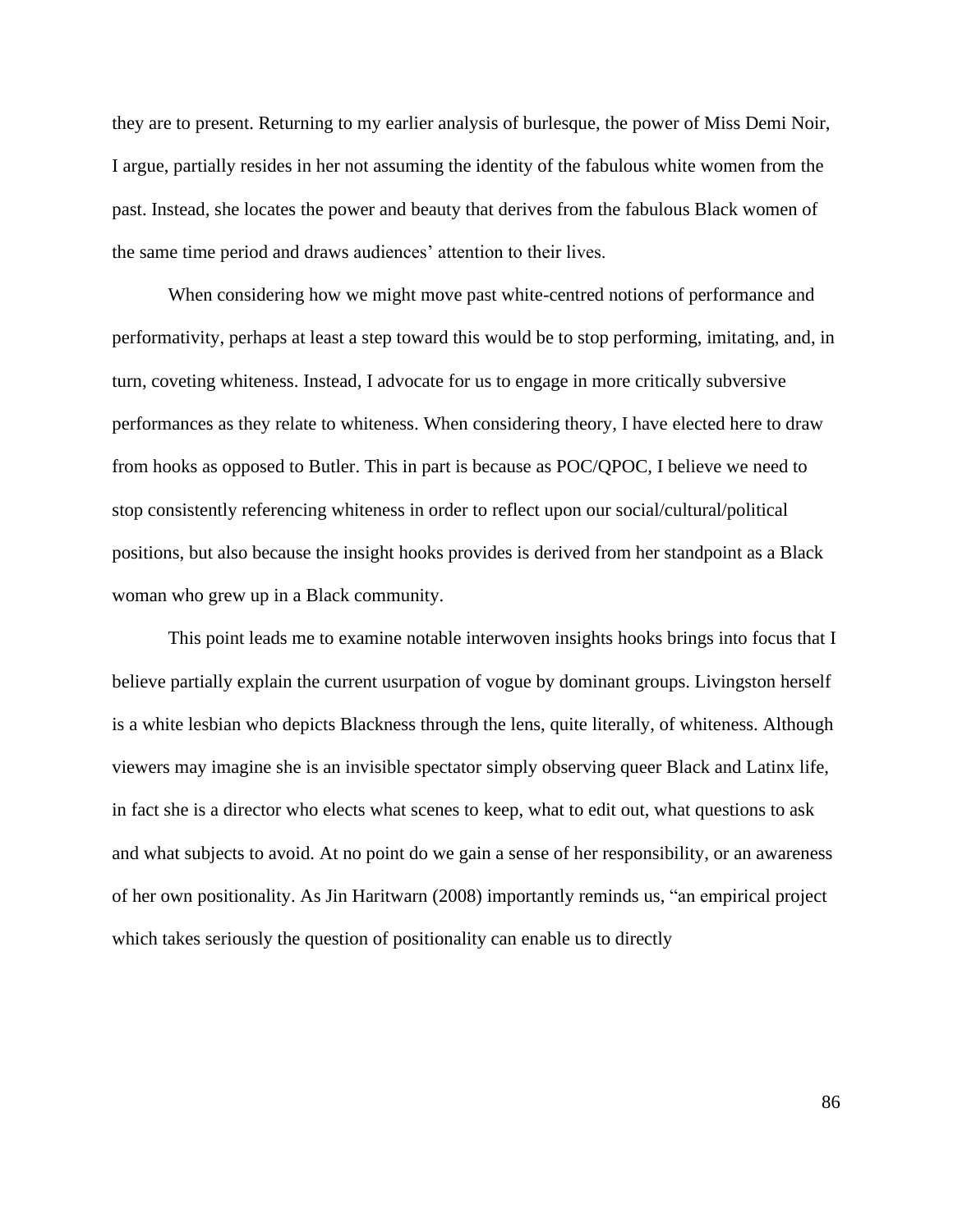'touch/interact/connect' with subjects, in ways which are less exploitative, less objectifying, and more politically relevant"  $(p. 3)$ .<sup>19</sup>

We also surely must remember the colonial and imperialist violence ensuing from the supposed act of assuming the position of "neutral spectator." Indeed, the periodical National Geographic apologized in 2018 for their longstanding damaging contributions to this. The decades that the periodical devoted to photographing its subjects, specifically, those from the Global South, was evocative of visual and written descriptions provided in Victorian travel writing. The photos in the periodical only served to fuel damaging western imaginings of the other.

Hooks further contends that Livingston does not take responsibility for how racism might inform the ways audiences will read what they are seeing on screen. I know from various conversations I've partaken in that not all, but many non-Black audiences experience uncritical pleasure from viewing the documentary. This pleasure, hooks offers, stems from the heightened focus on pageantry and from "celebration" being the tone that the lifestyle and balls are depicted through. Even when the young transwoman Venus is murdered, Livingston does not dedicate time to any collective mourning her community may have felt or expressed; "having served the

<sup>19</sup> *Paris is Burning* was rereleased with the inclusion of unseen footage on February 25, 2020. The New York Times provided excerpts from email exchanges and an interview Livingston conducted relating to the rerelease. A notable question posed to Livingston was: "How do you respond to the criticisms of people, like Judith Butler and bell hooks, who feel you exploited the ballroom culture for your own benefit?" Additionally, problems of cultural appropriation were posed to the director. I find her answers perfectly delineate a lack of ethical understanding when considering the roles and power disparities between a director and their subjects. Livingston states: "I guess the core of these criticisms is: 'Jennie went on to be a filmmaker, while the people in the film stayed where they were.' I think yes, there's a class system, and we live in it. But filmmakers don't change that system; we comment on it. It's up to other people to change it" (George, 2019). This answer completely evades any sense of responsibility and presupposes a knowledge of racial subjugation from the audience. Further, this answer displays a lack of comprehension relating to the criticisms regarding her positionally. The fact that those featured in the documentary were not emancipated from poverty *on account* of featuring in the documentary, was not the main criticism posited by hooks or Butler.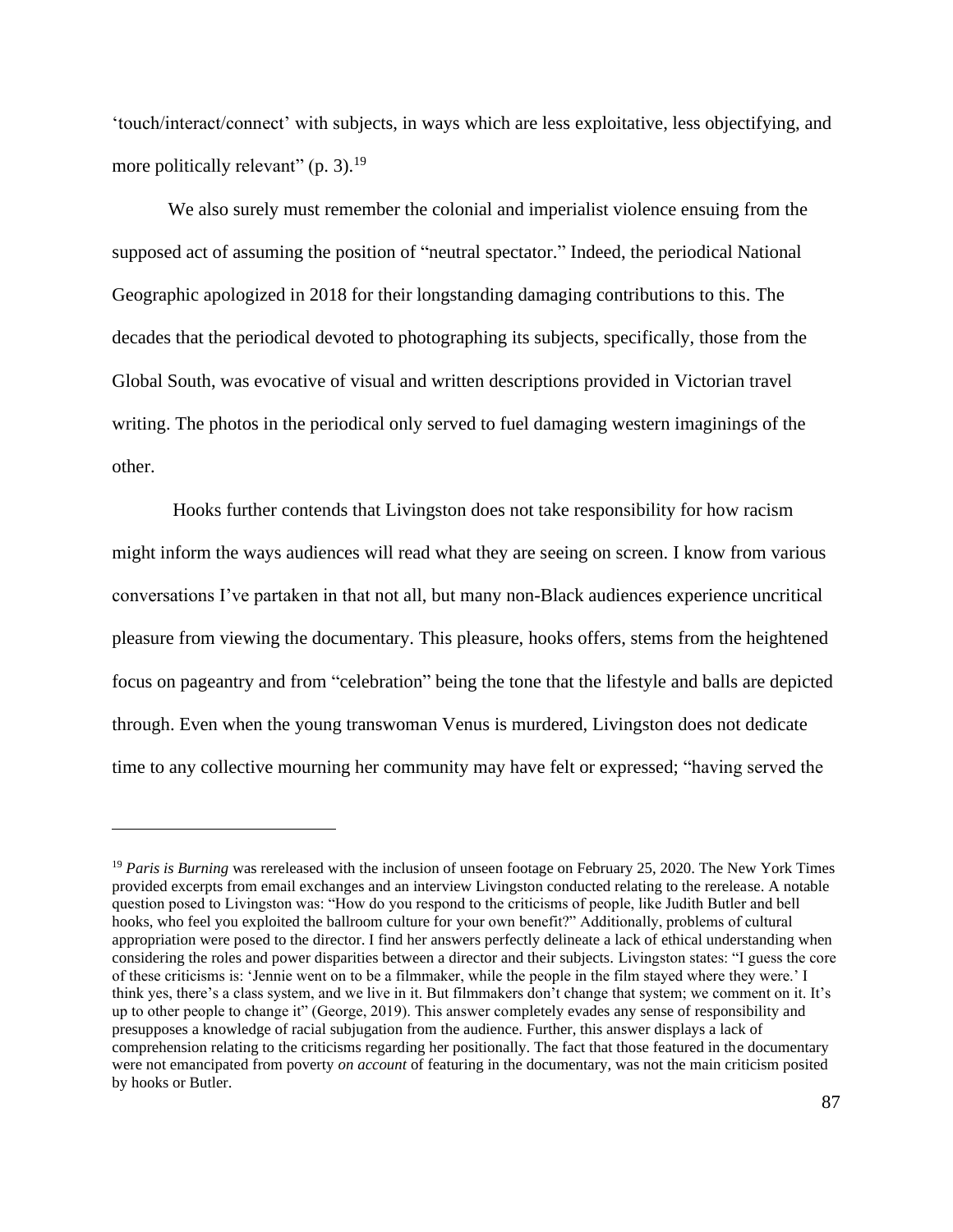purpose of 'spectacle', the film abandons her … to put it crassly her dying is upstaged by spectacle. Death is not entertaining" (hooks, 1992, p. 155). The focus on pageants falls into the trap of aesthetic pleasure overtaking and marring the weight of the positions being depicted. Perhaps the lack of criticality Livingston engages in stems from an inability to allow ethical questions to guide her practice, a practice that has seen her become the beneficiary of being the director of an award-winning documentary. This raises the question: who was the documentary made for? Perhaps a film made by a white director depicting Black and Latinx queers chasing white ideals, seeming to believe that whiteness is the only means to realize money, success, beauty, and, more broadly, "themselves," has resulted in dominant groups feeling ownership over the content, including the medium of voguing itself.

These important insights do not, I believe, strip voguing of its agency nor its potential as a performance form. Instead, I argue, as much of our history has been erased or condescendingly recorded, these have nevertheless been the ways audiences have come to engage with the medium. Just as QPOC have refigured and reframed histories to find agency and imagine futurity, I fail to see why the same cannot be true for voguing. I certainly would advocate for rejecting whiteness as being the epicentre of what is performed; additionally, we could rethink the position of spectator so that it is less a position of a judge at a sporting event rearticulating the male gaze and instead one conceived of as forming supportive, empowering audiences. As explored earlier in the chapter, platforms such as the Cocoa Butter Club are offering QPOC the opportunities to create such spaces and a sense of audience relationality. Within the ballroom scene, I locate power in QPOC forming community, taking care of each other and, irrespective of the salient critique hooks offers, in creating a performance form entirely unique to them. This is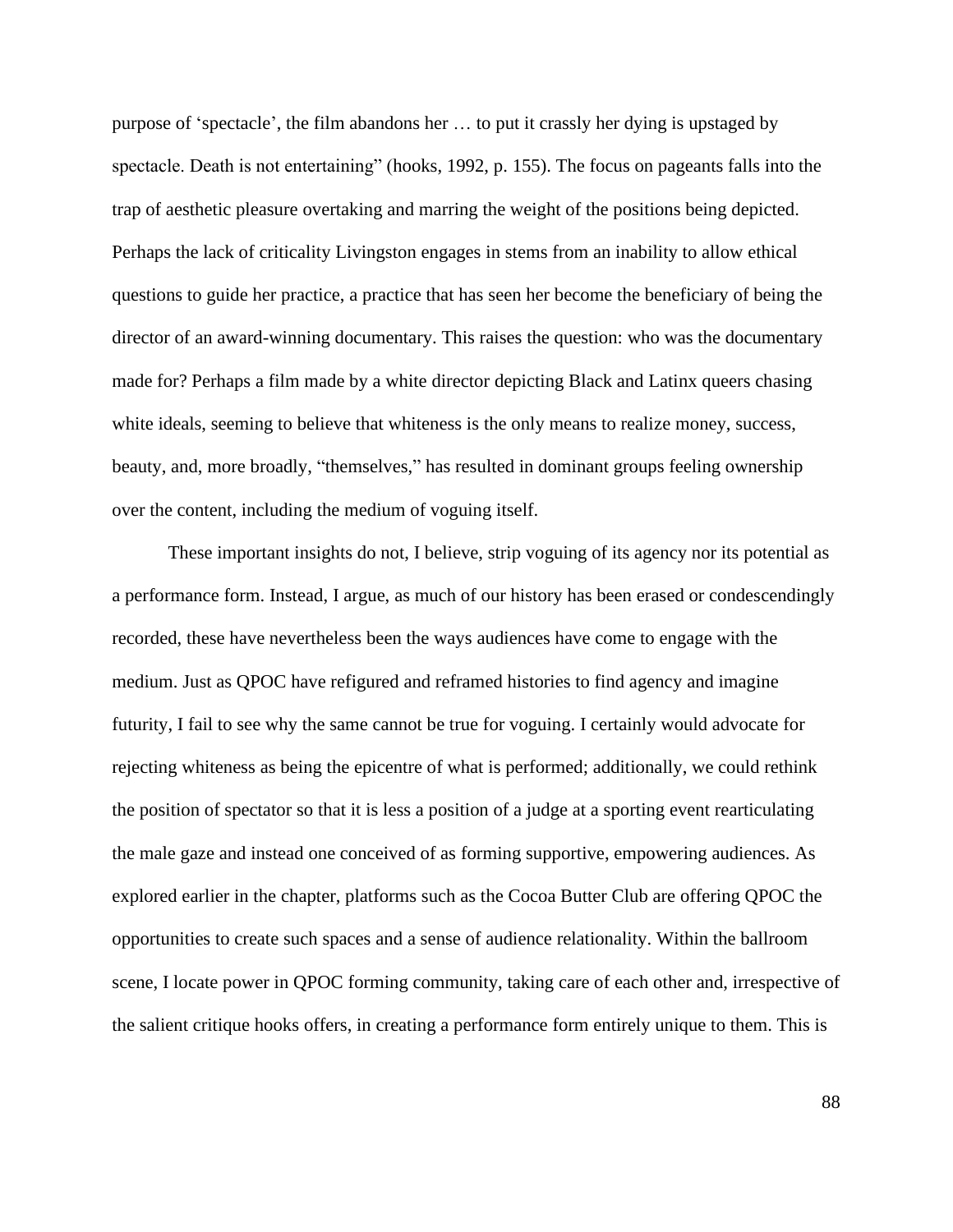not something to dismiss but rather, I argue, an example where we must work to de-centre whiteness from our understanding and physical articulations of performance and performativity.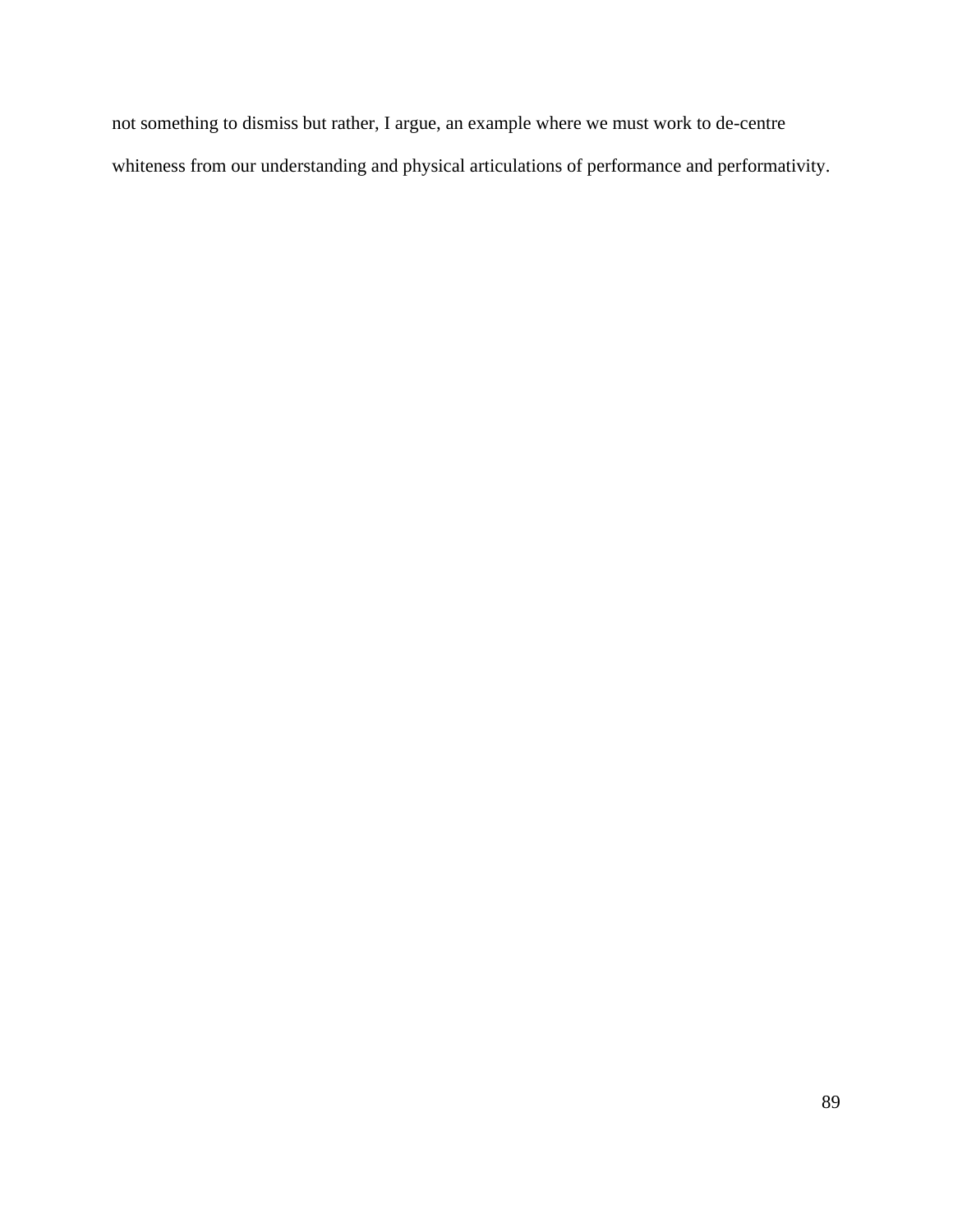## **Chapter 4: Collective Communal Existence: Finding Your Way in the Academy**

It is 2018 and I'm captivated by an article in the popular British fashion, music, art and culture publication *i-D magazine*, which reads: "calling all queer womxn, trans and non-binary artists of black ancestry! this new show wants you" (Kuchenga, 2018).

In recognition of the exclusionary, elitist, and often hostile terrains queer Black artists have traversed, the founders of queer Black British activist collective BBZ, whose acronym stands for Bold Brazen Zamis, and racialized arts-activist group *sorryyoufeeluncomfortable*  (SYFU) collaboratively hosted an alternative graduate show. The aim was to "provide a space for artists to be their fullest selves in the presentation of their work, and for audiences to view their work in a space that does not pathologize or other their identities" (Kuchenga, 2018). The show, held in South London's Copeland Gallery, was open for 10 recently graduated Queer womxn, trans or non-binary artists of Black ancestry to exhibit their works, encouraging artists residing outside of London to apply. A chance for the artists applying to work through and recontextualize their previous experiences, the show, and the build-up to it, additionally provided a space for communal existence and connections to be made. Keen to establish critical lines of mentorship, the artists had access to elder members and active figures within POC and queer artist communities. One is able to observe the influence of the historic arts-activism referenced earlier in my thesis; the collaborative, collective formation of BBZ and SYFU is reminiscent of the BLK Arts Group and, indeed, I read the title of the show to be a nod towards the group's continuing legacy.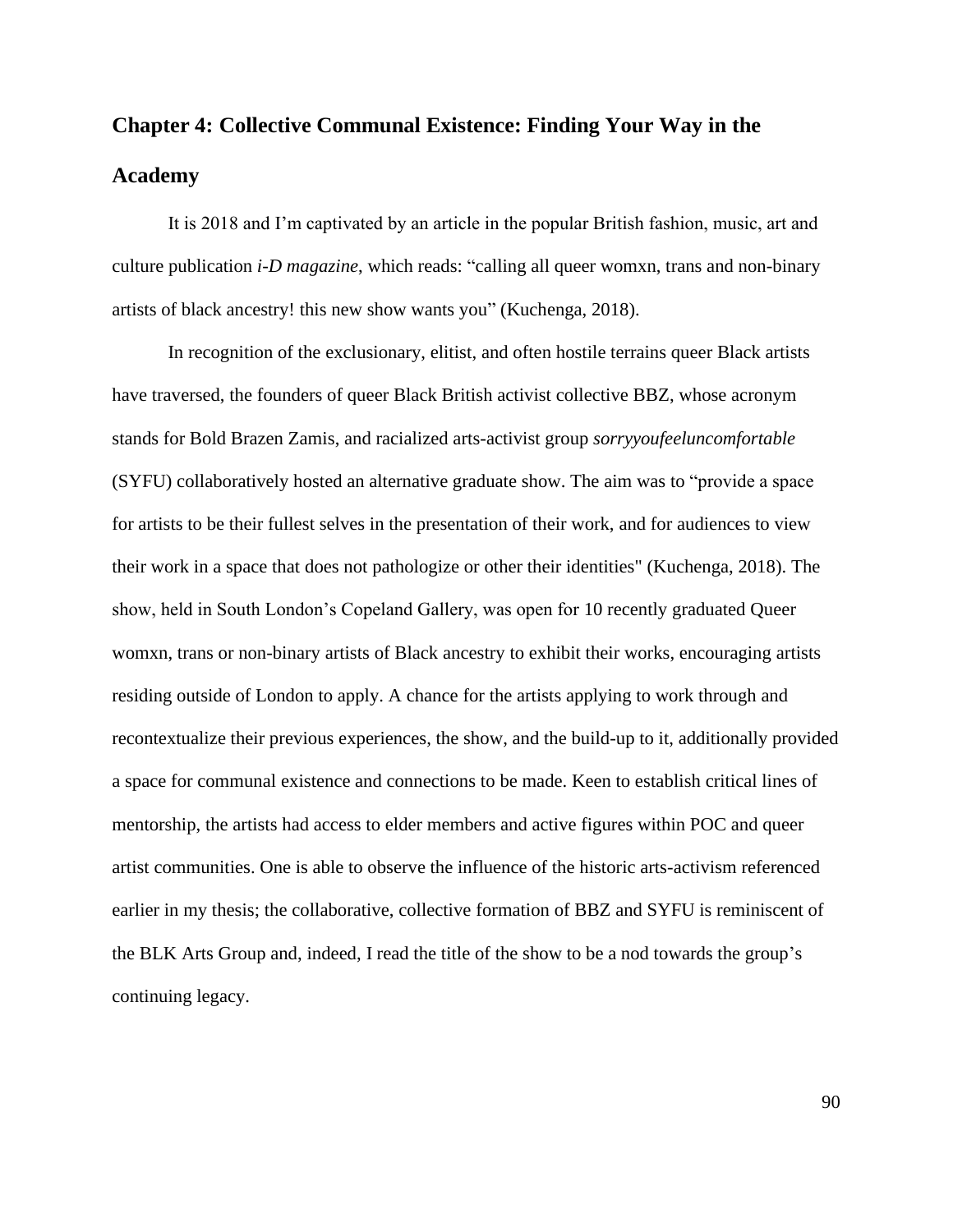This chapter will consider the relationship between arts-based activism and the academy/ scholarship, the choices of representation utilized by the two collectives, and the importance of collective, communal existence for QPOC. My bachelor's degree in fine art is where I developed my queer performance practice. I began to realize the only way to talk about the intersecting concerns I had regarding my Jamaican ancestry, my queer identity, and physicality was through the body. Utilizing the "thingness" inherent in the corporeal allowed me to queer societal expectations of the sexualized Black feminine body while using my androgyny to challenge the hyper-masculine, heterosexual expectations cast upon the body of the Black male. Through my contextual modules, I read Heidegger's "The Origin of the Work of Art" (1950), which aided me in furthering an understanding of thingness and spatial relation. Alongside this, while reading queer theory and cultural studies, including texts by Jack Halberstam and Judith Butler and interviews with Del LaGrace Volcano, I experienced an organic link between what may seem like two bodies of work completely abstract from one another. This link furthered my practice and I began to situate my body in the local geographic terrain of Britain while facilitating linkages with the historic geographies intrinsic to my cultural and sexual identities. American cultural theorist Jennifer Doyle and American art historian David Getsy allude to this queer feminist process of art making when they write that, "queer/feminist art practices will hover over the thingness of the body as a way of exploring the weight and history of that body, as a way of exploring the politics of making bodies into things, and things into bodies*"* (2013, p. 63).

The faculty of my department were very supportive and offered a critical lens to facilitate praxis development while steering me in the right directions to gain inspiration from queer feminist artists and performers. I was particularly fortunate to connect with a feminist member of the faculty who specializes in philosophy, histories of feminism, and performance art.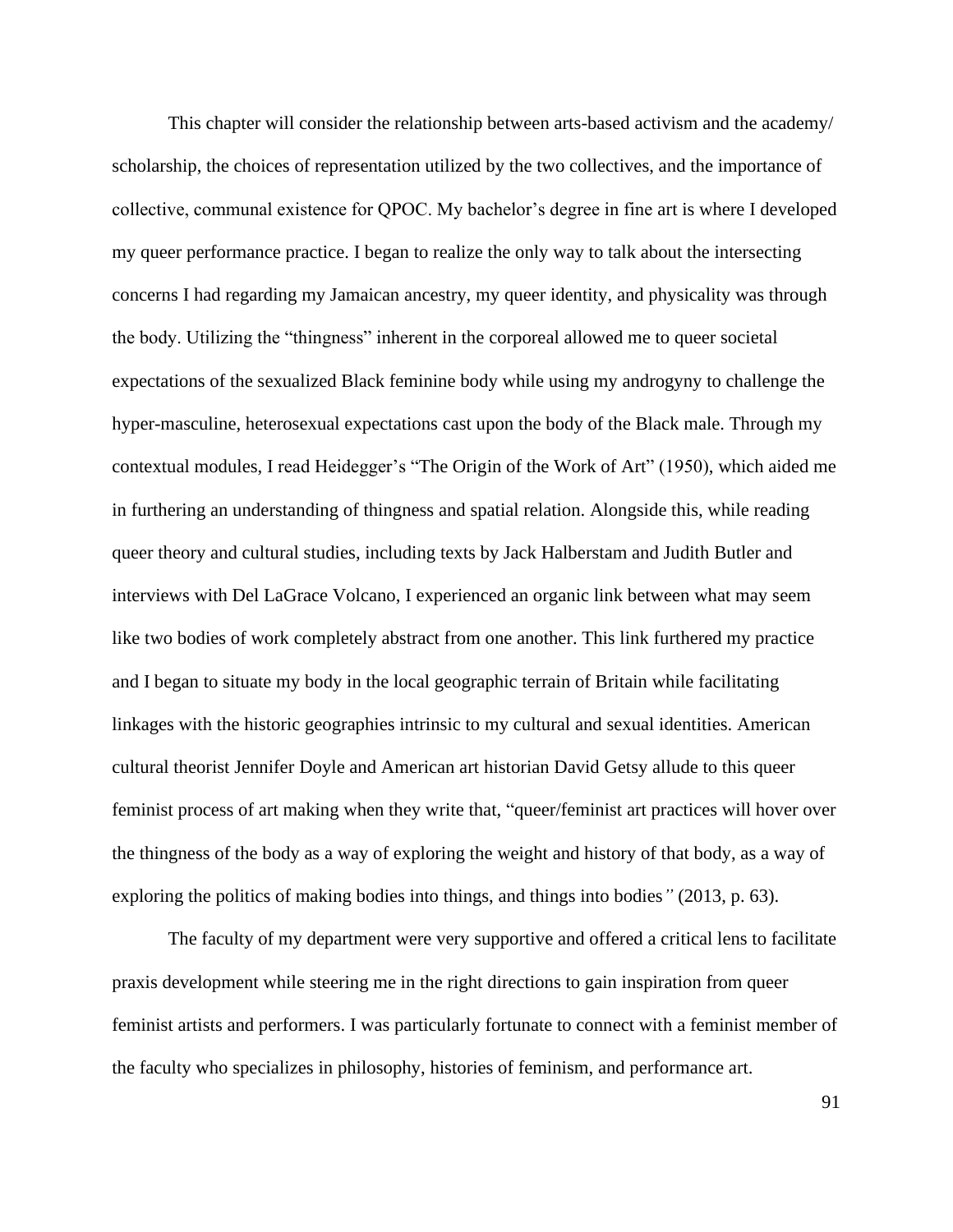Additionally, I was fortunate to connect with a lecturer who worked alongside the BLK art group in the 1980s. The department also provided me the opportunity to perform in the context of the gallery space. This arguably allowed for a radical intervention to be made in what was a majority white and de-politicized studio, exhibition, and performance space while provoking me to consider the history of "the white walled" gallery.

While I am forever grateful for my three-year studio experience, the positions I, at times, came to exist in rendered my racial and gendered historic and present understanding as inconsequential in the minds of those in question. After a series of voguing and queer performances for camera works I had created, a queer cis-white male in the program decided to adopt various aspects of my expression. This included voguing and utilizing Black women's contributions to the global music industry, which he, in turn, inserted into his practice. While the majority of students in my cohort were supportively shocked and considered the move one of usurpation and "stealing" of my ideas, from my standpoint, it went a lot further. I felt it was not just my ideas being taken; it was the facets that build up my identity being trivialized and viewed as a material for indiscriminate consumption. Linking to the concerns explored in my previous chapter, it also acted as an attempt to universalize the specificities of a history that underpins QPOC's position in the present. Further, a previously graduated queer white-cis male had no qualms about telling me his performance practice stemmed from finding his "inner Black woman" before proceeding to ask me if I'd ever read Maya Angelou. He developed his practice while a student in the institution I attended. His lack of criticality and inability to consider his privileged positionality hints to an absence of colonial, racial and gendered oppressions being acknowledged or challenged from within the walls of the art academy. The inequalities between white and racialized LGBTQ communities that I have explored thus far in this thesis, and such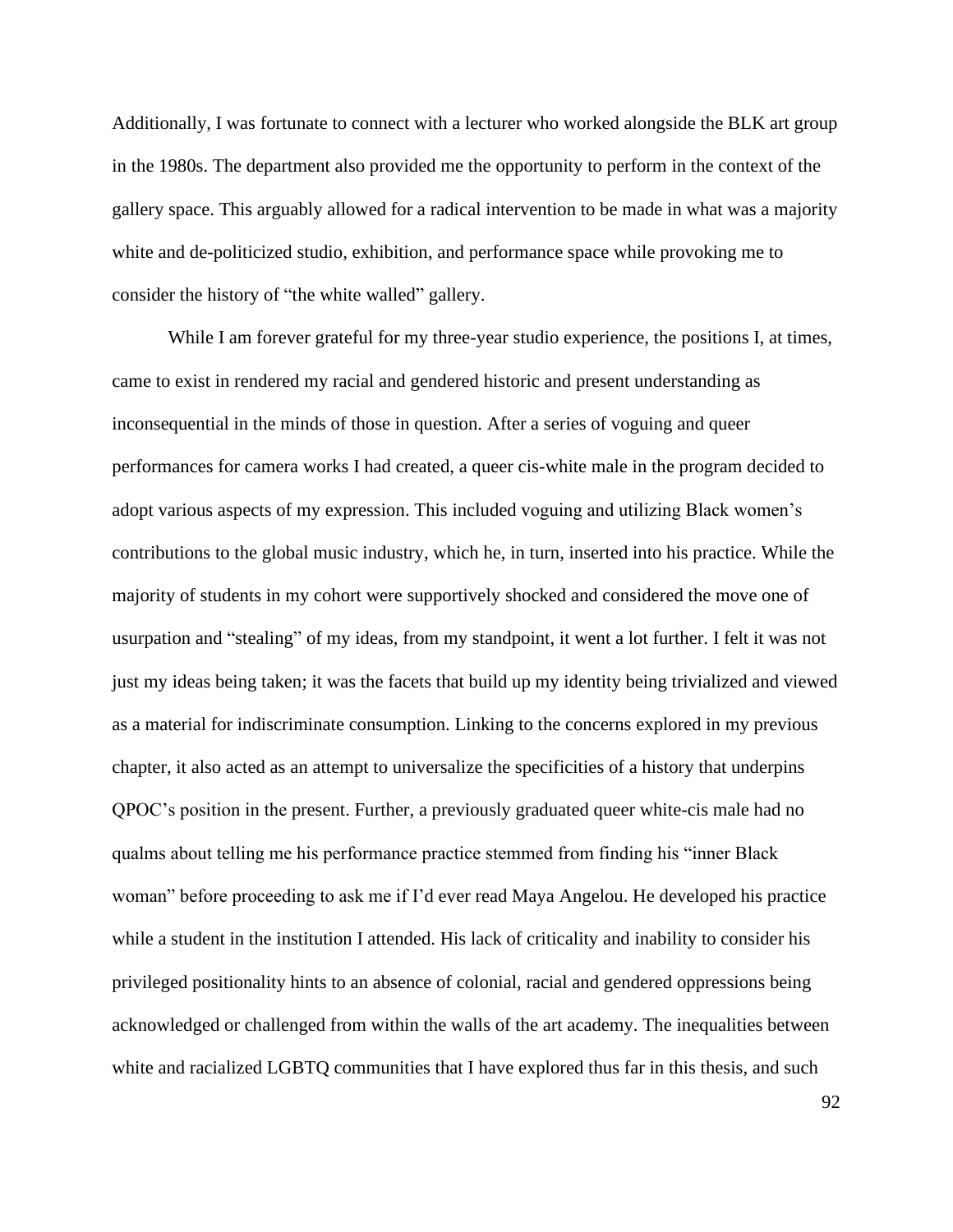community's reception in the "art world," is arguably something the academy needs to take seriously and challenge, especially when interacting with queer art practice.

My hope in sharing these experiences is to provide context to the radical possibilities the alternative-grad show is creating while meditating on exactly what it is they are offering that would have been helpful in processing the above experiences. I will now refer to art theorists Adrian Piper and Lowery Stokes Sims to aid me in situating the place of women of colour in the history of the art academy, and the art world, before introducing the two collectives I examine.

## **4.1 Arts-based activism: An alternative graduation**

The rejection of Black, particularly Black women, artists from Western art institutions, (which inevitably produces inherently derivative readings of their works) is by no means a new phenomenon. To understand the structures under which contemporary Black women artists, queer or otherwise, operate within, it is helpful to consider historic explications of these conditions. I have selected key accounts provided by Black female artists and curators working throughout the 1970s to the 1990s which I will briefly explore before moving onto my contemporary case studies. I have selected this time period, as critical interventions were being made throughout these years. A global link can be made here, between the struggles of these women in the Americas and that of Rashaeed Araeen in Britain in the decade previous, and referenced in chapter two of this thesis.

In 1983, African American performance artist Lorraine O'Grady stated, "at the moment, individual black performance artists are still exotic oddities" (Sims, p. 207). Here, the complexities of being a Black woman in the art world and a Black performance artist were being addressed, in particular, how the reception Black performance works were receiving was suggestive of an incompatibility. In her provocative 1988 essay, "Aspects of Performance in the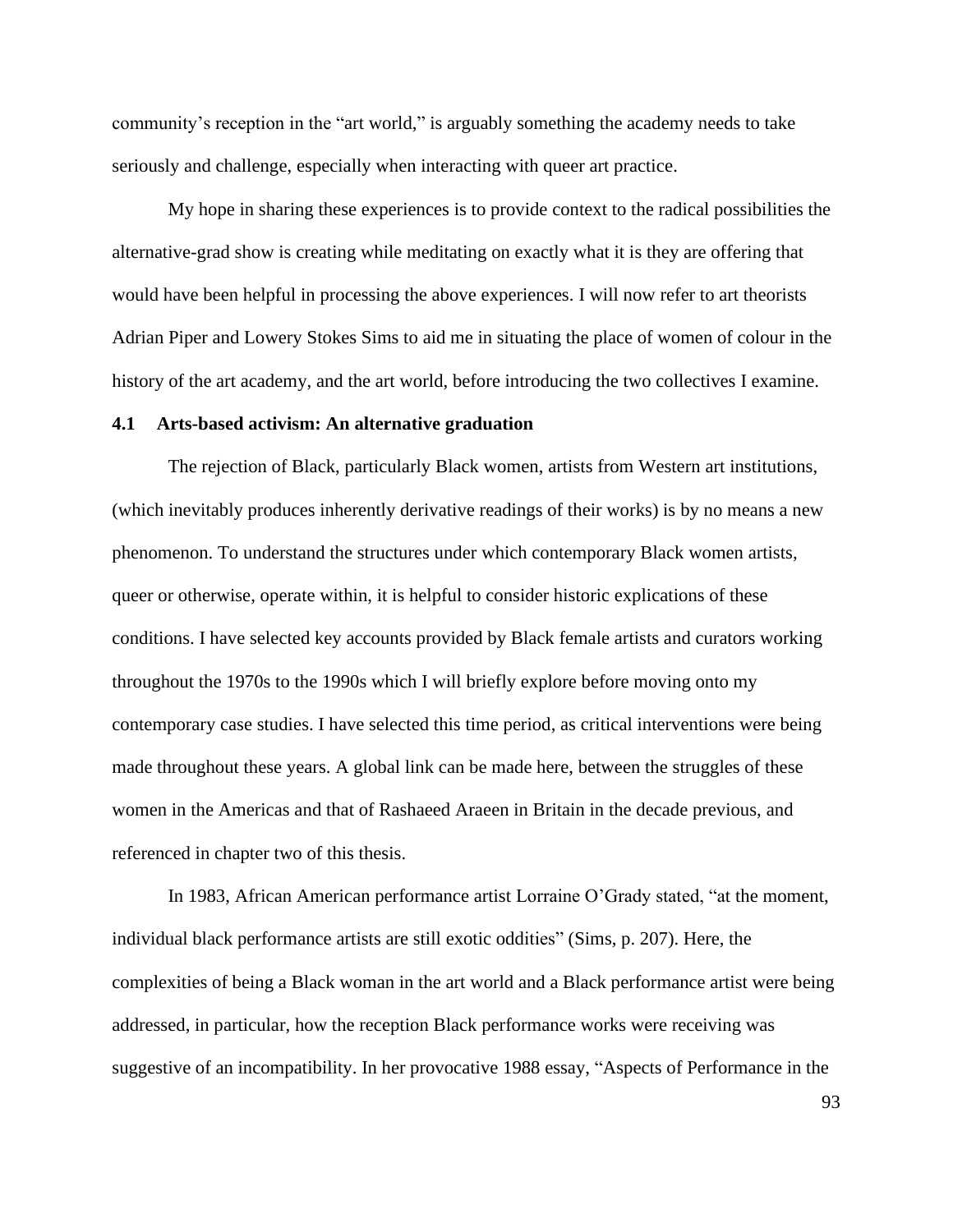Work of Black American Women Artists," Black feminist artist and critic Lowery Stokes Sims writes about this time, noting that O'Grady's observations were "verified by the controversy and resistance that met a presentation by this writer in a panel discussion on contemporary black American artists in 1985 concerning black women doing performance art" (Sims, 1988, p. 207). Sims details the jeering, dismissive comments articulated by the predominantly Black middleclass male artists in attendance, artists who held somewhat conservative practices utilizing more traditional art mediums. These comments were contrasted against an overwhelmingly positive reception from the younger POC women in attendance who, Sims shares, detailed the hostility they had each faced from their professors.

Sims offers a potential understanding of the conservative male artists whose views sit in relation to capital and the issues of economic gain Black artists continue to have to navigate. As performance and live artists have tended to deviate from linear economic goals, live practice has, in comparison to other art forms, remained vastly uncommodified, which may have been a site of contention for the men. However, the freedom of not being reliant on, nor having their practices dictated by, the male dominated art market, and not having to rely on acceptance into art institutions such as galleries and museums, perhaps in part illuminates the liberation Black women discovered in performance art and video. The fact that women were the leading figures in live practice may have additionally contributed to the suspicion the genre elicited. The artists Sims reviews were highly politicized in stance. Using their practices as a vehicle to communicate with their communities, they simultaneously reflected the concerns and inequities those very communities faced. One such artist, Adrian Piper, cogently helps to delineate Black women's positions in the art historical timeline, art institutions, and the art world more broadly in her 1990 essay, "The Triple Negation of Coloured Women Artists." Addressing the politicized time of her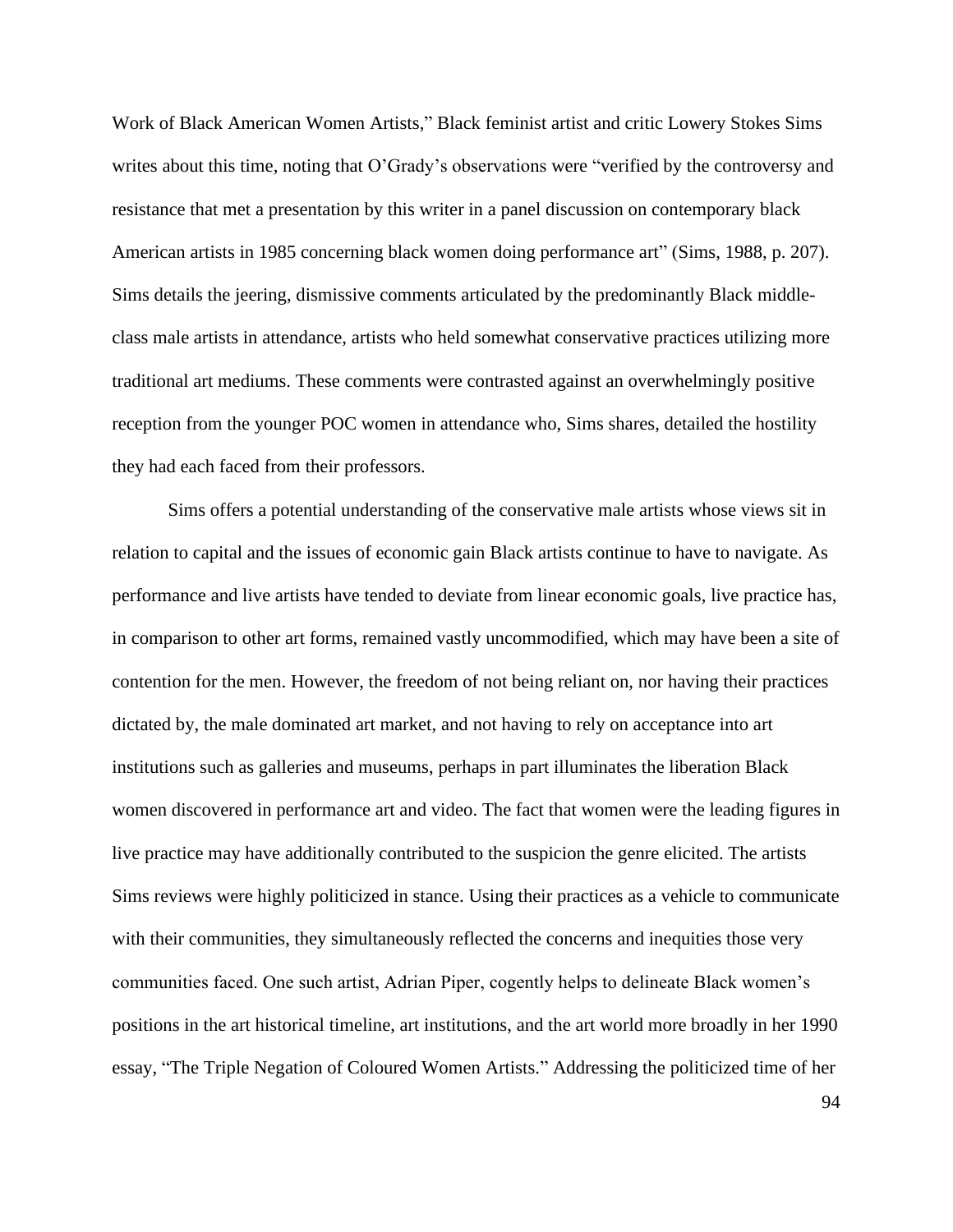writing, Piper draws a parallel between societal attempts at refuting the diversity and equality being fought for and the art world's reassertion of Eurocentric, heterosexual, male aesthetics and inclusion. She uses her essay to argue that:

The ideology of postmodernism functions to repress and exclude CWAs from the arthistorical canon of the Euroethnic mainstream. Correctly perceiving the artefacts produced by CWAs as competitors for truth and a threat to the cultural homogeneity of the Euroethnic tradition. (Piper, 1990, p. 161)

After delineating unquestionable examples (ranging from 1982-1990) of gendered racism inhibiting CWAs' success, Piper argues that unfortunately ignoring the unfounded sentiments of critics and other artists was not an option, for the sway and support they were generating was growing and impacting too many factors. As some brave and conscientious art reviewers and critics began to address both the works of CWAs and the gendered racism affecting them, a change began to occur, and group shows by such artists started to be reviewed.

While encouraged by this, Piper relays her suspicion of this new concern, for a corresponding interest in "difference" and "otherness" had commenced across a variety of other disciplines, such as comparative literature, history and anthropology. I sympathize with this concern, as the current interest in queer has arguably quickly become tokenistic and feels unsustainable when we review who is already being marginalized from being considered interesting. While art discourse had focused on the artefact *or* artist, what was required to comprehend the works of CWAs, to my mind, was an analysis of the artwork and an awareness of social relations. The problem however, as Piper aptly puts it, was that "the object of preoccupation is not the artefact but rather its producer as 'other'" (1990, p. 164). Such a preoccupation has tended to favour gendered and racial stereotypes which then act to encroach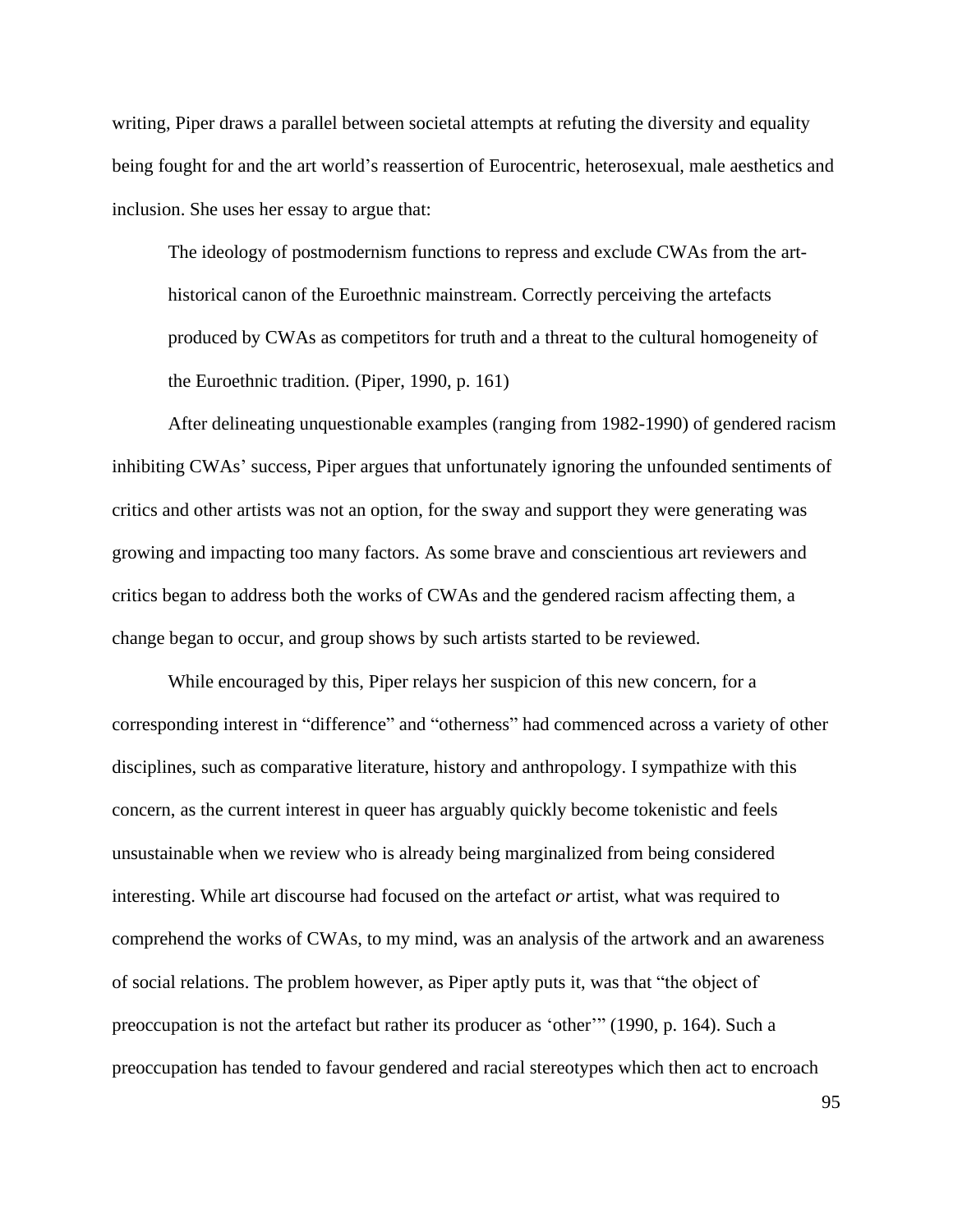upon how audiences read the work. The focus I advocate for requires a self-reflexive critical approach from the art world that asks for self-scrutiny that is contained and does not spill over into the reading of the works.

I cannot do Piper's essay justice in such a short space; however, I believe it to be of importance to briefly break down her explanations of the barriers CWAs face. I previously cited otherness. The Euroethnic art canon fails or, rather, refuses acknowledgment that we are not othered to ourselves but, rather, it is them who have othered us. Thus, when we choose to explore this relation in our work, we are, Piper argues, investigating Euroethnic psychosociology, not *ourselves.* Thus, when the art world insists on withdrawing focus from the work and recasting it upon the artist, they are evading self-scrutiny and instead placing all weight and focus on the artist in the guise of what they will deem is the artist's "self-expression." Secondly, the focus on otherness accompanied with a dismissal of an engagement with the meaning of the work "falsely presupposes a background of Euroethnic homogeneity against which the person can be identified as an 'other'" (Piper, 1990, pp. 165-166). As Piper saliently asserts, this only aids the "ideological myth of minority status that racists have long clung to when exercising strategies of disempowerment" (Piper, 1990, pp. 165-166). Finally, the intersection of race and gender means CWAs are facing a double discrimination. As with the battles feminism has undertaken to adopt intersectional and transnational approaches, it is damaging when art critics generalize in such assertions as "all women" or "all queers." Even within racial and ethnic groups, we are, of course, heterogenous and inequalities exist amongst us. However, what Piper argues as particularly relevant to this point is that we are subject to being doubly othered and, thus, the access to reading and focusing on our work and *not* on us is made even more challenging.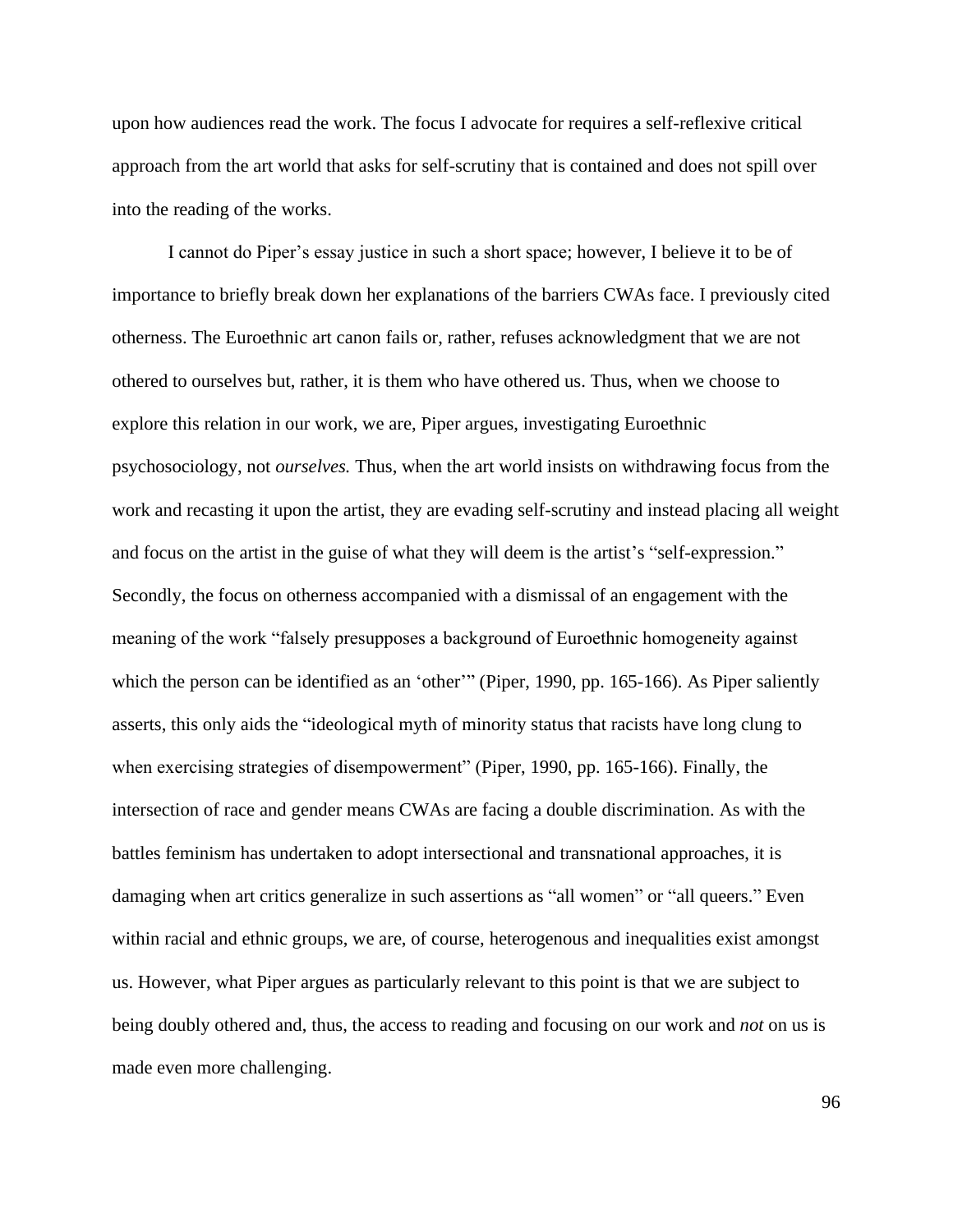As Piper progresses to problematize the art market's domineering control over art production and the issue of financial worth equating to validity, she offers us hope by suggesting we refuse to negotiate our agency. Piper warns us not to compromise our inspirations, practices, relationships, and potential in favour of rearticulating Euroethnic ideas in order to be marketable. Instead, she points to the intellectual (over entrepreneurial) reward that ensues from political and conscious practices that connect, challenge, disrupt, and provoke. Piper reminds us of the satisfaction experienced when utilizing the free or affordable resources around us to create and, further, of concentrating on the rewards one reaps from transforming an audience and building authentic connections. The arts-activist collectives I begin to analyze throughout the proceeding pages of this chapter embody such commitments. "Playing the game" and reaping the rewards of finance and notoriety certainly do not underpin their commitments; however, as they find strategies to aid Black women and non-binary artists to exhibit their works, they haven't abandoned all notions of success. Rather, I argue that they are creating new pathways to that point and helping to redefine how we rank and rate success.

My aim in the introduction to this chapter has been to familiarize my reader with the unwillingness of the art world to allow for the interruption Black women have made and continue to make to the hegemony of the Euroethnic art canon. This knowledge, I hope, will provide a context for the significance of the collectives I will now explore.

Organizers from the two collectives BBZ and SYFU came together with the desire to alter the realities recently graduated queer Black artists previously had to process alone. Their interviews in *i-D* and art, fashion and culture magazine *Dazed* delineate the exclusions, appropriations, and othering inherent in art academies. The narratives illuminate the experience of being made to feel out of place and of always being perceived as "the exception" to your race.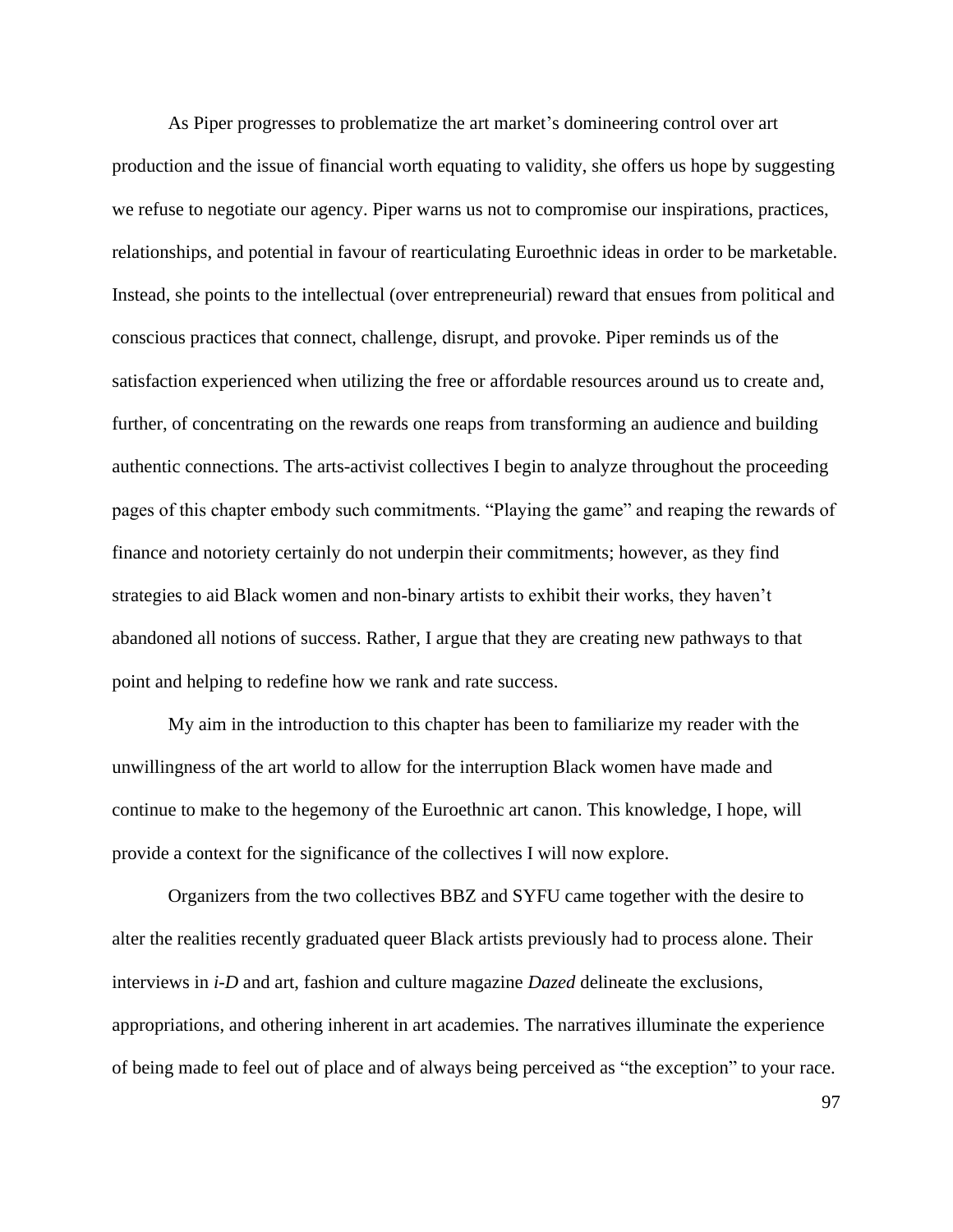The collectives are cognizant as to how these experiences complicate our relationship to graduation. A ceremony which is representative of achieving, of being ready to enter the next steps in life—in other words, a ceremony of pride—also functions as a commemoration of being an alumnus of an institution that has disqualified certain existences and knowledges; for some, graduation is more a celebration of survival. In addressing the complexities of the ceremony, BBZ state:

With less focus on what we study and the conditions we study in, the beaming faces that greet us after graduating are laced in conversations of our generational privilege and access to education but dismiss the negative impact of being in those spaces. Heteronormativity and capitalism work hand in hand, reminding us that success is in direct correlation with income and social position, as queer black creatives we do not fall into those brackets. (Jamal, 2019)

Democratizing how we approach the handling of exhibitions and openings, I argue that the collectives were able to extend this approach to creatively consider how we might imagine new and communal approaches to graduation. The curation of the show, led by Imani Robinson and Rabz Lansiquot, was:

grounded in conversations with the artists on the realities of their work and practice, looking also at how they wanted to continue to grow. Instead of concerns about hypervisibility and competition that you might usually associate with graduation, the central question in the space was actually, how did you survive? (Clarke-Brown, 2018)

Adopting the curatorial approach of working with each artist in a space as opposed to appealing for requests prior to an exhibition enables an artist to feel the absence of an existing hierarchy between them and a curator, while offering the potential of collaboration, as opposed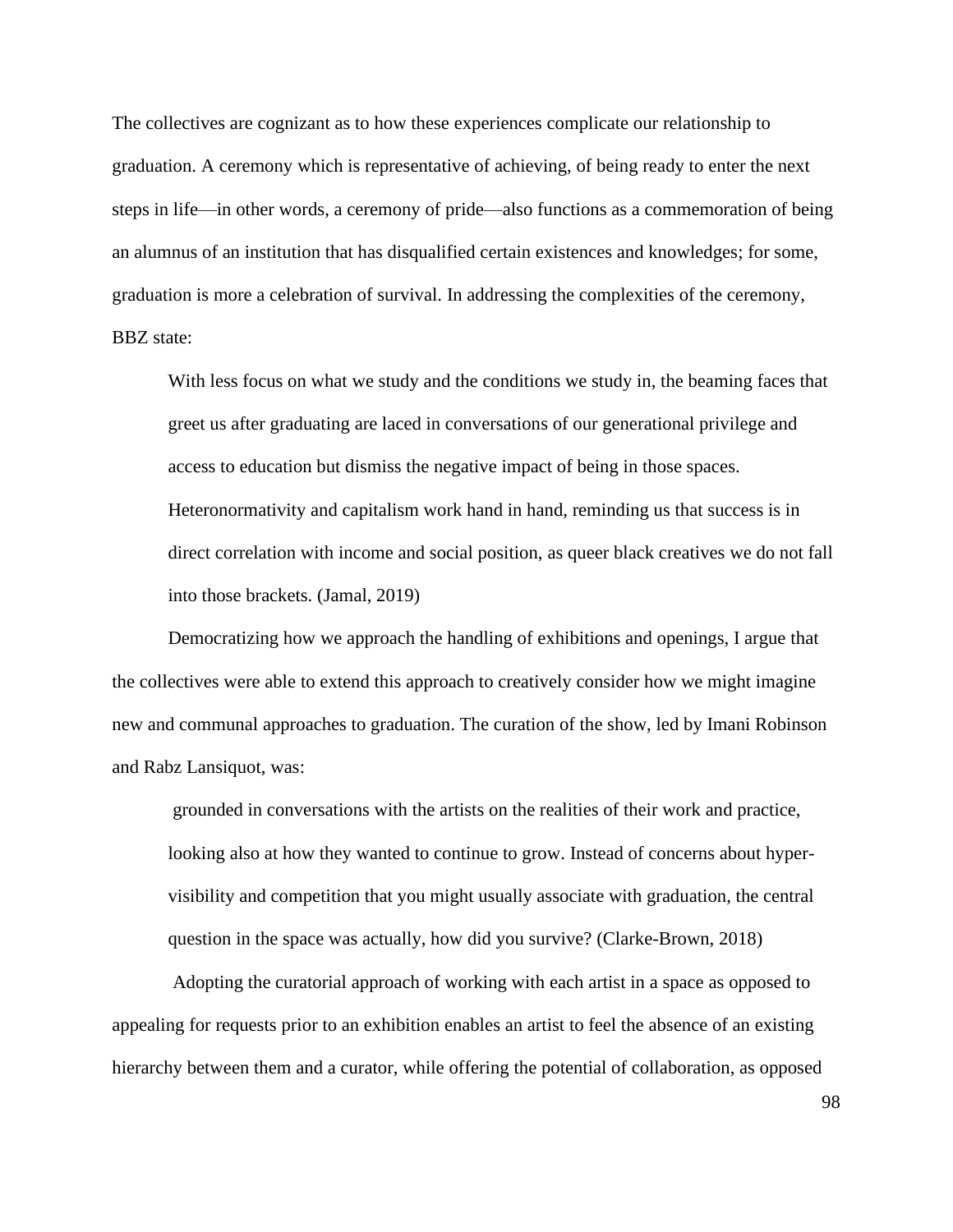to a compromise. The aims and results of the show were multi-faceted and, while some feel it drew attention to and subverted the normative, systematic behaviours of the academy, Imani suggests "this is not an answer to the violences of institutions but an entry point into building communities that can nurture and support each other … you don't need to graduate alone" (Clarke-Brown, 2018).

Set in a historical building complex, Copeland Gallery offers a large semi-industrial, white-walled, exhibition space. The alternative graduation show featured a diverse body of work, varied in both subject and medium. Some of the works displayed were given their own space in the gallery, while others shared an area. However, each work was allocated enough room so as not to encroach upon the reading of the accompanying piece. Artist and curator Tamar Clarke-Brown reviewed the show for *i-D*. Clarke-Brown's appraisal of the multitude of works poignantly demonstrates the diversity of topics ensuing from the featured artists' varied sociocultural backgrounds.

Clarke-Brown reflects:

There was the mumbled Mancunian phonetics of Sade Mica's *Solo Disco*, and the fluid blue quilted expanses and inviting indigo hues of figurative painter Sala Olulode's mixed-media works. Titles like *All Night Dancing With You* and *Gwara Gwara, Death Drop*, signalled a dedication to dance, to nighttime connections, to queer layered identities, and to blue as a holding space for it all when nothing else could. In another room, Shadi Al-Atallah's striking mixed media series showed a contorted black subject, jostling with the overlaid concerns of mental health, well-being and the struggles of visibility, working it out through passed-down practices like traditional Saudi medicine and the jinn conjuring dance. Irvine Bartlett's photography series *Kumbi (Reclaiming*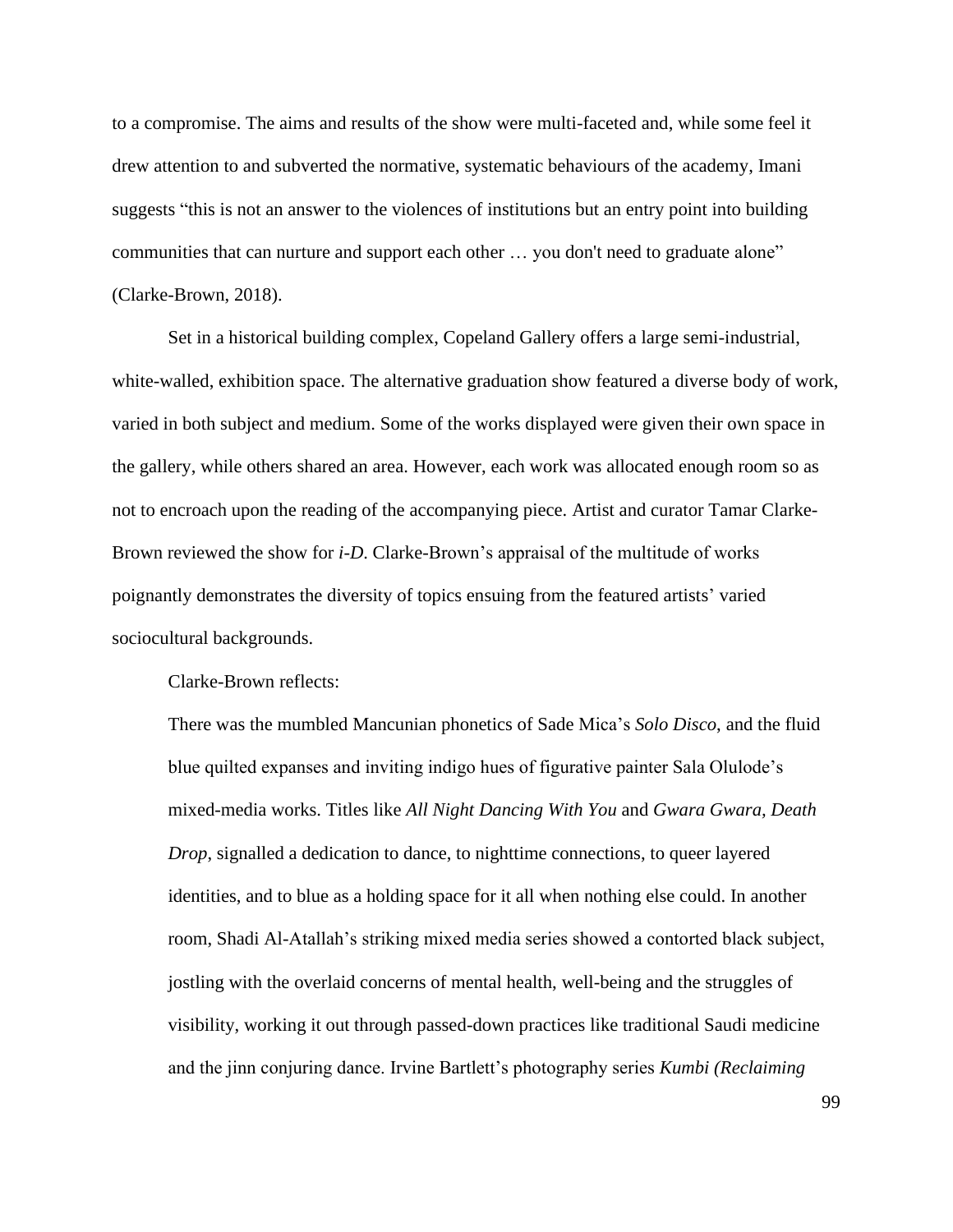*Utopia)* stretched out across the walls, with half-shadowy figures apparently unconcerned with the laws of exposure, or with coming into view at all. Christopher Kirubi's work, *each other (row of trees)*, shared a similar tone. A lightly-printed newspaper on a wooden shelf next to a phrase on the wall that read 'Unimaginable and unseen we don't have to be seen in order to be'. The statement is rendered partly in pencil and partly in neon pink gloss paint. (Clarke-Brown, 2018)

Additionally featured in the exhibition was the photography series *The Beachy Head Women* by Rebekah Williams. Her large-scale colour photographs of nude Black women on a rocky beach were a stark contrast to the hyper-sexualized imagery of Black women in popular culture. While the women were nude and indeed beautiful, sex was not the tone of the work; the images, to my mind, commented on the body's relation to itself and its surroundings. I read there to be a celebration of unbounded female sexuality within the images, suggested by the endless expanses of skin, cliffs, pebbles and blue sky.

2019 saw BBZ and SYFU adopt a new approach: applications were additionally open to queer Black artists who had not attended or graduated from an art institution. Widening the scope of eligibility acknowledges those who haven't had access to university education but have experienced the exclusions that permeate arts communities and galleries. Further, it allows for connections to be made between those within the academy and those outside. A particularly notable concept BBZ articulate in their 2019 interview in *Dazed* is stated in their criteria: "there are no constraints on the requirements of the display of blackness, or explicitly performance or presentation of identities, like there are in so many institutions" (Jamal, 2019). In *Disidentifications*, Muñoz aptly explores the particular expectation placed upon queer racialized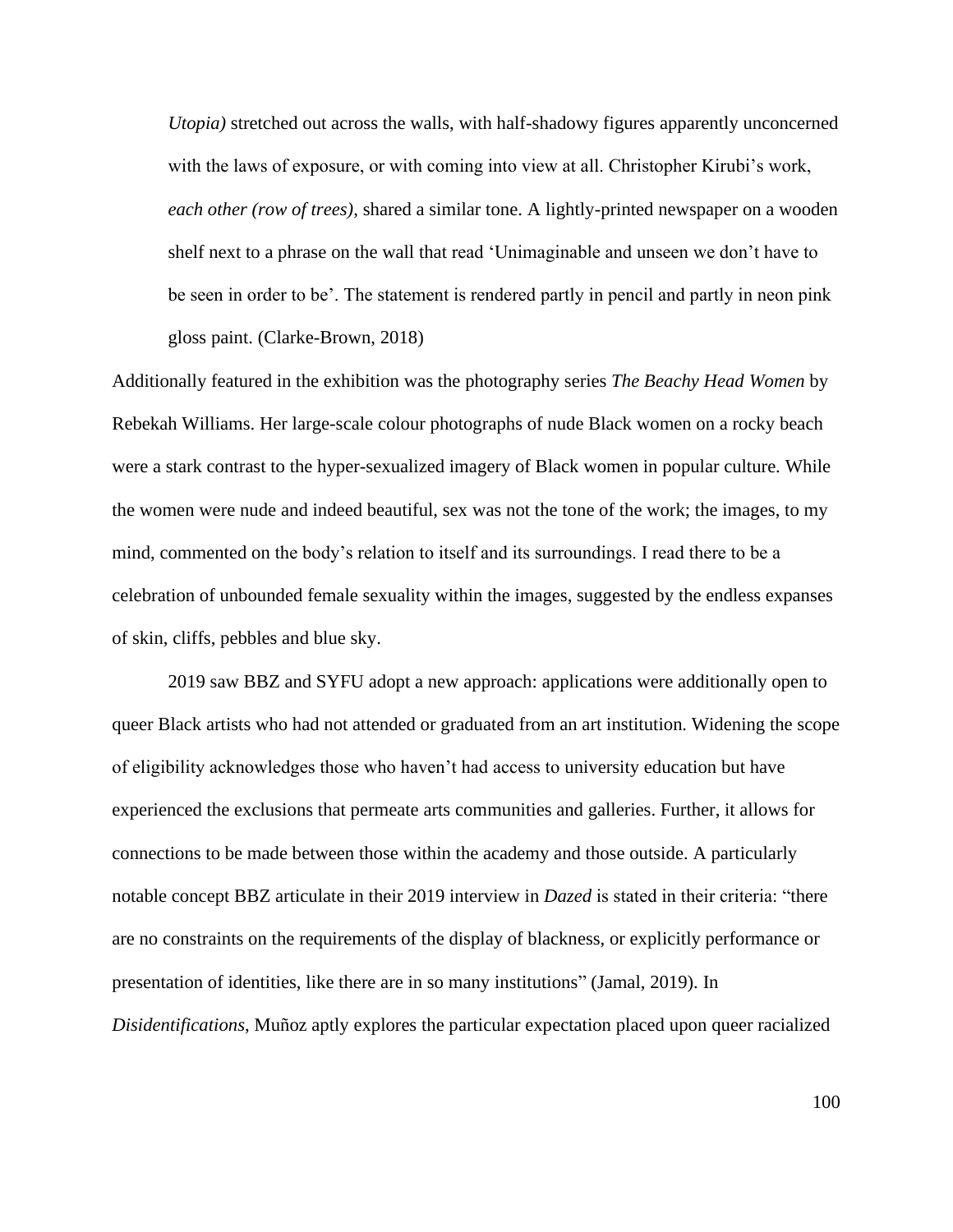artists. When appraising the contributions gay Latinx arts activist Felix Gonzalez-Torres made to the world, Muñoz (1999) writes:

Gonzalez-Torres foregrounded the complexity of contemporary hybrid identities. Given his Latino ethnicity, a sector of the arts community expected his work to be influenced and shaped by a strong identification with Latin American masters. Identifications with a very queer Anglo-American modernist, the father of psychoanalysis, or a high French theorist of the spectacle are not, according to critics … proper identifications for the artist. (p. 166)

The static and predefined spaces the art world designates for such artists were continually challenged by Gonzalez-Torres. Muñoz goes on to assert that, "these identity constructs are more often than not exotic rituals and performances commissioned by mainstream culture" (Muñoz, 1999, p.166). Muñoz offers that "these accounts of mainstream identity are, in most instances unable to account for the specificity of Black and queer lives or any other collisions of two or more minority designations" (Muñoz, 1999, p.166). To my mind, Muñoz's observation speaks to the importance of the alternative graduation certainly embracing works that directly explore Black and queer Black expression, oppression, and lived experience, but these markers not being a stipulation. Responding to an interview in which Gonzalez-Torres was labelled apolitical, Muñoz acknowledges this as a "charge levelled at many minority cultural producers who do not critique the dominant culture through predicable routes" (Muñoz, 1990, p. 166). This understanding can arguably help cultural producers prepare for adverse media reception while internally meditating on the merits of confronting audiences and critics with "the unexpected" and unpredictable.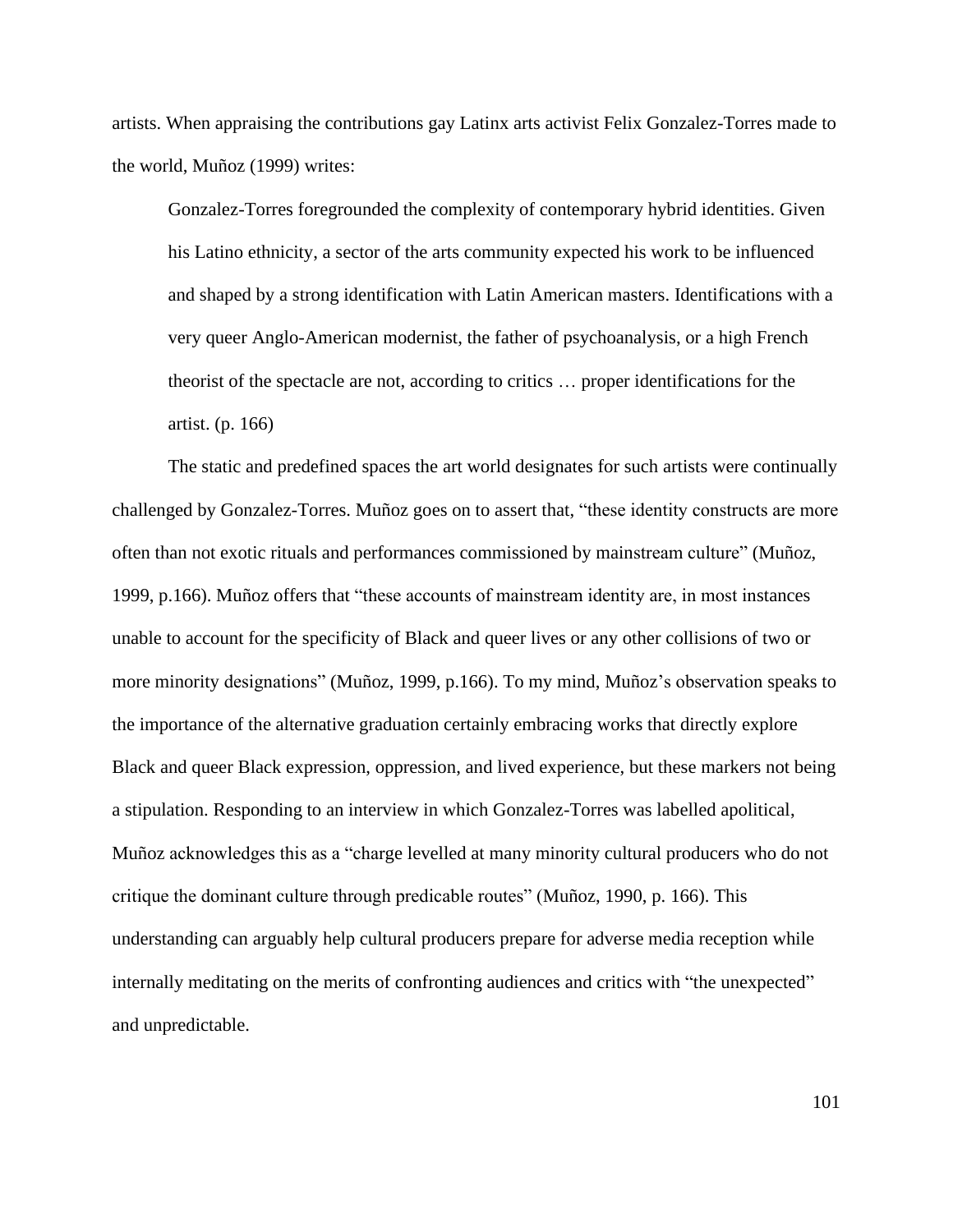*Sorryyoufeeluncomfortable* utilize the artist platform Cargo Collective to host their website. The site is minimalist in aesthetic; the simple black text on a white background is professional and connotes the gallery space. Their home page bears a short but impactful statement:

## *sorryyoufeeluncomfortable* **is a London-based collective creating intentional spaces for radical study, conversation and multi-disciplinary art-making.<sup>20</sup>**

Formed out of the Baldwin's Nigger Reloaded Project, initiated by artist Barby Asante and curator Teresa Cisneros, SYFU has presented work at ICA, 198 CAL, Wellcome Collection, Tate Exchange, The Showroom and Iniva in London, as well as Many Studios (Glasgow), BALTIC (Newcastle), KVS (Brussels), Nottingham Contemporary (Nottingham) and Framer Framed (Amsterdam). (Sorryyoufeeluncomfortable, n.d.).

This is followed by their Facebook and email contact. A tension, almost a disruption, is suggested by their initial description of who they are followed by the mention of James Baldwin sharply contrasted against a list of "high art" institutions. However, the mention of Iniva, (the Institute of International Visual Art) alludes to the intent of SYFU. Radical arts organization Iniva run a programme in which they collaborate with British-based, British-born artists, curators and cultural producers of African and Asian descent. They also house the Stuart Hall Library. The collective is comprised of six individuals: Ewuraba (Rabz) Hama-Lansiquot, Imani Robinson, Jacob V Joyce, Zviki Mutyambizi, Eva Cookney and Laurel Hadleigh. While differing in medium, a political thread ties the artists' profiles together. Artist, writer and designer

<sup>&</sup>lt;sup>20</sup> These two lines of the collectives artist statement appear in bold on SYFU's website, and thus, I have reflected the original formatting here.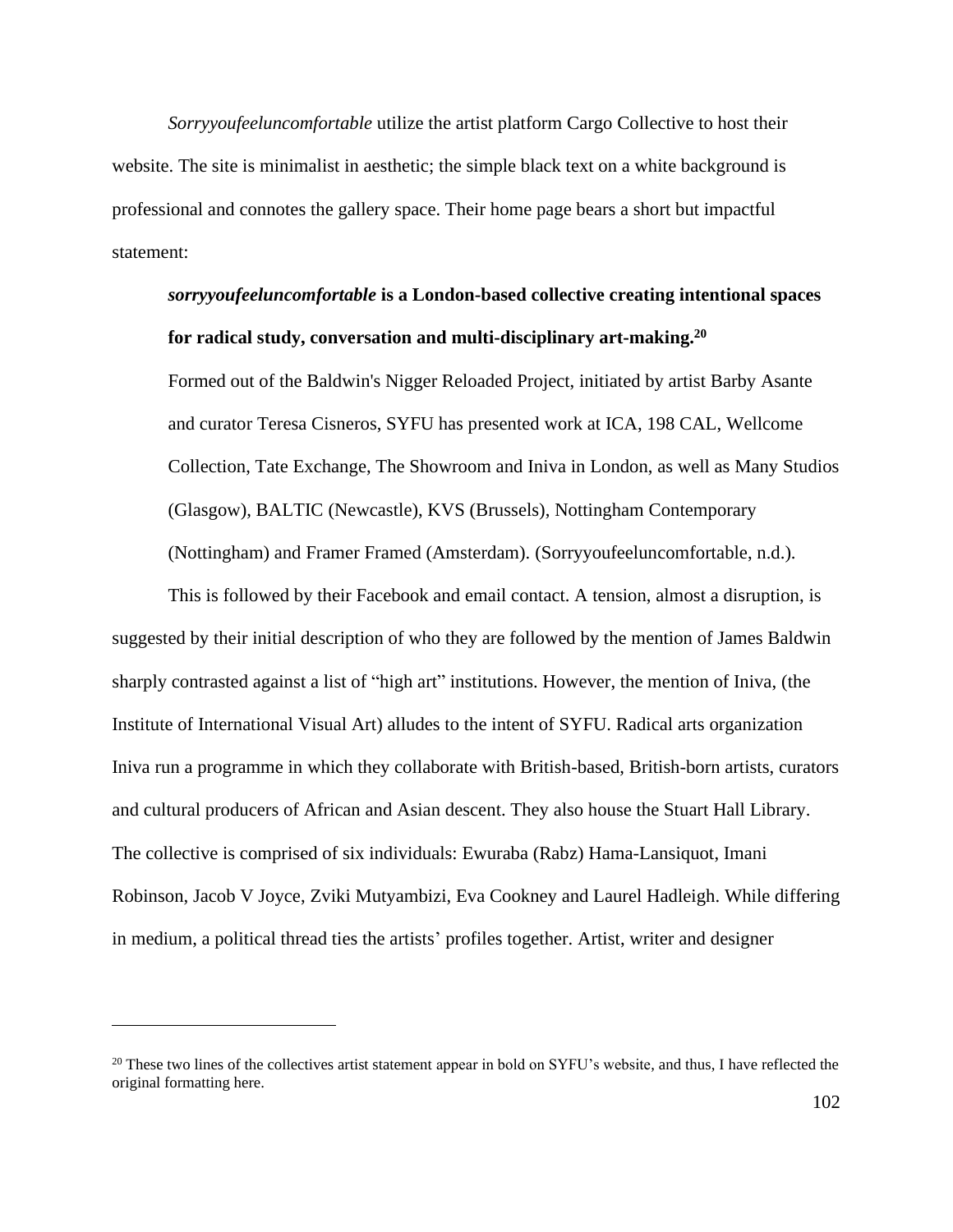Cookney suggests she is "most interested in discussion and conversation and how to involve an audience in political thought." Filmmaker, programmer, and DJ Lansiquot states her work "is informed by Black liberatory thought, Black queer studies, and lived experience, seeking to highlight the nuances of marginalised experience, and move beyond representation, to liberation." Artist Mutyambizi delineates her diasporic experience of living in Harare and London, giving consideration to how we map the changes we undergo when we relocate. Hadleigh works predominantly with documentary-based film. An artist and writer, she is interested in what lies between journalist and storyteller, investigating the contrast between media portrayals and representation and the accounts of those being represented. Robson describes herself as "a London born diaspora child of British, Caribbean and African-American descent. She is a writer and curator and is currently developing an artistic practice working with prose, poetry and performance." Member Jacob V Joyce articulates:

Over the last three years, organising performances, exhibitions, dinners and parades, the struggle against oppression has become a recurrent pattern in my work. Acts of protest within my artistic practice interrogate the structures of white supremacy, colonial histories, and patriarchic heteronormativity that inform capitalism. I draw strength and inspiration from African theology working along side devotees and priests of Lucumi and Yoruba. I aim to create crossroads where activisms, arts and marginalised narratives intersect. Sculpture, performance and curation are all tools I use to construct objects and platforms of critical contemplation. (Sorryyoufeeluncomfortable, n.d.)

I have elected to convey Joyce's statement in its entirety for I feel it aptly articulates the importance and possibilities of theory interacting with arts-based activism. Dinners and parades, each a communal happening, each with political and cultural connotations, are given the same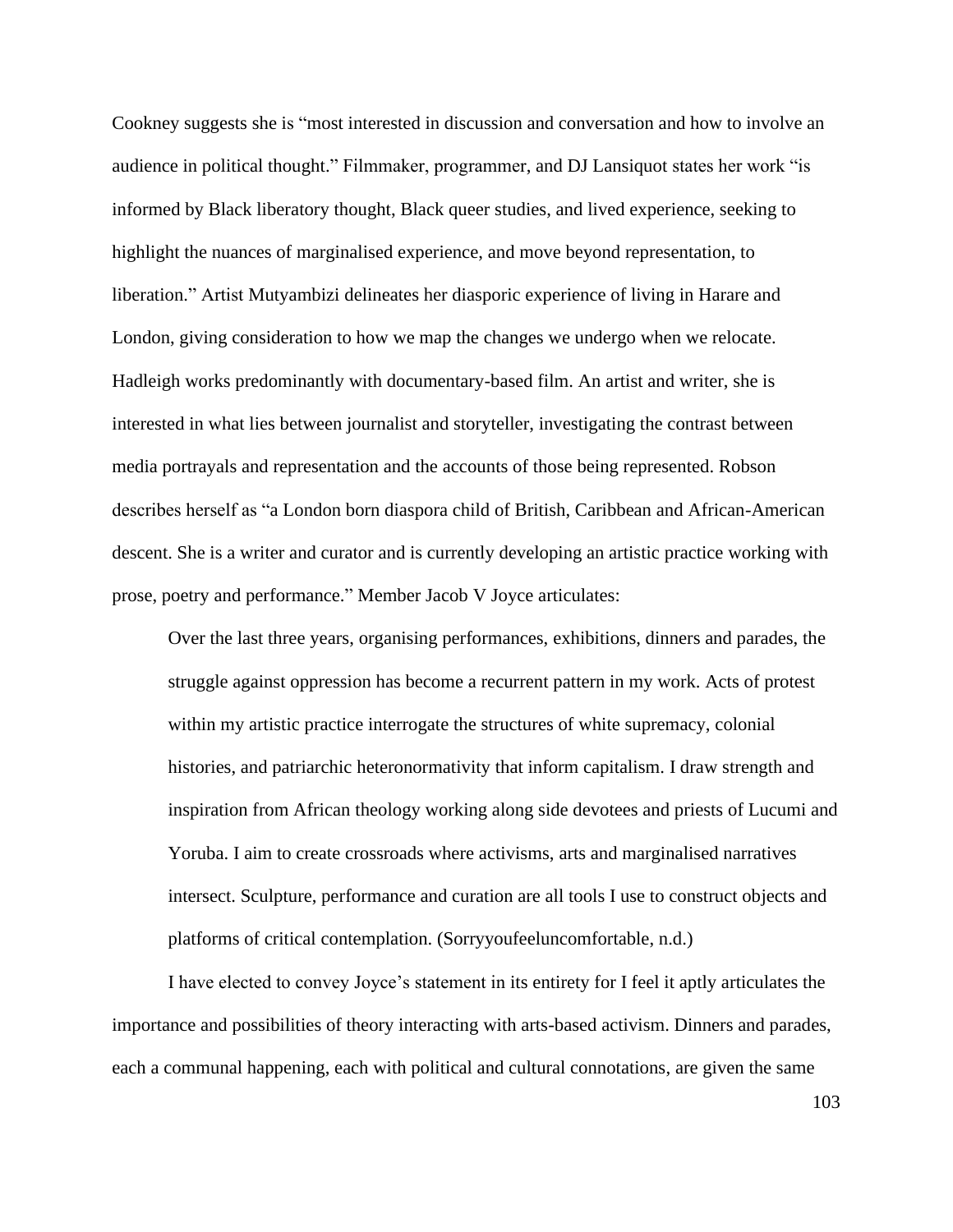weight as overt acts of protest and the reading of African theology. Regarding the intersection of art, activism and scholarship, Suzanne Van Rossenberg draws from sociologist Patricia Leavy to advocate for the importance of a transdisciplinary approach when considering how we might combat oppressive real-world conditions. Leavy argues, "as many of the big problems that we face today are not created within the boundaries of one discipline, disciplines need to be transgressed to facilitate working solutions" (as cited in Rossenberg, 2017, p.25). Rossenberg adds that, "Potentially, researchers who stay within their disciplines cannot provide useful recommendations for social change" (2017, p. 25).

When analyzing the beneficial impacts the approach of combining practice, research and activism can offer art institutions, Rossenberg further suggests:

The idea of the proposed transdisciplinarity is to trouble *that* context which keeps audiences' understanding of 'art' quite conventional and static. Paying attention to the full context of art-activist practice, as well as their actual social impact, can inform a new step in restructuring art canons and 'reading against the grain.' (2017, p. 40)

A significant amount of research, practice and in some circumstances, activism are part of capitalist neoliberal economies that produce social inequalities through their structures. Rossenberg suggests the use of combinations of research, practice, and activism is needed for overcoming the hegemonic structures that create obstacles for marginalized people. Maintaining a critical approach, she identifies the lack of evaluative measures arts and arts-activist practitioners employ, offering the skills academics utilize as a potential remedy to this.

SYFU display their Twitter feed on their site and, at the time of my visit, a post by sociologist and specialist in women's activism in Europe, Akwugo Emejulu, reads: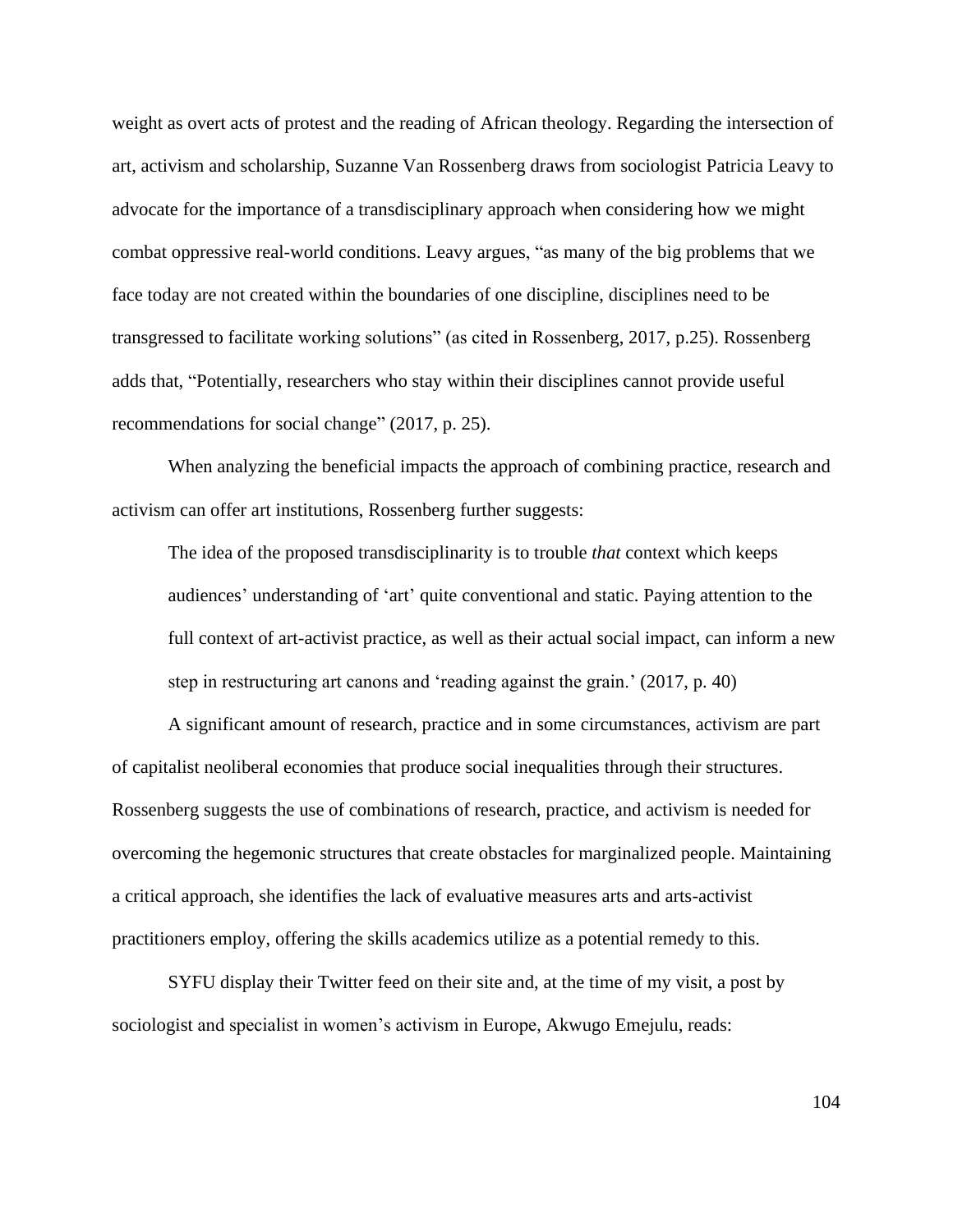Today in Feminist Pedagogy/Feminist Activism I'm delighted to welcome Imani Robinson as a guest lecturer who will be discussing her Black feminist artistic practice. At the moment, students are listening to Archie Shepp and doing stream of consciousness writing. (Akwugo Emejulu, 2019)

Diasporic existence is a thread running through each practice held by the members of SYFU. The multitude of locations the collective draw from—both geographically and theoretically—speaks to the complex experience of being Black in Britain; however, their desire to explore diasporic topics displays a commitment to resisting the nationalist project of assimilation. The collective arguably employ the method of transdisciplinarity; this is evidenced in the melding of theory, cultural studies, and historical and present-day activism, all aligning with a variety of art mediums. Situating their work across a variety of locations, SYFU ensure their knowledge and insights are accessed by a variety of audiences, not limited to the visitors of galleries.

In contrast to the fine art aesthetics of SYFU, BBZ utilize mainstream platforms and media outlets to heighten awareness of the concerns they explore and to showcase their activism, which exists in a multitude of forms. This functions as a callout for those seeking community to be aware of BBZ and feel able to attend their events. An initial Google search presents interviews with popular online magazines *Dazed*, *i.D*, European music and culture magazine *Crack*, and global Black cultural platform *Afropunk*.

Initially a duo comprised of filmmaker Nadine Davis and photographer Tia Simon-Campbell, BBZ hosted their first house party and exhibition in 2016 with the aim of offering queer women and female-identifying people of colour an alternative space where they would be centred. The duo has since expanded into a larger collective hosting an array of club nights,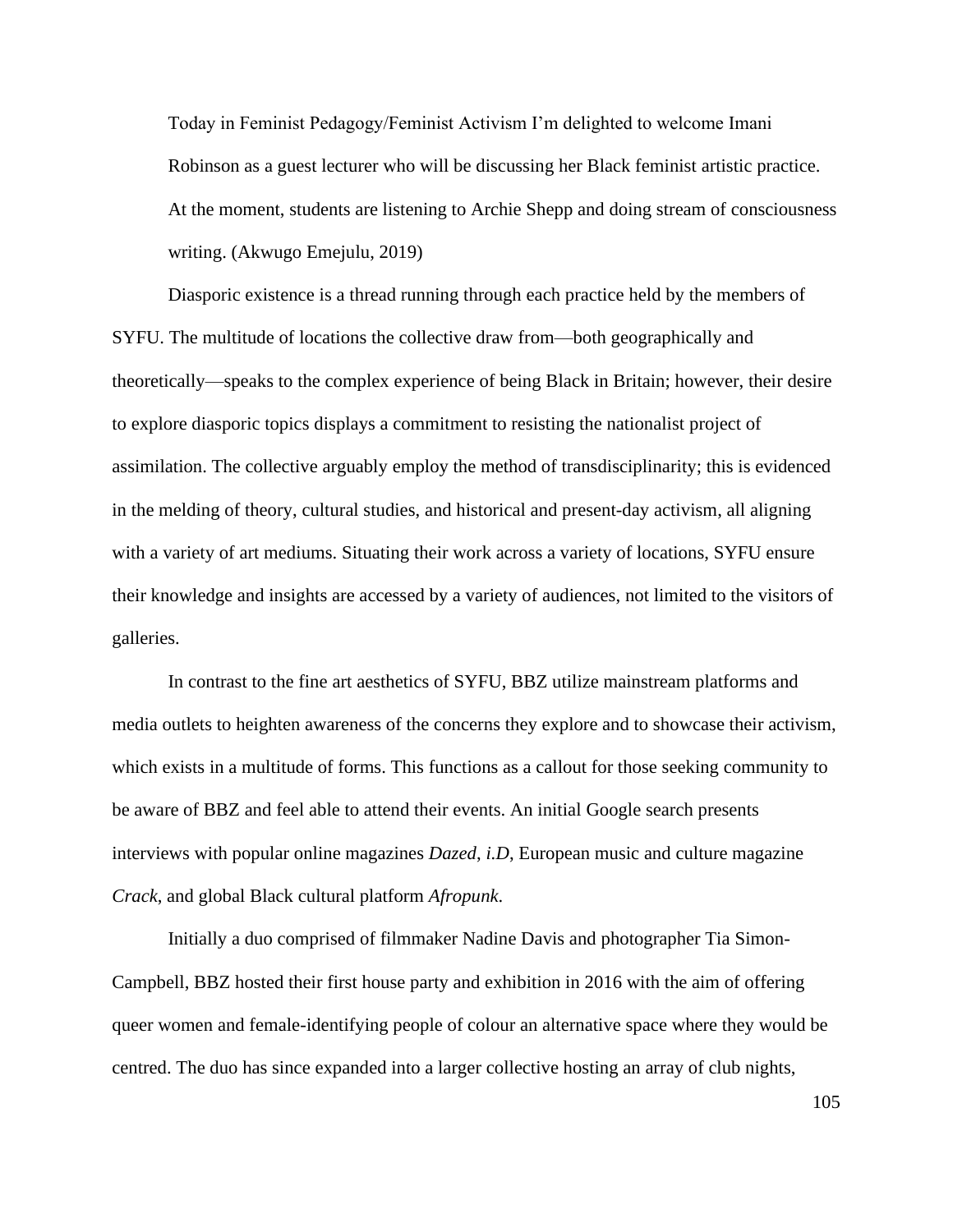exhibitions and installations, gaining access to "big name" galleries such as the Tate and the Victoria and Albert Museum. The politics of representation are generally agreed to be a small part of a wider project, with some in the academy suggesting representation as an aim to be futile. I argue the former, that visibility has a role in countering erasure and empowering minorities while also reframing the popular narratives constructed by colonial discourse. Of course, representation is plagued by tokenism and current trends. When *Crack* posed this problem to BBZ, highlighting the current phenomenon of "diversity" and queer acting as buzzwords across a variety of media and institutions, Campbell responded that, "visibility is everything … it means that people are able to see themselves in a space where they would never normally see themselves, in spaces that they've usually been alienated [from]"(Haidari, 2017). Davis adds, "for my trans friends, my differently-abled friends, my female-identifying friends, I feel there's more room to take up and more confidence in taking up that space. I definitely feel nights like BBZ have helped steer the conversation" (Haidari, 2017).

Visibility and representation have an arguably heighted significance for Black-British and queer Black-British folk who at once don't fit into the British imaginary and often don't fulfil expectations from "home." Home for some may be Britain but the provocateur disrupts this notion with the question "where are you really from?" Nodding toward this diasporic experience, BBZ articulate:

When you're an immigrant you end up creating your own home, and you create home within community, and we're exploring that idea. When we go 'back home,' i.e. to the Caribbean or Africa, we don't quite fit in, and also when we're in the UK we don't fit in. It's important to recognise that Black British people have created their own culture. (Haidari, 2017)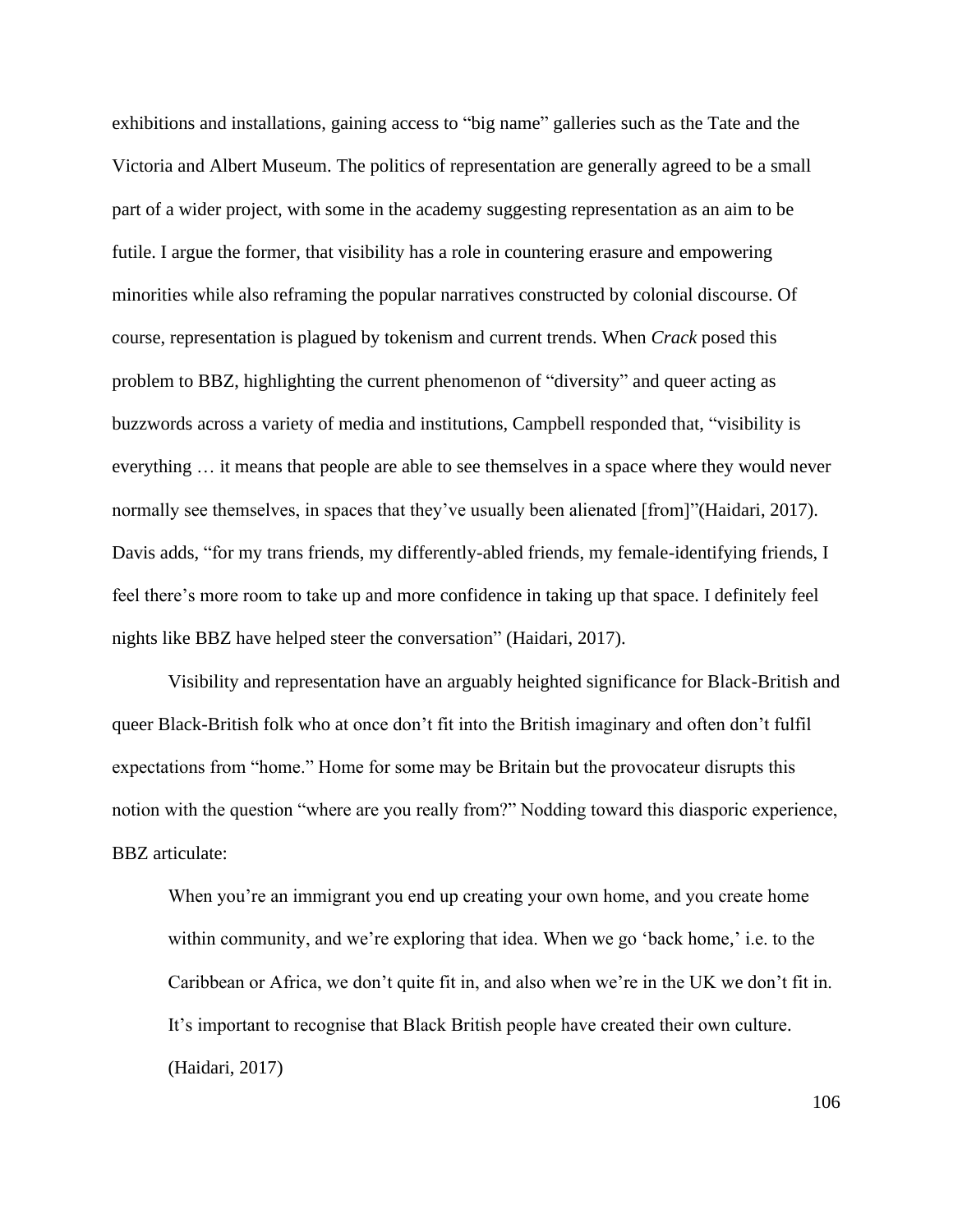In 2017, BBZ took over the Tate for four days under the title *Gal-Dem*. The title, a Jamaican patois colloquialism, speaks to the very particular existence of a queer Black-British identity. Most non-Jamaicans in the UK know the term from popular Dancehall musician Beenie Man's 2000 hit "Girls Dem Sugar" (A patois heterosexual expression denoting a "ladies' man"). The claiming of this term by racialized women linguistically subverts patriarchal ideals. 2015 saw radical British print and online magazine *Gal-Dem,* a political publication run by and for racialized women and non-binary folk, start up. The use of the term speaks to our relation to men, "white Britain," and binary LGBT scenes that partake in constructing homo-imperialist narratives, casting countries such as Jamaica as the homophobic death capital of the world while simultaneously envying, appropriating, and consuming various aspects of our culture.

When looking at representation and the use of arts-activism by Black queers, Rinaldo Walcott adapts Caribbean philosopher Edouard Glissant's (1989) notion of poetics to explore "homopoetics." Homopoetics is used as a lens through which to view the interaction between Black queer communities' relation to other queers "all the while producing modes of being that are both in concert with and against hegemonic gay and lesbian identities, homonormative inclusion, and Black homophobia" (Walcott, 2013, p. 147). Walcott further contends, "it is part my argument that Black queer image-making contributes significantly to homopoetic relations and identifications across the diaspora" (2013, p. 147). Walcott argues that photographic and filmic modes of production call for a new ethical relation to living, shaping homopoethics, "where death is also an essential element of embodiment and subjectivity" (2013, p. 151). Drawing from Black critical theorist David Marriott, Walcott explores the problematics of the brutal photography depicting the lynched body, resulting in an archive of lost agency, brutality and powerlessness. As Walcott makes enquiry into audience positionality and what we are called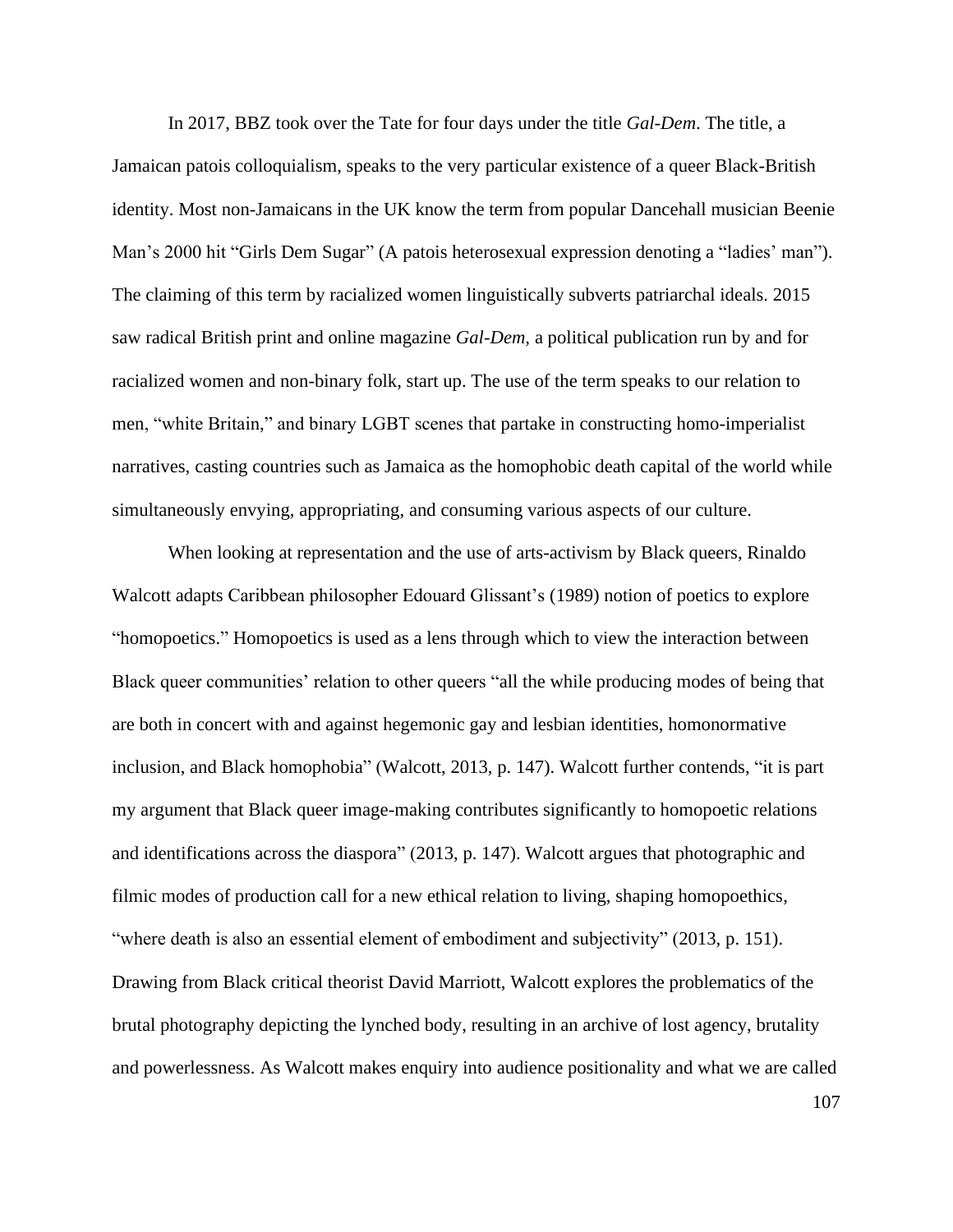into action to alter/reconsider/reconstitute in our own lives, he contends that queer Black artists, are reshaping the "Black image." He suggests queer Black artists, through their praxis, are superseding the act of witnessing, to instead call into question a poetics of relation which holds Black living and death as a constitutive element. Walcott addresses the weight the politics of representation continues to hold and the interruption we make when we create our own avenues of visibility.

A visibly notable aspect of BBZ is their willingness and aptitude for collaboration, speaking to the coalitional politics integral to earlier activist movements. They have collaborated with an array of artists and producers, diversifying the events they're able to host and be a part of. This way of working, I argue, offers the potential to lift the many, not the few, and to this they offer that: "everything starts with the community. Without the community we are nothing. It's all about building together, so that we're all stronger and elevate together" (Haidari, 2017).

SYFU and BBZ are two collectives that are able to bring unique and distinctive ideas and qualities to the planning and hosting of the alternative graduation. Both clearly demonstrate a commitment to furthering the cause of QPOC in Britain and to writing our understandings into the British imaginary and archive. They are simultaneously providing QPOC with alternative spaces and thus extracting us from the compromises and erasures inherent in functioning in spaces that were never designed with us as the focal point. SYFU hold a deep working knowledge of the academy and art institutions which is invaluable for QPOC arts-activists wanting to branch out in Britain. When meditating on the appropriating and de-valuing, by white males, of my queer cultural heritage experienced during my time as an art student, the community these collectives are providing, along with a safe space, yet a space just as successful as the former, are two factors I would have benefitted from. An opportunity to work through the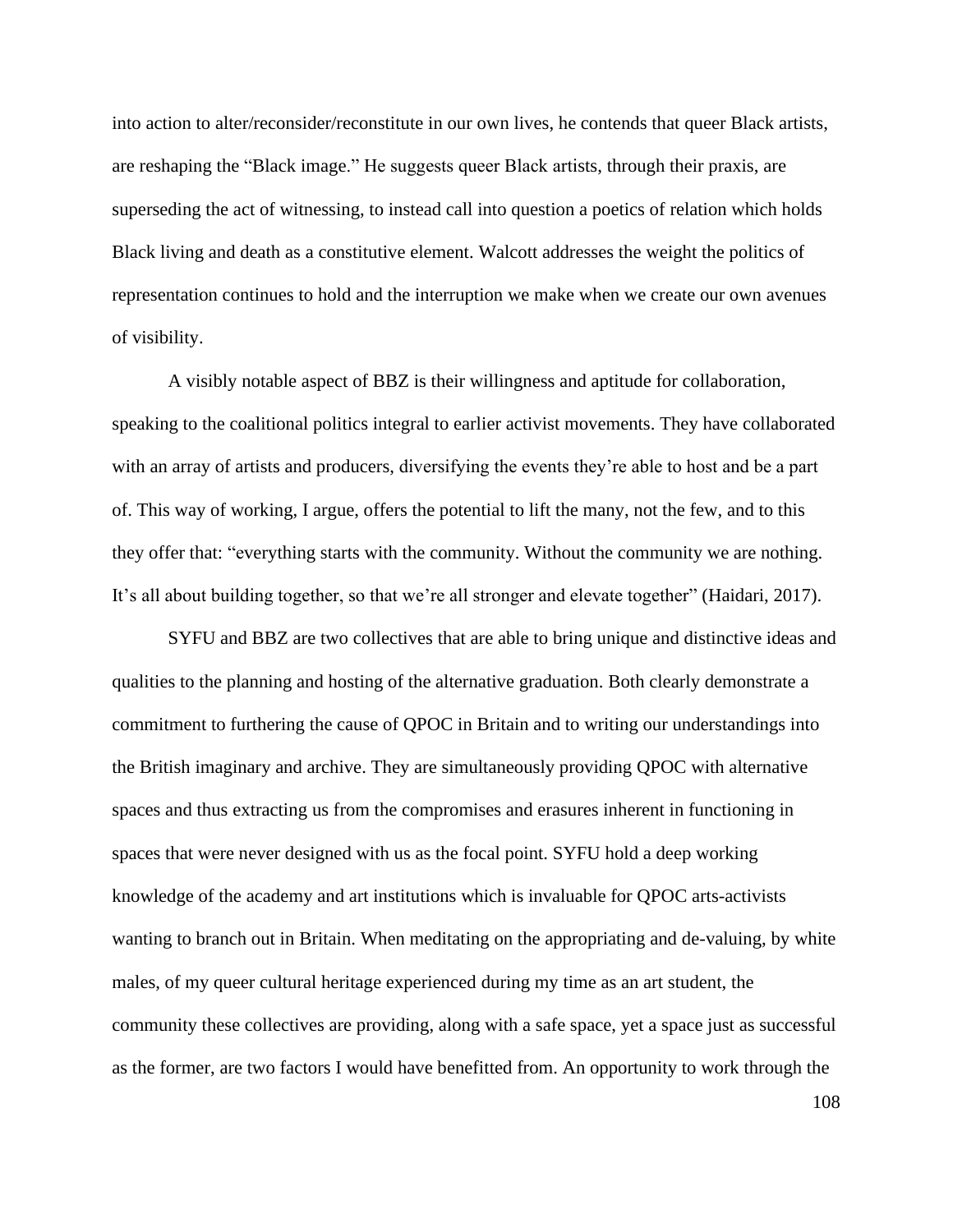experience, the alternative graduation offers graduates the chance to refute the neo-liberal individualist position. Instead, the chance is offered to graduate as a community, and potentially, as a collective that can redistribute their acquired knowledge and provide others with the chance to engage in a similar experience. Surely this way of graduating additionally better equips QPOC to think collectively, elevating each other as opposed to merely meeting our own gains.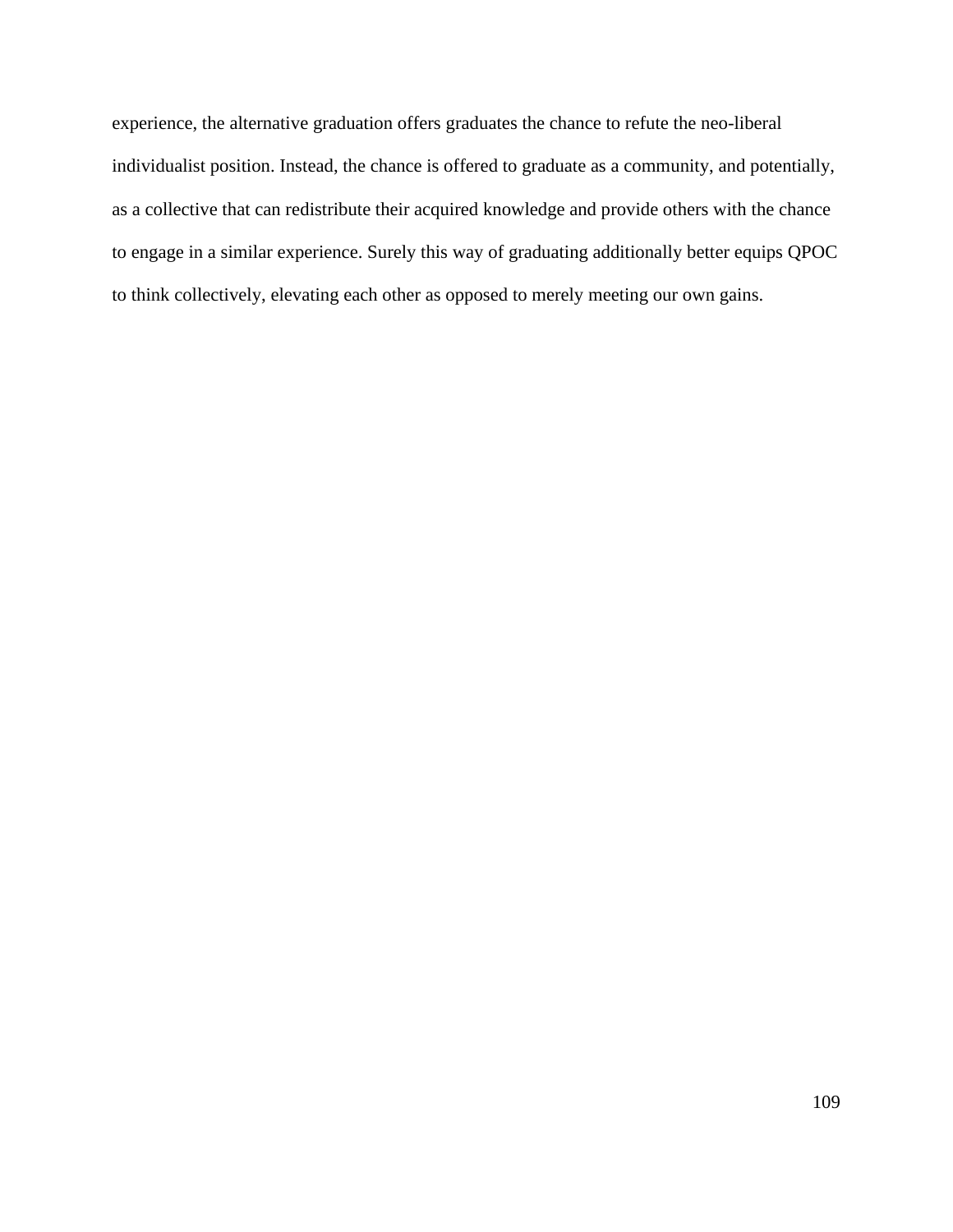## **Chapter 5: Conclusion**

The need for racialized people to enact a radical politics that centres their needs while highlighting their achievements, unique contributions, and presence in Britain remains strong. Unearthing formerly hidden and unconsidered histories, including the geographies of people of colour in the UK, remains an on-going project. Black and other racialized historians such as Eddy Chambers focus on important histories that do not focus on queer people's place within the narratives of early or later migration into Britain. White theatre and performance academics such as Stephen Greer focus on histories of queer British arts-activism that do not take race as an additional element requiring further insight. Thus, it is up to those of who straddle such hyphenated identities to ensure our histories are properly recorded and available to those outside of our immediate communities.

Through looking at direct examples of arts-based activism, each of which build communities while utilizing the erasure of QPOC from imaginings of Britain as material to create platforms, works and projects, I have delineated the agency that is present in the process and materialization of the arts-based activism I have explored throughout this thesis. I have shown how "queer histories" have been recorded to exclude QPOC from our understandings of queer space, such as the history of Canal Street. In response to these historical exclusions, I've demonstrated how QPOC activist collectives, such as Rainbow Noir, are actively protesting and contesting such narratives through the use of arts-based activism, reshaping our notions of queer space and, indeed, of British cities.

The hyphenated identities QPOC embody, referenced at various points throughout this thesis, are reflected in the need to employ such a vast range of scholarship, always reaching outside of any one discipline when appraising QPOC's position in space, be it in the academy or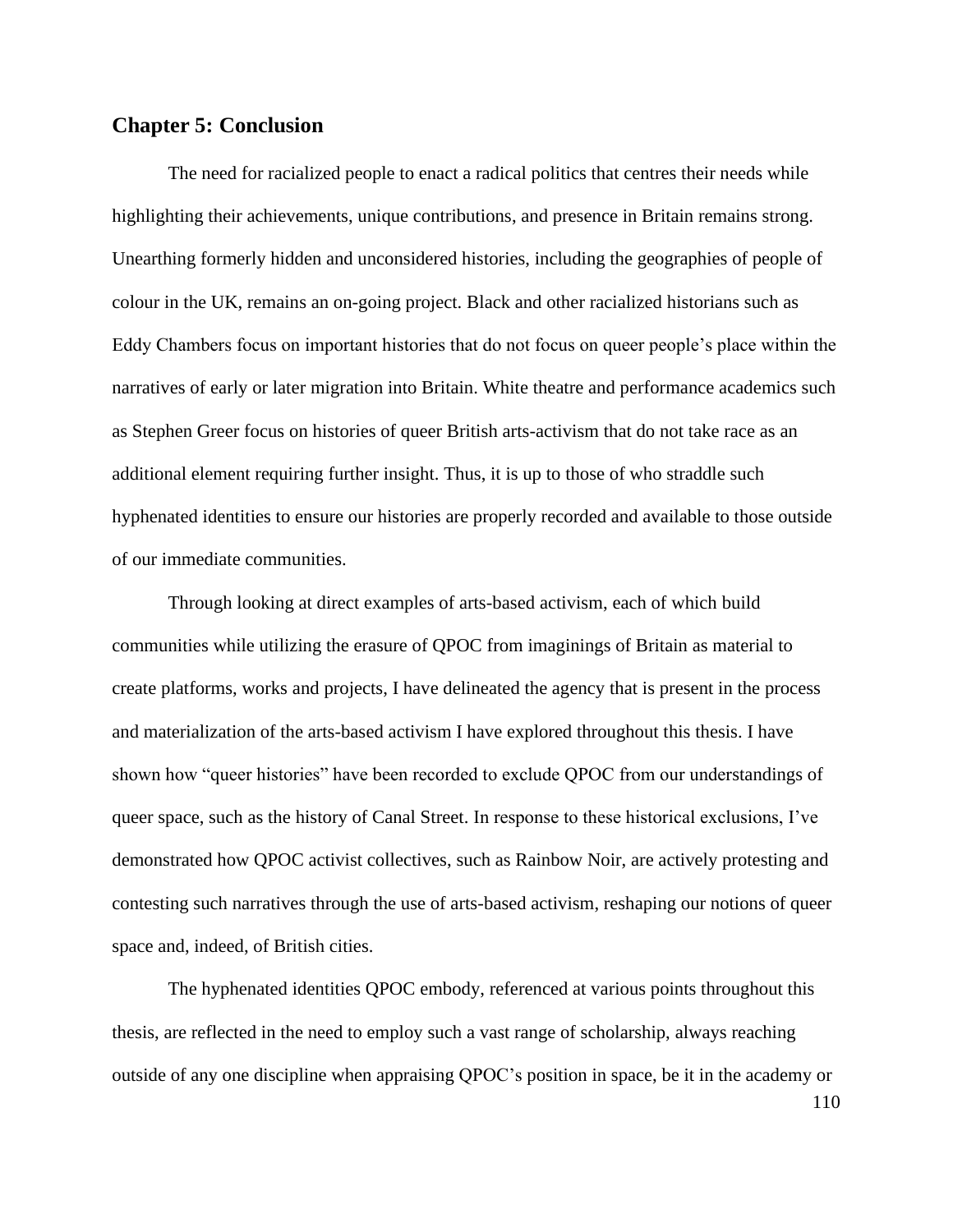in European cities more broadly. Such identities explicate the importance of giving the same weight to diasporic, ancestral connections as one gives to QPOC's relationship to Britain and being "British." I have demonstrated how arts-based activism can successfully be used as a vehicle to communicate to and involve those outside of the academy while employing the significant knowledge production that occurs in academic spaces. The performance stages created by such platforms as the Cocoa Butter Club are offering up the chance to employ cultural articulations that can work with and against queer performative expression while offering performers recognition, career progression, and the chance to build one's practice in a supportive environment.

As queer identities continue to find new language and our understandings of—at times conflicting needs continue to manifest, the challenge not to fall prey to the exclusions identity politics often procure is likely only to build. Thus, I argue, we must take the reflexive position of listening to, rather then silencing, those in our communities who do not necessarily share our viewpoint. Silencing them would be akin to performing the same strategies executed by dominant powers who seek to suppress, silence, and erase the voices and presence of QPOC. In taking this reflexive stance and accepting heterogeneity, we can refuse the distraction of fighting against and damaging each other, damaging people who have often faced extreme violences inflicted by the same power structures that have been the source of our own pain. The collective ways of working and spaces created by the individuals and groups examined in this thesis offer a way for this to manifest; further, they demonstrate that collaborating, as opposed to infighting, is, indeed, possible. However, this collaborative way of working also relies on each of us to recognize when we ourselves are performing silencing and exclusionary tactics.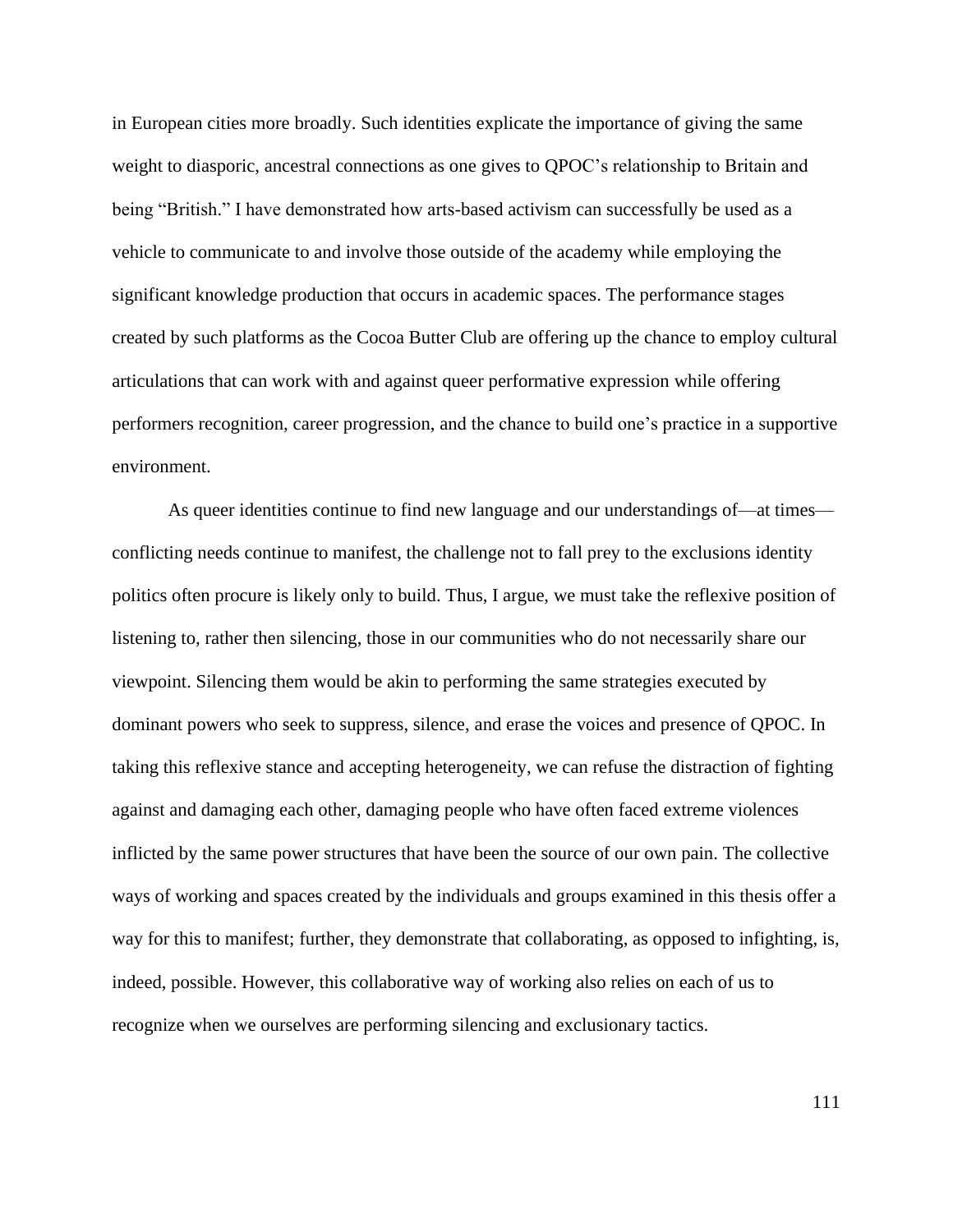The fluidity of arts-based activism continues to be a core strength and reason I believe in its ability to be an effective tool in fighting historic and present-day oppressions that disproportionately affect POC and QPOC residing in Britain, oppressions that are often nonlinear and find new articulations. After appraising and exploring the various formulations arts-based activism is taking on in the United Kingdom, this thesis concludes with arguing for the continued use of arts-based activism as both a strategy and tool to fight oppression, erasure, inequalities, and importantly, to build queer racialized communities.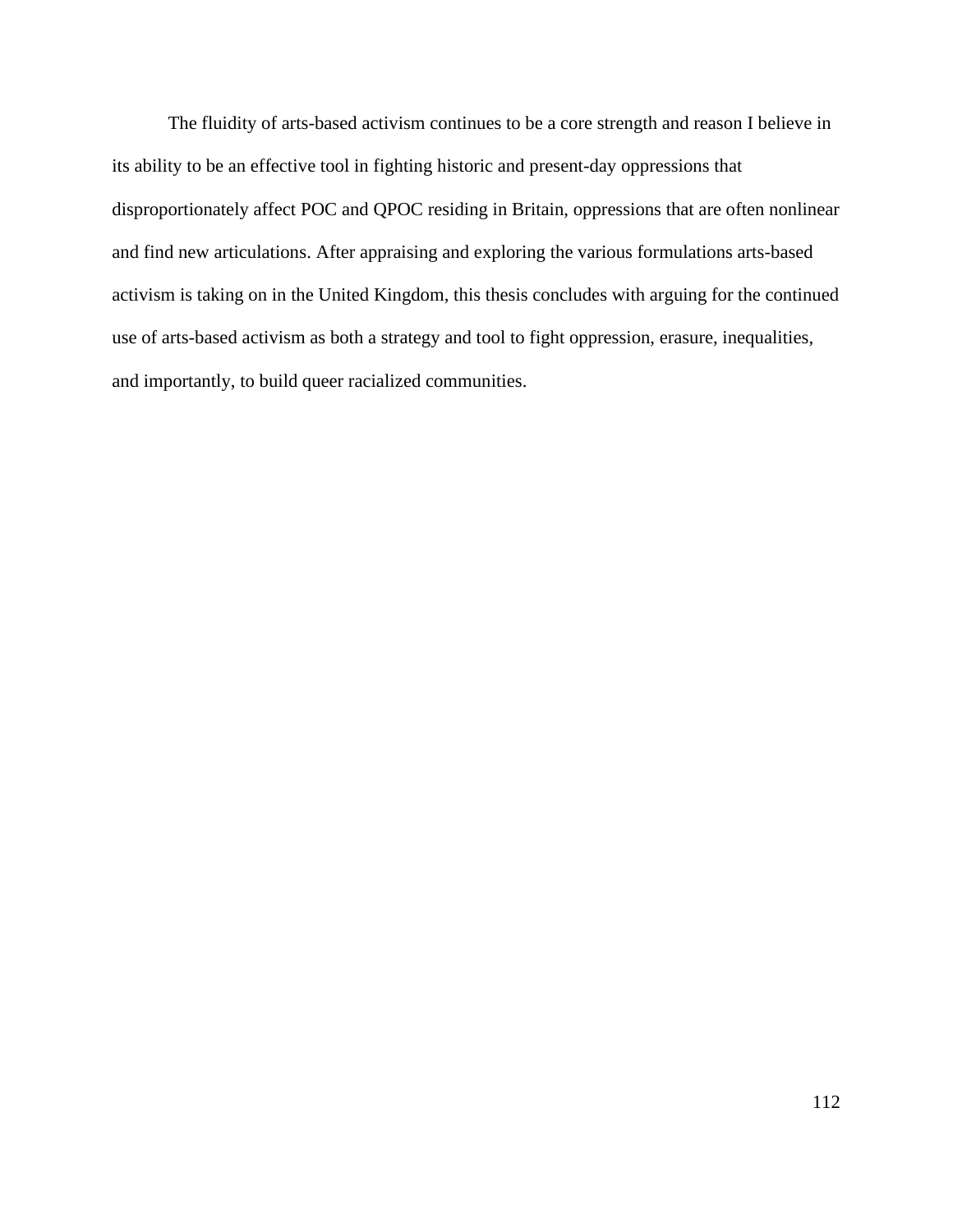## **Bibliography**

- Alcoff, L. (1991). The problem of speaking for others. *Cultural Critique,* (20), 5–32. <https://doi:10.2307/1354221>
- Bacchetta, P., El-Tayeb, F., & Haritaworn, J. (2015). Queer of colour formations and translocal spaces in Europe. *Environment and Planning D: Society and Space, 33*(5), 769–778. <https://doi:10.1177/0263775815608712>
- Bainbridge, S. (2019, June 21). Any answers. Del LaGrace Volcano. *British Journal of Photography*. [https://www.bjp-online.com/2019/06/any-answers-del-lagrace](https://www.bjp-online.com/2019/06/any-answers-del-lagrace-volcano/#menuopen)[volcano/#menuopen](https://www.bjp-online.com/2019/06/any-answers-del-lagrace-volcano/#menuopen)
- Bernier, C. (2013). "Save our shit. save our souls. save our struggle": Politics, protest and aesthetic experimentation in the BLK art group exhibition (2011–12). *Slavery & Abolition, 34*(3), 515–523.<https://doi:10.1080/0144039X.2012.698223>
- Bernier, C. (2019). *Stick to the skin: African American and Black British Art, 1965-2015.*  University of California Press.
- Bradley, C. (2019, October 9). *Rainbow noire: Here: Celebrating lgbtqi people at home*. Mancunion.<https://mancunion.com/2019/10/09/rainbow-noir/>

Brody, J. D. (2008). *Punctuation: Art, politics, and play.* Duke University Press.

- Brown, T. C. (2018, July 24). *This black queer art show is changing the landscape for future generations*. iD Vice. [https://i-d.vice.com/en\\_uk/article/8xbqbp/black-queer-art-show](https://i-d.vice.com/en_uk/article/8xbqbp/black-queer-art-show-bbz-peckham)[bbz-peckham](https://i-d.vice.com/en_uk/article/8xbqbp/black-queer-art-show-bbz-peckham)
- Butler, J. (1993). "Imitation and gender insubordination." In H. Abelove., M. A. Barale & D. M. Halperin. (Eds.). *Lesbian and Gay Studies Reader.* (pp. 307-320). Routledge.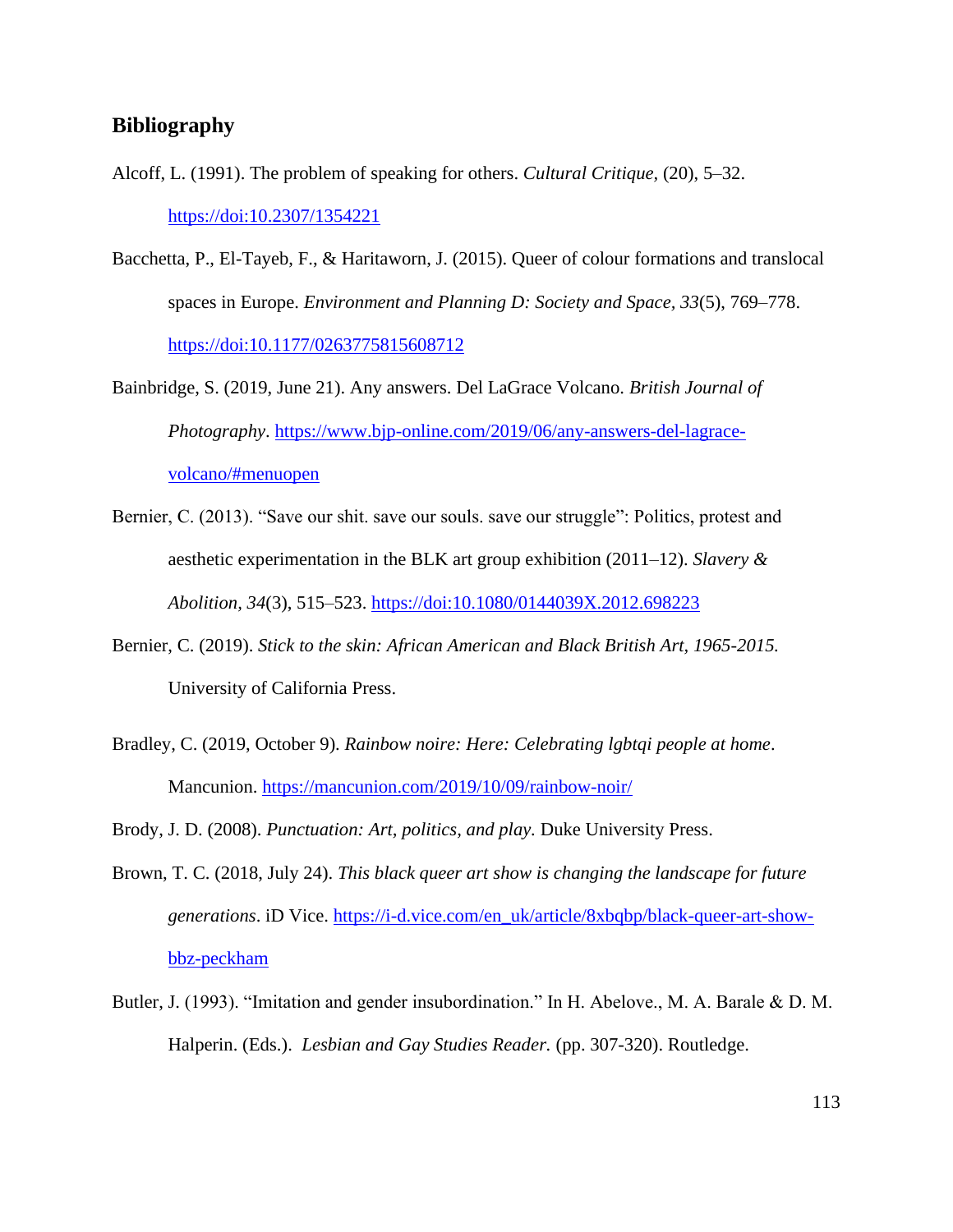- Butler, J. (1995) "Discussion." In J. Rachman (Ed.), *The Identity in Question.* (pp.129-144). Routledge
- Campbell, A. & Farrier, S. (Eds.). (2016) *Queer dramaturgies: International perspectives on where performance leads queer*. Palgrave Macmillan
- Canal St Online. (n.d.). *Manchester gay village – a history.* [https://www.canal-st.co.uk/gay](https://www.canal-st.co.uk/gay-village/village-history)[village/village-history](https://www.canal-st.co.uk/gay-village/village-history)
- Case, S. E. (2001) Feminism and performance: A post-disciplinary couple. *Theatre Research International*, *26*(2), 145–152.<https://doi:10.1017/S0307883301000153>

Case, S. E. (2009). *Feminist and queer performance: Critical strategies.* Palgrave Macmillan

- Case, S. E., Brett, P., & Foster, S. L. (1995). *Cruising the performative: Interventions into the representation of ethnicity, nationality, and sexuality.* Indiana University Press
- Collins, P. H. (1989). The social construction of black feminist thought. *Signs: Journal of women in culture and society*, *14*(4), 745–773.<https://doi:10.1086/494543>
- Davis, T. (1995). The diversity of queer politics and the redefinition of sexual identity and community in urban spaces. In D., Bell & G. Valentine (Eds.), *Mapping Desire: Geographies of sexuality.* Routledge (pp. 269-279).
- D'Emilio, J. (1992). *Making trouble: Essays on Gay History, Politics and the University.* Psychology Press.
- Doherty, S. (2013, July 12). *The history of burlesque dancing*. Burlexe. <https://www.burlexe.com/burlsque/burlesque-history-the-history-of-burlesque-dancing/>
- Doyle, J., & Getsy, D. J. (2013). Queer formalisms: Jennifer Doyle and David Getsy in conversation. *Art Journal, 72*(4), 58–71.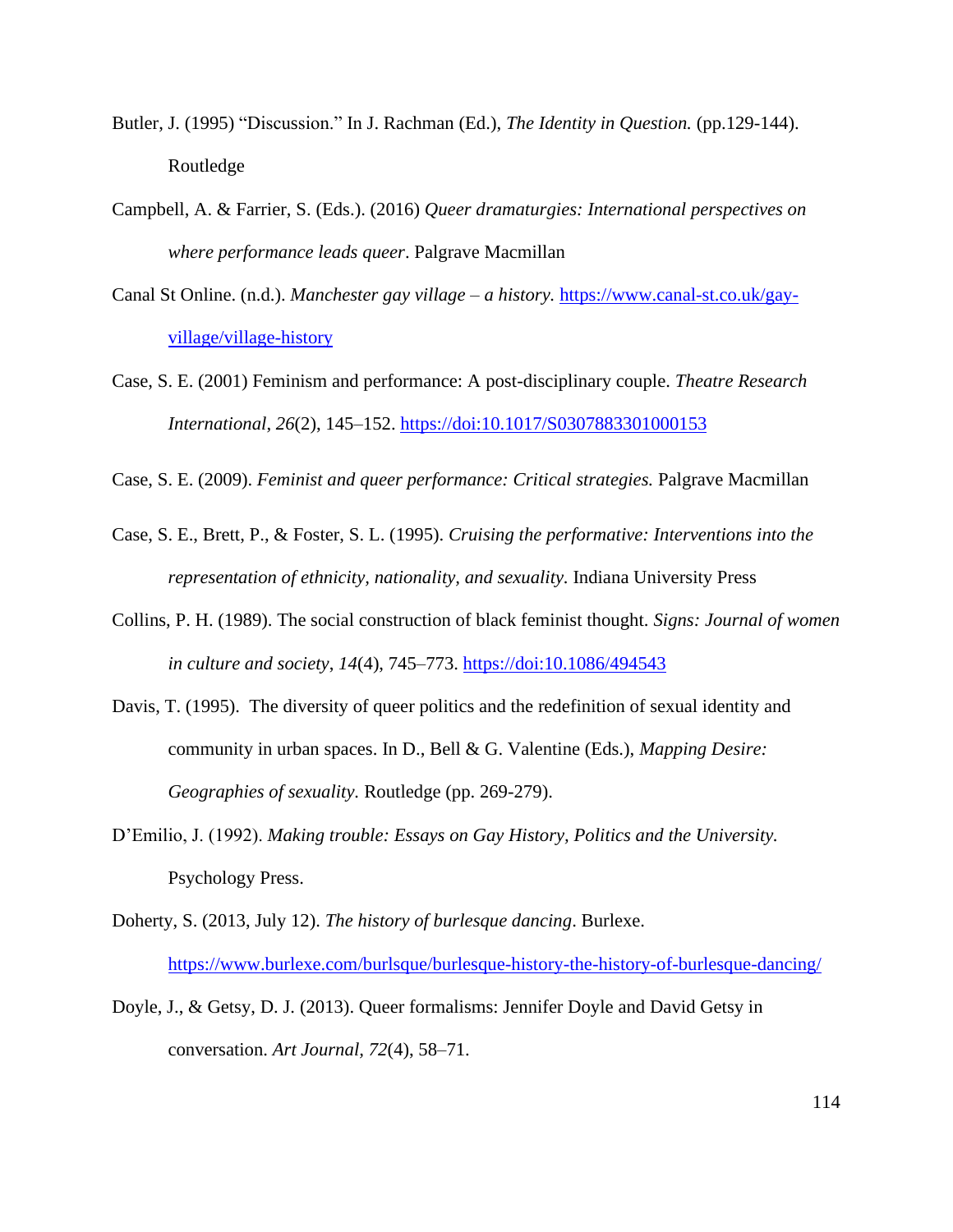Dryden, S. (n.d.). *Arena three: Britain's first lesbian magazine.* British Library. [https://www.bl.uk/lqbtq-histories/articles/arena-three-britains-first-lesbian](https://www.bl.uk/lqbtq-histories/articles/arena-three-britains-first-lesbian-magazine)*-*magazine

El-Tayeb, F. (2011) *Queering ethnicity in postnational Europe*. University of Minnesota Press

- El-Tayeb, F. (2012) Gays who cannot properly be gay. Queer Muslims in the neoliberal European city. *European Journal of Women's Studies 19*(1), 79–95.
- Emejulu, A. [@AkwugoEmejulu]. (2019, February 5). *Today in Feminist Pedagogy/Feminist Activism I'm delighted to welcome Imani Robinson as a guest lecturer who will be discussing* [Tweet]. Twitter.

<https://mobile.twitter.com/AkwugoEmejulu/status/1092742241758658566>

Fearn, S. (2018, February 12) *Burlesque dancer Demi Noire: 'I'd love to see someone who looks like me doing cabaret.'* The Stage. [https://www.thestage.co.uk/features/interviews/2018/burlesque-dancer-demi-noire-talks-](https://www.thestage.co.uk/features/interviews/2018/burlesque-dancer-demi-noire-talks-about-her-latest-show/)

[about-her-latest-show/](https://www.thestage.co.uk/features/interviews/2018/burlesque-dancer-demi-noire-talks-about-her-latest-show/)

Florida, R. (2002)*. The Rise of Creative Class*. Basic Books.

Fung, R. (2016, April 10) *Biography.* <https://richardfung.ca/index.php?/about/biographycv/>

- George, C. (2019, June 12). The 'Paris is burning' director on its message: 'Be yourself.' *New York Times.* [https://www.nytimes.com/2019/06/12/movies/paris-is-burning-jennie](https://www.nytimes.com/2019/06/12/movies/paris-is-burning-jennie-livingston.html)[livingston.html](https://www.nytimes.com/2019/06/12/movies/paris-is-burning-jennie-livingston.html)
- Gittens, F. A. (2012). Black dance and the fight for flight: Sabar and the transformation and cultural significance of dance from west Africa to black America (1960-2010). *Journal of Black Studies 43*(1), 49–71.<https://doi:10.1177/0021934711423262>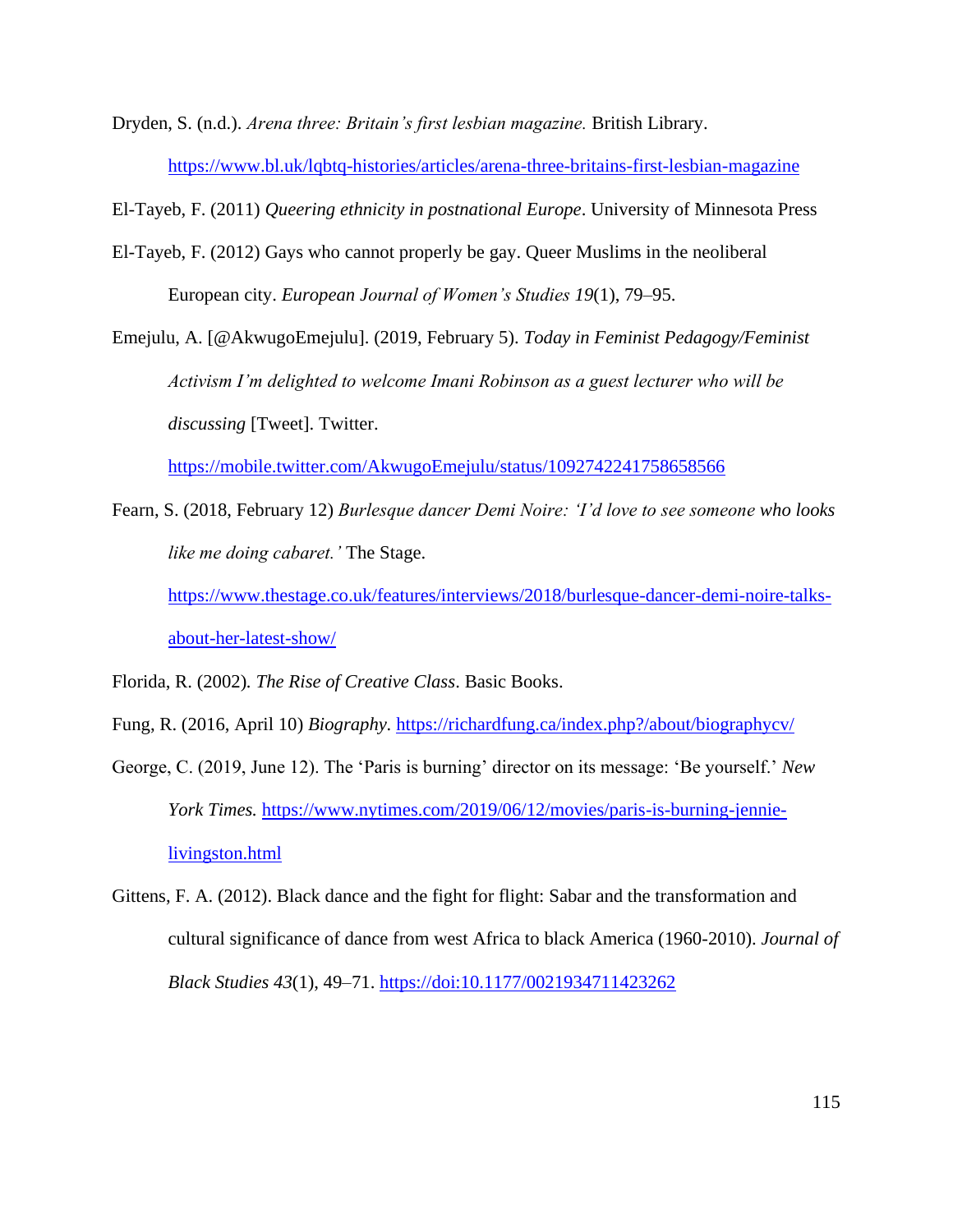- Haidari, N. (2017, 31 July). *How bbz are changing the face of London's queer club scene.* CRACK. [https://crackmagazine.net/article/long-reads/bbz-changing-face-londons-queer](https://crackmagazine.net/article/long-reads/bbz-changing-face-londons-queer-club-scene/)[club-scene/](https://crackmagazine.net/article/long-reads/bbz-changing-face-londons-queer-club-scene/)
- Haritaworn, J. (2008). Shifting positionalities: Empirical reflections on a queer/trans of colour methodology. *Sociological Research Online, 13*(1), 1–12.<https://doi:10.5153/sro.1631>
- Hartsock, N. C. M. (1983). *Money, sex, and power: Toward a feminist historical materialism*. New York: Longman.
- Hartsock, N. C. M. (1998). *The feminist standpoint revisited, and other essays.* Routledge.
- Hekman, S. (1997). Truth and method: Feminist standpoint theory revisited. *Signs: Journal of women in culture and society, 22*(2), 341–365. <https://doi:10.1086/495159>

Hooks, B. (1992). *Black looks: Race and representation.* South End Press.

- Johnson, E. P. (2001). "Quare" studies, or (almost) everything I know about queer studies I learned from my grandmother. *Text and Performance Quarterly*, *21*(1), 1–25. <https://doi:10.1080/10462930128119>
- Jones, A., & Silver, E. (Eds.). (2016). *Otherwise: Imagining queer feminist art histories.*  Manchester University Press.
- Kuchenga. (2018, May 25). *Calling all queer womxn, trans and non-binary artists of black ancestory! This new show wants you.* i-D Vice. [https://i-d.vice.com/calling-all-queer](https://i-d.vice.com/calling-all-queer-womxn-trans-and-non-binary-artists-of-black-ancestory-this-new-show-wants-you)[womxn-trans-and-non-binary-artists-of-black-ancestory-this-new-show-wants-you](https://i-d.vice.com/calling-all-queer-womxn-trans-and-non-binary-artists-of-black-ancestory-this-new-show-wants-you)
- LGBT Foundation. (n.d.). *Spotlight rainbow noir*. [https://www.lgbt.foundation/who-we](https://www.lgbt.foundation/who-we-help/trans-people/local-groups/spotlight---rainbow-noir)[help/trans-people/local-groups/spotlight---rainbow-noir](https://www.lgbt.foundation/who-we-help/trans-people/local-groups/spotlight---rainbow-noir)
- Lorde, A. (1982). *Zami, a new spelling of my name*. Crossing Press.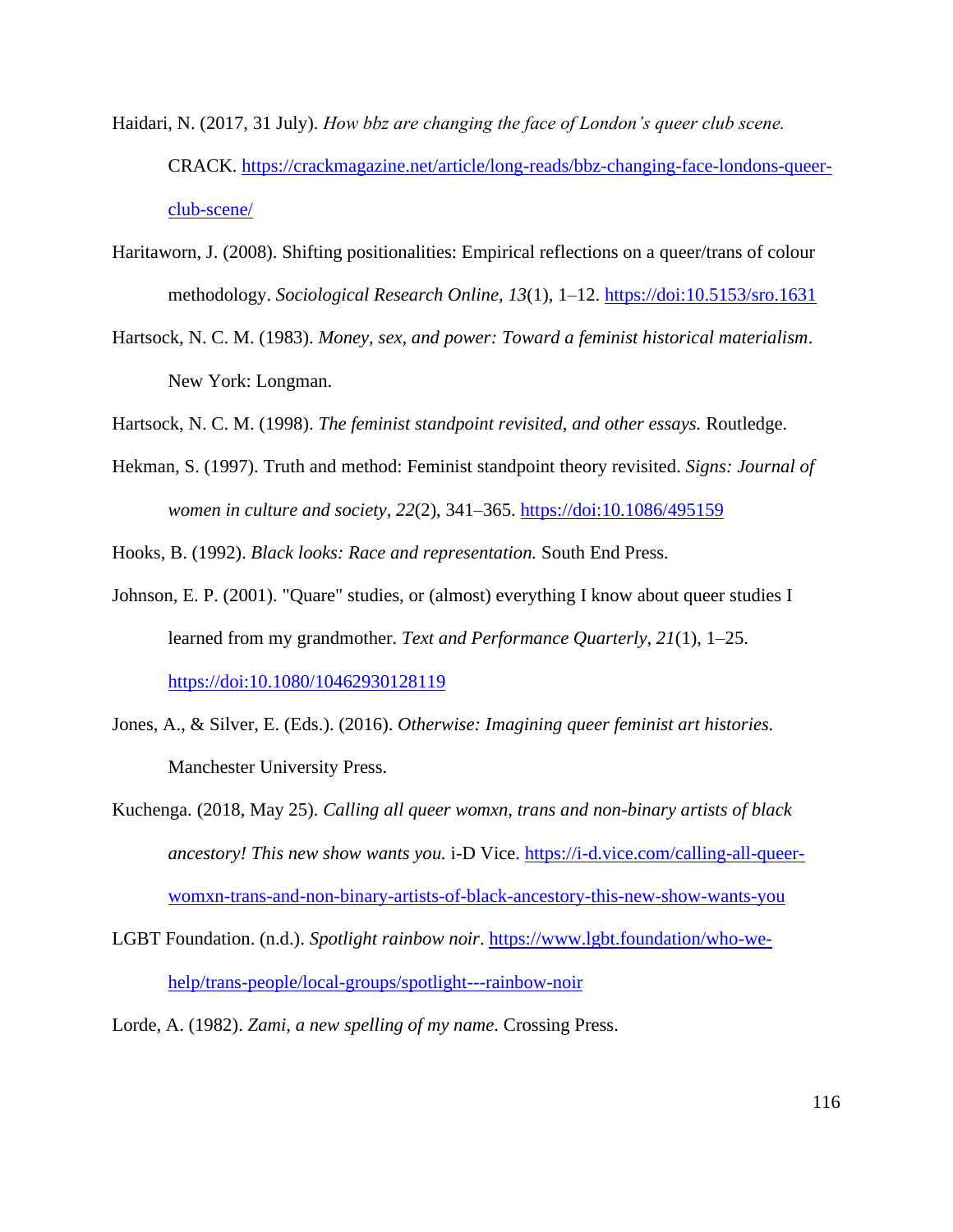- Lowe, K. (2020, January 20). Five times immigration changed the UK. *The BBC News.* <https://www.bbc.co.uk/news/uk-politics-51134644>
- Mansaray, J. (2019, 22 April), *Shakona fire: Black grindr*. Aclodhopper. <https://www.aclodhopper.com/polari-1/2019/4/22/shakona-fire-black-grindr>

Marriott, D. (2000). *On black men*. Edinburgh: Edinburgh University Press.

- Martin, C. J. (2010). Rasheed Araeen, live art, and radical politics in Britain. *Getty Research Journal*, *2*(2), 107–124.<https://doi:10.1086/grj.2.23005411>
- McKinney, C. (2015). Newsletter networks in the feminist and archives movement. *SAGE Publishing, 16*(3), 310–328.<https://doi.org/10.1177/1464700115604135>
- Muñoz, J. E. (1999). *Disidentifications: Queers of color and the performance of politics.*  University of Minnesota Press.

Muñoz, J. E. (2009) *Cruising Utopia: The then and there of queer futurity.* NYU Press.

- Nash, C. J., & Gorman-Murray, A. (2015). Recovering the gay village: A comparative historical geography between Toronto and Sydney. *Historical Geography. 43*, 84–105.
- Pen fight (n.d.). *Rainbow noir zine making workshop.*

[www.https://www.penfightdistro.com/zine-event/rainbow-noir-ziine-making-workshop/](http://www.https/www.penfightdistro.com/zine-event/rainbow-noir-ziine-making-workshop/)

Pidd, H. & O'Connell, P. (2018, August 15). Fears for Manchester's lgbt hub as cranes swing in. *The Guardian.* [https://www.theguardian.com/uk-news/2018/aug/25/fears-for](https://www.theguardian.com/uk-news/2018/aug/25/fears-for-manchesters-lgbt-hub-as-cranes-swing-in)[manchesters-lgbt-hub-as-cranes-swing-in](https://www.theguardian.com/uk-news/2018/aug/25/fears-for-manchesters-lgbt-hub-as-cranes-swing-in)

Piper, A. (2003) "The triple negation of coloured women artists." In A. Jones (Ed.). *The feminism and visual culture reader.* Routledge. (Original work published 1990)

Queer Picnic 2k17. (n.d.). *Event* [Facebook page]. Facebook. Retrieved August 16, 2019. <https://www.facebook.com/events/296792660773181/>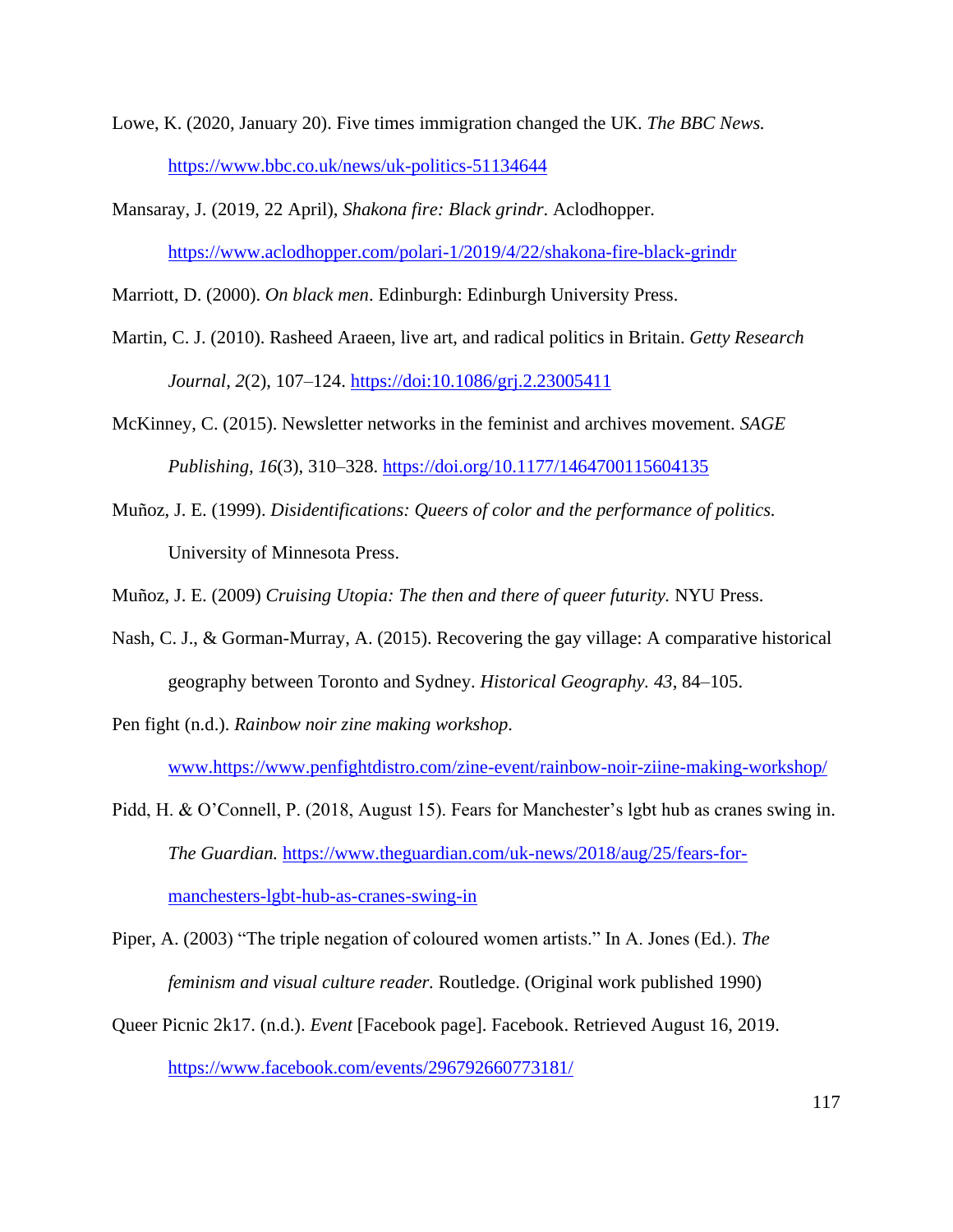Rae, N. (2020, February 12). *Artist Sonya Boyce will be the first black woman to represent the UK at the Venice biennale*. Artnet. [https://news.artnet.com/art-world/sonia-boyce](https://news.artnet.com/art-world/sonia-boyce-represent-uk-2012-venice-biennale-1775754)[represent-uk-2012-venice-biennale-1775754](https://news.artnet.com/art-world/sonia-boyce-represent-uk-2012-venice-biennale-1775754)

Rainbow Noir. (n.d.). *Our meet ups*.<https://www.rainbownoirmcr.com/>

- Rodríguez, J. M. (2003). *Queer latinidad: Identity practices, discursive spaces.* New York University Press.
- Rossenberg, S. V. (2017). *Towards a transdisciplinary model for social change: Feminist art research, practice and activism* [Doctoral dissertation, Middlesex University]. Academia.edu.
- Roux, C. (2017). Black British artists get recognition at last. *Financial Times.*  <https://www.ft.com/content/067eb27c-e7db-11e6-967b-c88452263af>*.*
- Sims, L. S. (1988). Aspects of performance in the work of black American women Artists. In A. Raven, C., Langer & J. Frueh (Eds.). *Feminist art criticism: An anthology* (pp. 207-225). New York: Routledge <https://doi.org/10.4324/978042950>
- Shabazz, L. (2016). *No fats, no fems, no blacks, no Asians* [Video]. YouTube. <https://www.youtube.com/watch?v=hDjumqFfZ18>
- Silver, E. (2019). Racism and social space in Canadian dance: Actants, structures, and dancing differently. *Performance Matters,5*(1), 81-98.
- Superbia. (n.d.). *Rainbow noir: Journey*. [https://www.superbia.org.uk/events/rainbow-noir](https://www.superbia.org.uk/events/rainbow-noir-journey)[journey](https://www.superbia.org.uk/events/rainbow-noir-journey)
- SYFU. (n.d.). *Sorryyoufeeluncomfortable*. Cargo Collective. https://cargocollective.com/syfy The Cocoa Butter Club. (n.d.). *Welcome to the cocoa butter club*.

[https://thecocoabutterclub.com-welcome](https://thecocoabutterclub.com-welcome/)